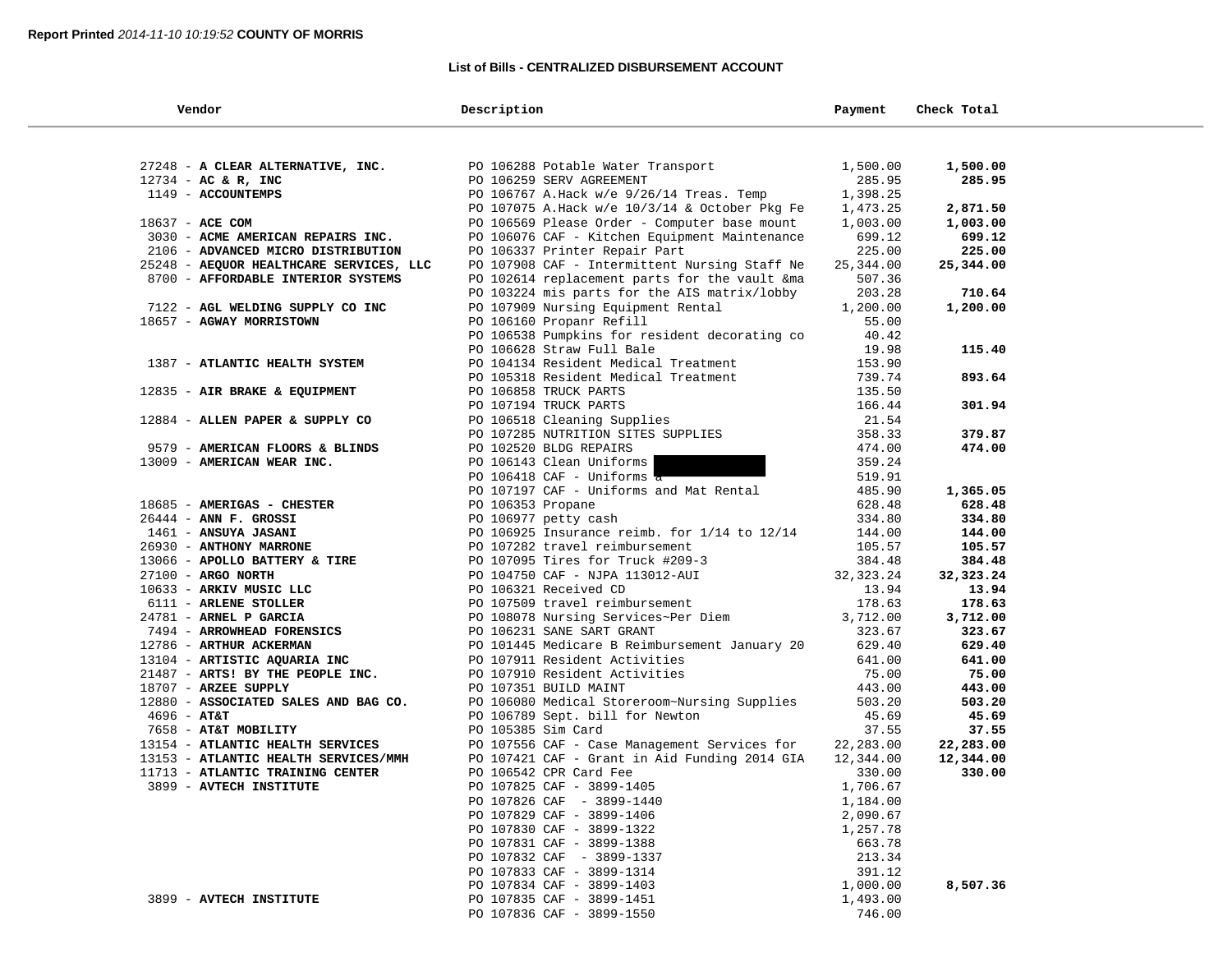|                            |                                      |                      | PO 107837 CAF - 3899-1497                                                                              | 1,946.00 |          |
|----------------------------|--------------------------------------|----------------------|--------------------------------------------------------------------------------------------------------|----------|----------|
|                            |                                      |                      | PO 107838 CAF - 3899-1543                                                                              | 1,048.00 |          |
|                            |                                      |                      | PO 107839 CAF - 3899-1512                                                                              | 1,440.00 |          |
|                            |                                      |                      | PO 107840 CAF - 3899-1491                                                                              | 1,578.00 |          |
|                            |                                      |                      | PO 107841 CAF - 3899-1474                                                                              | 1,120.00 |          |
|                            |                                      |                      | PO 107847 CAF - 3899-1324                                                                              | 396.00   | 9,767.00 |
|                            | 18724 - B & H PHOTO-VIDEO INC.       |                      | PO 105572 SANE SART CONSUMABLE SUPPLIES                                                                | 282.43   | 282.43   |
| 27279 - B.J MOORE          |                                      |                      | PO 106943 Mosquito Trap                                                                                | 65.00    | 65.00    |
|                            |                                      |                      |                                                                                                        |          |          |
|                            | 13799 - BALLY'S PARK PLACE CASINO    |                      | PO 104811 NJ League of Municipalities Conf. 1                                                          | 1,668.00 | 1,668.00 |
| 8663 - BARBARA MURRAY      |                                      |                      | PO 107502 Reimbursement for APA, NJ Chapter &                                                          | 510.00   | 510.00   |
|                            | 24172 - BASE POWER SERVICES          |                      | PO 106650 CAF - Uninterruptible Power Supply                                                           | 8,511.00 | 8,511.00 |
| 8561 - BATTERIES PLUS      |                                      |                      | PO 106677 Invoice 411-274410 - 100 12 V 35 AM                                                          | 5,629.72 |          |
|                            |                                      |                      | PO 107336 BLDG SUPPLY                                                                                  | 176.30   |          |
|                            |                                      |                      | PO 107912 2-Way Radio Batteries                                                                        | 143.96   | 5,949.98 |
| 13259 - BAYWAY LUMBER      |                                      |                      | PO 106636 CAF - NJSC#A74787                                                                            | 199.49   |          |
|                            |                                      |                      | PO 107123 BLDG MAINT                                                                                   | 3,068.15 | 3,267.64 |
|                            | 13315 - BERGEN COMMUNITY COLLEGE     |                      | PO 107347 FALL 2014 CHARGEBACKS                                                                        | 4,367.64 | 4,367.64 |
| 18195 - BERNARD TYSON      |                                      |                      | PO 107528 NJACTB Conference Reimbursement                                                              | 139.00   | 139.00   |
|                            | 20387 - BEST BUY ADVANTAGE ACCOUNT   |                      | PO 104259 CAMCORDERS AND MEMORY CARDS                                                                  | 1,148.72 | 1,148.72 |
|                            |                                      |                      |                                                                                                        |          |          |
| 6327 - BETH DENMEAD        |                                      |                      | PO 106921 EXPENSE VOUCHER                                                                              | 117.70   | 117.70   |
| 13338 - BEYER BROS CORP    |                                      |                      | PO 106859 TRUCK PARTS                                                                                  | 1,665.69 | 1,665.69 |
| 23983 - BEYER FORD         |                                      |                      | PO 106401 AUTO PARTS                                                                                   | 87.65    | 87.65    |
| 23983 - BEYER FORD         |                                      | PO 106860 AUTO PARTS |                                                                                                        | 91.11    | 91.11    |
| 13549 - BFI                |                                      | PO 100999 Remodel    |                                                                                                        | 3,187.08 |          |
|                            |                                      |                      | PO 101000 Prosecutor's Remodel                                                                         | 910.14   | 4,097.22 |
| 25551 - EXEMPLIS CORP.     |                                      |                      | PO 103913 office chairs                                                                                | 1,108.80 | 1,108.80 |
|                            | 9476 - BINSKY & SNYDER SERVICES LLC  |                      | PO 107191 CAF - Labor Rates for HVAC Repair &                                                          | 1,306.00 |          |
|                            |                                      |                      | PO 107307 CAF - Labor Rates for HVAC Repair &                                                          | 760.00   |          |
|                            |                                      |                      | PO 107307 CAF - Labor Rates for HVAC Repair &                                                          | 222.89   | 2,288.89 |
|                            | 6725 - BIO- REFERENCE LABORATORIES   |                      | PO 106778 Resident Testing                                                                             | 2,405.97 | 2,405.97 |
| 26466 - BIOQUIP            |                                      |                      |                                                                                                        | 722.74   | 722.74   |
| 26466 - BIOQUIP            |                                      |                      |                                                                                                        | 1,288.22 | 1,288.22 |
|                            |                                      | PO 104887 Gloves     | PO 106778 Resident Testing<br>PO 104357 Misc. Trap parts<br>PO 105647 Gravid Traps<br>PO 104887 Gloves |          |          |
|                            | 13239 - BOB BARKER COMPANY, INC.     |                      |                                                                                                        | 891.79   |          |
|                            |                                      | PO 106025 HBA        | PO 106861 AUTO BODY SUPPLIES<br>PO 106861 AUTO BODY SUPPLIES                                           | 485.90   | 1,377.69 |
| 13413 - BOONTON AUTO PARTS |                                      |                      |                                                                                                        | 94.04    |          |
|                            |                                      |                      | PO 107196 AUTO BODY SUPPLIES                                                                           | 437.56   | 531.60   |
|                            | 7124 - BORGATA RESORT & SPA          |                      | PO 104718 NJ League of Municipalities 2014 -                                                           | 620.00   | 620.00   |
| 2485 - BOROUGH OF BUTLER   |                                      |                      | PO 106662 Electric (Butler)<br>PO 107058 Borough of Butler Electric                                    | 600.76   | 600.76   |
| 13560 - BOROUGH OF BUTLER  |                                      |                      |                                                                                                        | 213.32   | 213.32   |
|                            | 21703 - BOSWELL ENGINEERING INC      |                      |                                                                                                        | 1,452.50 | 1,452.50 |
| 5645 - BRIAN HAMILTON      |                                      |                      | PO 107388 CAF - Design Services for Modificat<br>PO 107691 Reimbursement of Purchases @ CY Dra         | 6.75     | 6.75     |
|                            | 3145 - BRISTOL DONALD COMPANY        |                      | PO 103714 TRUCK PARTS                                                                                  | 699.00   | 699.00   |
| 12626 - BRUSHSTROKES       |                                      |                      | PO 107913 Resident Activities                                                                          | 135.00   | 135.00   |
|                            | 5643 - BUNKY'S TOWING & AUTO REPAIR  |                      | PO 106017 Towing Charges- Vehicle seizure                                                              | 1,587.50 |          |
|                            |                                      |                      | PO 107198 TRUCK PARTS                                                                                  | 400.00   | 1,987.50 |
|                            | 13540 - BURRINI'S OLDE WORLD MARKET  |                      | PO 107591 Dinner for MCOSTF Final Presentatio                                                          | 1,001.21 | 1,001.21 |
|                            |                                      |                      |                                                                                                        |          | 222.69   |
| 8451 - CABLEVISION         |                                      |                      | PO 105130 Cable Service                                                                                | 222.69   |          |
| 13856 - CABLEVISION        |                                      |                      | PO 105199 Optimum Online                                                                               | 222.33   | 222.33   |
| 13856 - CABLEVISION        |                                      |                      | PO 106013 Optimum Service                                                                              | 419.75   | 419.75   |
| 20526 - CABLEVISION        |                                      |                      | PO 106372 4th QUARTER CABLE<br>2014                                                                    | 242.40   | 242.40   |
| 13856 - CABLEVISION        |                                      |                      | PO 107199 OPTIMUM ONLINE                                                                               | 59.95    | 59.95    |
| 8451 - CABLEVISION         |                                      |                      | PO 107277 Cable Service                                                                                | 233.10   | 233.10   |
| 13856 - CABLEVISION        |                                      |                      | PO 107650 Cable Access                                                                                 | 40.56    | 40.56    |
| 13591 - CABLEVISION        |                                      |                      | PO 107914 CAF - Digital Broadcast Cable Servi                                                          | 4,794.43 | 4,794.43 |
|                            | 27158 - CANINE TRAINERS ACADEMY, LLC |                      | PO 107765 CAF - 27158-1691                                                                             | 990.00   | 990.00   |
|                            | 24595 - CAPOZZI OVERHEAD DOORS, INC. |                      | PO 107328 CAF - Labor Rates for Garage Door R                                                          | 210.00   | 210.00   |
|                            | 20688 - CARLIN APPRAISAL SERVICE     |                      | PO 107445 CAF - Real Estate Appraisal Service                                                          | 5,600.00 | 5,600.00 |
|                            | 20688 - CARLIN APPRAISAL SERVICE     |                      | PO 107592 CAF - Real Estate Appraisal Service                                                          | 5,800.00 | 5,800.00 |
| 27035 - CARLO N DURAN      |                                      |                      | PO 108080 Nursing Services~Per Diem                                                                    |          |          |
|                            |                                      |                      |                                                                                                        | 592.00   | 592.00   |
| 13194 - CARMEN N. AYALA    |                                      |                      | PO 107579 EXPENSE VOUCHER                                                                              | 25.90    | 25.90    |
| 12787 - CAROL ACKERMAN     |                                      |                      | PO 107401 Wellness Fair                                                                                | 40.24    | 40.24    |
| 25474 - CARRELLE L CALIXTE |                                      |                      | PO 108081 Nursing Services~Per Diem                                                                    | 4,175.42 | 4,175.42 |
|                            | 10475 - CARROT-TOP INDUSTRIES INC    |                      | PO 106082 Flag for Facility                                                                            | 322.57   |          |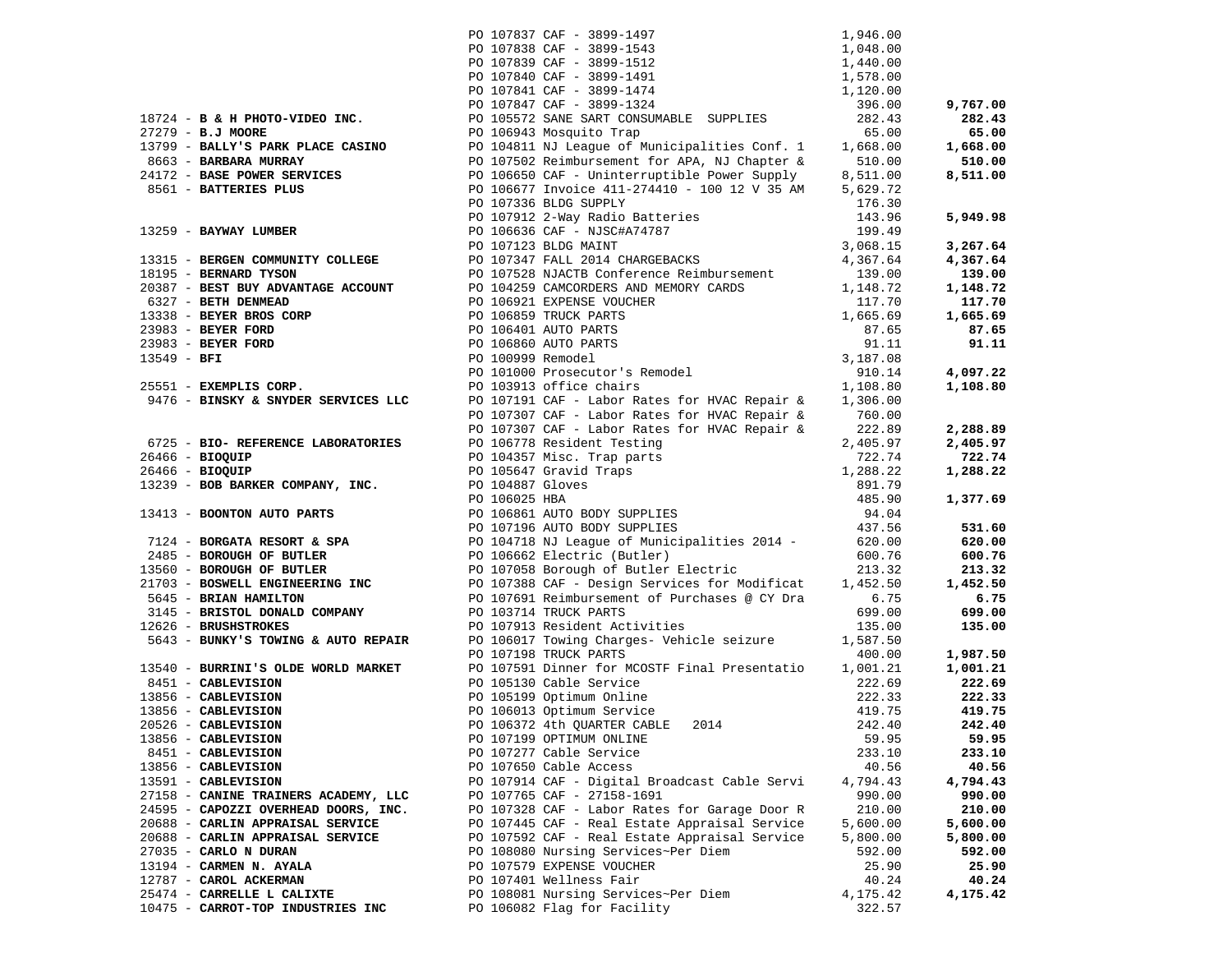|                                        |                    | PO 106456 OTHER OPER                                                                     | 744.44    | 1,067.01  |
|----------------------------------------|--------------------|------------------------------------------------------------------------------------------|-----------|-----------|
| 4598 - CDW GOVERNMENT LLC              |                    | PO 104630 Freeholder's Office - Mobile Meetin                                            | 5,537.41  | 5,537.41  |
| 13708 - CDW GOVERNMENT LLC             |                    | PO 105820 Tablets for Education                                                          | 2,570.86  | 2,570.86  |
|                                        |                    | 27115 - CENTER FOR INTERNET SECURITY, INC. PO 104069 MC Network Security Penetration Tes | 15,000.00 | 15,000.00 |
| 3638 - CENTER POINT LARGE PRINT        |                    | PO 106322 Confirm Large Print Books                                                      | 142.17    | 142.17    |
|                                        |                    |                                                                                          |           |           |
| 13731 - CENTRAL POLY CORP              |                    | PO 106522 CAF - Can Liners                                                               | 268.20    |           |
|                                        |                    | PO 107108 SNOW REMOVAL & ICE CONTROL                                                     | 4,885.00  | 5,153.20  |
| 20487 - CENTURYLINK                    |                    | PO 106365 Phone bill for Newton office.                                                  | 241.81    |           |
|                                        |                    | PO 106399 PHONE BILL                                                                     | 42.91     |           |
|                                        |                    | PO 106546 Long Valley Fax                                                                | 212.91    | 497.63    |
| 4735 - CERBO LUMBER & HARDWARE         | PO 106348 supplies |                                                                                          | 204.96    | 204.96    |
| $24625$ - CFCS - HOPE HOUSE            |                    | PO 106879 CAF - Grant-in-Aid Funding for 2014                                            | 2,738.00  | 2,738.00  |
| 24625 - CFCS - HOPE HOUSE              |                    | PO 106890 CAF - Grant in Aid Funding 2014 GIA                                            | 1,445.00  | 1,445.00  |
| 24625 - CFCS - HOPE HOUSE              |                    | PO 106891 CAF - Chapter 51                                                               | 4,635.00  | 4,635.00  |
|                                        |                    |                                                                                          |           |           |
| 26522 - CHARLES MOORE                  |                    | PO 107103 Reimb. Cell Phone                                                              | 60.00     | 60.00     |
| 13803 - CHILD & FAMILY RESOURCES, INC. |                    | PO 107106 CAF - Grant in Aid Funding 2014 GIA                                            | 18,123.00 | 18,123.00 |
| 27104 - CLASS ACT EMBROIDERY           |                    | PO 107274 INVOICE FOR FREEHOLDER'S SHIRTS                                                | 702.00    | 702.00    |
| 25571 - CLEARY GIACOBBE ALFIERI &      |                    | PO 108192 Public Safety Complex legal service                                            | 48.00     | 48.00     |
| 27037 - COLLETE K NYANARO              |                    | PO 108082 Nursing Services~Per Diem                                                      | 296.00    | 296.00    |
| 26074 - COMMUNICATIONS SERVICE         |                    | PO 105452 Please Order - Installation of Ligh                                            | 3,600.00  | 3,600.00  |
| 13917 - COMMUNITY HOPE INC.            |                    | PO 106895 CAF - Grant in Aid Funding 2014 GI                                             | 16,735.29 | 16,735.29 |
| 9486 - COMPLETE SECURITY SYSTEMS, INC. |                    | PO 107158 CAF - Various Security System Upgra                                            | 8,675.00  |           |
|                                        |                    | PO 107034 Troubleshoot power supply to acces                                             | 125.00    | 8,800.00  |
| 13972 - CONSOLIDATED ENVIRONMENTAL INC |                    |                                                                                          |           |           |
|                                        |                    | PO 107893 Dietary Kitchen & Laundry Duct/Ceil                                            | 7,470.00  | 7,470.00  |
| 13976 - CONSOLIDATED STEEL             |                    | PO 106723 REPLACE/ INSTALL FENCE                                                         | 4,900.00  | 4,900.00  |
| 26101 - COOPER ELECTRIC SUPPLY CO.     |                    | PO 106085 Machinery Repairs & Parts                                                      | 1,945.97  | 1,945.97  |
| 26101 - COOPER ELECTRIC SUPPLY CO.     |                    | PO 106278 CAF - Electrical Supplies                                                      | 795.33    | 795.33    |
| 26101 - COOPER ELECTRIC SUPPLY CO.     |                    | PO 106815 CAF - Electrical Supplies                                                      | 4,493.72  | 4,493.72  |
| 26101 - COOPER ELECTRIC SUPPLY CO.     |                    | PO 107132 CAF - Electrical Supplies                                                      | 169.94    | 169.94    |
| 26101 - COOPER ELECTRIC SUPPLY CO.     |                    | PO 107135 CAF - Electrical Supplies                                                      | 1,271.80  | 1,271.80  |
| 27182 - COOPER TANK & WELDING CORP     |                    | PO 106128 30 Yard Open Top Roll-Off Container                                            | 3,950.00  | 3,950.00  |
| 14643 - CORNERSTONE FAMILY             |                    | PO 107100 CAF - Operation of the Adult Day Ca                                            | 16,421.12 | 16,421.12 |
| 14644 - CORNERSTONE FAMILY PROGRAMS    |                    | PO 106880 CAF - Grant in Aid Funding 2014 CRI                                            | 15,487.00 |           |
|                                        |                    |                                                                                          |           | 16,057.00 |
|                                        | PO 106979 No Caf # |                                                                                          | 570.00    |           |
| $20590$ - CORTEX EDI                   |                    | PO 106903 MEDICAID BILLING                                                               | 175.00    | 175.00    |
| 27181 - COTTRELL GRAPHICS, LLC         |                    | PO 105926 10 Booklets, bound, hard back/front                                            | 195.00    | 195.00    |
| 14029 - COUNTY COLLEGE OF MORRIS       |                    | PO 105135 registration form course #88349 dat                                            | 169.00    |           |
|                                        |                    | PO 105136 registration form course #88350 dat                                            | 169.00    |           |
|                                        |                    | PO 105146 registration form course #88106 dat                                            | 95.00     |           |
|                                        |                    | PO 105117 registration form course #88105 dat                                            | 95.00     |           |
|                                        |                    | PO 105119 registration form course #88107 dat                                            | 95.00     |           |
|                                        |                    | PO 105120 registration form course #88108 dat                                            | 95.00     |           |
|                                        |                    | PO 105125 registration form course #88105 dat                                            | 95.00     |           |
|                                        |                    | PO 105126 registration form course #88106 dat                                            | 95.00     | 908.00    |
| 14029 - COUNTY COLLEGE OF MORRIS       |                    | PO 105190 registration form course #88107 dat                                            | 95.00     |           |
|                                        |                    |                                                                                          |           |           |
|                                        |                    | PO 105194 registration form course #88106 dat                                            | 95.00     |           |
|                                        |                    | PO 105299 registration form course #88105 dat                                            | 95.00     |           |
|                                        |                    | PO 105303 registration form course #88106 dat                                            | 95.00     |           |
|                                        |                    | PO 105305 registration form course #88108 dat                                            | 95.00     |           |
|                                        |                    | PO 105244 registration form course #88105 dat                                            | 95.00     |           |
|                                        |                    | PO 105245 registration form course #88106 dat                                            | 95.00     |           |
|                                        |                    | PO 105247 registration form course #88105date                                            | 95.00     | 760.00    |
| 14029 - COUNTY COLLEGE OF MORRIS       |                    | PO 105214 registration form course #88108 dat                                            | 95.00     |           |
|                                        |                    | PO 105459 registration form course #88105 dat                                            | 95.00     |           |
|                                        |                    | PO 105460 registration form course #88106 dat                                            | 95.00     |           |
|                                        |                    | PO 105675 registration form course #88112 dat                                            |           |           |
|                                        |                    |                                                                                          | 95.00     |           |
|                                        |                    | PO 107656 CAF - 2014 Printing Services                                                   | 15,720.75 | 16,100.75 |
| 14029 - COUNTY COLLEGE OF MORRIS       |                    | PO 105248 registration form course #88106 dat                                            | 95.00     |           |
|                                        |                    | PO 105218 registration form course #88108 dat                                            | 95.00     |           |
|                                        |                    | PO 105227 registration form course #88107 dat                                            | 95.00     |           |
|                                        |                    | PO 105228 registration form course #88106 dat                                            | 95.00     |           |
|                                        |                    | PO 105229 registration form course #88105 dat                                            | 95.00     |           |
|                                        |                    | PO 105234 registration form course #88108 dat                                            | 95.00     |           |
|                                        |                    |                                                                                          |           |           |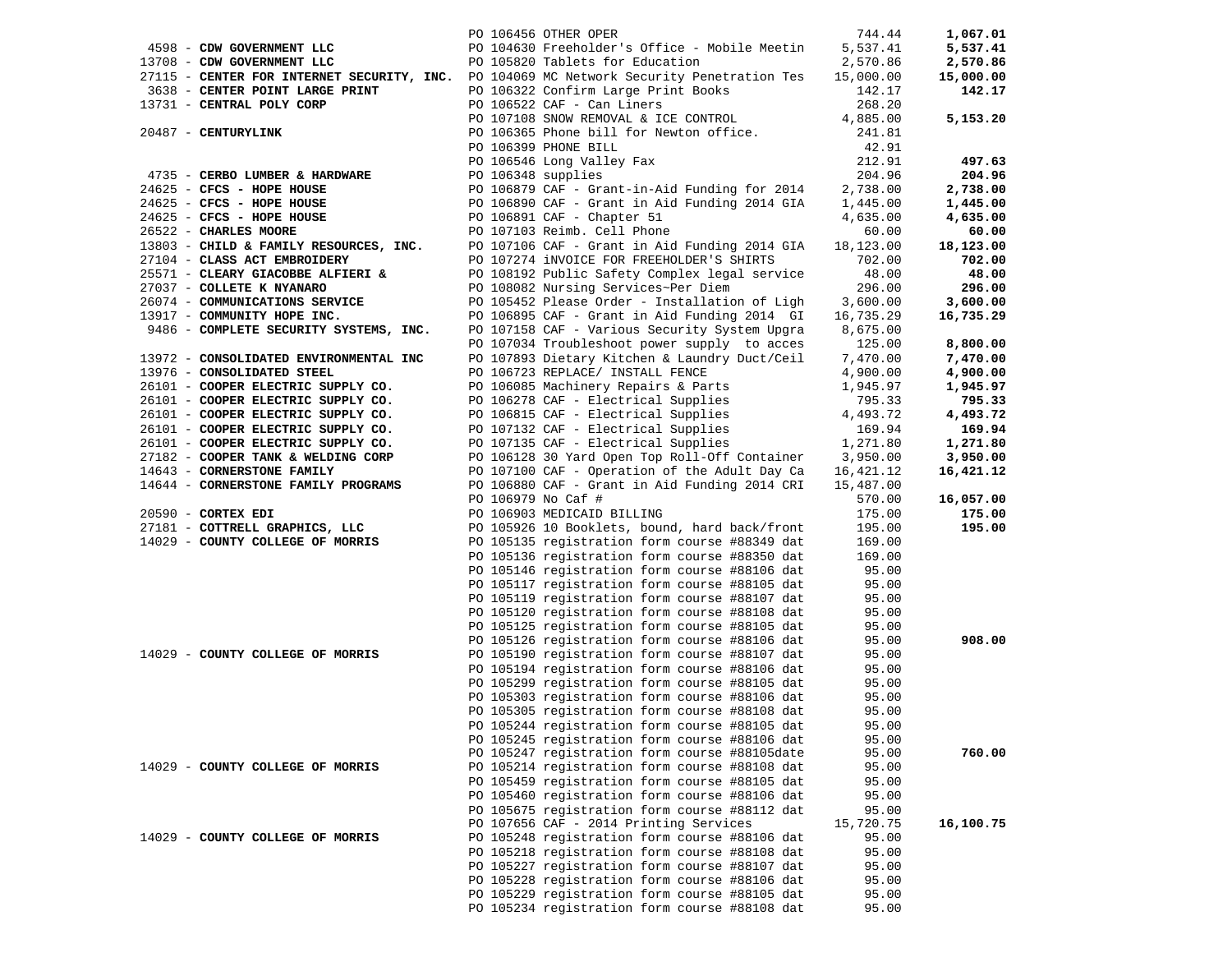|                                             |                 | PO 105213 registration form course #88107 dat 95.00<br>1932 - COMPT CHARACTER (C 1932) - EN C 1932) - EN C 1932) - EN C 1932) - EN C 1942 - EN C 1942 - EN C 1942 - EN C 1942 - EN C 1942 - EN C 1942 - EN C 1942 - EN C 1942 - EN C 1942 - EN C 1942 - EN C 1942 - EN C 1942 - EN C |            |            |
|---------------------------------------------|-----------------|--------------------------------------------------------------------------------------------------------------------------------------------------------------------------------------------------------------------------------------------------------------------------------------|------------|------------|
|                                             |                 |                                                                                                                                                                                                                                                                                      |            |            |
|                                             |                 |                                                                                                                                                                                                                                                                                      |            |            |
|                                             |                 |                                                                                                                                                                                                                                                                                      |            |            |
|                                             |                 |                                                                                                                                                                                                                                                                                      |            |            |
|                                             |                 |                                                                                                                                                                                                                                                                                      |            |            |
|                                             |                 |                                                                                                                                                                                                                                                                                      |            |            |
|                                             |                 |                                                                                                                                                                                                                                                                                      |            |            |
|                                             |                 |                                                                                                                                                                                                                                                                                      |            |            |
|                                             |                 |                                                                                                                                                                                                                                                                                      |            |            |
|                                             |                 |                                                                                                                                                                                                                                                                                      |            |            |
|                                             |                 |                                                                                                                                                                                                                                                                                      |            |            |
|                                             |                 |                                                                                                                                                                                                                                                                                      |            |            |
|                                             |                 |                                                                                                                                                                                                                                                                                      |            |            |
|                                             |                 |                                                                                                                                                                                                                                                                                      |            |            |
|                                             |                 |                                                                                                                                                                                                                                                                                      |            |            |
|                                             |                 |                                                                                                                                                                                                                                                                                      |            |            |
|                                             |                 |                                                                                                                                                                                                                                                                                      |            |            |
|                                             |                 |                                                                                                                                                                                                                                                                                      |            |            |
|                                             |                 |                                                                                                                                                                                                                                                                                      |            |            |
|                                             |                 |                                                                                                                                                                                                                                                                                      |            |            |
|                                             |                 |                                                                                                                                                                                                                                                                                      |            |            |
|                                             |                 |                                                                                                                                                                                                                                                                                      |            |            |
|                                             |                 |                                                                                                                                                                                                                                                                                      |            |            |
|                                             |                 |                                                                                                                                                                                                                                                                                      |            |            |
|                                             |                 |                                                                                                                                                                                                                                                                                      |            |            |
|                                             |                 |                                                                                                                                                                                                                                                                                      |            |            |
|                                             |                 |                                                                                                                                                                                                                                                                                      |            |            |
|                                             |                 |                                                                                                                                                                                                                                                                                      |            |            |
|                                             |                 |                                                                                                                                                                                                                                                                                      |            |            |
|                                             |                 |                                                                                                                                                                                                                                                                                      |            |            |
|                                             |                 |                                                                                                                                                                                                                                                                                      |            |            |
|                                             |                 |                                                                                                                                                                                                                                                                                      |            |            |
|                                             |                 |                                                                                                                                                                                                                                                                                      |            |            |
|                                             |                 |                                                                                                                                                                                                                                                                                      |            |            |
|                                             |                 |                                                                                                                                                                                                                                                                                      |            |            |
|                                             |                 |                                                                                                                                                                                                                                                                                      |            |            |
|                                             |                 |                                                                                                                                                                                                                                                                                      |            |            |
|                                             |                 |                                                                                                                                                                                                                                                                                      |            |            |
|                                             |                 |                                                                                                                                                                                                                                                                                      |            |            |
|                                             |                 |                                                                                                                                                                                                                                                                                      |            |            |
|                                             |                 |                                                                                                                                                                                                                                                                                      |            |            |
|                                             |                 |                                                                                                                                                                                                                                                                                      |            |            |
|                                             |                 |                                                                                                                                                                                                                                                                                      |            |            |
|                                             |                 |                                                                                                                                                                                                                                                                                      |            |            |
|                                             |                 |                                                                                                                                                                                                                                                                                      |            |            |
|                                             |                 |                                                                                                                                                                                                                                                                                      |            |            |
|                                             |                 |                                                                                                                                                                                                                                                                                      |            |            |
|                                             |                 |                                                                                                                                                                                                                                                                                      |            |            |
| $274$ - DEER PARK<br>PO 107566 water cooler |                 |                                                                                                                                                                                                                                                                                      | 43.45      | 43.45      |
| $274$ - DEER PARK                           | PO 107585 Water |                                                                                                                                                                                                                                                                                      | 13.55      | 13.55      |
| $274$ - DEER PARK                           |                 | PO 107605 0434495552<br>9/15/14-10/14/14                                                                                                                                                                                                                                             | 15.94      | 15.94      |
| $274$ - DEER PARK                           |                 | PO 107638 water & cups supplies                                                                                                                                                                                                                                                      | 35.17      | 35.17      |
| $274$ - DEER PARK                           |                 | PO 107785 WATER FOR BUILDINGS & GROUNDS / CO                                                                                                                                                                                                                                         | 103.19     | 103.19     |
| 14228 - DELL MARKETING L.P.                 |                 | PO 104631 Annual Workstation & Laptop Refresh                                                                                                                                                                                                                                        | 101,372.04 |            |
|                                             |                 |                                                                                                                                                                                                                                                                                      |            |            |
|                                             |                 | PO 105506 Quote for Purchase of (2) Dell 23in                                                                                                                                                                                                                                        | 421.18     |            |
|                                             |                 | PO 105801 Tier 2 Storage Expansion                                                                                                                                                                                                                                                   | 37,681.90  | 139,475.12 |
| 1511 - DENES HEIDINGER                      |                 | PO 107746 Mi. & Insurance reimb. for 7/14 to                                                                                                                                                                                                                                         | 115.90     | 115.90     |
| 21638 - DENNIS GRAU                         |                 | PO 107881 Resident Activities                                                                                                                                                                                                                                                        | 150.00     | 150.00     |
| 26582 - DENTAL & MEDICAL CAREER             |                 | PO 107842 CAF - 26585-1508                                                                                                                                                                                                                                                           | 2,820.00   |            |
|                                             |                 | PO 107843 CAF - 26582-1400                                                                                                                                                                                                                                                           | 3,140.00   | 5,960.00   |
| 12003 - DESESA ENGINEERING CO., INC.        |                 | PO 107971 CAF - Boiler Replacement at Public                                                                                                                                                                                                                                         | 157,950.00 | 157,950.00 |
| 26687 - DESMAN, INC.                        |                 | PO 107479 CAF - In-Depth Structural Investiga                                                                                                                                                                                                                                        | 4,932.00   | 4,932.00   |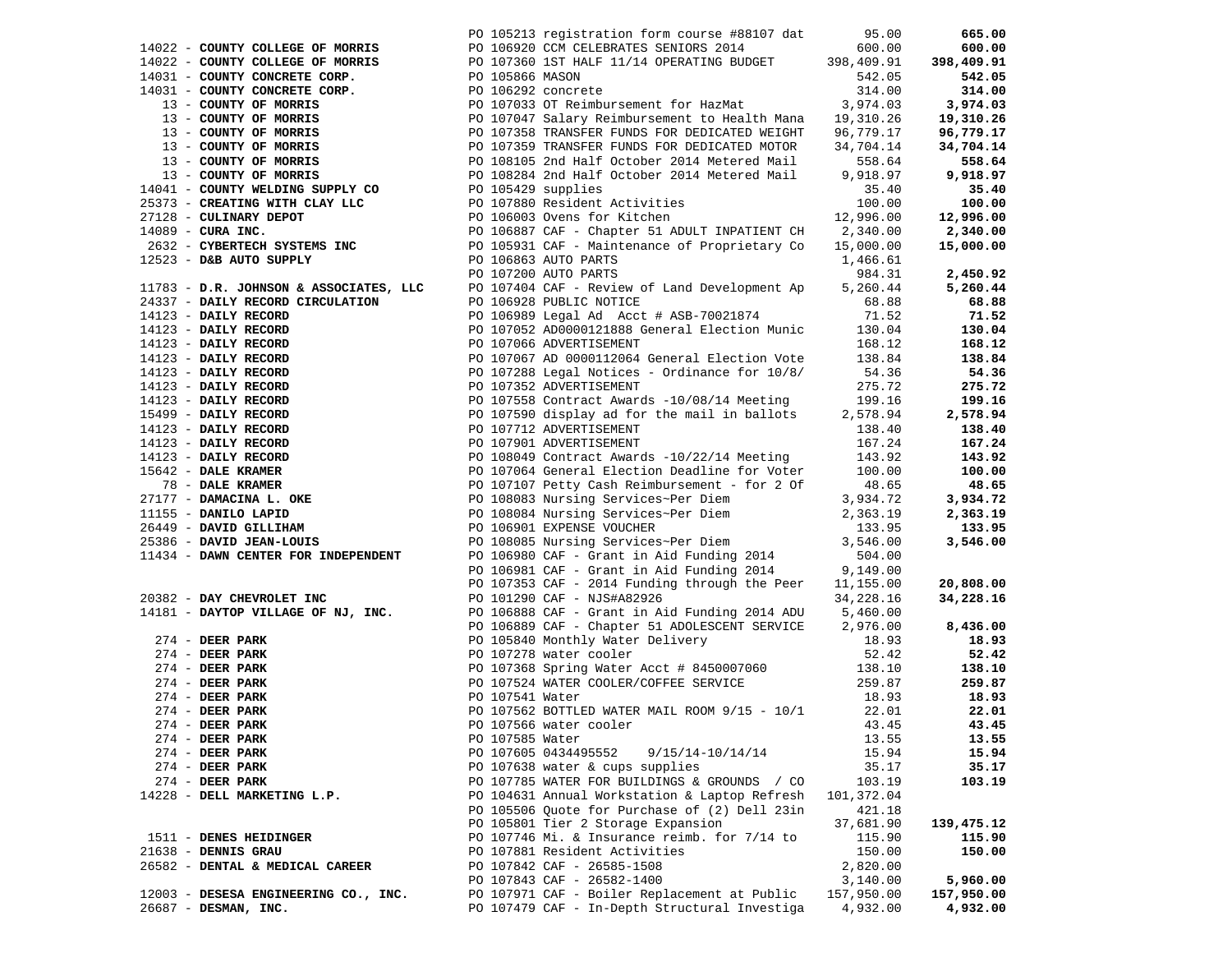| 26548 - DIAMOND CONSTRUCTION                                                                                                                                                                                                                   |  | PO 107753 CAF - Concrete Floor & Under Drain                                                                                                                                                                                                                                                                                                                                                                                                | 5,231.30            | 5,231.30   |
|------------------------------------------------------------------------------------------------------------------------------------------------------------------------------------------------------------------------------------------------|--|---------------------------------------------------------------------------------------------------------------------------------------------------------------------------------------------------------------------------------------------------------------------------------------------------------------------------------------------------------------------------------------------------------------------------------------------|---------------------|------------|
| 22536 - DIANA KRUG                                                                                                                                                                                                                             |  | PO 107504 Pre-Election Work @ \$10 an HR with                                                                                                                                                                                                                                                                                                                                                                                               | 600.00              | 600.00     |
|                                                                                                                                                                                                                                                |  | 5396 - DIFRANCESCO, BATEMAN, COLEY, YOSPIN PO 106999 North Main St. extension, Wharton 1                                                                                                                                                                                                                                                                                                                                                    | 72.00               | 72.00      |
| 24349 - DIRECT ENERGY BUSINESS MARKETING                                                                                                                                                                                                       |  | PO 107812 GAS - DIRECT ENERGY- 1317                                                                                                                                                                                                                                                                                                                                                                                                         | 35.98               | 35.98      |
| 24349 - DIRECT ENERGY BUSINESS MARKETING                                                                                                                                                                                                       |  | PO 107813 GAS - DIRECT ENERGY - 1316 1,894.07<br>$[1312-DIREC1 $\underbrace{\hspace{1.3cm}20837}_{20837} -\textbf{DONRA BUCERANDN} {\textbf{D} \atop \hspace{1.3cm}20837} + \textbf{DONRA BUCERANDN} {\textbf{D} \atop \hspace{1.3cm}20837} -\textbf{DONRA BUCERANDN} {\textbf{D} \atop \hspace{1.3cm}20837} -\textbf{DONRA BUCERANDN} {\textbf{D} \atop \hspace{1.3cm}20837} -\textbf{DONRA BUCERANDN} {\textbf{D} \atop \hspace{1.3cm}20$ |                     | 1,894.07   |
|                                                                                                                                                                                                                                                |  |                                                                                                                                                                                                                                                                                                                                                                                                                                             |                     | 20,914.01  |
|                                                                                                                                                                                                                                                |  |                                                                                                                                                                                                                                                                                                                                                                                                                                             |                     | 6,040.51   |
|                                                                                                                                                                                                                                                |  |                                                                                                                                                                                                                                                                                                                                                                                                                                             |                     | 557.46     |
|                                                                                                                                                                                                                                                |  |                                                                                                                                                                                                                                                                                                                                                                                                                                             |                     | 66.50      |
|                                                                                                                                                                                                                                                |  |                                                                                                                                                                                                                                                                                                                                                                                                                                             |                     | 850.00     |
|                                                                                                                                                                                                                                                |  |                                                                                                                                                                                                                                                                                                                                                                                                                                             |                     | 783.60     |
|                                                                                                                                                                                                                                                |  |                                                                                                                                                                                                                                                                                                                                                                                                                                             |                     | 5,977.00   |
|                                                                                                                                                                                                                                                |  |                                                                                                                                                                                                                                                                                                                                                                                                                                             |                     | 1,387.50   |
|                                                                                                                                                                                                                                                |  |                                                                                                                                                                                                                                                                                                                                                                                                                                             |                     | 553.00     |
|                                                                                                                                                                                                                                                |  |                                                                                                                                                                                                                                                                                                                                                                                                                                             |                     | 443.16     |
|                                                                                                                                                                                                                                                |  |                                                                                                                                                                                                                                                                                                                                                                                                                                             |                     | 638.00     |
|                                                                                                                                                                                                                                                |  |                                                                                                                                                                                                                                                                                                                                                                                                                                             |                     | 10,973.40  |
|                                                                                                                                                                                                                                                |  |                                                                                                                                                                                                                                                                                                                                                                                                                                             |                     | 128,004.82 |
|                                                                                                                                                                                                                                                |  |                                                                                                                                                                                                                                                                                                                                                                                                                                             |                     | 461.98     |
|                                                                                                                                                                                                                                                |  |                                                                                                                                                                                                                                                                                                                                                                                                                                             |                     | 1,100.00   |
| 25484 - EASTMAN PARK MICROGRAPHICS, INC.                                                                                                                                                                                                       |  | PO 105692 processing -16mm                                                                                                                                                                                                                                                                                                                                                                                                                  | 421.86              | 421.86     |
| 12467 - EDITHA MARQUEZ                                                                                                                                                                                                                         |  | PO 108086 Nursing Services~Per Diem 1,221.00                                                                                                                                                                                                                                                                                                                                                                                                |                     | 1,221.00   |
| 3814 - EDWARD J. BUZAK, ESQ.                                                                                                                                                                                                                   |  | PO 107340 Legal services Rendered Open Space                                                                                                                                                                                                                                                                                                                                                                                                | 270.00              | 270.00     |
|                                                                                                                                                                                                                                                |  | PO 106947 Mosquito Trap                                                                                                                                                                                                                                                                                                                                                                                                                     | 65.00               | 65.00      |
| $3814$ - EDWARD J. BUZAR, $\frac{1}{27282}$ - EDWARD ROSELLINI<br>21799 - EDWARD SHAPLEY<br>26117 - EDWARDS LEARNING CENTER<br>26117 - EDWARDS LEARNING CENTER<br>26117 - EDWARDS LEARNING CENTER<br>20107492 CAF - Edwards-JR/JS-15-WFNJ      |  |                                                                                                                                                                                                                                                                                                                                                                                                                                             | 123.46              | 123.46     |
|                                                                                                                                                                                                                                                |  | PO 107462 CAF - Edwards-JR/JS-15-WFNJ                                                                                                                                                                                                                                                                                                                                                                                                       | 4,292.23            | 4,292.23   |
|                                                                                                                                                                                                                                                |  |                                                                                                                                                                                                                                                                                                                                                                                                                                             | 612.00              | 612.00     |
|                                                                                                                                                                                                                                                |  | PO 107493 CAF - Edwards-JR/JS-15-WFNJ                                                                                                                                                                                                                                                                                                                                                                                                       | 2,220.00            | 2,220.00   |
|                                                                                                                                                                                                                                                |  |                                                                                                                                                                                                                                                                                                                                                                                                                                             | 1,332.00            | 1,332.00   |
| 26117 - EUNARDS LEARNING CENTER<br>26117 - EUNARDS LEARNING CENTER<br>26117 - EUNARDS LEARNING CENTER<br>26117 - EUNARDS LEARNING CENTER<br>26117 - EUNARDS LEARNING CENTER<br>26117 - EUNARDS LEARNING CENTER<br>26117 - EUNARDS LEARNING     |  | PO 106892 CAF - Grant in Aid Funding 2014 GIA                                                                                                                                                                                                                                                                                                                                                                                               | 7,362.00            | 7,362.00   |
|                                                                                                                                                                                                                                                |  | PO 101459 Medicare B Reimbursement January 20                                                                                                                                                                                                                                                                                                                                                                                               | 629.40              | 629.40     |
|                                                                                                                                                                                                                                                |  |                                                                                                                                                                                                                                                                                                                                                                                                                                             | 30.00               | 30.00      |
|                                                                                                                                                                                                                                                |  |                                                                                                                                                                                                                                                                                                                                                                                                                                             | 5,519.29            | 5,519.29   |
| 14505 - ELIZABETHTOWN GAS COMPANY                                                                                                                                                                                                              |  | PO 107811 NATURAL GAS - LONG VALLEY                                                                                                                                                                                                                                                                                                                                                                                                         | 58.33               | 58.33      |
| 27141 - ELLEN M. NOLL                                                                                                                                                                                                                          |  |                                                                                                                                                                                                                                                                                                                                                                                                                                             |                     | 1,413.75   |
| 27176 - EMERGENCY REPORTING                                                                                                                                                                                                                    |  | PO 108188 Nursing Services~Per Diem 1,413.75<br>PO 106068 Software Maintenance 100.00<br>PO 106068 Software Maintenance                                                                                                                                                                                                                                                                                                                     | 100.00              | 100.00     |
| 2047 - EMPLOYMENT HORIZONS, INC.                                                                                                                                                                                                               |  | PO 107098 JANITORAIL / GROUNDSKEEPING SERVICE                                                                                                                                                                                                                                                                                                                                                                                               | 927.00              |            |
|                                                                                                                                                                                                                                                |  | PO 107291 CAF - 2014 Funding through the Peer                                                                                                                                                                                                                                                                                                                                                                                               | 19,252.00           |            |
|                                                                                                                                                                                                                                                |  | PO 107292 CAF - Grant in Aid Funding 2014                                                                                                                                                                                                                                                                                                                                                                                                   | 19,294.00           |            |
|                                                                                                                                                                                                                                                |  | PO 107406 CAF - Lawn Cutting and Office Clean                                                                                                                                                                                                                                                                                                                                                                                               | 38,950.00           | 78,423.00  |
|                                                                                                                                                                                                                                                |  | PO 102492 Engineering Services and Onsite Tra                                                                                                                                                                                                                                                                                                                                                                                               | 22,000.00           | 22,000.00  |
| 1335 - ENTERASYS NETWORKS<br>21765 - EREVIVAL LLC                                                                                                                                                                                              |  | PO 106311 Microfilm Shredding - Sheriff's Leg                                                                                                                                                                                                                                                                                                                                                                                               | 753.00              | 753.00     |
|                                                                                                                                                                                                                                                |  | PO 107044 Reimb. Cell Phone                                                                                                                                                                                                                                                                                                                                                                                                                 | 60.00               | 60.00      |
|                                                                                                                                                                                                                                                |  | PO 107166 Adjuster's Payments                                                                                                                                                                                                                                                                                                                                                                                                               | 7,770.96            | 7,770.96   |
| 1335 - ENTERASYS NETWORKS<br>21765 - EREVIVAL LLC<br>26492 - ERROL WOLLARY<br>6038 - ESSEX COUNTY HOSPITAL<br>20265 - EVELYN TOLENTINO<br>14604 - EXTEL COMMUNICATIONS<br>14604 - EXTEL COMMUNICATIONS<br>27086 - EXTREME NETWORKS INC.<br>270 |  | PO 108088 Nursing Services~Per Diem                                                                                                                                                                                                                                                                                                                                                                                                         | 2,756.50            | 2,756.50   |
|                                                                                                                                                                                                                                                |  | PO 102491 Administration and Sheriff's Networ                                                                                                                                                                                                                                                                                                                                                                                               | 53,887.00           | 53,887.00  |
|                                                                                                                                                                                                                                                |  | PO 105802 Network Wiring - Mulitple Locations                                                                                                                                                                                                                                                                                                                                                                                               | 8,717.00            | 8,717.00   |
|                                                                                                                                                                                                                                                |  | PO 104622 Power Supply for Switch                                                                                                                                                                                                                                                                                                                                                                                                           | 610.30              | 610.30     |
| 27278 - F.M.B.A LOCAL #70                                                                                                                                                                                                                      |  | PO 106942 Mosquito Trap                                                                                                                                                                                                                                                                                                                                                                                                                     | 65.00               | 65.00      |
| 26697 - FACILITY SERVICES PARTNERS LLC                                                                                                                                                                                                         |  | PO 107189 CAF - Labor Rates Carpentry                                                                                                                                                                                                                                                                                                                                                                                                       | 4,667.16            | 4,667.16   |
| 2878 - FAIRLEIGH DICKINSON UNIVERSITY                                                                                                                                                                                                          |  | PO 107481 CAF - 2878-1296                                                                                                                                                                                                                                                                                                                                                                                                                   | 653.16              |            |
|                                                                                                                                                                                                                                                |  | PO 107415 CAF - 2878-1415                                                                                                                                                                                                                                                                                                                                                                                                                   | 810.92              |            |
|                                                                                                                                                                                                                                                |  | PO 107416 CAF - 2878-1262                                                                                                                                                                                                                                                                                                                                                                                                                   | 341.44              | 1,805.52   |
| 14641 - FAMILY INTERVENTION                                                                                                                                                                                                                    |  | PO 107154 CAF - FC-1414                                                                                                                                                                                                                                                                                                                                                                                                                     | 14,512.00           |            |
|                                                                                                                                                                                                                                                |  | PO 107519 CAF - FC-1414                                                                                                                                                                                                                                                                                                                                                                                                                     | 12,356.17           |            |
|                                                                                                                                                                                                                                                |  | PO 107526 CAF - Grant in Aid Funding 2014 GIA                                                                                                                                                                                                                                                                                                                                                                                               | 18,073.00           | 44,941.17  |
| 15382 - FAMILY PROMISE OF                                                                                                                                                                                                                      |  | PO 107420 CAF - Homeless Contract SH15014                                                                                                                                                                                                                                                                                                                                                                                                   | 22,462.00           | 22,462.00  |
| 12515 - FASTENAL COMPANY                                                                                                                                                                                                                       |  | PO 106842 SMALL TOOLS/ BLDG MAINT                                                                                                                                                                                                                                                                                                                                                                                                           | 395.90              |            |
|                                                                                                                                                                                                                                                |  | PO 107331 BLDG MAINT/ SM TOOLS                                                                                                                                                                                                                                                                                                                                                                                                              | 174.17              | 570.07     |
| 20423 - FASTER URGENT CARE                                                                                                                                                                                                                     |  |                                                                                                                                                                                                                                                                                                                                                                                                                                             |                     | 24,788.01  |
| 8333 - FEDEX FREIGHT                                                                                                                                                                                                                           |  | PO 108044 CAF - Post Offer Physical Examinati<br>PO 101221 BLDG MAINT SUPPLIES                                                                                                                                                                                                                                                                                                                                                              | 24,788.01<br>106.40 | 106.40     |
| 9388 - FF1 PROFESSIONAL SAFETY SERVICES                                                                                                                                                                                                        |  | PO 103159 PTT Radio Equipment                                                                                                                                                                                                                                                                                                                                                                                                               | 16,181.50           |            |
|                                                                                                                                                                                                                                                |  | PO 106213 Ruth Lee General Purpose Rescue Tr                                                                                                                                                                                                                                                                                                                                                                                                |                     |            |
|                                                                                                                                                                                                                                                |  |                                                                                                                                                                                                                                                                                                                                                                                                                                             | 1,683.81            |            |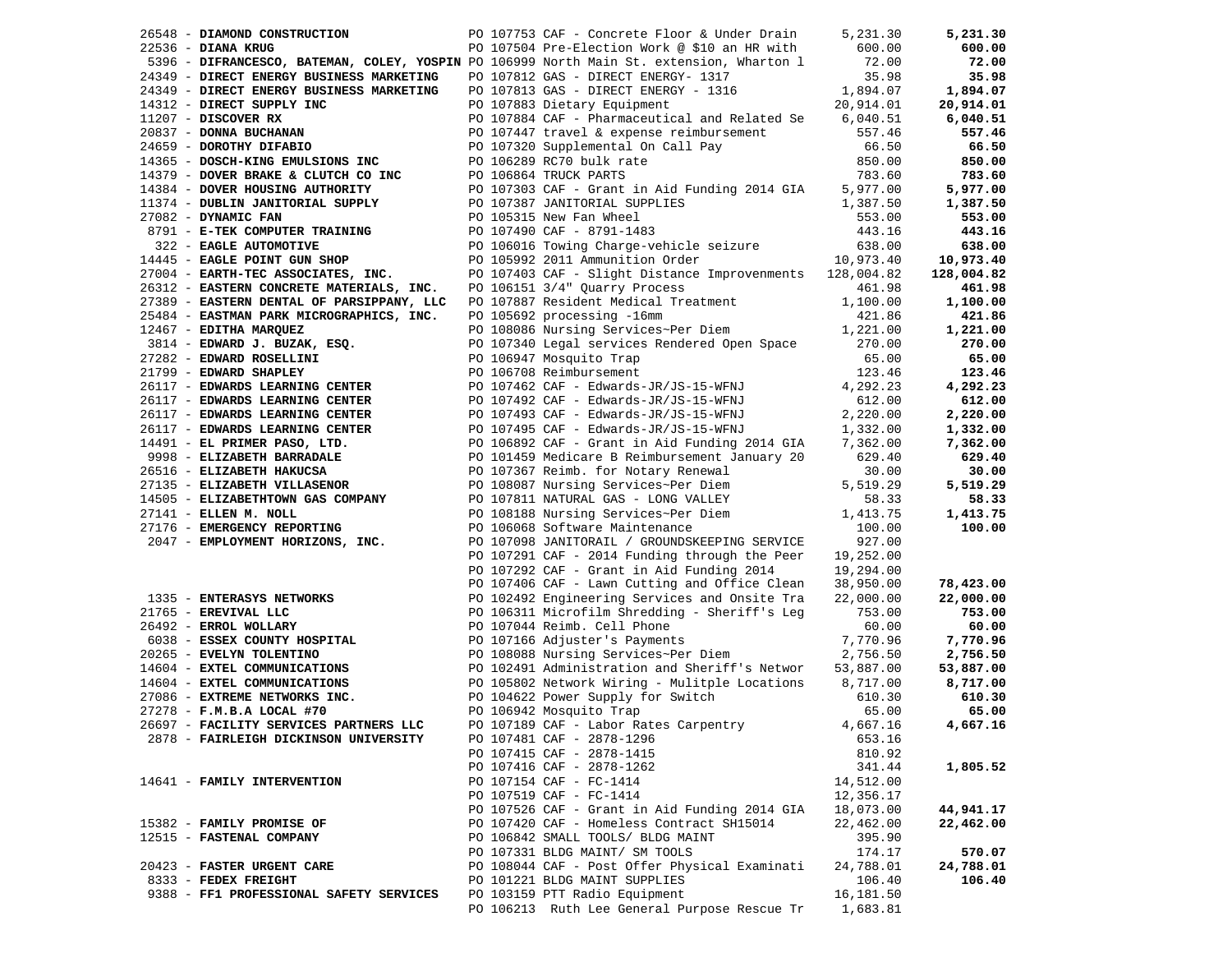|                                                                                    |                   | PO 106583 Morris County Cooperative Contract 145.54             |           |           |
|------------------------------------------------------------------------------------|-------------------|-----------------------------------------------------------------|-----------|-----------|
|                                                                                    |                   |                                                                 |           |           |
|                                                                                    |                   |                                                                 |           |           |
|                                                                                    |                   |                                                                 |           |           |
|                                                                                    |                   |                                                                 |           |           |
|                                                                                    |                   |                                                                 |           |           |
|                                                                                    |                   |                                                                 |           |           |
|                                                                                    |                   |                                                                 |           |           |
|                                                                                    |                   |                                                                 |           |           |
|                                                                                    |                   |                                                                 |           |           |
|                                                                                    |                   |                                                                 |           |           |
|                                                                                    |                   |                                                                 |           |           |
|                                                                                    |                   |                                                                 |           |           |
|                                                                                    |                   |                                                                 |           |           |
|                                                                                    |                   |                                                                 |           |           |
|                                                                                    |                   |                                                                 |           |           |
|                                                                                    |                   |                                                                 |           |           |
|                                                                                    |                   |                                                                 |           |           |
|                                                                                    |                   |                                                                 |           |           |
|                                                                                    |                   |                                                                 |           |           |
|                                                                                    |                   |                                                                 |           |           |
|                                                                                    |                   |                                                                 |           |           |
|                                                                                    |                   |                                                                 |           |           |
|                                                                                    |                   |                                                                 |           |           |
|                                                                                    |                   | PO 106575 Ribbon & Cards - Partial Payment fr 507.00            |           |           |
|                                                                                    |                   | PO 106697 fuji passport paper and polaroid ri 2,907.75 4,824.75 |           |           |
|                                                                                    | PO 107583 Mileage |                                                                 | 111.30    | 111.30    |
|                                                                                    |                   | PO 105087 OEM Equipment                                         | 496.81    |           |
|                                                                                    |                   | PO 106467 REPL PUMP CONTROLLERS                                 | 4,754.42  |           |
|                                                                                    | PO 106380 TOOLS   |                                                                 | 3,876.40  |           |
|                                                                                    |                   | PO 106596 SNOW REMOVAL/ BLDG MAINT/ REPL PUMP 199.72            |           |           |
|                                                                                    |                   | PO 106596 SNOW REMOVAL/ BLDG MAINT/ REPL PUMP 1,572.36          |           |           |
| 21585 - GIOVANNA ALVES<br>14984 - GRAINGER<br>14983 - GRAINGER<br>24884 - GRAINGER |                   |                                                                 |           | 10,937.39 |
|                                                                                    |                   |                                                                 |           |           |
|                                                                                    |                   |                                                                 |           | 490.16    |
|                                                                                    |                   |                                                                 |           | 49.92     |
|                                                                                    |                   |                                                                 |           | 4,034.73  |
|                                                                                    |                   |                                                                 |           |           |
|                                                                                    |                   |                                                                 |           | 41,600.50 |
|                                                                                    |                   |                                                                 |           | 49.00     |
|                                                                                    |                   |                                                                 |           | 5,135.75  |
|                                                                                    |                   |                                                                 |           | 225.00    |
|                                                                                    |                   |                                                                 |           | 385.00    |
|                                                                                    |                   |                                                                 |           | 1,776.00  |
|                                                                                    |                   |                                                                 |           | 16,000.00 |
|                                                                                    |                   |                                                                 |           | 4,612.50  |
|                                                                                    |                   |                                                                 |           | 958.73    |
|                                                                                    |                   |                                                                 |           |           |
|                                                                                    |                   | PO 107151 CAF - Social Services for the Homel                   | 11,793.00 |           |
|                                                                                    |                   | PO 107295 CAF - Grant in Aid Funding 2014 gia                   | 604.00    |           |
|                                                                                    |                   | PO 107301 CAF - Homeless Contract SH15014 SSH                   | 33,216.00 | 68,586.00 |
| 20737 - HOOVER TRUCK CENTERS INC                                                   |                   | PO 106872 TRUCK PARTS                                           | 42.38     | 42.38     |
| $9242$ - IBM CORP                                                                  |                   | PO 104084 Software Annual Renewal                               | 714.00    | 714.00    |
| 8796 - IDC SERVCO                                                                  |                   | PO 106646 Copier Toner                                          | 1,658.34  | 1,658.34  |
| 10767 - ILLIENE CHARLES, RN                                                        |                   | PO 108089 Nursing Services~Per Diem                             | 4,456.28  | 4,456.28  |
| 15309 - IMAGE ACCESS CORP                                                          |                   | PO 106000 Model Fi-7160 scanner for Registry                    | 8,451.00  |           |
|                                                                                    |                   | PO 106972 fujitsu scanner model fi65f for pas                   | 359.00    | 8,810.00  |
| 20210 - INDUSTRIAL CHEM LABS & SERVICE                                             |                   | PO 105513 SEWER CLEANER                                         | 237.71    | 237.71    |
| 4592 - INFORMATION & TECHNOLOGY                                                    |                   | PO 107129 CAF - 4592-1520                                       | 1,170.00  |           |
|                                                                                    |                   | PO 107131 CAF - 4592-1542                                       | 1,170.00  |           |
|                                                                                    |                   | PO 107133 CAF - 4592-1541                                       | 1,170.00  | 3,510.00  |
| 4592 - INFORMATION & TECHNOLOGY                                                    |                   | PO 107162 CAF - 4592-1530                                       | 510.00    |           |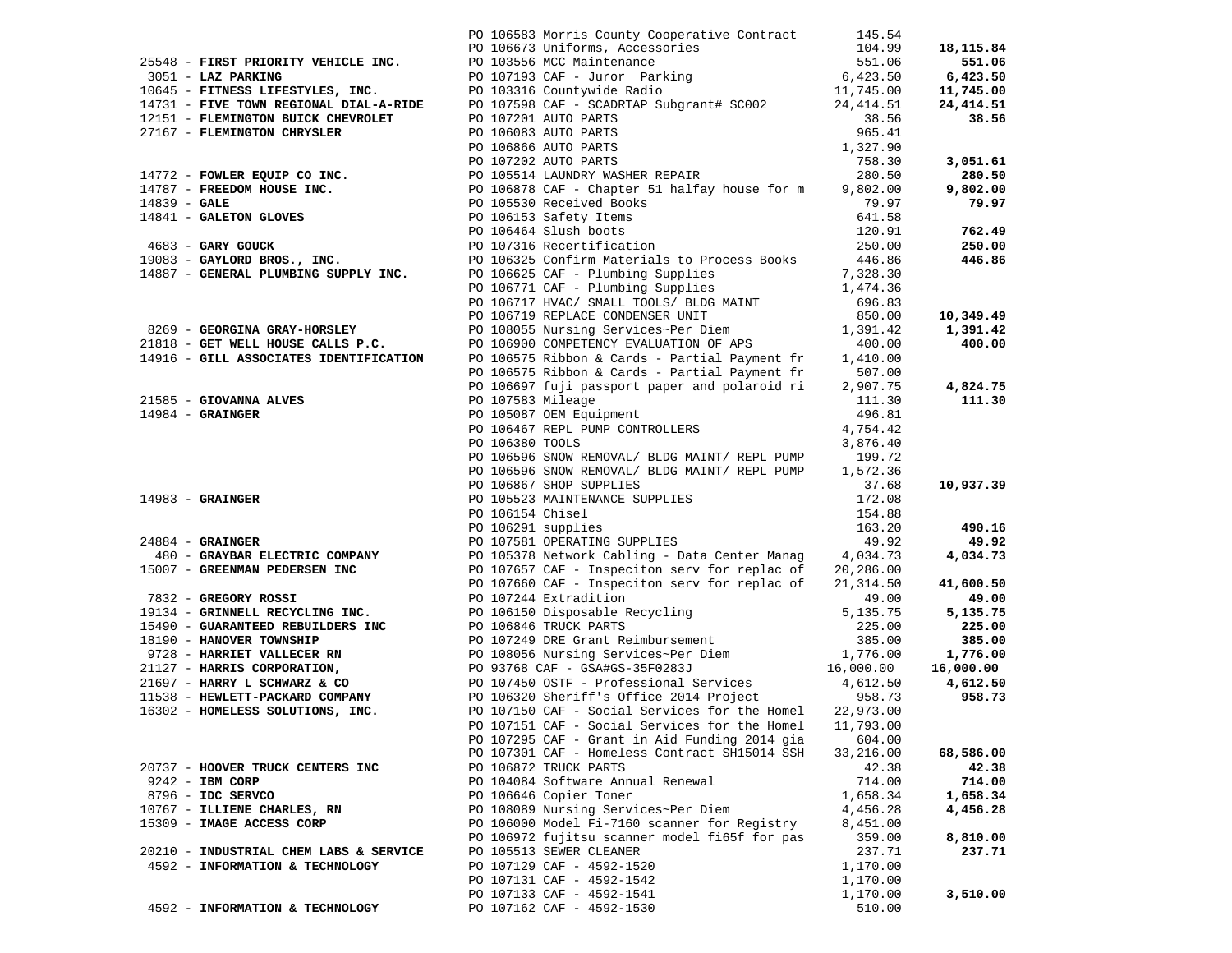| $[12041 - \text{RUGLEING}, \text{ PERBAM} \text{NUMR} \text{D} \text{O} \text{107175 CRF} - 4592-1528 \text{J}, 050.000 \text{F}, 0000 \text{F}, 0017175 CRF - 4592-1528 \text{J}, 050.000 \text{F}, 0017178 CRF - 4592-1528 \text{J}, 170.000 \text{J}, 0000 \text{J}, 0000 \text{J}, 0000 \text{J}, 0000 \text{J}, 0000 \text{J}, 0$ |                    |                                                                                                                                                                                                                                                                                                                                                                     |           |           |
|----------------------------------------------------------------------------------------------------------------------------------------------------------------------------------------------------------------------------------------------------------------------------------------------------------------------------------------|--------------------|---------------------------------------------------------------------------------------------------------------------------------------------------------------------------------------------------------------------------------------------------------------------------------------------------------------------------------------------------------------------|-----------|-----------|
|                                                                                                                                                                                                                                                                                                                                        |                    |                                                                                                                                                                                                                                                                                                                                                                     |           |           |
|                                                                                                                                                                                                                                                                                                                                        |                    |                                                                                                                                                                                                                                                                                                                                                                     |           |           |
|                                                                                                                                                                                                                                                                                                                                        |                    |                                                                                                                                                                                                                                                                                                                                                                     |           |           |
|                                                                                                                                                                                                                                                                                                                                        |                    |                                                                                                                                                                                                                                                                                                                                                                     |           |           |
|                                                                                                                                                                                                                                                                                                                                        |                    |                                                                                                                                                                                                                                                                                                                                                                     |           |           |
|                                                                                                                                                                                                                                                                                                                                        |                    |                                                                                                                                                                                                                                                                                                                                                                     |           | 7,830.00  |
|                                                                                                                                                                                                                                                                                                                                        |                    |                                                                                                                                                                                                                                                                                                                                                                     |           | 98.30     |
|                                                                                                                                                                                                                                                                                                                                        |                    |                                                                                                                                                                                                                                                                                                                                                                     |           |           |
|                                                                                                                                                                                                                                                                                                                                        |                    |                                                                                                                                                                                                                                                                                                                                                                     |           | 3,511.25  |
|                                                                                                                                                                                                                                                                                                                                        |                    |                                                                                                                                                                                                                                                                                                                                                                     |           | 2,652.60  |
|                                                                                                                                                                                                                                                                                                                                        |                    |                                                                                                                                                                                                                                                                                                                                                                     |           | 325.00    |
|                                                                                                                                                                                                                                                                                                                                        |                    |                                                                                                                                                                                                                                                                                                                                                                     |           | 569.05    |
|                                                                                                                                                                                                                                                                                                                                        |                    |                                                                                                                                                                                                                                                                                                                                                                     |           | 7,504.00  |
|                                                                                                                                                                                                                                                                                                                                        |                    |                                                                                                                                                                                                                                                                                                                                                                     |           | 725.00    |
|                                                                                                                                                                                                                                                                                                                                        |                    |                                                                                                                                                                                                                                                                                                                                                                     |           | 318.00    |
|                                                                                                                                                                                                                                                                                                                                        |                    |                                                                                                                                                                                                                                                                                                                                                                     |           | 479.62    |
|                                                                                                                                                                                                                                                                                                                                        |                    |                                                                                                                                                                                                                                                                                                                                                                     |           | 1,500.93  |
|                                                                                                                                                                                                                                                                                                                                        |                    |                                                                                                                                                                                                                                                                                                                                                                     |           | 42.46     |
|                                                                                                                                                                                                                                                                                                                                        |                    |                                                                                                                                                                                                                                                                                                                                                                     |           | 2,080.50  |
|                                                                                                                                                                                                                                                                                                                                        |                    |                                                                                                                                                                                                                                                                                                                                                                     |           | 157.50    |
|                                                                                                                                                                                                                                                                                                                                        |                    |                                                                                                                                                                                                                                                                                                                                                                     |           | 60.00     |
|                                                                                                                                                                                                                                                                                                                                        |                    |                                                                                                                                                                                                                                                                                                                                                                     |           | 90.00     |
|                                                                                                                                                                                                                                                                                                                                        |                    |                                                                                                                                                                                                                                                                                                                                                                     |           | 1,098.52  |
|                                                                                                                                                                                                                                                                                                                                        |                    |                                                                                                                                                                                                                                                                                                                                                                     |           | 90.00     |
|                                                                                                                                                                                                                                                                                                                                        |                    |                                                                                                                                                                                                                                                                                                                                                                     |           | 228.76    |
|                                                                                                                                                                                                                                                                                                                                        |                    |                                                                                                                                                                                                                                                                                                                                                                     |           | 73.94     |
|                                                                                                                                                                                                                                                                                                                                        |                    |                                                                                                                                                                                                                                                                                                                                                                     |           | 108.50    |
|                                                                                                                                                                                                                                                                                                                                        |                    |                                                                                                                                                                                                                                                                                                                                                                     |           | 63.68     |
|                                                                                                                                                                                                                                                                                                                                        |                    |                                                                                                                                                                                                                                                                                                                                                                     |           |           |
|                                                                                                                                                                                                                                                                                                                                        |                    | $\begin{tabular}{l c c c} \multicolumn{1}{c}{\textbf{P0 107329 CAP - Grant in Aid Funding 2014 Pro & 20,136.00} & 22,616.00 \\ \multicolumn{1}{c}{\textbf{P0 10755 CCPF - JJ-1406}} & 2,480.00 & 22,616.00 \\ \multicolumn{1}{c}{\textbf{P0 10795 GCPAL}} & 693.14 & 693.14 \\ \multicolumn{1}{c}{\textbf{P0 10734 GCPEL}} & 67.44 & 67.44 \\ \multicolumn{1}{c}{\$ |           |           |
| 960 - JERSEY CENTRAL POWER & LIGHT                                                                                                                                                                                                                                                                                                     |                    |                                                                                                                                                                                                                                                                                                                                                                     |           |           |
| 960 - JERSEY CENTRAL POWER & LIGHT                                                                                                                                                                                                                                                                                                     |                    |                                                                                                                                                                                                                                                                                                                                                                     |           |           |
| 960 - JERSEY CENTRAL POWER & LIGHT                                                                                                                                                                                                                                                                                                     |                    |                                                                                                                                                                                                                                                                                                                                                                     |           |           |
| 960 - JERSEY CENTRAL POWER & LIGHT                                                                                                                                                                                                                                                                                                     |                    |                                                                                                                                                                                                                                                                                                                                                                     |           |           |
| 960 - JERSEY CENTRAL POWER & LIGHT                                                                                                                                                                                                                                                                                                     |                    |                                                                                                                                                                                                                                                                                                                                                                     |           |           |
| 960 - JERSEY CENTRAL POWER & LIGHT                                                                                                                                                                                                                                                                                                     |                    |                                                                                                                                                                                                                                                                                                                                                                     |           |           |
| 960 - JERSEY CENTRAL POWER & LIGHT                                                                                                                                                                                                                                                                                                     |                    |                                                                                                                                                                                                                                                                                                                                                                     |           |           |
| 960 - JERSEY CENTRAL POWER & LIGHT                                                                                                                                                                                                                                                                                                     |                    |                                                                                                                                                                                                                                                                                                                                                                     |           |           |
| 960 - JERSEY CENTRAL POWER & LIGHT                                                                                                                                                                                                                                                                                                     |                    |                                                                                                                                                                                                                                                                                                                                                                     |           |           |
| 960 - JERSEY CENTRAL POWER & LIGHT                                                                                                                                                                                                                                                                                                     |                    |                                                                                                                                                                                                                                                                                                                                                                     |           |           |
| 960 - JERSEY CENTRAL POWER & LIGHT                                                                                                                                                                                                                                                                                                     |                    |                                                                                                                                                                                                                                                                                                                                                                     |           |           |
| 960 - JERSEY CENTRAL POWER & LIGHT                                                                                                                                                                                                                                                                                                     |                    |                                                                                                                                                                                                                                                                                                                                                                     |           |           |
| 960 - JERSEY CENTRAL POWER & LIGHT                                                                                                                                                                                                                                                                                                     |                    |                                                                                                                                                                                                                                                                                                                                                                     |           |           |
| 960 - JERSEY CENTRAL POWER & LIGHT                                                                                                                                                                                                                                                                                                     |                    |                                                                                                                                                                                                                                                                                                                                                                     |           |           |
| 960 - JERSEY CENTRAL POWER & LIGHT                                                                                                                                                                                                                                                                                                     |                    |                                                                                                                                                                                                                                                                                                                                                                     |           |           |
| 960 - <b>JERSEY CENTRAL POWER &amp; LIGHT</b><br>960 - <b>JERSEY CENTRAL POWER &amp; LIGHT</b><br>960 - <b>JERSEY CENTRAL POWER &amp; LIGHT</b><br>960 - <b>JERSEY CENTRAL POWER &amp; LIGHT</b><br>960 - JERSEY CENTRAL POWER & LIGHT<br>960 - JERSEY CENTRAL POWER & LIGHT                                                           |                    |                                                                                                                                                                                                                                                                                                                                                                     |           | 53,422.48 |
|                                                                                                                                                                                                                                                                                                                                        |                    |                                                                                                                                                                                                                                                                                                                                                                     | 19,348.77 | 19,348.77 |
|                                                                                                                                                                                                                                                                                                                                        |                    |                                                                                                                                                                                                                                                                                                                                                                     |           | 721.01    |
| 960 - JERSEY CENTRAL POWER & LIGHT                                                                                                                                                                                                                                                                                                     |                    | PO 107805 MOSQUITO CONTROL                                                                                                                                                                                                                                                                                                                                          | 988.76    | 988.76    |
| 960 - JERSEY CENTRAL POWER & LIGHT                                                                                                                                                                                                                                                                                                     |                    | PO 107807 MOSQUITO CONTROL                                                                                                                                                                                                                                                                                                                                          | 965.02    | 965.02    |
| 960 - JERSEY CENTRAL POWER & LIGHT                                                                                                                                                                                                                                                                                                     |                    | PO 107808 ELECTRIC - WARRANTS                                                                                                                                                                                                                                                                                                                                       | 2,262.96  | 2,262.96  |
| 960 - JERSEY CENTRAL POWER & LIGHT                                                                                                                                                                                                                                                                                                     |                    | PO 107809 COMM CENTER                                                                                                                                                                                                                                                                                                                                               | 17,356.88 | 17,356.88 |
| 960 - JERSEY CENTRAL POWER & LIGHT                                                                                                                                                                                                                                                                                                     |                    | PO 107819 ELECTRIC - MORRISTOWN - 0528                                                                                                                                                                                                                                                                                                                              | 53,072.19 | 53,072.19 |
| 26280 - JERSEY TACTICAL CORP.                                                                                                                                                                                                                                                                                                          | PO 104731 Training |                                                                                                                                                                                                                                                                                                                                                                     | 450.00    | 450.00    |
| 1622 - JERSEY TRACTOR-TRAILER                                                                                                                                                                                                                                                                                                          |                    | PO 107467 CAF - 1622-850                                                                                                                                                                                                                                                                                                                                            | 800.00    |           |
|                                                                                                                                                                                                                                                                                                                                        |                    | PO 107156 CAF - 1622-851                                                                                                                                                                                                                                                                                                                                            | 800.00    |           |
|                                                                                                                                                                                                                                                                                                                                        |                    | PO 107141 CAF - 1622-1096                                                                                                                                                                                                                                                                                                                                           | 800.00    |           |
|                                                                                                                                                                                                                                                                                                                                        |                    | PO 107143 CAF - 1622-1085                                                                                                                                                                                                                                                                                                                                           | 800.00    |           |
|                                                                                                                                                                                                                                                                                                                                        |                    | PO 107145 CAF - 1622-995                                                                                                                                                                                                                                                                                                                                            | 800.00    |           |
|                                                                                                                                                                                                                                                                                                                                        |                    | PO 107429 CAF - 1622-1565                                                                                                                                                                                                                                                                                                                                           | 3,200.00  |           |
|                                                                                                                                                                                                                                                                                                                                        |                    | PO 107461 CAF - 1622-1435                                                                                                                                                                                                                                                                                                                                           | 800.00    |           |
|                                                                                                                                                                                                                                                                                                                                        |                    | PO 107844 CAF - 1622-1545                                                                                                                                                                                                                                                                                                                                           | 3,200.00  | 11,200.00 |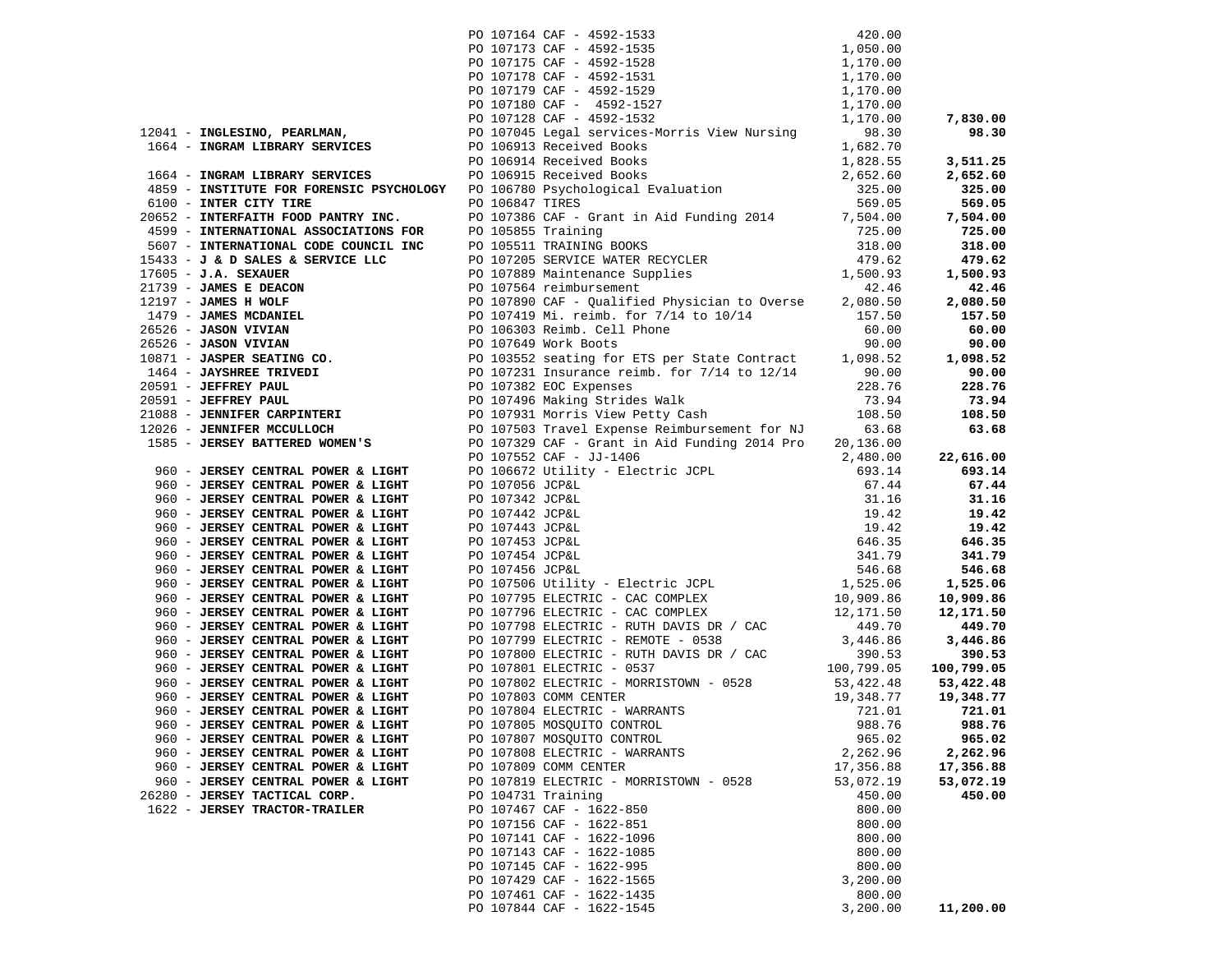|                                                 |                    | 1622 - JERSEY TRACTOR-TRAILER<br>252 - JERSEO INC.<br>25374 - JESCO INC.<br>25374 - JESCO INC.<br>260.000<br>260.000<br>2638 - JESCO INCORES INDUSER PROPERTING PROPERT 2014<br>260.000<br>2698 - JESSIVA THURDEROOS<br>2698 - JOHN BONANNI PO 1  |           | 1,600.00   |
|-------------------------------------------------|--------------------|---------------------------------------------------------------------------------------------------------------------------------------------------------------------------------------------------------------------------------------------------|-----------|------------|
|                                                 |                    |                                                                                                                                                                                                                                                   |           | 520.00     |
|                                                 |                    |                                                                                                                                                                                                                                                   |           | 377.86     |
|                                                 |                    |                                                                                                                                                                                                                                                   |           | 435.00     |
|                                                 |                    |                                                                                                                                                                                                                                                   |           |            |
|                                                 |                    |                                                                                                                                                                                                                                                   |           | 144.00     |
|                                                 |                    |                                                                                                                                                                                                                                                   |           | 19,581.41  |
|                                                 |                    |                                                                                                                                                                                                                                                   |           | 92.00      |
|                                                 |                    |                                                                                                                                                                                                                                                   |           | 498.96     |
|                                                 |                    |                                                                                                                                                                                                                                                   |           | 6,914.02   |
|                                                 |                    |                                                                                                                                                                                                                                                   |           |            |
|                                                 |                    |                                                                                                                                                                                                                                                   |           |            |
|                                                 |                    |                                                                                                                                                                                                                                                   |           | 304.31     |
|                                                 |                    |                                                                                                                                                                                                                                                   |           | 498.96     |
|                                                 |                    |                                                                                                                                                                                                                                                   |           |            |
|                                                 |                    |                                                                                                                                                                                                                                                   |           | 1,565.18   |
|                                                 |                    |                                                                                                                                                                                                                                                   |           | 610.00     |
|                                                 |                    |                                                                                                                                                                                                                                                   |           | 74.44      |
|                                                 |                    |                                                                                                                                                                                                                                                   |           | 30.00      |
|                                                 |                    |                                                                                                                                                                                                                                                   |           | 585.00     |
|                                                 |                    |                                                                                                                                                                                                                                                   |           | 225.00     |
|                                                 |                    |                                                                                                                                                                                                                                                   |           |            |
|                                                 |                    |                                                                                                                                                                                                                                                   |           | 2,432.66   |
|                                                 |                    |                                                                                                                                                                                                                                                   |           | 62.94      |
|                                                 |                    | 2695 - JOHNSTONE SUPPLY<br>2690 - JON ROTH<br>2690 - JON ROTH<br>2791 EULD MAINT<br>2791 EULD MAINT<br>27912 - JOSEPH AGRUSCI<br>27912 - JOSEPH C GERO SR<br>27912 - JOSEPH C GERO SR<br>27912 - JOSEPH C GERO SR<br>27912 - JOSEPH C GERO SR<br> |           |            |
|                                                 |                    |                                                                                                                                                                                                                                                   |           |            |
|                                                 |                    |                                                                                                                                                                                                                                                   |           |            |
|                                                 |                    |                                                                                                                                                                                                                                                   |           | 18,975.20  |
|                                                 |                    |                                                                                                                                                                                                                                                   |           | 21.73      |
|                                                 |                    |                                                                                                                                                                                                                                                   |           |            |
|                                                 |                    |                                                                                                                                                                                                                                                   |           | 5,800.00   |
|                                                 |                    |                                                                                                                                                                                                                                                   |           | 277,915.81 |
|                                                 |                    |                                                                                                                                                                                                                                                   |           | 488,259.13 |
|                                                 |                    |                                                                                                                                                                                                                                                   |           | 60.00      |
|                                                 |                    |                                                                                                                                                                                                                                                   |           |            |
|                                                 |                    | 15574 - KENVIL POWER EQUIPMENT, INC.<br>17379 CAF - Engineering comments of County - 2,900.00<br>17406 - KONKUS CORPORATION<br>1790 DO 107902 CAF - Materials Testing of County - 2,900.00<br>1790 PO 107902 CAF - Materials Testing              |           | 370.36     |
|                                                 |                    |                                                                                                                                                                                                                                                   |           |            |
|                                                 |                    |                                                                                                                                                                                                                                                   |           | 516.94     |
|                                                 |                    |                                                                                                                                                                                                                                                   |           | 3,600.00   |
|                                                 |                    |                                                                                                                                                                                                                                                   |           | 61.00      |
|                                                 |                    | 19910 MAINT 19910 MAINT 19910 MAINT 19910 MAINT 19910 MAINT 19910 MAINT 19910 MAINT 19910 MAINT 19910 MAINT 19910 MAINT 19910 MAINT 19910 MAINT 19910 MAINT 19910 MAINT 19910 MAINT 19910 MAINT 19910 MAINT 19910 MAINT 19910                     |           | 3,975.00   |
|                                                 |                    |                                                                                                                                                                                                                                                   |           | 138.58     |
|                                                 |                    |                                                                                                                                                                                                                                                   |           | 19,350.00  |
|                                                 |                    |                                                                                                                                                                                                                                                   |           | 12,276.00  |
|                                                 |                    |                                                                                                                                                                                                                                                   |           | 253.15     |
|                                                 |                    |                                                                                                                                                                                                                                                   |           | 155.00     |
|                                                 |                    |                                                                                                                                                                                                                                                   |           | 155.00     |
|                                                 |                    |                                                                                                                                                                                                                                                   |           |            |
|                                                 |                    | 10315 - LAREY PETRS<br>10332 - LAREY PETRS<br>20143 - LAREY PETRS<br>20143 - LAREY PETRS<br>20143 - LAREY PETRS<br>20143 - LAREY PETRS<br>20143 - LAREY PETRS<br>201653 - LEGAL SERVICES OF NORTHWEST<br>2017975 - LEGAL SERVICES OF NORTHWES     |           |            |
|                                                 |                    |                                                                                                                                                                                                                                                   |           |            |
| $1483$ - LINDA CARUTH<br>$412$ - LINDA CSENGETO |                    |                                                                                                                                                                                                                                                   |           |            |
|                                                 |                    |                                                                                                                                                                                                                                                   |           | 390.00     |
|                                                 |                    |                                                                                                                                                                                                                                                   | 72.00     | 72.00      |
|                                                 |                    | PO 107749 Mileage reimb. for 8/14 & 9/14                                                                                                                                                                                                          | 100.20    | 100.20     |
| 15816 - LONGFELLOWS SANDWICH DELI               |                    | PO 107172 LONGFELLOWS DELI REFRESHMENTS TO YS                                                                                                                                                                                                     | 230.00    | 230.00     |
| 15816 - LONGFELLOWS SANDWICH DELI               |                    | PO 107759 Dinner for the 10/27/14 MC Historic                                                                                                                                                                                                     | 155.88    | 155.88     |
| 8307 - LOREEN RAFISURA                          |                    | PO 108054 Nursing Services~Per Diem                                                                                                                                                                                                               | 1,178.45  | 1,178.45   |
| 9233 - LORI E. ADAMS                            | PO 107555 NO CAF # |                                                                                                                                                                                                                                                   | 175.00    | 175.00     |
| 27280 - LORRAINE RINALDI                        |                    | PO 106944 Mosquito Trap                                                                                                                                                                                                                           | 65.00     | 65.00      |
| 21100 - LOUISE R. MACCHIA                       |                    | PO 108058 Nursing Services~Per Diem                                                                                                                                                                                                               | 3,775.85  | 3,775.85   |
| 26155 - LS ENGINEERING ASSOCIATES CORP.         |                    | PO 107361 CAF - Construction Adminstration fo                                                                                                                                                                                                     | 19,039.06 | 19,039.06  |
|                                                 |                    |                                                                                                                                                                                                                                                   |           |            |
| 26155 - LS ENGINEERING ASSOCIATES CORP.         |                    | PO 107821 CAF - Professional Engineering Cons                                                                                                                                                                                                     | 7,200.00  | 7,200.00   |
| 15850 - LUM, DRASCO & POSITAN LLC               |                    | PO 107693 Legal Services                                                                                                                                                                                                                          | 4,459.98  | 4,459.98   |
| 15865 - M & J FRANK INC                         |                    | PO 107286 NUTRITION SUPPLIES FOR SITES                                                                                                                                                                                                            | 86.10     | 86.10      |
| 15883 - M.C. BAR ASSOCIATION                    | PO 103326 Training |                                                                                                                                                                                                                                                   | 80.00     | 80.00      |
| 20783 - MA. LIZA IMPERIAL                       |                    | PO 108059 Nursing Services~Per Diem                                                                                                                                                                                                               | 5,628.07  | 5,628.07   |
| 7568 - MADUKWE IMO IBOKO, RN                    |                    | PO 108060 Nursing Services~Per Diem                                                                                                                                                                                                               | 2,368.00  | 2,368.00   |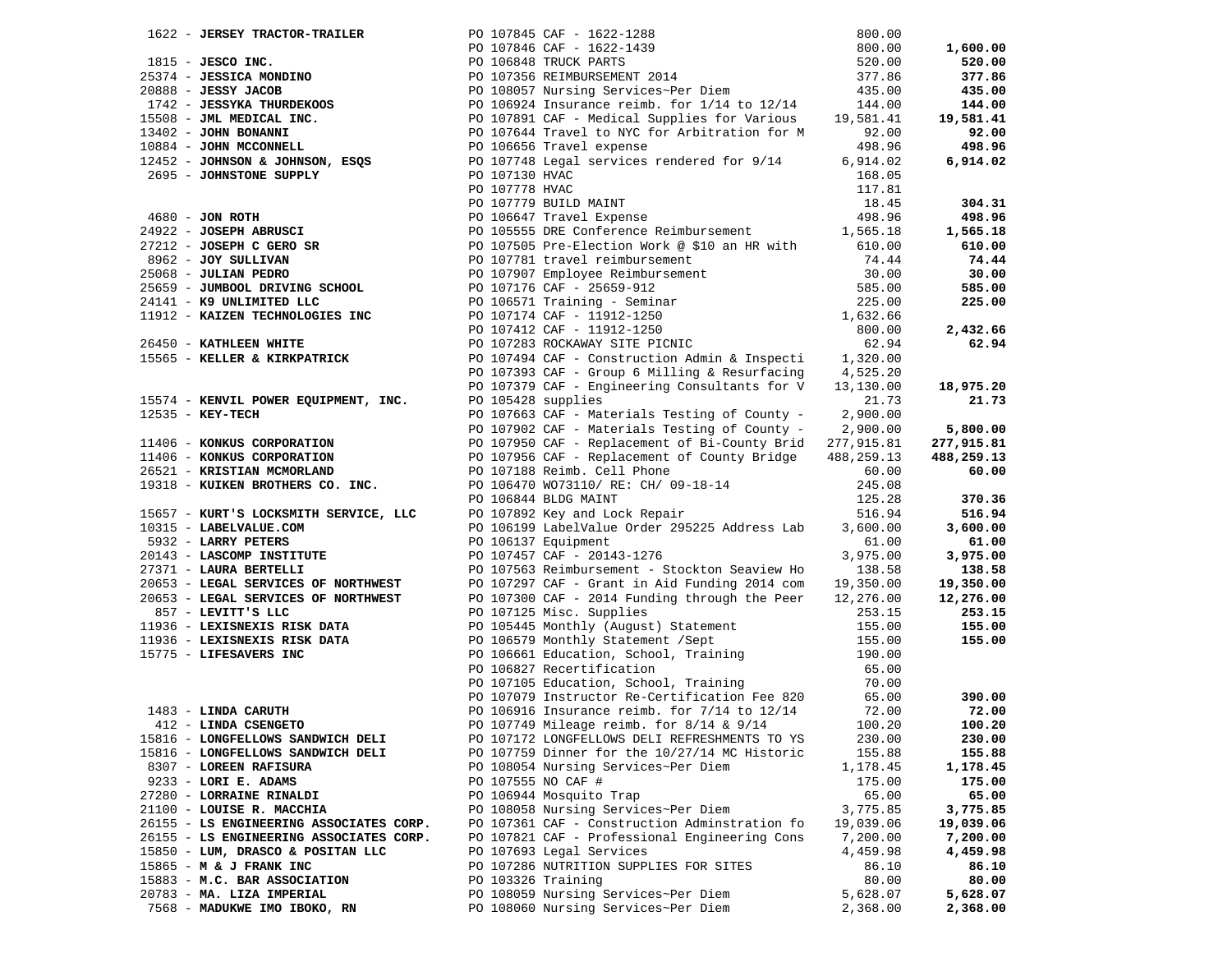| 1929 - MAGGIE FLEMING                                             |                  | PO 107474 travel reimbursement to attend semi                                                                                                                                                                                              | 41.00     | 41.00     |
|-------------------------------------------------------------------|------------------|--------------------------------------------------------------------------------------------------------------------------------------------------------------------------------------------------------------------------------------------|-----------|-----------|
| $3210 - MANPOWER$                                                 | PO 106022 tep    |                                                                                                                                                                                                                                            | 907.20    |           |
|                                                                   |                  |                                                                                                                                                                                                                                            | 868.32    |           |
|                                                                   |                  |                                                                                                                                                                                                                                            | 907.20    |           |
|                                                                   |                  |                                                                                                                                                                                                                                            | 907.20    |           |
|                                                                   |                  |                                                                                                                                                                                                                                            | 725.76    |           |
|                                                                   |                  |                                                                                                                                                                                                                                            | 894.24    | 5,209.92  |
| 25080 - MARIA CARMELITA OBLINA                                    |                  |                                                                                                                                                                                                                                            | 1,167.25  | 1,167.25  |
| 26678 - MARION ENNIS                                              |                  | 10 106029 temporary staffing<br>PO 106029 temporary staffing<br>PO 106525 temporary staffing<br>PO 106813 temporary staffing<br>PO 106814 temporary staffing<br>PO 108061 Nursing Services~Per Diem<br>PO 108062 Nursing Services~Per Diem | 3,327.30  | 3,327.30  |
| $13796 - \text{MARK CHIAROLANZA}$ $496 - \text{MARK CHIAROLANZA}$ |                  | PO 106364 Travel expense                                                                                                                                                                                                                   | 498.96    | 498.96    |
|                                                                   |                  | PO 107511 Reimbursement - Summer 2                                                                                                                                                                                                         | 1,785.98  | 1,785.98  |
| 496 - MARQUIS WHO'S WHO LLC                                       |                  | PO 105537 Confirm Marquis Biographies On-Line                                                                                                                                                                                              | 1,295.00  | 1,295.00  |
| $11023$ - MARTHA YAGHI                                            |                  | PO 108063 Nursing Services~Per Diem                                                                                                                                                                                                        | 1,478.89  | 1,478.89  |
| 9650 - MC LEAGUE OF MUNICIPALITIES                                |                  | PO 107057 MCLOM Luncheon                                                                                                                                                                                                                   | 500.00    | 500.00    |
| 1836 - MC MUA TRANSFER STATION                                    |                  | PO 106884 HHW REMOVAL                                                                                                                                                                                                                      | 911.87    | 911.87    |
| 11199 - MC ORGANIZATION FOR HISPANIC                              |                  | PO 106514 Registration for Dinner Event                                                                                                                                                                                                    | 160.00    |           |
|                                                                   |                  | PO $107302$ CAF - Grant in Aid Funding 2014 GIA 9,465.50                                                                                                                                                                                   |           | 9,625.50  |
| 14264 - MCMANIMON, SCOTLAND & BAUMANN LLC                         |                  | PO 107866 Legal services re: Solar litigation                                                                                                                                                                                              | 27,925.28 | 27,925.28 |
| 16095 - MCMASTER-CARR SUPPLY CO                                   |                  | PO 107085 Misc. Supplies                                                                                                                                                                                                                   | 195.53    | 195.53    |
| 26598 - MEDCARE MEDICAL SUPPLY INC.                               |                  | PO 106098 Non-Medicare Nursing Supplies                                                                                                                                                                                                    | 216.72    | 216.72    |
| 26598 - MEDCARE MEDICAL SUPPLY INC.                               |                  | PO 106099 Non-Medicare Nestle Food Supplement                                                                                                                                                                                              | 1,066.91  | 1,066.91  |
| 12460 - MEDIA SUPPLY, INC.                                        | PO 106229 CD/DVD |                                                                                                                                                                                                                                            | 1,160.00  | 1,160.00  |
| 20839 - MEDLINE INDUSTRIES INC                                    |                  | PO 107915 Nursing Supplies~Wound Care                                                                                                                                                                                                      | 163.05    | 163.05    |
| 27283 - MEGAN STITT                                               |                  | PO 106948 Mosquito Trap                                                                                                                                                                                                                    | 65.00     | 65.00     |
| 13689 - MEGGIT TRAINING SYSTEMS INC.                              |                  | PO 107046 Refurnish Cas-rail relay boards                                                                                                                                                                                                  | 86.03     | 86.03     |
| 8443 - MELOJANE CELESTINO                                         |                  | PO 108064 Nursing Services~Per Diem                                                                                                                                                                                                        | 2,070.89  | 2,070.89  |
| 24004 - MENDHAM BOROUGH                                           |                  | PO 107246 DRE Grant Reimbursement                                                                                                                                                                                                          | 1,540.00  | 1,540.00  |
| 24005 - MENDHAM TOWNSHIP POLICE DEPT.                             |                  | PO 107254 DRE Reimbursement                                                                                                                                                                                                                | 330.00    | 330.00    |
| 16129 - MENTAL HEALTH ASSOCIATION OF                              |                  | PO 107097 CAF - Grant in Aid Funding 2014 Ten                                                                                                                                                                                              | 2,011.00  |           |
|                                                                   |                  | PO 107082 CAF - Grant in Aid Funding 2014 GIA                                                                                                                                                                                              | 4,745.00  |           |
|                                                                   |                  | PO 107299 CAF - Grant in Aid Funding 2014 For                                                                                                                                                                                              | 15,746.00 |           |
|                                                                   |                  | PO 107477 CAF -Grant in Aid Funding 2014 GIA                                                                                                                                                                                               | 4,291.00  | 26,793.00 |
| 16158 - MGL PRINTING SOLUTIONS                                    |                  | PO 107090 Invoice 123792 Laser Voter Acknowl.                                                                                                                                                                                              | 2,754.00  |           |
|                                                                   |                  | PO 107545 Invoice 123793 Laser Confirmation C                                                                                                                                                                                              | 2,754.00  | 5,508.00  |
| 27136 - MICHAEL ZINN                                              |                  | PO 108065 Nursing Services~Per Diem                                                                                                                                                                                                        | 3,626.00  | 3,626.00  |
| 24951 - MICHELLE CAPILI                                           |                  | PO 108066 Nursing Services~Per Diem                                                                                                                                                                                                        | 1,776.00  | 1,776.00  |
| 16175 - MICROSYSTEMS-NJ COM, LLC                                  |                  | PO 105790 Online data processing system                                                                                                                                                                                                    | 24,000.00 | 24,000.00 |
| 295 - MID-ATLANTIC TRUCK CENTRE INC                               |                  | PO 107206 TRUCK PARTS                                                                                                                                                                                                                      | 395.31    | 395.31    |
| 16192 - MIDDLESEX COUNTY COLLEGE                                  |                  | PO 108040 Fall 2014 Chargebacks M. Ramirez &                                                                                                                                                                                               | 1,667.10  | 1,667.10  |
| 11453 - MIDWEST TAPE LLC                                          |                  | PO 106327 Confirm DVD's                                                                                                                                                                                                                    | 1,400.98  | 1,400.98  |
| 25466 - MILLENNIUM COMMUNICATIONS                                 |                  | PO 102493 VOIP Project - Prosecutor's SEU Rem                                                                                                                                                                                              | 6,355.00  | 6,355.00  |
| 16207 - MILLER & CHITTY CO INC                                    |                  | PO 107917 CAF - Boiler Services & Repairs                                                                                                                                                                                                  | 420.00    | 420.00    |
| 1209 - MIRIAM ACEVEDO                                             |                  | PO 107243 Mi. & Insurance reimb. for 7/14 to                                                                                                                                                                                               | 116.60    | 116.60    |
| 25428 - MIRLENE ESTRIPLET                                         |                  | PO 108067 Nursing Services~Per Diem                                                                                                                                                                                                        | 6,234.50  | 6,234.50  |
| 6953 - MOBILEX USA                                                |                  | PO 107918 Resident Testing                                                                                                                                                                                                                 | 2,895.95  | 2,895.95  |
| 10330 - MODERN HANDLING EQUIPMENT                                 |                  | PO 106849 TRUCK PARTS                                                                                                                                                                                                                      | 1,463.27  | 1,463.27  |
| 27296 - MONARCH HOUSING ASSOCIATES, INC.                          |                  | PO 107155 Monarch Housing COC 2014                                                                                                                                                                                                         | 6,000.00  | 6,000.00  |
| 5140 - MONOGRAM MADNESS                                           |                  | PO 106777 Uniforms                                                                                                                                                                                                                         | 620.00    |           |
|                                                                   |                  | PO 107039 Resident & Staff Clothing<br>PO 107030 Bosident Activities                                                                                                                                                                       | 626.00    | 1,246.00  |
| 24348 - MOONLIGHT DESIGNS                                         |                  | PO 107930 Resident Activities                                                                                                                                                                                                              | 165.00    | 165.00    |
| $13106$ - MORRIS ARTS                                             |                  | PO 107523 CAF - JJ-1402                                                                                                                                                                                                                    | 3,600.00  | 3,600.00  |
| 19478 - MORRIS COUNTY CHAMBER OF                                  |                  | PO 106973 annual outlook luncheon 10-16-14                                                                                                                                                                                                 | 280.00    |           |
|                                                                   |                  | PO 107171 Annual membership dues                                                                                                                                                                                                           | 380.00    |           |
|                                                                   |                  | PO 107289 Luncheon                                                                                                                                                                                                                         | 170.00    | 830.00    |
| 6213 - MORRIS COUNTY ENGRAVING LLC                                |                  | PO 107577 new sign for door                                                                                                                                                                                                                | 25.90     | 25.90     |
| 16288 - MORRIS COUNTY FARMS INC                                   |                  | PO 107091 GROUND MAINT                                                                                                                                                                                                                     | 43.75     | 43.75     |
| 12819 - MORRIS COUNTY M.U.A                                       |                  | PO 105510 FACILITY GARBAGE COMPACTOR TIPPING                                                                                                                                                                                               | 910.69    | 910.69    |
| 12819 - MORRIS COUNTY M.U.A                                       |                  | PO 106731 Tipping Fees                                                                                                                                                                                                                     | 721.47    | 721.47    |
| 19483 - M.C. MUA                                                  |                  | PO 106725 CAF - Solid Waste Collection Servic                                                                                                                                                                                              | 7,332.49  | 7,332.49  |
| $19483 - M.C. MUA$                                                |                  | PO 106726 REFUSE REMOVAL                                                                                                                                                                                                                   | 356.44    | 356.44    |
| 19483 - M.C. MUA                                                  |                  | PO 106826 DUMPSTER SERVICE: SEPTEMBER 2014                                                                                                                                                                                                 | 350.00    | 350.00    |
| 16316 - MORRISTOWN AUTO BODY INC                                  |                  | PO 106015 Towing Charges-vehicle seizure                                                                                                                                                                                                   | 125.00    | 125.00    |
| 16321 - MORRISTOWN LUMBER &                                       |                  | PO 105884 shelving for hazmat truck                                                                                                                                                                                                        | 432.52    |           |
|                                                                   |                  |                                                                                                                                                                                                                                            |           |           |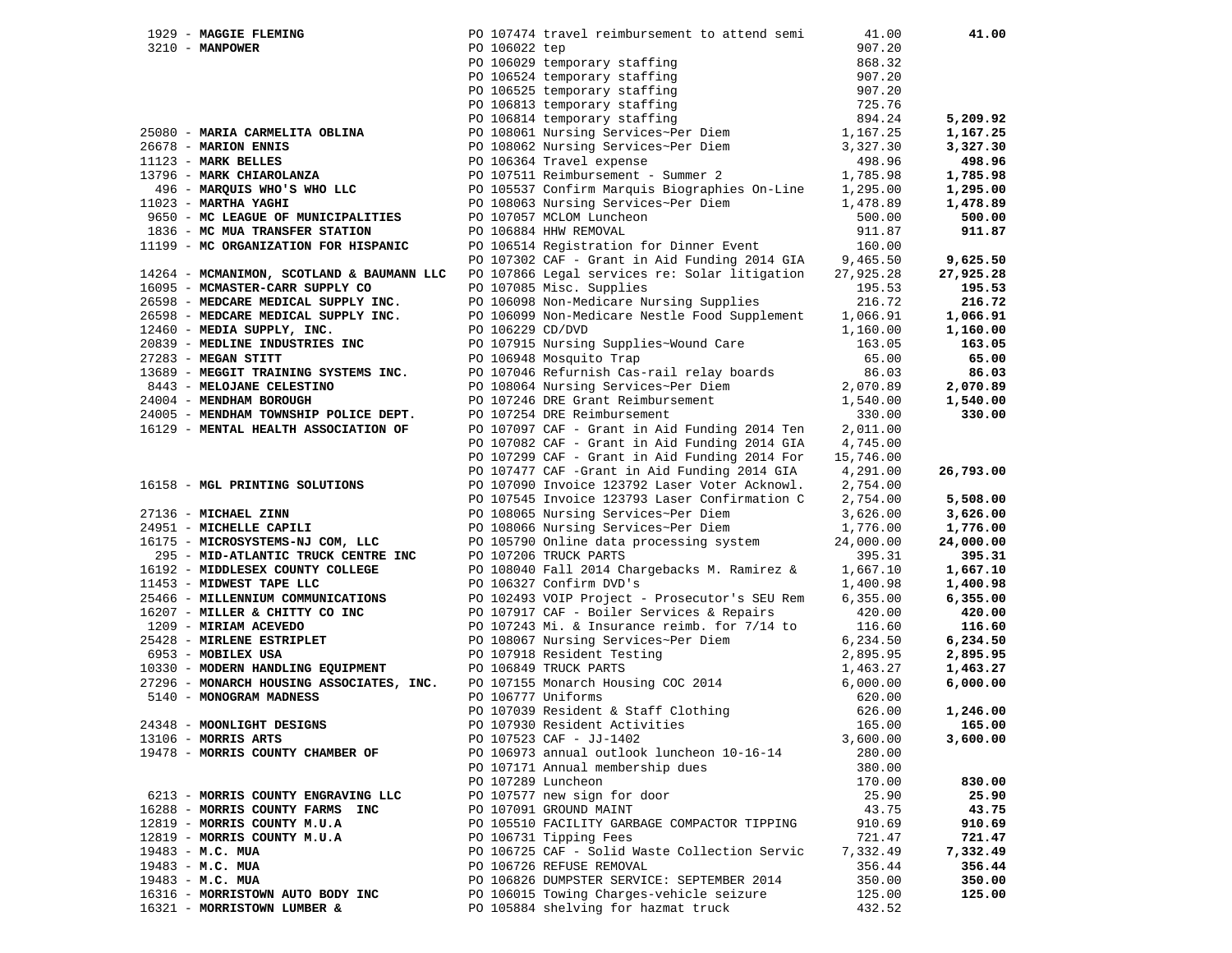|                                                                                                                                                                                                                                               | PO 106422 supplies |                                                                                                          | 42.42     |            |
|-----------------------------------------------------------------------------------------------------------------------------------------------------------------------------------------------------------------------------------------------|--------------------|----------------------------------------------------------------------------------------------------------|-----------|------------|
|                                                                                                                                                                                                                                               |                    | PO 106541 B14HN Hex nuts 100 pcs                                                                         | 26.77     |            |
|                                                                                                                                                                                                                                               |                    | PO 106574 Post, glue, welding compound, batte 80.90                                                      |           |            |
|                                                                                                                                                                                                                                               |                    |                                                                                                          | 402.85    | 985.46     |
| 16327 - MORRISTOWN MEMORIAL HOSPITAL                                                                                                                                                                                                          |                    | PO 107038 222-885 Safety Snap<br>PO 106400 Morgue Use                                                    | 1,560.00  | 1,560.00   |
| 16334 - MORRISTOWN MEMORIAL HOSPITAL                                                                                                                                                                                                          |                    | PO 106875 CAF - Chapter 51 CO OCCURING                                                                   | 2,430.00  | 2,430.00   |
| 16334 - MORRISTOWN MEMORIAL HOSPITAL                                                                                                                                                                                                          |                    | PO 107165 CAF - Chapter 51 Atlantic Health C                                                             | 5,247.00  | 5,247.00   |
| 6637 - MORRISTOWN MEMORIAL/PATHOLOGY                                                                                                                                                                                                          | PO 107026 Lab fees |                                                                                                          | 194.00    | 194.00     |
| 16338 - MORRISTOWN NEIGHBORHOOD HOUSE                                                                                                                                                                                                         |                    | PO 106883 CAF - Grant in Aid Funding 2014 SOC                                                            | 10,850.00 |            |
|                                                                                                                                                                                                                                               |                    | PO 106885 CAF - Grant in Aid Funding 2014 PEE                                                            | 11,146.00 |            |
|                                                                                                                                                                                                                                               |                    | PO 106886 CAF - Grant in Aid Funding 2014 PRO 1,300.00                                                   |           |            |
|                                                                                                                                                                                                                                               |                    | PO 107539 CAF - JJ-1404 Social Recreation Pr                                                             | 3,870.00  |            |
|                                                                                                                                                                                                                                               |                    | PO 107517 CAF - JJ-1408 KO BOXING                                                                        | 533.00    | 27,699.00  |
| 16340 - MORRISTOWN PARKING AUTHORITY                                                                                                                                                                                                          |                    | PO 107898 STRUCTURAL INTEGRITY REPAIRS - ANN/                                                            | 12,589.00 | 12,589.00  |
| 21791 - MOTOROLA SOLUTIONS INC                                                                                                                                                                                                                |                    | PO 100573 Radio Equipment                                                                                | 1,128.80  | 1,128.80   |
|                                                                                                                                                                                                                                               |                    |                                                                                                          |           |            |
|                                                                                                                                                                                                                                               |                    |                                                                                                          |           | 4,852.00   |
|                                                                                                                                                                                                                                               |                    |                                                                                                          |           | 787.00     |
|                                                                                                                                                                                                                                               |                    |                                                                                                          |           | 978.64     |
| 21791 - MOTOROLA SOLUTIONS INC<br>21791 - MOTOROLA SOLUTIONS INC<br>21791 - MOTOROLA SOLUTIONS INC<br>21791 - MOTOROLA SOLUTIONS INC<br>222422 - MOUNT TABOR HISTORICAL SOCIETY<br>238 - MOVE HANDLING SYSTEMS INC<br>277.00<br>277.00<br>277 |                    |                                                                                                          |           | 40.05      |
|                                                                                                                                                                                                                                               |                    |                                                                                                          |           |            |
|                                                                                                                                                                                                                                               |                    |                                                                                                          |           |            |
|                                                                                                                                                                                                                                               |                    |                                                                                                          |           | 291.21     |
|                                                                                                                                                                                                                                               |                    |                                                                                                          |           | 522.78     |
|                                                                                                                                                                                                                                               |                    |                                                                                                          |           | 746.39     |
|                                                                                                                                                                                                                                               |                    | PO 106623 Printer Lease<br>PO 106825 COPIER LEASE: PAYMENT 5 - OCT, NOV<br>Compare for Digital Copier fo |           | 483.83     |
|                                                                                                                                                                                                                                               |                    |                                                                                                          | 708.50    | 708.50     |
| 21858 - MUNICIPAL CAPITAL CORP<br>21858 - MUNICIPAL CAPITAL CORP<br>21858 - MUNICIPAL CAPITAL CORP<br>21858 - MUNICIPAL CAPITAL CORP<br>21858 - MUNICIPAL CAPITAL CORP<br>21858 - MUNICIPAL CAPITAL CORP<br>20106919 Lease payment            |                    |                                                                                                          | 781.20    | 781.20     |
| 21858 - MUNICIPAL CAPITAL CORP                                                                                                                                                                                                                |                    | PO 107269 OFFICE MACHINE RENTAL                                                                          | 465.80    | 465.80     |
| 21858 - MUNICIPAL CAPITAL CORP                                                                                                                                                                                                                |                    | PO 107570 lease payment on savin c9130 copier                                                            | 881.58    | 881.58     |
| 19523 - N.J. NATURAL GAS COMPANY                                                                                                                                                                                                              |                    | PO 107810 NATURAL GAS - MONTVILLE                                                                        | 181.37    |            |
|                                                                                                                                                                                                                                               |                    | PO 107814 NATURAL GAS - WHARTON ROADS                                                                    | 159.76    |            |
|                                                                                                                                                                                                                                               |                    | PO 107815 NATURAL GAS - WHARTON BRIDGES<br>PO 107816 NATURAL GAS - WHARTON OFF -                         | 257.20    |            |
|                                                                                                                                                                                                                                               |                    |                                                                                                          | 26.81     |            |
|                                                                                                                                                                                                                                               |                    | PO 107817 NATURAL GAS - DOVER PROBATION<br>PO 107818 NATURAL GAS - WHARTON BRIDGE GEN                    | 25.23     |            |
|                                                                                                                                                                                                                                               |                    |                                                                                                          | 25.61     | 675.98     |
| 21122 - NATIONAL FUEL OIL INC.<br>16480 - NATIONAL INDUSTRIES PO 106763 Wheelchair Hardware 3,187.29                                                                                                                                          |                    |                                                                                                          |           | 25,239.78  |
|                                                                                                                                                                                                                                               |                    |                                                                                                          |           |            |
|                                                                                                                                                                                                                                               |                    | PO 107932 Machinery Repairs & Parts<br>PO 106349 Web Hosting<br>PO 106373 Membership dues                | 140.46    | 3,327.75   |
| 15027 - NCX, INC.                                                                                                                                                                                                                             |                    |                                                                                                          | 44.85     | 44.85      |
| $9504 - NENA$                                                                                                                                                                                                                                 |                    | PO 106373 Membership dues                                                                                | 137.00    | 137.00     |
| 16533 - NEW HOPE FOUNDATION INC.                                                                                                                                                                                                              |                    | PO 106876 CAF - Chapter 51 ch51 1404 adult in                                                            | 4,725.00  |            |
|                                                                                                                                                                                                                                               |                    | PO 106877 CAF - Chapter 51 new hope ch51 1418                                                            | 3,410.00  | 8,135.00   |
| 20856 - NEW HORIZONS COMPUTER LEARNING                                                                                                                                                                                                        |                    | PO 107428 CA F- 20856-1141                                                                               | 3,200.00  | 3,200.00   |
| 20856 - NEW HORIZONS COMPUTER LEARNING                                                                                                                                                                                                        |                    | PO 107430 CAF - 20856-1078                                                                               | 4,000.00  | 4,000.00   |
| 14560 - NEW JERSEY AIDS SERVICES                                                                                                                                                                                                              |                    | PO 107534 CAF - Grant in Aid Funding 2014 GIA                                                            | 8,125.28  | 8,125.28   |
| 5525 - NEW JERSEY ASSOCIATION OF                                                                                                                                                                                                              |                    | PO 105132 Prevent Promote Protect Learning Se                                                            | 50.00     | 50.00      |
| 12673 - NEW JERSEY HOMICIDE INVESTIGATORS PO 106011 Training                                                                                                                                                                                  |                    |                                                                                                          | 1,575.00  | 1,575.00   |
| 16552 - NEWBRIDGE SERVICES INC                                                                                                                                                                                                                |                    | PO 107083 CAF - Grant in Aid Funding 2014 GIA 4,990.00                                                   |           |            |
|                                                                                                                                                                                                                                               |                    | PO 107084 CAF - Grant in Aid Funding 2014 cor                                                            | 78,216.00 |            |
|                                                                                                                                                                                                                                               |                    | PO 107538 CAF - JJ-1403 Summer Youth Employme                                                            | 17,806.65 |            |
|                                                                                                                                                                                                                                               |                    | PO 107531 CAF - Grant in Aid Funding 2014 GIA                                                            | 12,976.00 |            |
|                                                                                                                                                                                                                                               |                    | PO 107824 CAF - NEWSER-14M-WIA                                                                           | 770.00    | 114,758.65 |
| 17819 - NJ ADVANCE MEDIA, LLC                                                                                                                                                                                                                 |                    | PO 106987 Legal Ad Acct. #XMORR3200900                                                                   | 135.72    | 135.72     |
| 17819 - NJ ADVANCE MEDIA, LLC                                                                                                                                                                                                                 |                    | PO 107651 Legal Ad Acct # XMORR3200900                                                                   | 129.92    | 129.92     |
| 16647 - NJ PLANNING OFFICIALS                                                                                                                                                                                                                 |                    | PO 106781 Registration DL & CM to attend "201                                                            | 100.00    | 100.00     |
| 7766 - NJ PUBLIC SAFETY ACCREDITATION                                                                                                                                                                                                         |                    | PO 105851 Training - Laura Siemonsma-Bertelli                                                            | 299.00    | 299.00     |
| 4853 - TREASURER                                                                                                                                                                                                                              |                    | PO 105581 Petitiion for Certicication Fee                                                                | 200.00    | 200.00     |
| 12550 - NJLM                                                                                                                                                                                                                                  |                    | PO 105669 women in goverment breakfast                                                                   | 30.00     |            |
|                                                                                                                                                                                                                                               |                    | PO 105670 league luncheon                                                                                | 40.00     | 70.00      |
| $10662$ - NMS LABS                                                                                                                                                                                                                            |                    | PO 107025 CAF - Toxicological Testing Service                                                            | 4,332.33  | 4,332.33   |
| 2244 - NORTHAMPTON COMMUNITY COLLEGE                                                                                                                                                                                                          |                    | PO 107160 CAF - 2244-1313                                                                                | 800.00    |            |
|                                                                                                                                                                                                                                               |                    | PO 107469 CAF - 2244-406                                                                                 | 800.00    | 1,600.00   |
|                                                                                                                                                                                                                                               |                    | PO 106492 Radio Equipment                                                                                |           |            |
| 26357 - NORTHEAST COMMUNICATIONS, INC.                                                                                                                                                                                                        |                    |                                                                                                          | 424.00    | 424.00     |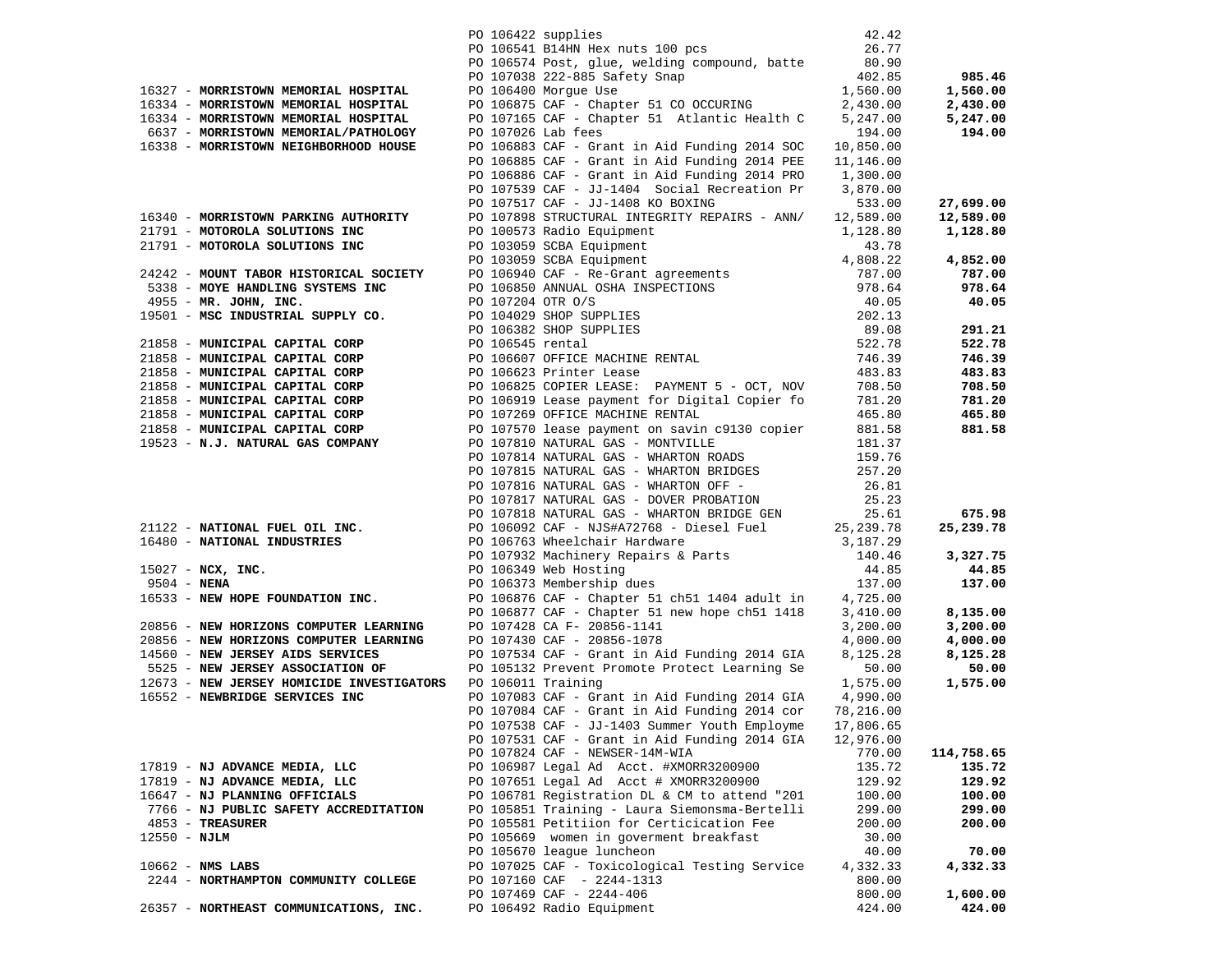|                                                                                           |  |                                                                                                                                                                                                                                                         |          | 129.85   |
|-------------------------------------------------------------------------------------------|--|---------------------------------------------------------------------------------------------------------------------------------------------------------------------------------------------------------------------------------------------------------|----------|----------|
|                                                                                           |  |                                                                                                                                                                                                                                                         |          | 205.00   |
|                                                                                           |  |                                                                                                                                                                                                                                                         |          | 4,816.00 |
|                                                                                           |  |                                                                                                                                                                                                                                                         |          | 693.60   |
|                                                                                           |  |                                                                                                                                                                                                                                                         |          | 633.15   |
|                                                                                           |  |                                                                                                                                                                                                                                                         |          |          |
|                                                                                           |  |                                                                                                                                                                                                                                                         |          | 723.60   |
|                                                                                           |  |                                                                                                                                                                                                                                                         |          | 379.89   |
|                                                                                           |  |                                                                                                                                                                                                                                                         |          | 800.00   |
|                                                                                           |  |                                                                                                                                                                                                                                                         |          | 75.00    |
|                                                                                           |  |                                                                                                                                                                                                                                                         |          | 850.00   |
|                                                                                           |  |                                                                                                                                                                                                                                                         |          |          |
|                                                                                           |  | 10846 - OLD DOMINION BRUSH COMPANY<br>10846 - OLD DOMINION BRUSH COMPANY<br>25021 - ONE SOURCE OF NEW JERSEY LLC<br>25021 - ONE SOURCE OF NEW JERSEY LLC<br>2929 - ORIENTAL TRADING COMPANY INC.<br>2929 - ORIENTAL TRADING COMPANY INC.                |          | 1,744.35 |
|                                                                                           |  |                                                                                                                                                                                                                                                         |          | 540.00   |
|                                                                                           |  |                                                                                                                                                                                                                                                         |          | 163.98   |
|                                                                                           |  |                                                                                                                                                                                                                                                         |          | 1,138.34 |
|                                                                                           |  |                                                                                                                                                                                                                                                         |          | 1,898.02 |
|                                                                                           |  |                                                                                                                                                                                                                                                         |          | 169.50   |
|                                                                                           |  |                                                                                                                                                                                                                                                         |          | 65.00    |
|                                                                                           |  | PO 106945 Mosquito Trap                                                                                                                                                                                                                                 | 65.00    |          |
|                                                                                           |  | PO 106976 reimbursement for mis supplies 146.79                                                                                                                                                                                                         |          | 146.79   |
|                                                                                           |  | PO 106227 Office Supplies                                                                                                                                                                                                                               | 364.30   |          |
| -- CIIO KRUSE<br>15457 - PAMELA JAMES<br>16887 - PAPER MART INC                           |  | PO 106328 Received 40 cases of copier paper<br>PO 106415 9x12 open end envelopes for electio                                                                                                                                                            | 1,160.00 |          |
|                                                                                           |  |                                                                                                                                                                                                                                                         | 542.75   | 2,067.05 |
| 26802 - PARAMOUNT                                                                         |  | PO 105764 Facility Replacement Furniture Resi 5,597.00<br>PO 107137 CAF - Grant in Aid Funding 2014 GIA 2,702.00                                                                                                                                        |          | 5,597.00 |
| 2749 - PARSIPPANY CHILD DAY CARE CTR.                                                     |  |                                                                                                                                                                                                                                                         |          | 2,702.00 |
|                                                                                           |  |                                                                                                                                                                                                                                                         |          | 5,005.00 |
|                                                                                           |  |                                                                                                                                                                                                                                                         |          | 1,406.62 |
|                                                                                           |  |                                                                                                                                                                                                                                                         |          | 462.50   |
|                                                                                           |  |                                                                                                                                                                                                                                                         |          | 200.00   |
|                                                                                           |  |                                                                                                                                                                                                                                                         |          | 641.83   |
|                                                                                           |  |                                                                                                                                                                                                                                                         |          | 290.00   |
|                                                                                           |  |                                                                                                                                                                                                                                                         |          | 703.52   |
|                                                                                           |  |                                                                                                                                                                                                                                                         |          | 161.00   |
|                                                                                           |  |                                                                                                                                                                                                                                                         |          | 3,861.88 |
|                                                                                           |  |                                                                                                                                                                                                                                                         |          | 620.46   |
|                                                                                           |  | 2749 <b>- PARSIPPANY CHILD DAY CARE CTR.</b> PO 107137 CAF - Grant in Aid Funding 2014 GIA 2, 102.00<br>1876 <b>- PARSIPPANY TROY BILLS POLICE</b><br>2961 <b>- PARSION TRANSPORTATION GROUP</b><br>2966 <b>- PAVIA KRIEGMAN</b> PO 107448 old Ref# CF2 |          |          |
|                                                                                           |  |                                                                                                                                                                                                                                                         |          |          |
|                                                                                           |  |                                                                                                                                                                                                                                                         |          |          |
|                                                                                           |  |                                                                                                                                                                                                                                                         |          | 5,880.83 |
|                                                                                           |  | 90 106856 AUTO PARTS 3,334.41<br>PO 106974 Misc. Supplies<br>PO 107209 AUTO PARTS 2110.20<br>PO 107209 AUTO PARTS 2110.20<br>PO 107378 Doless Please Order - Keyboard / Lt. B. Du<br>810 - <b>POLAND SPRING WATER CO.</b><br>810 - <b>POLAND SPRI</b>   |          | 775.00   |
|                                                                                           |  |                                                                                                                                                                                                                                                         |          | 36.67    |
|                                                                                           |  |                                                                                                                                                                                                                                                         |          |          |
|                                                                                           |  |                                                                                                                                                                                                                                                         |          |          |
|                                                                                           |  |                                                                                                                                                                                                                                                         |          | 87.68    |
|                                                                                           |  |                                                                                                                                                                                                                                                         |          |          |
|                                                                                           |  |                                                                                                                                                                                                                                                         |          | 1,955.12 |
|                                                                                           |  |                                                                                                                                                                                                                                                         |          | 3,700.00 |
|                                                                                           |  |                                                                                                                                                                                                                                                         |          | 505.16   |
|                                                                                           |  |                                                                                                                                                                                                                                                         |          | 277.50   |
|                                                                                           |  |                                                                                                                                                                                                                                                         |          | 111.35   |
|                                                                                           |  |                                                                                                                                                                                                                                                         |          | 157.11   |
| 26363 - PRAXAIR DISTRIBUTION                                                              |  | PO 107888 Resident Oxygen                                                                                                                                                                                                                               | 2,071.53 | 2,071.53 |
| 25535 - PRECIOUSGEMS MUSIC, LLC                                                           |  | PO 107937 Resident Activities                                                                                                                                                                                                                           | 125.00   | 125.00   |
| 10503 - PREMIER HEALTHCARE                                                                |  | PO 107939 CAF - Management Services                                                                                                                                                                                                                     | 6,740.00 | 6,740.00 |
| 6638 - PRESERVATION DESIGN                                                                |  | PO 107109 CAF - Review Grant Applications for                                                                                                                                                                                                           | 2,021.66 | 2,021.66 |
| 21397 - PRESERVATION DESIGN PARTNERSHIP LLC PO 107110 CAF - C1113-1 - Consultants for his |  |                                                                                                                                                                                                                                                         | 332.50   | 332.50   |
| 24230 - PRIORITY DISPATCH CORP.                                                           |  | PO 106113 Education, School, Training                                                                                                                                                                                                                   | 828.00   | 828.00   |
| 17189 - PSE&G CO                                                                          |  | PO 107797 GAS - PSE & G - MOSQUITO                                                                                                                                                                                                                      | 113.86   |          |
|                                                                                           |  | PO 107940 Gas Usage                                                                                                                                                                                                                                     | 2,121.11 |          |
|                                                                                           |  | PO 107941 Gas Usage                                                                                                                                                                                                                                     | 605.50   | 2,840.47 |
| 26416 - PUSH TO WALK A NEW JERSEY                                                         |  | PO 106982 CAF - Grant in Aid Funding 2014                                                                                                                                                                                                               | 4,789.00 | 4,789.00 |
| 21413 - QUALITY AUTO GLASS, INC                                                           |  | PO 106387 AUTO PARTS                                                                                                                                                                                                                                    | 703.43   | 703.43   |
| 264 - R & J CONTROL, INC.                                                                 |  | PO 105512 GENERATOR PARTS/REPAIR                                                                                                                                                                                                                        | 3,213.00 |          |
|                                                                                           |  | PO 106588 CAF - Generator Repair Services                                                                                                                                                                                                               | 2,310.00 |          |
|                                                                                           |  |                                                                                                                                                                                                                                                         |          |          |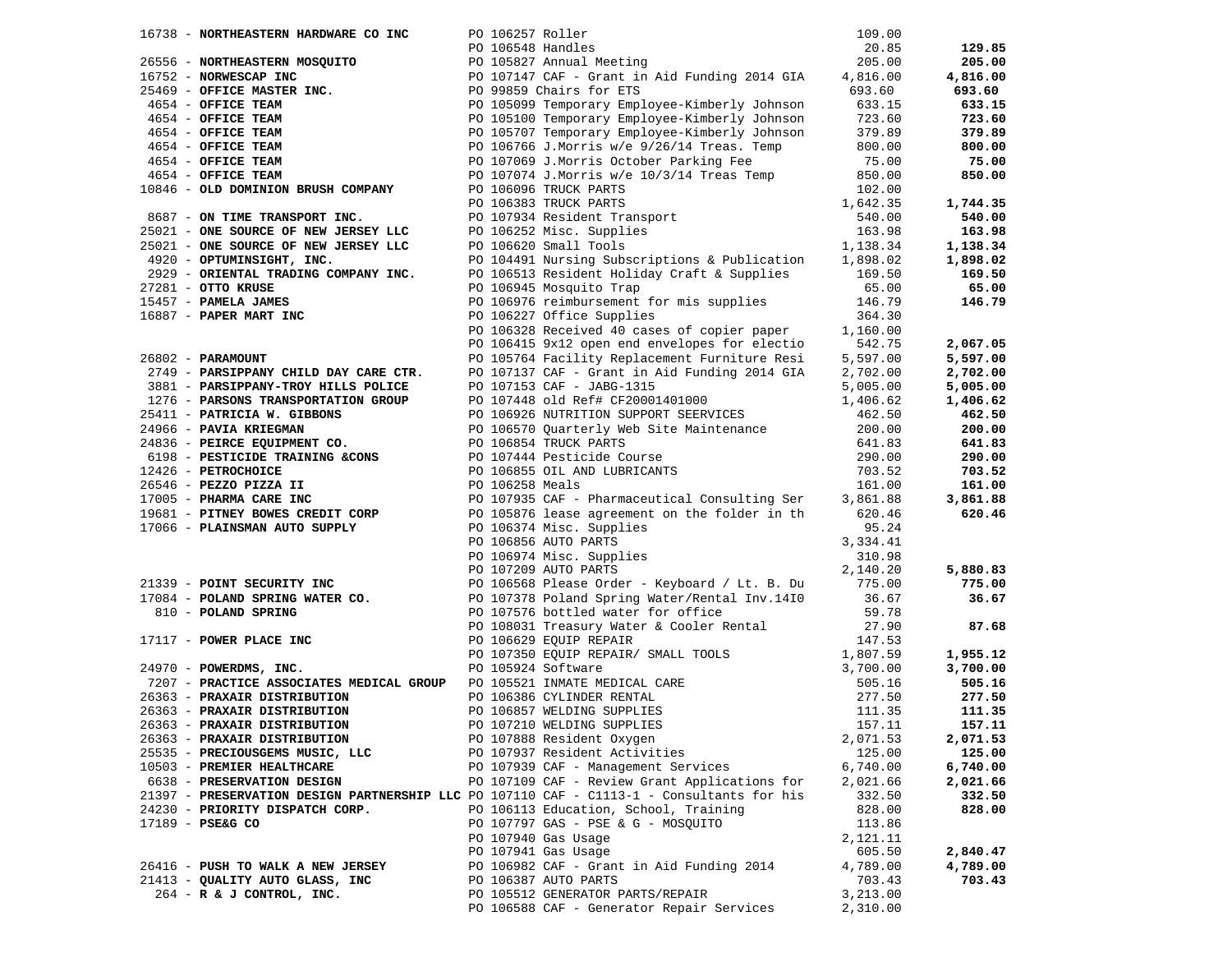|                                                                    | 1792 R.P. SCITRE (2003) IN THE CONSUMER CONTRACT CONTRACT CONTRACT (2003) 1993 - 1893.<br>1793 R.P. Science (2003) 1793 Contract Contract Contract Contract Contract Contract Contract Contract Contract Contract Contract Cont |            |            |
|--------------------------------------------------------------------|---------------------------------------------------------------------------------------------------------------------------------------------------------------------------------------------------------------------------------|------------|------------|
|                                                                    |                                                                                                                                                                                                                                 |            |            |
|                                                                    |                                                                                                                                                                                                                                 |            |            |
|                                                                    |                                                                                                                                                                                                                                 |            |            |
|                                                                    |                                                                                                                                                                                                                                 |            |            |
|                                                                    |                                                                                                                                                                                                                                 |            |            |
|                                                                    |                                                                                                                                                                                                                                 |            |            |
|                                                                    |                                                                                                                                                                                                                                 |            |            |
|                                                                    |                                                                                                                                                                                                                                 |            |            |
|                                                                    |                                                                                                                                                                                                                                 |            |            |
|                                                                    |                                                                                                                                                                                                                                 |            |            |
|                                                                    |                                                                                                                                                                                                                                 |            |            |
|                                                                    |                                                                                                                                                                                                                                 |            |            |
|                                                                    |                                                                                                                                                                                                                                 |            |            |
|                                                                    |                                                                                                                                                                                                                                 |            |            |
|                                                                    |                                                                                                                                                                                                                                 |            |            |
|                                                                    |                                                                                                                                                                                                                                 |            |            |
|                                                                    |                                                                                                                                                                                                                                 |            |            |
|                                                                    |                                                                                                                                                                                                                                 |            |            |
|                                                                    |                                                                                                                                                                                                                                 |            |            |
|                                                                    |                                                                                                                                                                                                                                 |            |            |
|                                                                    |                                                                                                                                                                                                                                 |            |            |
|                                                                    |                                                                                                                                                                                                                                 |            |            |
|                                                                    |                                                                                                                                                                                                                                 |            |            |
|                                                                    |                                                                                                                                                                                                                                 |            |            |
|                                                                    |                                                                                                                                                                                                                                 |            |            |
|                                                                    |                                                                                                                                                                                                                                 |            |            |
|                                                                    |                                                                                                                                                                                                                                 |            |            |
|                                                                    |                                                                                                                                                                                                                                 |            |            |
|                                                                    |                                                                                                                                                                                                                                 |            |            |
|                                                                    |                                                                                                                                                                                                                                 |            |            |
|                                                                    |                                                                                                                                                                                                                                 |            |            |
|                                                                    |                                                                                                                                                                                                                                 |            |            |
|                                                                    |                                                                                                                                                                                                                                 |            |            |
|                                                                    |                                                                                                                                                                                                                                 |            |            |
|                                                                    |                                                                                                                                                                                                                                 |            |            |
|                                                                    |                                                                                                                                                                                                                                 |            |            |
|                                                                    |                                                                                                                                                                                                                                 |            |            |
|                                                                    |                                                                                                                                                                                                                                 |            |            |
|                                                                    |                                                                                                                                                                                                                                 |            |            |
|                                                                    |                                                                                                                                                                                                                                 |            |            |
|                                                                    |                                                                                                                                                                                                                                 |            |            |
|                                                                    |                                                                                                                                                                                                                                 |            |            |
|                                                                    |                                                                                                                                                                                                                                 |            |            |
|                                                                    |                                                                                                                                                                                                                                 |            |            |
|                                                                    |                                                                                                                                                                                                                                 |            |            |
|                                                                    |                                                                                                                                                                                                                                 |            |            |
|                                                                    | PO 102209 Medicare B Reimbursement January 20 419.60                                                                                                                                                                            |            | 419.60     |
| $21775 -$ SABINE VON AULOCK<br>19814 - SAFETY- KLEEN SYSTEMS, INC. | PO 106983 Washer Solvent                                                                                                                                                                                                        | 265.97     | 265.97     |
| 4327 - SAINT CLARE'S HOSPITAL                                      | PO 107078 CAF - Grant in Aid Funding 2014 GIA                                                                                                                                                                                   | 112,749.00 |            |
|                                                                    | PO 107080 CAF - Grant in Aid Funding 2014 COU                                                                                                                                                                                   | 36,146.00  |            |
|                                                                    | PO 107088 CAF - Grant in Aid Funding 2014 COM                                                                                                                                                                                   | 15,992.00  | 164,887.00 |
| 8725 - SAMANTHA DENEGRI                                            | PO 107240 Travel Expense                                                                                                                                                                                                        | 39.10      | 39.10      |
| 17546 - SCHIFANO CONSTRUCTION CORP.                                | PO 107661 CAF - Milling & Resurfacing of Gree                                                                                                                                                                                   | 10,583.26  |            |
|                                                                    | PO 107661 CAF - Milling & Resurfacing of Gree                                                                                                                                                                                   | 13,015.21  |            |
|                                                                    | PO 107662 CAF - Milling & Resurfacing of West                                                                                                                                                                                   | 13,658.00  |            |
|                                                                    | PO 107662 CAF - Milling & Resurfacing of West                                                                                                                                                                                   | 30,635.46  | 67,891.93  |
| 21319 - SCHINDLER ELEVATOR CORPORATION                             | PO 107945 Machinery Repairs & Parts                                                                                                                                                                                             | 2,309.54   | 2,309.54   |
| 17554 - SCHOLASTIC LIBRARY                                         | PO 100471 Confirm "America The Beautiful"                                                                                                                                                                                       | 676.00     | 676.00     |
| 3032 - SCIENTIFIC WATER CONDITIONING                               | PO 106638 EQUIP SERVICE AGREEMENTS - WATERGUA                                                                                                                                                                                   | 675.00     |            |
|                                                                    | PO 106823 4TH OUARTER - 2014                                                                                                                                                                                                    | 175.00     | 850.00     |
| 705 - SCOTT DIGIRALOMO                                             | PO 107380 EOC Supplies / Equipment                                                                                                                                                                                              | 177.58     | 177.58     |
|                                                                    |                                                                                                                                                                                                                                 |            |            |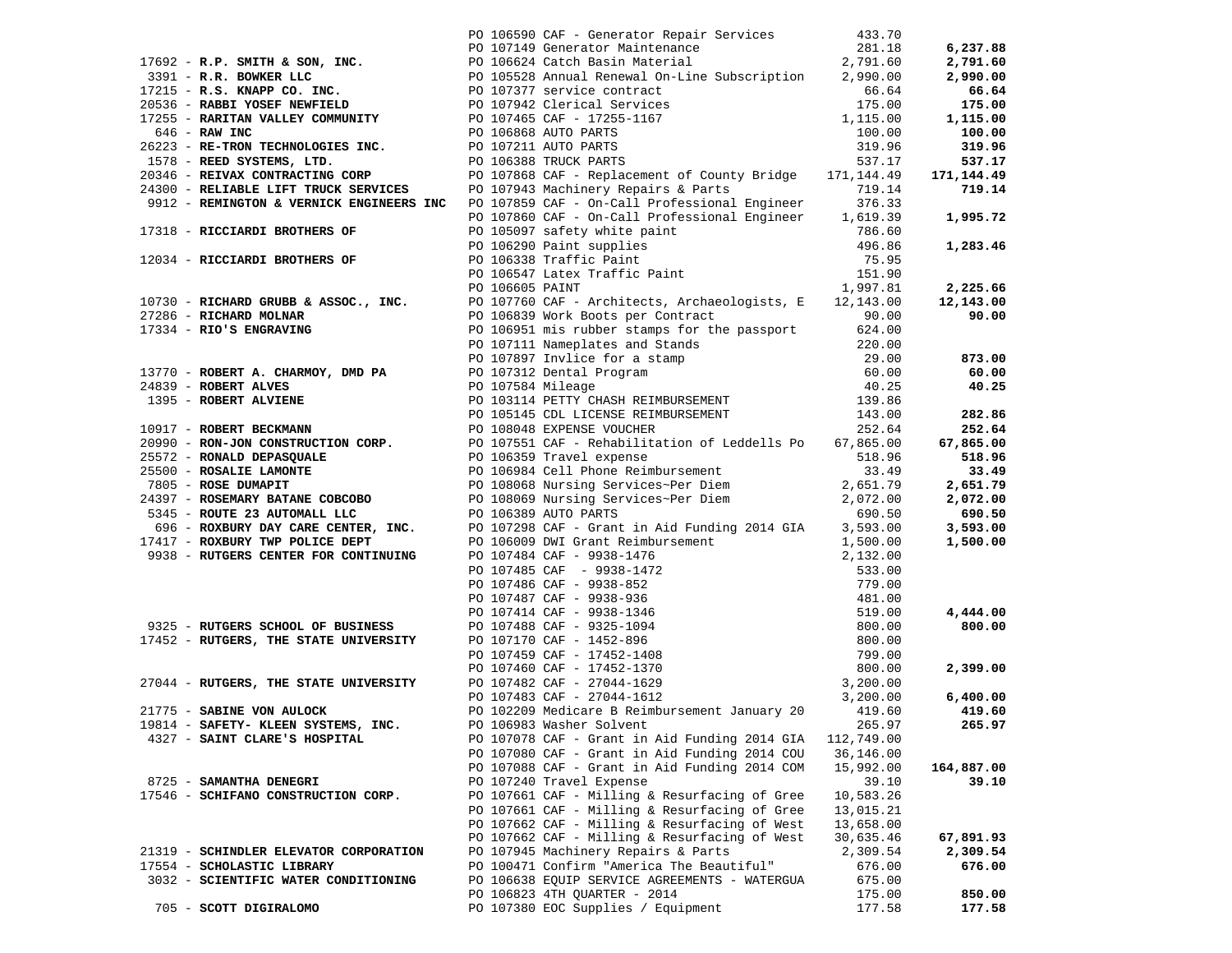| 4611 - STAPLES ADVANTAGE                                                               |  | PO 107114 Furniture for Jessica Mondino Juven | 731.34   | 731.34   |
|----------------------------------------------------------------------------------------|--|-----------------------------------------------|----------|----------|
| 4611 - STAPLES ADVANTAGE                                                               |  | PO 107126 Office supplies                     | 578.18   | 578.18   |
| 4611 - STAPLES ADVANTAGE                                                               |  | PO 107192 OFFICE SUPPLIES / OTHER OPER        | 213.15   | 213.15   |
| 4611 - STAPLES ADVANTAGE                                                               |  | PO 107332 Office Supplies                     | 121.70   | 121.70   |
| 4611 - STAPLES ADVANTAGE                                                               |  | PO 107346 Adjuster's Office Supplies 10/4/14  | 111.30   | 111.30   |
| 4611 - STAPLES ADVANTAGE                                                               |  | PO 107397 Various office supplies             | 263.53   | 263.53   |
| 4611 - STAPLES ADVANTAGE                                                               |  | PO 107402 Invoice 3245736790 & Invoice 324573 | 762.52   | 762.52   |
| 4611 - STAPLES ADVANTAGE                                                               |  | PO 107438 Ink & Toner                         | 1,662.24 | 1,662.24 |
| 19919 - STAR LEDGER                                                                    |  | PO 107921 Newspaper for Bistro                | 194.23   | 194.23   |
| 25836 - STATE OF NJ CIVIL SERVICE COMMISSIO PO 104714 CAMPS Training - Carol Ackerman, |  |                                               | 150.00   | 150.00   |
| 5021 - AEROFUND FINANCIAL INC.                                                         |  | PO 107169 CAF - Agreement STATSHUT-14M-JARC   | 3,742.20 |          |
|                                                                                        |  | PO 107823 CAF - Agreement STATSHUT-15M-JARC   | 3,407.46 | 7,149.66 |
| 16675 - STATE TOXICOLOGY LABORATORY                                                    |  | PO 106420 83rd Basic Police Recruit Class Dru | 2,565.00 | 2,565.00 |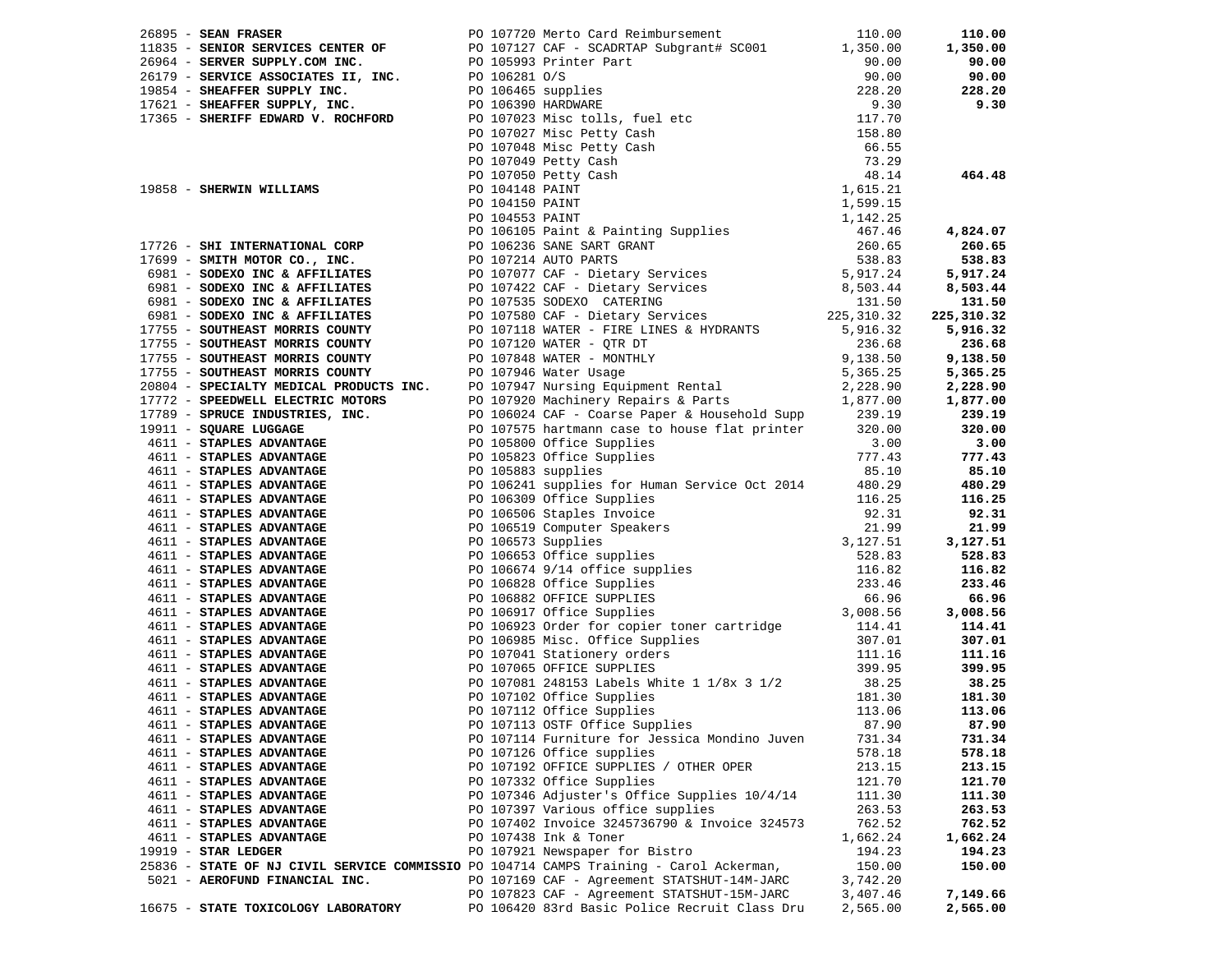|                                                                     | 12311 - <b>STATEWIDE COMMUNICATIONS INC</b><br>6995 - <b>STATION HARDWARE LAWN &amp;</b><br><b>FO</b> 106331 Misc Network Wiring<br>2,510.00<br>27546 - <b>STEPHANIE GORMAN</b><br><b>FO</b> 107755 reimbursement<br><b>FO</b> 107755 reimbursement<br><b>FO</b> 107755 reimbursem |                        | 2,510.00  |
|---------------------------------------------------------------------|------------------------------------------------------------------------------------------------------------------------------------------------------------------------------------------------------------------------------------------------------------------------------------|------------------------|-----------|
|                                                                     |                                                                                                                                                                                                                                                                                    |                        | 131.76    |
|                                                                     |                                                                                                                                                                                                                                                                                    |                        | 28.88     |
|                                                                     |                                                                                                                                                                                                                                                                                    |                        |           |
|                                                                     |                                                                                                                                                                                                                                                                                    |                        | 2,008.64  |
|                                                                     |                                                                                                                                                                                                                                                                                    |                        | 150.00    |
|                                                                     |                                                                                                                                                                                                                                                                                    |                        | 322.25    |
|                                                                     |                                                                                                                                                                                                                                                                                    |                        | 733.66    |
|                                                                     |                                                                                                                                                                                                                                                                                    |                        | 623.00    |
|                                                                     |                                                                                                                                                                                                                                                                                    |                        | 895.00    |
|                                                                     |                                                                                                                                                                                                                                                                                    |                        | 1,482.85  |
|                                                                     |                                                                                                                                                                                                                                                                                    |                        | 595.80    |
|                                                                     |                                                                                                                                                                                                                                                                                    |                        | 548.81    |
|                                                                     |                                                                                                                                                                                                                                                                                    |                        |           |
|                                                                     |                                                                                                                                                                                                                                                                                    |                        | 3,110.03  |
|                                                                     |                                                                                                                                                                                                                                                                                    |                        |           |
|                                                                     |                                                                                                                                                                                                                                                                                    |                        | 3,970.00  |
|                                                                     |                                                                                                                                                                                                                                                                                    |                        |           |
|                                                                     | 24132 - STS TIRE & AUTO CENTERS<br>8621 - SUBURBAN PROPANE -2347<br>2,073.20<br>2,073.20<br>2,073.20<br>2,073.20<br>2,073.20<br>2,073.20<br>2,073.20<br>2,073.20<br>2,073.20<br>2,073.20<br>2,073.20<br>2,073.20<br>2,073.20<br>2,073.20<br>2,073.20<br>20106158                   |                        | 642.75    |
|                                                                     |                                                                                                                                                                                                                                                                                    |                        | 3,957.15  |
| 25400 - SUZIE COLLIN<br>27377 - TARA VYAS<br>17990 - TELESEARCH INC | PO 107724 Travel Expense Reimbursement                                                                                                                                                                                                                                             | 101.36                 | 101.36    |
|                                                                     | PO 106413 tempory service weekend 9-21-14                                                                                                                                                                                                                                          | 770.00                 |           |
|                                                                     | PO 106791 temporary staffing                                                                                                                                                                                                                                                       | 1,973.03               |           |
|                                                                     |                                                                                                                                                                                                                                                                                    | 1,001.00               |           |
|                                                                     | PO 106792 temporary staffing<br>PO 106797 temporary staffing                                                                                                                                                                                                                       | 3,050.70               |           |
|                                                                     | PO 106696 tempory services weekend 9-28-14 770.00                                                                                                                                                                                                                                  |                        |           |
|                                                                     |                                                                                                                                                                                                                                                                                    |                        |           |
|                                                                     | PO 107068 Adjuster & Purchasing Temps w/e 9/2                                                                                                                                                                                                                                      | 1,233.38               |           |
|                                                                     | PO 107134 temporary staffing                                                                                                                                                                                                                                                       | 1,001.00               | 10,822.16 |
| 17990 - TELESEARCH INC                                              | PO 107136 temporary staffing<br>PO 107138 temporary staffing                                                                                                                                                                                                                       | 1,023.05               |           |
|                                                                     | PO 107073 Adjuster & Purchasing Temps w/e 10/                                                                                                                                                                                                                                      | 3, 113. 25<br>1,123.13 |           |
|                                                                     | PO 107441 temporary staffing                                                                                                                                                                                                                                                       | 1,432.27               |           |
|                                                                     | PO 107343 Adjuster & Purchasing Temps w/e 10/                                                                                                                                                                                                                                      | 1,179.75               |           |
|                                                                     | PO 107569 tempory help weekend 10-12-14                                                                                                                                                                                                                                            | 154.00                 | 7,002.40  |
| 26677 - TEODORA O. DELEON                                           |                                                                                                                                                                                                                                                                                    | 1,776.00               | 1,776.00  |
| 27034 - TERESA OMWENGA                                              | PO 108071 Nursing Services~Per Diem<br>PO 108090 Nursing Services~Per Diem                                                                                                                                                                                                         | 1,184.00               | 1,184.00  |
|                                                                     | PO 104772 County Wide Radio                                                                                                                                                                                                                                                        | 1,504.58               |           |
| $3962 - TESSCO INC.$                                                | PO 106037 Acq of Radios & Accessor 1,269.45                                                                                                                                                                                                                                        |                        | 2,774.03  |
| 14476 - THE EDUCATIONAL CENTER                                      | PO 106894 CAF - JJ-1401 JJ1401                                                                                                                                                                                                                                                     | 13,860.00              | 13,860.00 |
| 20797 - THE MUSIAL GROUP PA                                         | PO 107480 CAF - Final Design and Constr Docs 4,900.00                                                                                                                                                                                                                              |                        | 4,900.00  |
| 5711 - THE TAB GROUP                                                |                                                                                                                                                                                                                                                                                    | 56.84                  | 56.84     |
| 24933 - THOMAS POLLIO                                               | PO 106414 CAF- Records Sorage<br>PO 107865 Petty Cash reimbursement                                                                                                                                                                                                                | 355.26                 | 355.26    |
| 122 - TILCON NEW YORK INC.                                          |                                                                                                                                                                                                                                                                                    |                        |           |
|                                                                     | PO 106174 Bituminous Concrete<br>PO 106339 Bituminous Concrete                                                                                                                                                                                                                     | 2,882.30<br>3,166.91   |           |
|                                                                     |                                                                                                                                                                                                                                                                                    |                        |           |
|                                                                     | PO 106549 Bituminous Concrete<br>PO 106626 Bituminous Concrete<br>PO 106634 Bituminous Concrete                                                                                                                                                                                    | 2,394.93<br>1,262.35   |           |
|                                                                     |                                                                                                                                                                                                                                                                                    | 3,913.29               |           |
|                                                                     | PO 107665 CAF - Milling & Resurfacing of Sout 36,905.55                                                                                                                                                                                                                            |                        |           |
|                                                                     | PO 107665 CAF - Milling & Resurfacing of Sout                                                                                                                                                                                                                                      | 240.00                 | 50,765.33 |
| 21479 - TIOGA SOLAR MORRIS COUNTY 1 LLC                             | PO 105640 Electric / Solar Energy 1,357.44 1,357.44                                                                                                                                                                                                                                |                        |           |
| 26631 - TOM MYNES                                                   | PO 107281 Travel reimbursement                                                                                                                                                                                                                                                     | 148.75                 | 148.75    |
| 3973 - TOM POLLIO                                                   | PO 107711 Reimbursement                                                                                                                                                                                                                                                            | 36.67                  | 36.67     |
| 281 - TOMAR INDUSTRIES INC                                          | PO 107184 JANITORIAL SUPPLIES                                                                                                                                                                                                                                                      | 238.40                 | 238.40    |
| 20788 - TOP LINE CONSTRUCTION CORP                                  | PO 107659 Quote 14-37 - Emergency Road Work f                                                                                                                                                                                                                                      | 11,115.00              | 11,115.00 |
| 26316 - TOTAL VIDEO PRODUCTS, INC.                                  | PO 107828 CAF - Audio Video System                                                                                                                                                                                                                                                 | 23,135.83              | 23,135.83 |
| 13419 - TOWN OF BOONTON                                             | PO 107253 DRE Reimbursement                                                                                                                                                                                                                                                        | 220.00                 | 220.00    |
| 14268 - TOWNSHIP OF DENVILLE                                        | PO 105089 NJACTB Conference reimbursement-Vir                                                                                                                                                                                                                                      | 1,173.00               | 1,173.00  |
| 18100 - TOWNSHIP OF MONTVILLE                                       | PO 106114 NJACTB Educational Conference reimb                                                                                                                                                                                                                                      | 804.00                 | 804.00    |
| 1122 - TOWNSHIP OF MORRIS                                           | PO 105149 NJACTB Conference Reimbursement, Su                                                                                                                                                                                                                                      | 2,161.50               | 2,161.50  |
| 1122 - TOWNSHIP OF MORRIS                                           | PO 107537 CAF - 2013 Municipal Alliance Funds                                                                                                                                                                                                                                      | 14,836.50              | 14,836.50 |
| 17379 - TOWNSHIP OF ROXBURY                                         | PO 106504 Emergency Repair of Culvert                                                                                                                                                                                                                                              | 2,680.00               | 2,680.00  |
| 11837 - TOWNSHIP OF ROXBURY                                         | PO 107599 CAF - SCADRTAP Subgrant# SC005                                                                                                                                                                                                                                           | 1,527.75               | 1,527.75  |
| 18398 - TOWNSHIP OF WASHINGTON                                      | PO 105708 NJACTB Conference Reimbursement-Don                                                                                                                                                                                                                                      | 738.00                 | 738.00    |
|                                                                     |                                                                                                                                                                                                                                                                                    |                        |           |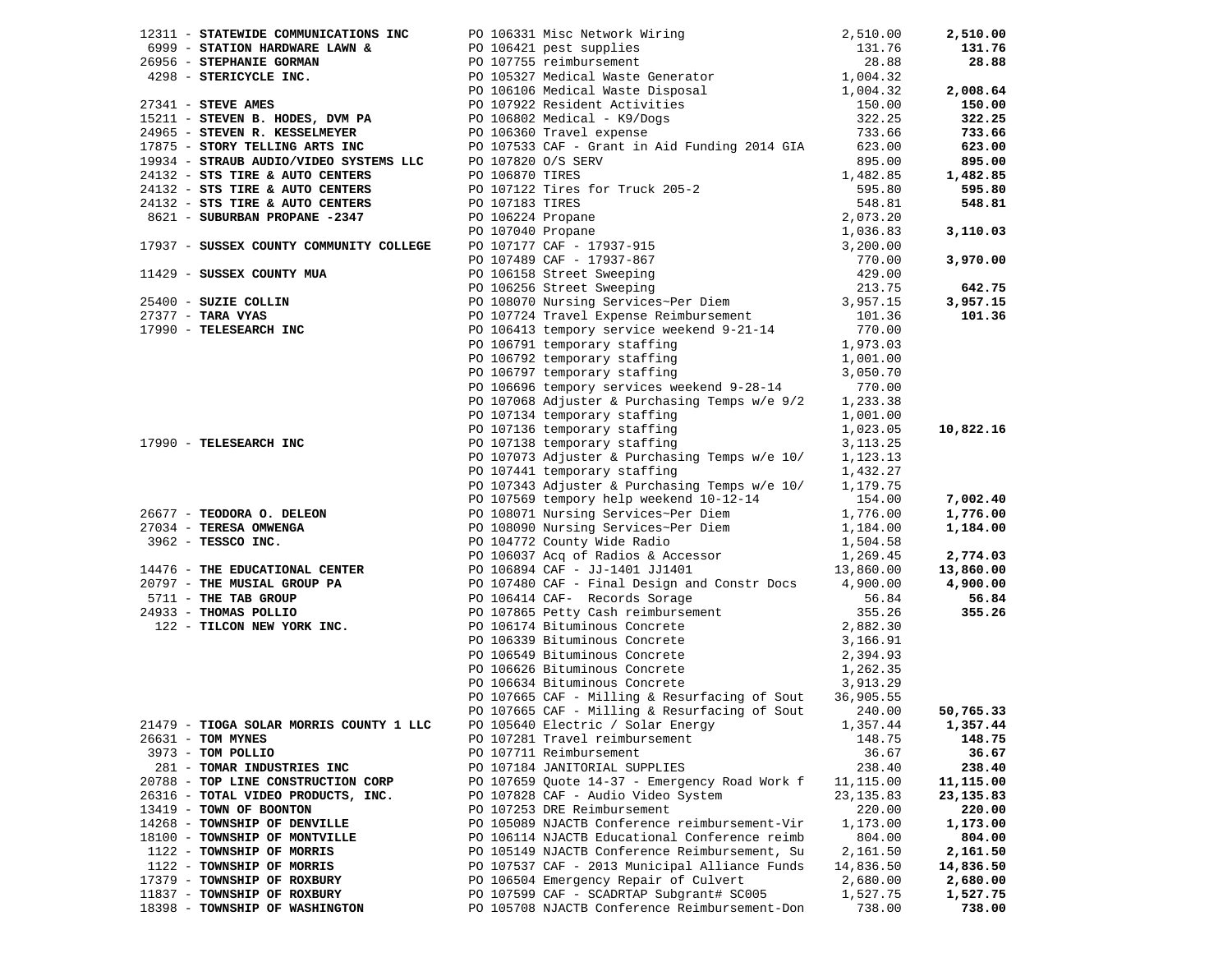| 21176 - TRAIN'S TOWERS INC.                                                  | PO 96050 CAF - NJSC#A76212                                                  | 3,112.77  | 3,112.77  |
|------------------------------------------------------------------------------|-----------------------------------------------------------------------------|-----------|-----------|
| 3486 - TREASURER, STATE OF NEW JERSEY                                        | PO 107476 Pesticide license renewal<br>PO 105586 X-RAY MACHINE REG. RENEWAL | 160.00    | 160.00    |
| 19990 - TREASURER-STATE OF NEW JERSEY                                        |                                                                             | 106.00    | 106.00    |
| 18154 - TRI-COUNTY SEWER & DRAIN                                             | PO 107923 Quarterly Maintenance of Sewer Drai 1,155.00                      |           | 1,155.00  |
| 10783 - TRI-PLEX BUSINESS PRODUCTS                                           | PO 106385 Invoice 66477 Printing of 2014 Poll                               | 3,985.71  | 3,985.71  |
| 20005 - TRICO EQUIPMENT SERVICES LLC                                         | PO 106392 TRUCK PARTS                                                       | 44.56     | 44.56     |
| 8758 - TRICO EQUIPMENT SERVICES LLC                                          | PO 107115 Pin #153748A1                                                     | 37.35     | 37.35     |
| 12333 - TRIMBOLI & PRUSINOWSKI, LLC                                          | PO 106902 Legal services rendered-Prosecutor'                               | 756.00    |           |
|                                                                              | PO 106978 Sheriff's Office legal services ren                               | 3,365.93  | 4,121.93  |
| 24804 - TRITEC OFFICE EQUIPMENT INC                                          | PO 106101 Copier supplies                                                   | 50.45     | 50.45     |
| 24804 - TRITEC OFFICE EQUIPMENT INC                                          | PO 106343 Copier Supplies                                                   | 85.50     | 85.50     |
| 24804 - TRITEC OFFICE EQUIPMENT INC                                          | PO 106764 Color Copies                                                      | 10.29     | 10.29     |
| 24804 - TRITEC OFFICE EQUIPMENT INC                                          | PO 106833 rental                                                            | 188.58    | 188.58    |
| 24804 - TRITEC OFFICE EQUIPMENT INC                                          | PO 106910 3rd Qtr 2014 - Color Prints for MCL                               | 66.01     | 66.01     |
| 24804 - TRITEC OFFICE EQUIPMENT INC                                          | PO 107062 Color Copies                                                      | 30.66     | 30.66     |
| 24804 - TRITEC OFFICE EQUIPMENT INC                                          | PO 107089 FOR MPC3002 COPIER                                                | 111.58    | 111.58    |
| 24804 - TRITEC OFFICE EQUIPMENT INC                                          | PO 107099 COLOR COPIES                                                      | 59.01     | 59.01     |
| 24804 - TRITEC OFFICE EQUIPMENT INC                                          | PO 107101 COMBBW MODEL: BW CONTRACT TYPE: CC-                               | 15,781.28 | 15,781.28 |
| 24804 - TRITEC OFFICE EQUIPMENT INC                                          | PO 107104 Color Copies                                                      | 368.13    | 368.13    |
| 24804 - TRITEC OFFICE EQUIPMENT INC                                          | PO 107121 Copier Cost                                                       | 269.36    | 269.36    |
| 24804 - TRITEC OFFICE EQUIPMENT INC                                          | PO 107157 color copies - over limit                                         | 163.52    | 163.52    |
| 24804 - TRITEC OFFICE EQUIPMENT INC                                          | PO 107237 Excess Color Copies                                               | 2,465.47  | 2,465.47  |
| 24804 - TRITEC OFFICE EQUIPMENT INC                                          | PO 107242 Copier maintenance billing from 7/1                               | 4,764.92  | 4,764.92  |
| 24804 - TRITEC OFFICE EQUIPMENT INC                                          | PO 107267 Color Prints - Front & Back Copier                                | 635.88    | 635.88    |
| 24804 - TRITEC OFFICE EQUIPMENT INC                                          | PO 107279 color copies                                                      | 319.76    | 319.76    |
| 24804 - TRITEC OFFICE EQUIPMENT INC                                          | PO 107280 color copies                                                      | 338.66    | 338.66    |
| 24804 - TRITEC OFFICE EQUIPMENT INC                                          | PO 107573 color copies for the in passports a                               | 891.38    | 891.38    |
| 24804 - TRITEC OFFICE EQUIPMENT INC                                          | PO 107924 Copies over Contract                                              | 1,434.44  | 1,434.44  |
| $2181$ - TRIUS, INC.                                                         | PO 105371 TRUCK                                                             | 662.67    |           |
|                                                                              | PO 106124 TRUCK PARTS                                                       | 466.67    | 1,129.34  |
| 21352 - TROPICANA CASINO & RESORT                                            | PO 107054 Room Reservation for John Sette                                   | 190.00    | 190.00    |
| 21352 - TROPICANA CASINO & RESORT                                            | PO 107055 Room Reservation for Christine Mari                               | 190.00    | 190.00    |
| 9285 - U.S. SECURITY ASSOCIATES, INC.                                        | PO 104267 CAF - Unarmed Security Guards                                     | 4,720.45  |           |
|                                                                              | PO 107256 Security Officer - 9/19/14-10/2/14                                | 1,343.20  |           |
|                                                                              | PO 107437 Security Officer - $(10/03/14 - 10/0)$                            | 605.90    |           |
|                                                                              | PO 107750 Security Officer                                                  | 496.40    |           |
|                                                                              | PO 107919 CAF - Unarmed Security Guards                                     | 53,152.11 | 60,318.06 |
| 18233 - UNITED PARCEL SERVICE                                                | PO 107572 summary of charges on account #6x77                               | 90.40     | 90.40     |
| 21867 - UNITED WAY OF NORTHERN                                               | PO 106893 CAF - Grant in Aid Funding 2014 HOU                               | 2,500.00  | 2,500.00  |
| 446 - UNITRONIX DATA SYSTEMS INC                                             | PO 106671 CAF - 10/14 Proprietary Computer So                               | 5,412.00  | 5,412.00  |
| 15732 - UNIVERSAL UNIFORM SALES CO INC                                       | PO 105052 CAF - Custom Fitted Uniforms                                      | 2,023.94  | 2,023.94  |
| 15732 - UNIVERSAL UNIFORM SALES CO INC                                       | PO 105054 CAF - Custom Fitted Uniforms                                      | 1,305.99  | 1,305.99  |
| 15732 - UNIVERSAL UNIFORM SALES CO INC                                       | PO 106824 CAF - Custom Fitted Uniforms                                      | 7,382.96  | 7,382.96  |
| 15732 - UNIVERSAL UNIFORM SALES CO INC                                       | PO 106829 Uniform Components                                                | 607.75    | 607.75    |
| 15732 - UNIVERSAL UNIFORM SALES CO INC                                       | PO 106840 CAF - Custom Fitted Uniforms                                      | 2,276.30  | 2,276.30  |
| 15732 - UNIVERSAL UNIFORM SALES CO INC                                       | PO 107051 CAF - Custom Fitted Uniforms                                      | 3,350.00  | 3,350.00  |
| 15732 - UNIVERSAL UNIFORM SALES CO INC                                       | PO 107053 CAF - Custom Fitted Uniforms                                      | 4,056.90  | 4,056.90  |
| 24207 - VALENCIA COLLEGE                                                     | PO 105757 Education, School Training                                        | 686.00    | 686.00    |
| 18285 - VAN CLEEF ENGINEERING ASSOC                                          | PO 107036 old Ref# CF05001150000                                            | 2,313.40  | 2,313.40  |
| 25245 - VEOLIA ES TECHNICAL SOLUTIONS, LLC PO 106214 Hazardous Waste Removal |                                                                             | 8,351.06  | 8,351.06  |
| $1286 - VERIZON$                                                             | PO 106495 MORRIS CTY SHERIFF'S OFC & INST                                   | 37.30     | 37.30     |
| $1286$ - VERIZON                                                             | PO 106658 Telephone pobox4833                                               | 60.28     | 60.28     |
| 10158 - VERIZON                                                              | PO 106834 Wharton Garage                                                    | 399.39    |           |
|                                                                              | PO 107117 phone service for Wharton Garage                                  | 397.75    |           |
|                                                                              | PO 107582 PHONE BILL                                                        | 817.24    | 1,614.38  |
| $1286$ - VERIZON                                                             | PO 107093 Telephone pobox4833                                               | 321.33    | 321.33    |
| $1286 - VERIZON$                                                             | PO 107116 PENTHOUSE- A & R BLDG                                             | 65.78     | 65.78     |
| $1286$ - VERIZON                                                             | PO 107473 phone service                                                     | 271.94    | 271.94    |
| $1286$ - VERIZON                                                             | PO 107508 Telephone pobox4833                                               | 60.38     | 60.38     |
| $10668$ - VERIZON CABS                                                       | PO 104761 Telephone Services - T1 American To                               | 807.07    | 807.07    |
| 8233 - VERIZON WIRELESS                                                      | PO 92103 Cell Phones                                                        | 59.25     | 59.25     |
| 1348 - VERIZON WIRELESS                                                      | PO 105517 CELL PHONE SERVICE                                                | 243.65    |           |
|                                                                              | PO 106010 Cell Phones                                                       | 833.32    |           |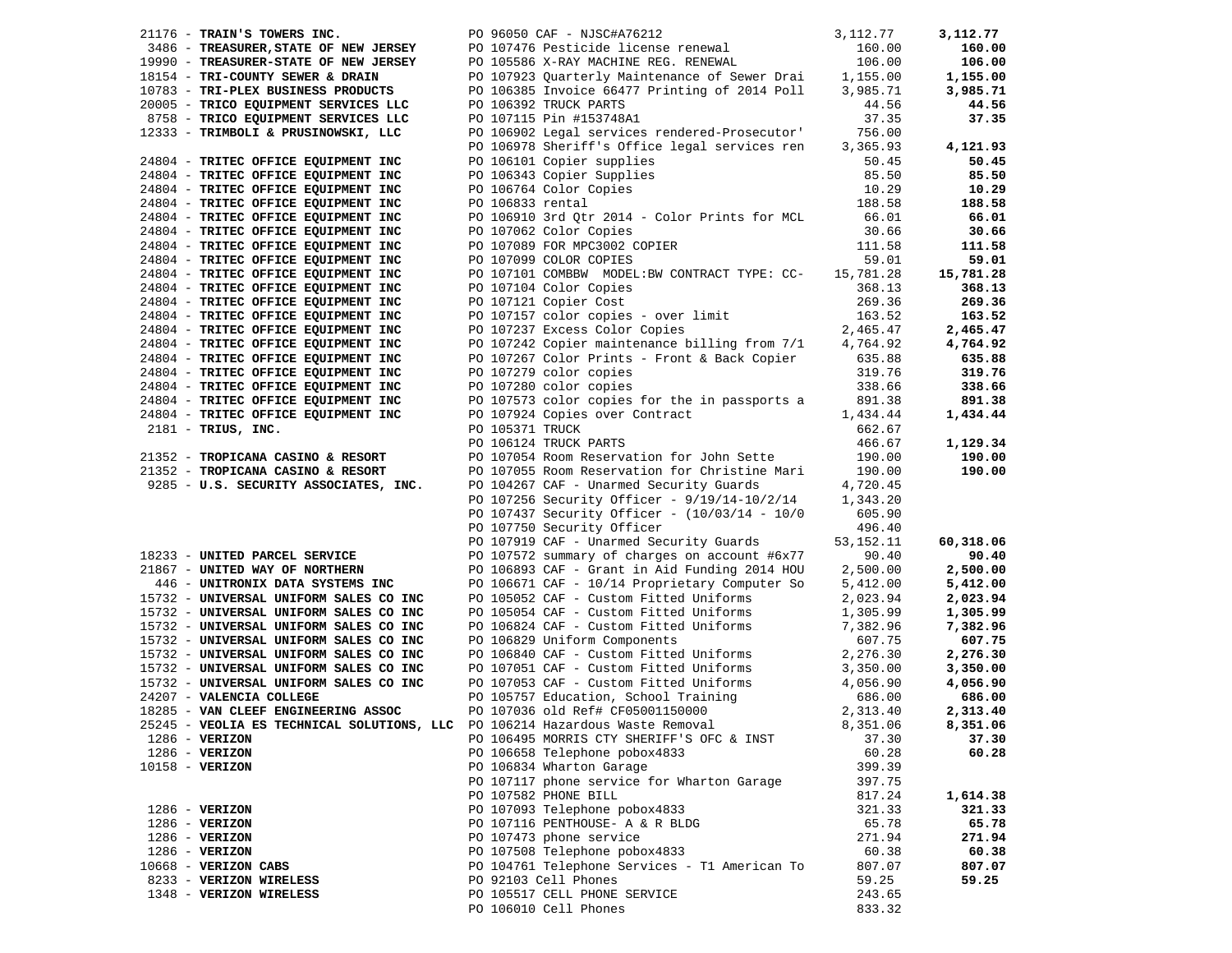|                                                                                                                                                                                                                                                     |                   |                                                                                                                                                               | 6,692.60           |                                       |
|-----------------------------------------------------------------------------------------------------------------------------------------------------------------------------------------------------------------------------------------------------|-------------------|---------------------------------------------------------------------------------------------------------------------------------------------------------------|--------------------|---------------------------------------|
|                                                                                                                                                                                                                                                     |                   | PO 107314 MCPO Cell Phones<br>PO 107355 Wireless Service                                                                                                      | 80.04              | 7,849.61                              |
| 10311 - VERNAY MOVING INC                                                                                                                                                                                                                           | PO 106637 CARTAGE |                                                                                                                                                               | 750.00             | 750.00                                |
|                                                                                                                                                                                                                                                     |                   |                                                                                                                                                               |                    | 710.59                                |
|                                                                                                                                                                                                                                                     |                   |                                                                                                                                                               |                    | 16,871.00                             |
|                                                                                                                                                                                                                                                     |                   |                                                                                                                                                               |                    | 549.27                                |
| 2117 - <b>VIATECH PUBLISHING SOLUTIONS</b> PO 106129 Binders and Funding through the Olde 16,871.00<br>14319 - <b>VISITING NURSE ASSOC. OF</b> PO 106772 CAF - 2014 Funding through the Olde 16,871.00<br>25832 - <b>VOIANCE LANGUAGE SERVICES,</b> |                   |                                                                                                                                                               |                    |                                       |
|                                                                                                                                                                                                                                                     |                   | PO 106986 office supplies                                                                                                                                     | 128.58             |                                       |
|                                                                                                                                                                                                                                                     |                   | PO 107228 2015 Calendar Order/various office                                                                                                                  | 149.53             | 797.41                                |
| 3687 - WALKER DISPLAY INC.                                                                                                                                                                                                                          |                   | PO 107035 Entry display supplies                                                                                                                              | 60.95              | 60.95                                 |
| 18375 - WARDS ICE CREAM CO INC. PO 107927 Nursing Sponsored Annual Health Fai                                                                                                                                                                       |                   |                                                                                                                                                               | 710.59             | 710.59                                |
| 18388 - WARREN COUNTY COMMUNITY COLL.                                                                                                                                                                                                               |                   | PO 107159 CAF - 18388-928                                                                                                                                     | 800.00             |                                       |
|                                                                                                                                                                                                                                                     |                   | PO 107161 CAF - 18388-1182                                                                                                                                    | 810.17             |                                       |
|                                                                                                                                                                                                                                                     |                   | PO 107827 CAF - 18388-1214                                                                                                                                    | 648.00             | 2,258.17                              |
| 20080 - WASHINGTON TOWNSHIP M.U.A.                                                                                                                                                                                                                  |                   | PO 107094 WATER & SEWER - LONG VALLEY                                                                                                                         | 344.06             | 344.06                                |
| 24231 - WATERS, MCPHERSON, MCNEILL, P.C.                                                                                                                                                                                                            |                   | PO 107024 General legal services                                                                                                                              | 90.00              | 90.00                                 |
| 24231 - WATERS, MCPHERSON, MCNEILL, P.C.                                                                                                                                                                                                            |                   | PO 107028 Sussex Turnpike Improvement Project                                                                                                                 | 1,637.28           | 1,637.28                              |
| 24231 - WATERS, MCPHERSON, MCNEILL, P.C.                                                                                                                                                                                                            |                   | PO 107029 Balantrae Condominiums, legal servi                                                                                                                 | 708.00             | 708.00                                |
| 24231 - WATERS, MCPHERSON, MCNEILL, P.C.                                                                                                                                                                                                            |                   | PO 107030 Washington Twp. bridge project lega                                                                                                                 | 1,137.01           | 1,137.01                              |
| 24231 - WATERS, MCPHERSON, MCNEILL, P.C.                                                                                                                                                                                                            |                   | PO 107031 Ridgedale Ave. Bridge project legal                                                                                                                 | 360.00             | 360.00                                |
| 24231 - WATERS, MCPHERSON, MCNEILL, P.C.                                                                                                                                                                                                            |                   | PO 107032 Changebridge Road. legal services                                                                                                                   | 2,163.40           | 2,163.40                              |
| 24231 - WATERS, MCPHERSON, MCNEILL, P.C. PO 107187 East Main Street Bridge project, Me                                                                                                                                                              |                   |                                                                                                                                                               | 324.00             | 324.00                                |
| 21034 - WEATHER WORKS LLC                                                                                                                                                                                                                           |                   | PO 106149 Weather Consultation                                                                                                                                | 2,575.00           | 2,575.00                              |
| 13392 - WEBSTER PLUMBING &                                                                                                                                                                                                                          |                   | PO 106109 Drain Pipe Cleaning~Shade Tree to M                                                                                                                 | 2,249.90           | 2,249.90                              |
| 18435 - WEST CHESTER MACHINERY AND                                                                                                                                                                                                                  |                   | PO 106393 TRUCK PARTS<br>PO 106177 Discount plan charges - 8/5/14-9/4/<br>PO 107042 Information charges - September 201<br>PO 107096 west information charges | 79.29              | 79.29                                 |
| 10812 - WEST PAYMENT CENTER<br>10812 - WEST PAYMENT CENTER                                                                                                                                                                                          |                   |                                                                                                                                                               | 181.00             | 181.00                                |
|                                                                                                                                                                                                                                                     |                   |                                                                                                                                                               | 617.07             | 617.07                                |
| 10812 - WEST PAYMENT CENTER<br>10812 - WEST PAYMENT CENTER                                                                                                                                                                                          |                   |                                                                                                                                                               | 517.42             | 517.42<br>3,159.00                    |
| 8335 - WILLIAM PATERSON UNIVERSITY                                                                                                                                                                                                                  |                   | PO 107571 subscription product charges                                                                                                                        | 3,159.00<br>426.80 |                                       |
|                                                                                                                                                                                                                                                     |                   | PO 107163 CAF - 8335-1416<br>PO 107491 CAF - 8335-1369                                                                                                        | 1,636.84           |                                       |
|                                                                                                                                                                                                                                                     |                   |                                                                                                                                                               | 800.00             |                                       |
|                                                                                                                                                                                                                                                     |                   | PO 107426 CAF - 8335-822<br>PO 107427 CAF - 8335-1345<br>PO 107432 CAF - 8335-1345<br>PO 107433 CAF - 8335-1429                                               | 800.00             |                                       |
|                                                                                                                                                                                                                                                     |                   |                                                                                                                                                               | 692.55             |                                       |
|                                                                                                                                                                                                                                                     |                   | PO 107433 CAF - 8335-1429                                                                                                                                     | 783.24             | 5,139.43                              |
| 20119 - WINNER FORD FLEET<br>20119 - WINNER FORD FLEET PO 101293 CAF - NJS#A82925 *SHERIFF'S PROCES 27,961.00                                                                                                                                       |                   |                                                                                                                                                               |                    | 27,961.00                             |
|                                                                                                                                                                                                                                                     |                   |                                                                                                                                                               | 184.00             | 184.00                                |
|                                                                                                                                                                                                                                                     |                   |                                                                                                                                                               | 410.57             | 410.57                                |
|                                                                                                                                                                                                                                                     |                   |                                                                                                                                                               | 526.35             |                                       |
|                                                                                                                                                                                                                                                     |                   |                                                                                                                                                               | 104.20             | 630.55                                |
| 20820 - WOLTERS KLUWER HEALTH<br>20820 - Y-PERS INC<br>20820 - Y-PERS INC<br>20132 - ZEE MEDICAL INC.<br>20132 - ZEE MEDICAL INC.<br>20132 - ZEE MEDICAL INC.<br>2016219 Forensic Journal<br>20102955 First aid kit supplies<br>20106402 JANIT      |                   |                                                                                                                                                               | 240.69             | 240.69                                |
| TOTAL                                                                                                                                                                                                                                               |                   |                                                                                                                                                               |                    | <u>______________</u><br>5,082,982.16 |
| Total to be paid from Fund 01 Current Fund                                                                                                                                                                                                          |                   | 2,532,829.34                                                                                                                                                  |                    |                                       |
| Total to be paid from Fund 02 Grant Fund                                                                                                                                                                                                            |                   | 1,316,173.05                                                                                                                                                  |                    |                                       |

 **------------- 5,082,982.16**

Total to be paid from Fund 02 Grant Fund 1,316,173.05<br>Total to be paid from Fund 04 County Capital 1,009,018.76

Total to be paid from Fund 04 County Capital Total to be paid from Fund 13 Dedicated Trust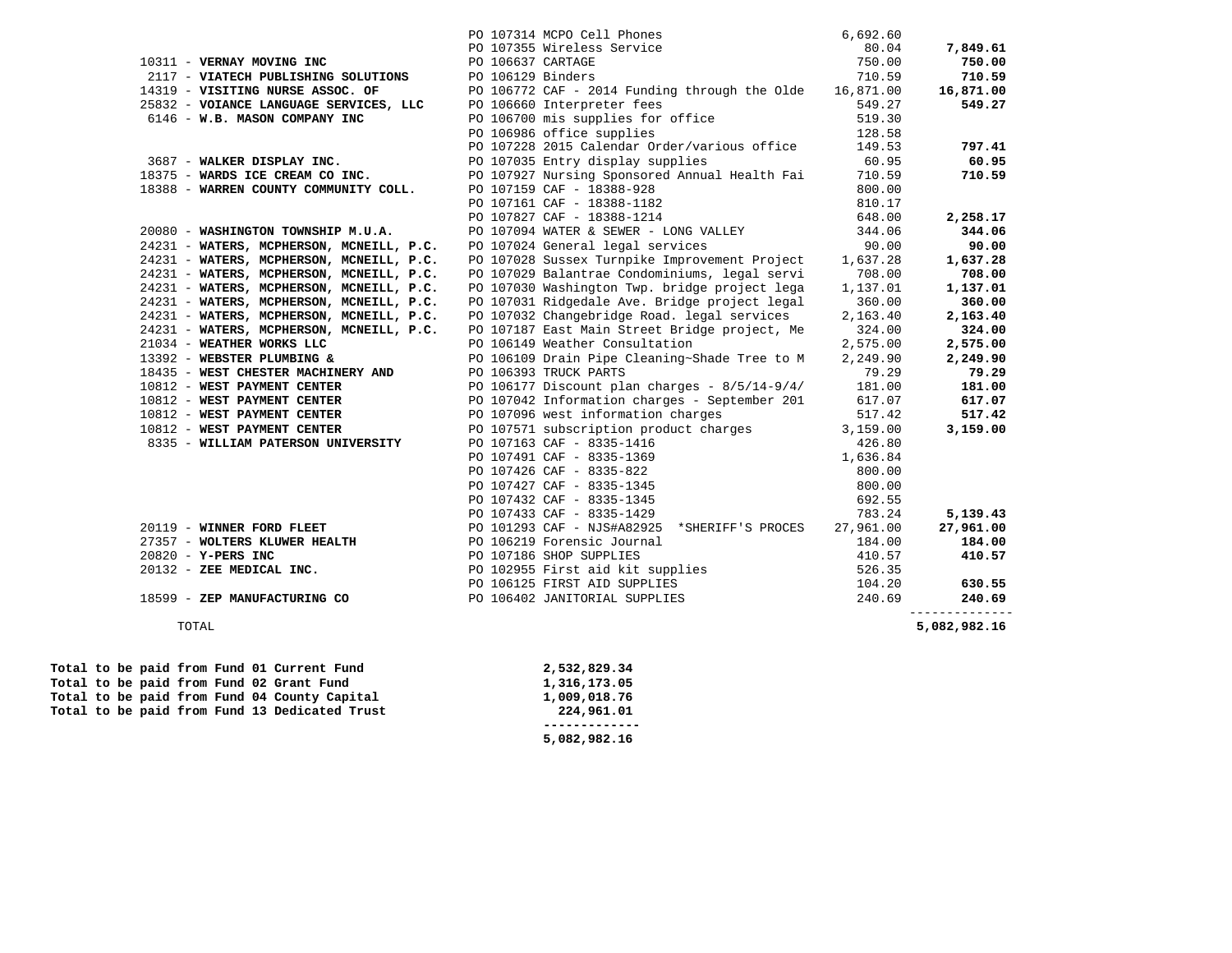# **List of Bills (Department/Account Detail) - CENTRALIZED DISBURSEMENT ACCOUNT**

| Account                        | PO#                         | Vendor                                                                                                                                                                                                                                                  | Description                                                                                                                                                                                                                                                                             | Payment                                                                            | Account Total             |
|--------------------------------|-----------------------------|---------------------------------------------------------------------------------------------------------------------------------------------------------------------------------------------------------------------------------------------------------|-----------------------------------------------------------------------------------------------------------------------------------------------------------------------------------------------------------------------------------------------------------------------------------------|------------------------------------------------------------------------------------|---------------------------|
|                                |                             |                                                                                                                                                                                                                                                         | <b>Current Fund</b>                                                                                                                                                                                                                                                                     |                                                                                    |                           |
| <b>County Administrator</b>    |                             |                                                                                                                                                                                                                                                         |                                                                                                                                                                                                                                                                                         |                                                                                    |                           |
| 01-201-20-100100-058           |                             | 107397 STAPLES ADVANTAGE<br>OFFICE SUPPLIES & STATIONERY                                                                                                                                                                                                | Tea bags, sugar 20 oz 3pk, coffee, splen<br>TOTAL FOR ACCOUNT                                                                                                                                                                                                                           | 263.53                                                                             | 263.53                    |
| 01-201-20-100100-068           | 108284 COUNTY OF MORRIS     | POSTAGE & METERED MAIL                                                                                                                                                                                                                                  | 2nd Half October 2014 Metered Mail<br>TOTAL FOR ACCOUNT                                                                                                                                                                                                                                 | 124.35                                                                             | 124.35                    |
| $01 - 201 - 20 - 100100 - 082$ | TRAVEL EXPENSE              | 107057 MC LEAGUE OF MUNICIPALITIES                                                                                                                                                                                                                      | Registration for John Bonanni and Cathy<br>TOTAL FOR ACCOUNT                                                                                                                                                                                                                            | 100.00                                                                             | 100.00                    |
| 01-201-20-100100-167           |                             | 101290 DAY CHEVROLET INC<br>101293 WINNER FORD FLEET<br>101293 WINNER FORD FLEET<br>101293 WINNER FORD FLEET<br>101293 WINNER FORD FLEET<br>101293 WINNER FORD FLEET<br>101293 WINNER FORD FLEET<br>101293 WINNER FORD FLEET<br>TRANSPORTATION VEHICLES | 2014 CHEVROLET TAHOE SSV 4WD EQUIPPED PE<br>2014 POLICE INTERCEPTOR UTILITY, ALL WHE<br>DAYTIME RUNNING LIGHTS<br>REAR WINDOW POWER - DELETE<br>CARPET FLOOR COVERING<br>REMOTE KEYLESS ENTRY KEY FOB<br>TWO TONE BLACK AND WHITE PAINT - DOORS O<br>EXTRA KEY FOB<br>TOTAL FOR ACCOUNT | 34,228.16<br>25,962.00<br>45.00<br>25.00<br>125.00<br>260.00<br>1,395.00<br>149.00 | 62,189.16                 |
|                                |                             | TOTAL for County Administrator                                                                                                                                                                                                                          |                                                                                                                                                                                                                                                                                         |                                                                                    | ============<br>62,677.04 |
| <b>Personnel</b>               |                             |                                                                                                                                                                                                                                                         |                                                                                                                                                                                                                                                                                         |                                                                                    |                           |
| 01-201-20-105100-039           |                             | EDUCATION SCHOOLS & TRAINING                                                                                                                                                                                                                            | 104714 STATE OF NJ CIVIL SERVICE COMMISSIO CAMPS Training - Carol Ackerman, Invoice<br>104714 STATE OF NJ CIVIL SERVICE COMMISSIO CAMPS Training - Emily Kesselmeyer, Invo<br>TOTAL FOR ACCOUNT                                                                                         | 75.00<br>75.00                                                                     | 150.00                    |
| 01-201-20-105100-068           | 108284 COUNTY OF MORRIS     | POSTAGE & METERED MAIL                                                                                                                                                                                                                                  | 2nd Half October 2014 Metered Mail<br>TOTAL FOR ACCOUNT                                                                                                                                                                                                                                 | 151.06                                                                             | 151.06                    |
| 01-201-20-105100-077           | 107401 CAROL ACKERMAN       | SOCIAL SERVICE COSTS                                                                                                                                                                                                                                    | items for Wellness Fair- Target Receipt<br>TOTAL FOR ACCOUNT                                                                                                                                                                                                                            | 40.24                                                                              | 40.24                     |
|                                | TOTAL for Personnel         |                                                                                                                                                                                                                                                         |                                                                                                                                                                                                                                                                                         |                                                                                    | ============<br>341.30    |
| <b>DEPARTMENT 105115</b>       |                             |                                                                                                                                                                                                                                                         |                                                                                                                                                                                                                                                                                         |                                                                                    |                           |
| 01-201-20-105115-049           |                             | 108044 FASTER URGENT CARE<br>LABORATORY SERVICES                                                                                                                                                                                                        | Diagnostic Tests - October 2014 (see att<br>TOTAL FOR ACCOUNT                                                                                                                                                                                                                           | 690.00                                                                             | 690.00                    |
| 01-201-20-105115-084           |                             | 108044 FASTER URGENT CARE<br>OTHER OUTSIDE SERVICES                                                                                                                                                                                                     | Medical Services/Fees - October 2014 (se<br>TOTAL FOR ACCOUNT                                                                                                                                                                                                                           | 24,098.01                                                                          | 24,098.01                 |
|                                | TOTAL for DEPARTMENT 105115 |                                                                                                                                                                                                                                                         |                                                                                                                                                                                                                                                                                         |                                                                                    | ============<br>24,788.01 |

## **Board of Chosen Freeholders**

|                           | 07897<br>ENGRAVING<br>RIO'S. | .nk<br>Selt<br>and the contract of the contract of the contract of the contract of the contract of the contract of the contract of | . ററ<br>ററ |
|---------------------------|------------------------------|------------------------------------------------------------------------------------------------------------------------------------|------------|
| 1-201-20-110100-058<br>01 | OFFICE SUPPLIES & STATIONERY | ACCOUNT<br><b>FOR</b><br>тотат.                                                                                                    |            |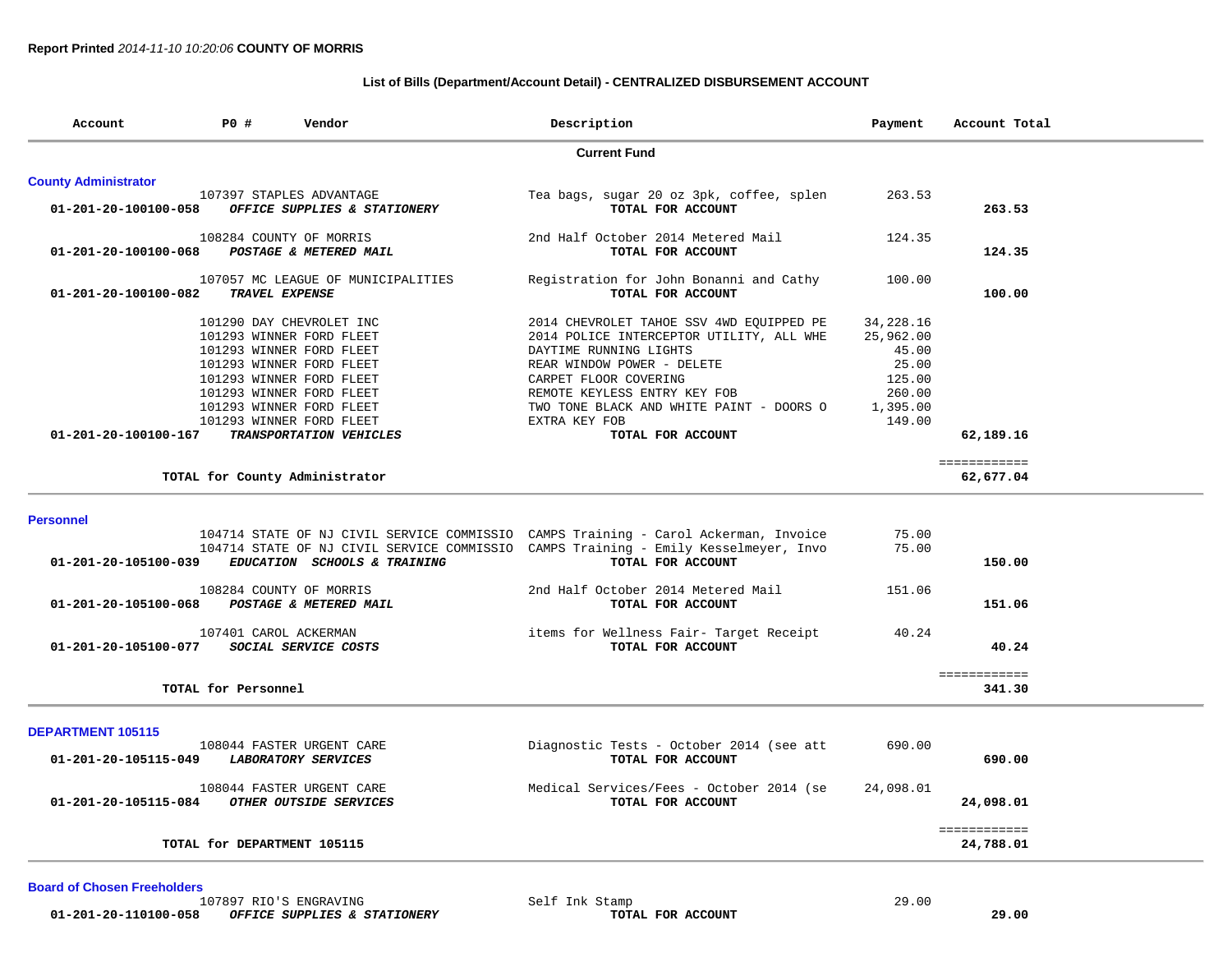| 01-201-20-120100-016<br><i>OUTSIDE SALARIES &amp; WAGES</i> | TOTAL FOR ACCOUNT                        | 1,694.00 |
|-------------------------------------------------------------|------------------------------------------|----------|
| 107569 TELESEARCH INC                                       | tempory help weekend 10-12-14 Sharon Kin | 154.00   |
| 106413 TELESEARCH INC                                       | tempory services week ending 9-21-14 Sha | 770.00   |
| 106696 TELESEARCH INC                                       | tempory service weekend 9-28-14 sharon k | 770.00   |

**County Clerk** 

| TOTAL for Clerk of the<br>Board | 1,239.23 |
|---------------------------------|----------|
|                                 |          |

|                      | 107352 DAILY RECORD           | ASB-03668474 SEALED PROPOSAL 10/16/14       | 80.76        |
|----------------------|-------------------------------|---------------------------------------------|--------------|
|                      | 107352 DAILY RECORD           | ASB-03668474 SEALED PROPOSAL 10/17/14       | 74.60        |
|                      | 107288 DAILY RECORD           | ASB-70021774 \$101,000 capital surplus t    | 54.36        |
|                      | 107066 DAILY RECORD           | ASB-03668474 SEALED PROPOSAL 10/09/14       | 80.76        |
|                      | 107066 DAILY RECORD           | ASB-03668474 SEALED PROPOSAL 10/09/14       | 87.36        |
|                      | 107901 DAILY RECORD           | ASB-03668474 SEALED PROPOSAL 10/27/14       | 73.72        |
|                      | 107901 DAILY RECORD           | ASB-03668474 SEALED PROPOSAL 10/28/14       | 93.52        |
|                      | 107558 DAILY RECORD           | $ASB-70021774 - LS$ Engineering $(p/d 10/$  | 57.88        |
|                      | 107558 DAILY RECORD           | Parrette Somjen (p/d 10/14)                 | 57.88        |
|                      | 107558 DAILY RECORD           | Parrette Somjen (p/d 10/14)                 | 57.88        |
|                      | 107558 DAILY RECORD           | Cherry, Weber( $p/d$ 10/14)                 | 25.52        |
|                      | 107712 DAILY RECORD           | ASB-03668474 SEALED BIDS 10/23/14           | 138.40       |
|                      | 108049 DAILY RECORD           | $ASB-70021774$ Pino Consulting (p/d $10/28$ | 24.64        |
|                      | 108049 DAILY RECORD           | Connolly & Hickey Historical Architects     | 60.52        |
|                      | 108049 DAILY RECORD           | Morristown Medical Center/Atlantic Healt    | 58.76        |
| 01-201-20-110105-022 | <i><b>ADVERTISING</b></i>     | TOTAL FOR ACCOUNT                           | 1,146.92     |
|                      | 106506 STAPLES ADVANTAGE      | Calendar Refills                            | 12.57        |
|                      | 106506 STAPLES ADVANTAGE      | Hello Name Badges                           | 3.27         |
|                      | 106506 STAPLES ADVANTAGE      | 81/2x11 paper                               | 34.58        |
|                      | 106506 STAPLES ADVANTAGE      | $81/2x14$ paper                             | 41.89        |
| 01-201-20-110105-095 | OTHER ADMINISTRATIVE SUPPLIES | TOTAL FOR ACCOUNT                           | 92.31        |
|                      |                               |                                             |              |
|                      |                               |                                             | ============ |

107352 DAILY RECORD ASB-03668474 SEALED PROPOSAL 10/07/14, 120.36

## **Clerk of the Board**

 $\sim$ 

| 86.42<br>108284 COUNTY OF MORRIS<br>2nd Half October 2014 Metered Mail<br>01-201-20-110100-068<br>POSTAGE & METERED MAIL<br>TOTAL FOR ACCOUNT<br>138.17<br>107274 CLASS ACT EMBROIDERY<br>Nike Diamond Polo<br>210.00<br>168.00<br>107274 CLASS ACT EMBROIDERY<br>Nike Tech Base Dry Fit<br>176.00<br>107274 CLASS ACT EMBROIDERY<br>Nike Golf<br>Ladies Dri Fit Classic Polo<br>88.00<br>107274 CLASS ACT EMBROIDERY<br>60.00<br>107274 CLASS ACT EMBROIDERY<br>Name<br>160.00<br>106514 MC ORGANIZATION FOR HISPANIC<br>Registration for Freeholder Tom Mastrang<br>Registration for the following to attend<br>107057 MC LEAGUE OF MUNICIPALITIES<br>300.00 |  |
|----------------------------------------------------------------------------------------------------------------------------------------------------------------------------------------------------------------------------------------------------------------------------------------------------------------------------------------------------------------------------------------------------------------------------------------------------------------------------------------------------------------------------------------------------------------------------------------------------------------------------------------------------------------|--|
|                                                                                                                                                                                                                                                                                                                                                                                                                                                                                                                                                                                                                                                                |  |
|                                                                                                                                                                                                                                                                                                                                                                                                                                                                                                                                                                                                                                                                |  |
|                                                                                                                                                                                                                                                                                                                                                                                                                                                                                                                                                                                                                                                                |  |
|                                                                                                                                                                                                                                                                                                                                                                                                                                                                                                                                                                                                                                                                |  |
|                                                                                                                                                                                                                                                                                                                                                                                                                                                                                                                                                                                                                                                                |  |
|                                                                                                                                                                                                                                                                                                                                                                                                                                                                                                                                                                                                                                                                |  |
|                                                                                                                                                                                                                                                                                                                                                                                                                                                                                                                                                                                                                                                                |  |
|                                                                                                                                                                                                                                                                                                                                                                                                                                                                                                                                                                                                                                                                |  |
|                                                                                                                                                                                                                                                                                                                                                                                                                                                                                                                                                                                                                                                                |  |
| 107289 MORRIS COUNTY CHAMBER OF<br>Reservations for the following to attend<br>170.00                                                                                                                                                                                                                                                                                                                                                                                                                                                                                                                                                                          |  |
| Room Reservation for John Sette for two<br>170.00<br>107054 TROPICANA CASINO & RESORT                                                                                                                                                                                                                                                                                                                                                                                                                                                                                                                                                                          |  |
| 20.00<br>107054 TROPICANA CASINO & RESORT<br>Additional Room Charge                                                                                                                                                                                                                                                                                                                                                                                                                                                                                                                                                                                            |  |
| 01-201-20-110100-079<br>1,522.00<br>SPECIAL PROJECTS<br>TOTAL FOR ACCOUNT                                                                                                                                                                                                                                                                                                                                                                                                                                                                                                                                                                                      |  |
| Toll for Lincoln tunnel for NYC with Joh<br>107644 JOHN BONANNI<br>11.00                                                                                                                                                                                                                                                                                                                                                                                                                                                                                                                                                                                       |  |
| 35.00<br>107644 JOHN BONANNI<br>Port Authority Parking 10/20                                                                                                                                                                                                                                                                                                                                                                                                                                                                                                                                                                                                   |  |
| 107644 JOHN BONANNI<br>Toll Lincoln tunnel for NYC with Steve P<br>11.00                                                                                                                                                                                                                                                                                                                                                                                                                                                                                                                                                                                       |  |
| Port Authority Parking 10/24<br>35.00<br>107644 JOHN BONANNI                                                                                                                                                                                                                                                                                                                                                                                                                                                                                                                                                                                                   |  |
| 01-201-20-110100-082<br>TRAVEL EXPENSE<br>TOTAL FOR ACCOUNT<br>92.00                                                                                                                                                                                                                                                                                                                                                                                                                                                                                                                                                                                           |  |
|                                                                                                                                                                                                                                                                                                                                                                                                                                                                                                                                                                                                                                                                |  |
| ============                                                                                                                                                                                                                                                                                                                                                                                                                                                                                                                                                                                                                                                   |  |
| TOTAL for Board of Chosen Freeholders<br>1,781.17                                                                                                                                                                                                                                                                                                                                                                                                                                                                                                                                                                                                              |  |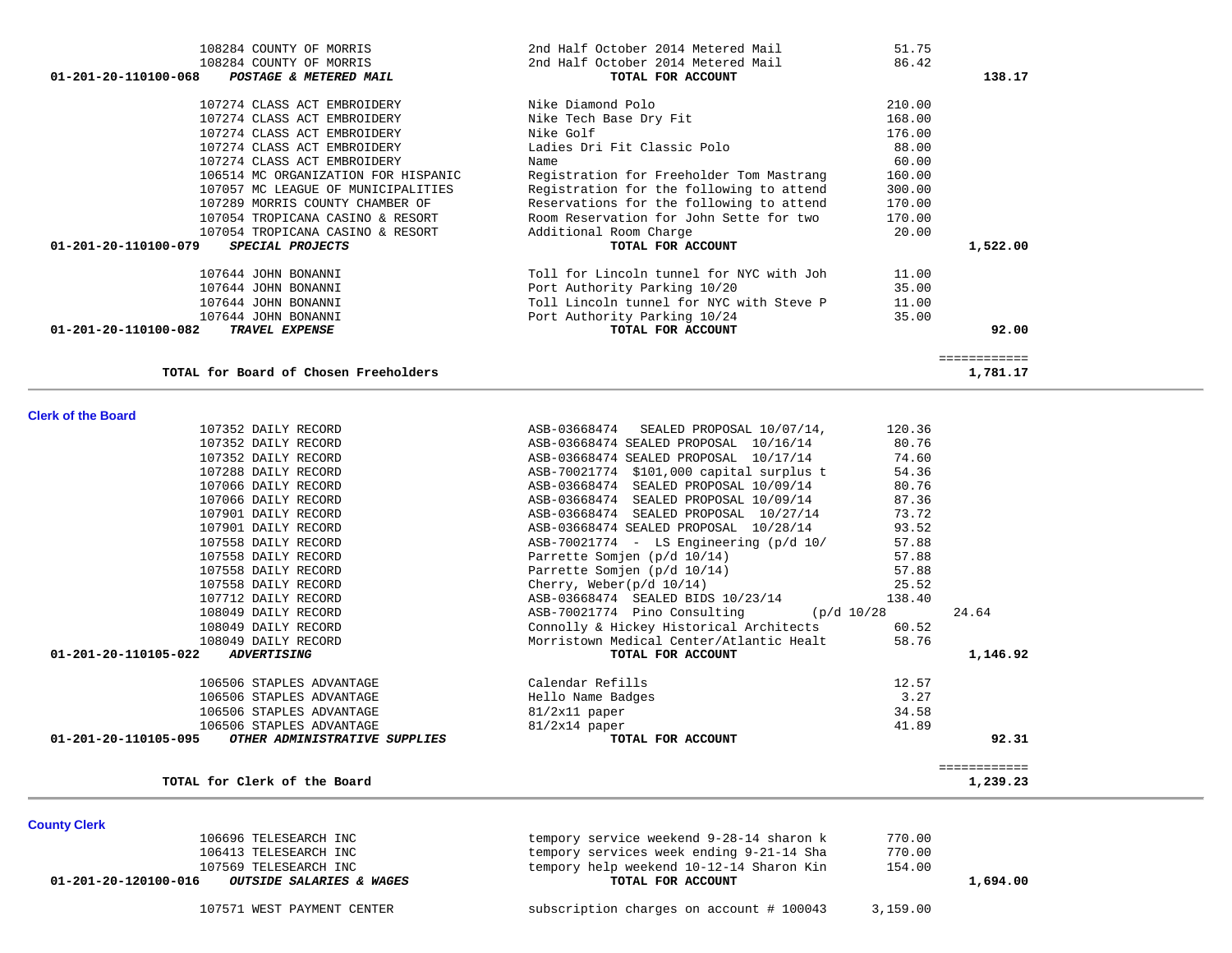| 01-201-20-120100-028<br><b>BOOKS &amp; PERIODICALS</b> | TOTAL FOR ACCOUNT                        |          | 3,676.42 |
|--------------------------------------------------------|------------------------------------------|----------|----------|
| 105244 COUNTY COLLEGE OF MORRIS                        | registration form for Dorothea Ingram co | 95.00    |          |
| 105194 COUNTY COLLEGE OF MORRIS                        | registration form for Violeta Vasilas co | 95.00    |          |
| 105218 COUNTY COLLEGE OF MORRIS                        | registration form for Ann Bedkowski cour | 95.00    |          |
| 105247 COUNTY COLLEGE OF MORRIS                        | registration form for Ann Bedkowski cour | 95.00    |          |
| 105228 COUNTY COLLEGE OF MORRIS                        | registration form for Anna McMahon cours | 95.00    |          |
| 105227 COUNTY COLLEGE OF MORRIS                        | registration form for Anna McMahon cours | 95.00    |          |
| 105229 COUNTY COLLEGE OF MORRIS                        | registration form for Anna McMahon cours | 95.00    |          |
| 105126 COUNTY COLLEGE OF MORRIS                        | registration form for Maureen Grieco Cou | 95.00    |          |
| 105190 COUNTY COLLEGE OF MORRIS                        | registration form for Maureen Grieco Cou | 95.00    |          |
| 105125 COUNTY COLLEGE OF MORRIS                        | registration form for Maureen Grieco cou | 95.00    |          |
| 105146 COUNTY COLLEGE OF MORRIS                        | registration form for Bernadine Rea cour | 95.00    |          |
| 105675 COUNTY COLLEGE OF MORRIS                        | registration form for Alan Leatherman co | 95.00    |          |
| 105459 COUNTY COLLEGE OF MORRIS                        | registration form for Deborah Merz cours | 95.00    |          |
| 105460 COUNTY COLLEGE OF MORRIS                        | registration form for deborah merz cours | 95.00    |          |
| 105119 COUNTY COLLEGE OF MORRIS                        | registration form for patricia vassisdis | 95.00    |          |
| 105120 COUNTY COLLEGE OF MORRIS                        | registration form for patricia vassisdis | 95.00    |          |
| 105135 COUNTY COLLEGE OF MORRIS                        | registration form for Laura Roberts cour | 169.00   |          |
| 105234 COUNTY COLLEGE OF MORRIS                        | registration form for Anna McMahon cours | 95.00    |          |
| 105136 COUNTY COLLEGE OF MORRIS                        | registration form for Laura Roberts cour | 169.00   |          |
| 105117 COUNTY COLLEGE OF MORRIS                        | registration form for patricia vassisdis | 95.00    |          |
| 105248 COUNTY COLLEGE OF MORRIS                        | registration form for Ann Bedkowski cour | 95.00    |          |
| 105213 COUNTY COLLEGE OF MORRIS                        | registration form for Adam T. Smith cour | 95.00    |          |
| 105303 COUNTY COLLEGE OF MORRIS                        | registration form for diana Natal course | 95.00    |          |
| 105305 COUNTY COLLEGE OF MORRIS                        | registration form for diana Natal course | 95.00    |          |
| 105299 COUNTY COLLEGE OF MORRIS                        | registration form for diana Natal course | 95.00    |          |
| 105245 COUNTY COLLEGE OF MORRIS                        | registration form for Dorothea Ingram co | 95.00    |          |
| 105214 COUNTY COLLEGE OF MORRIS                        | registration form for Adam T. Smith cour | 95.00    |          |
| 01-201-20-120100-039<br>EDUCATION, SCHOOLS & TRAINING  | TOTAL FOR ACCOUNT                        |          | 2,713.00 |
|                                                        |                                          |          |          |
| 107573 TRITEC OFFICE EQUIPMENT INC                     | copies for the color copier in Passports | 519.40   |          |
| 107573 TRITEC OFFICE EQUIPMENT INC                     | copies for the color copier in registry  | 371.98   |          |
| EQUIPMENT SERVICE AGREEMENTS<br>01-201-20-120100-044   | TOTAL FOR ACCOUNT                        |          | 891.38   |
| 105692 EASTMAN PARK MICROGRAPHICS, INC.                | 215 ft processing-16mm trackin # !z18286 | 421.86   |          |
| 01-201-20-120100-054<br>MICROFILMING                   | TOTAL FOR ACCOUNT                        |          | 421.86   |
|                                                        |                                          |          |          |
| 106977 ANN F. GROSSI                                   | petty cash, staples walmart bed&bath bj  | 144.51   |          |
| 106951 RIO'S ENGRAVING                                 | mis rubber stamps for the passport dept. | 624.00   |          |
| 107577 MORRIS COUNTY ENGRAVING LLC                     | 4x12 plastic sign for Chief of Staff Of  | 25.90    |          |
| 01-201-20-120100-058<br>OFFICE SUPPLIES & STATIONERY   | TOTAL FOR ACCOUNT                        |          | 794.41   |
|                                                        |                                          |          |          |
| 106414 THE TAB GROUP                                   | retrieval 9/26/14 and delivery           | 43.90    |          |
| 106414 THE TAB GROUP                                   | retrieval 82714 and delivery account # 2 | 12.94    |          |
| 01-201-20-120100-059<br>OTHER GENERAL EXPENSES         | TOTAL FOR ACCOUNT                        |          | 56.84    |
| 108284 COUNTY OF MORRIS                                | 2nd Half October 2014 Metered Mail       |          |          |
| 01-201-20-120100-068<br>POSTAGE & METERED MAIL         | TOTAL FOR ACCOUNT                        | 1,913.51 | 1,913.51 |
|                                                        |                                          |          |          |
| 106697 GILL ASSOCIATES IDENTIFICATION                  | item #fuji passport paper/ribbon kit for | 2,907.75 |          |
| 106972 IMAGE ACCESS CORP                               | model fi65f fujitsu scanner for passport | 359.00   |          |
| 01-201-20-120100-069<br>PRINTING                       | TOTAL FOR ACCOUNT                        |          | 3,266.75 |
|                                                        |                                          |          |          |
| 107572 UNITED PARCEL SERVICE                           | summary on account #6x7742 weekly servic | 90.40    |          |
| 01-201-20-120100-084<br>OTHER OUTSIDE SERVICES         | TOTAL FOR ACCOUNT                        |          | 90.40    |
|                                                        |                                          |          |          |
| 107576 POLAND SPRING                                   | 0429033129<br>9/15/14-10/14/14           | 59.78    |          |
| 107575 SOUARE LUGGAGE                                  | hartmann case to house flatbad printer f | 320.00   |          |
| OTHER ADMINISTRATIVE SUPPLIES<br>01-201-20-120100-095  | TOTAL FOR ACCOUNT                        |          | 379.78   |
|                                                        |                                          |          |          |

107570 MUNICIPAL CAPITAL CORP lease rental on savin c9130 copier for s 881.58

107096 WEST PAYMENT CENTER west information charges for database Se 517.42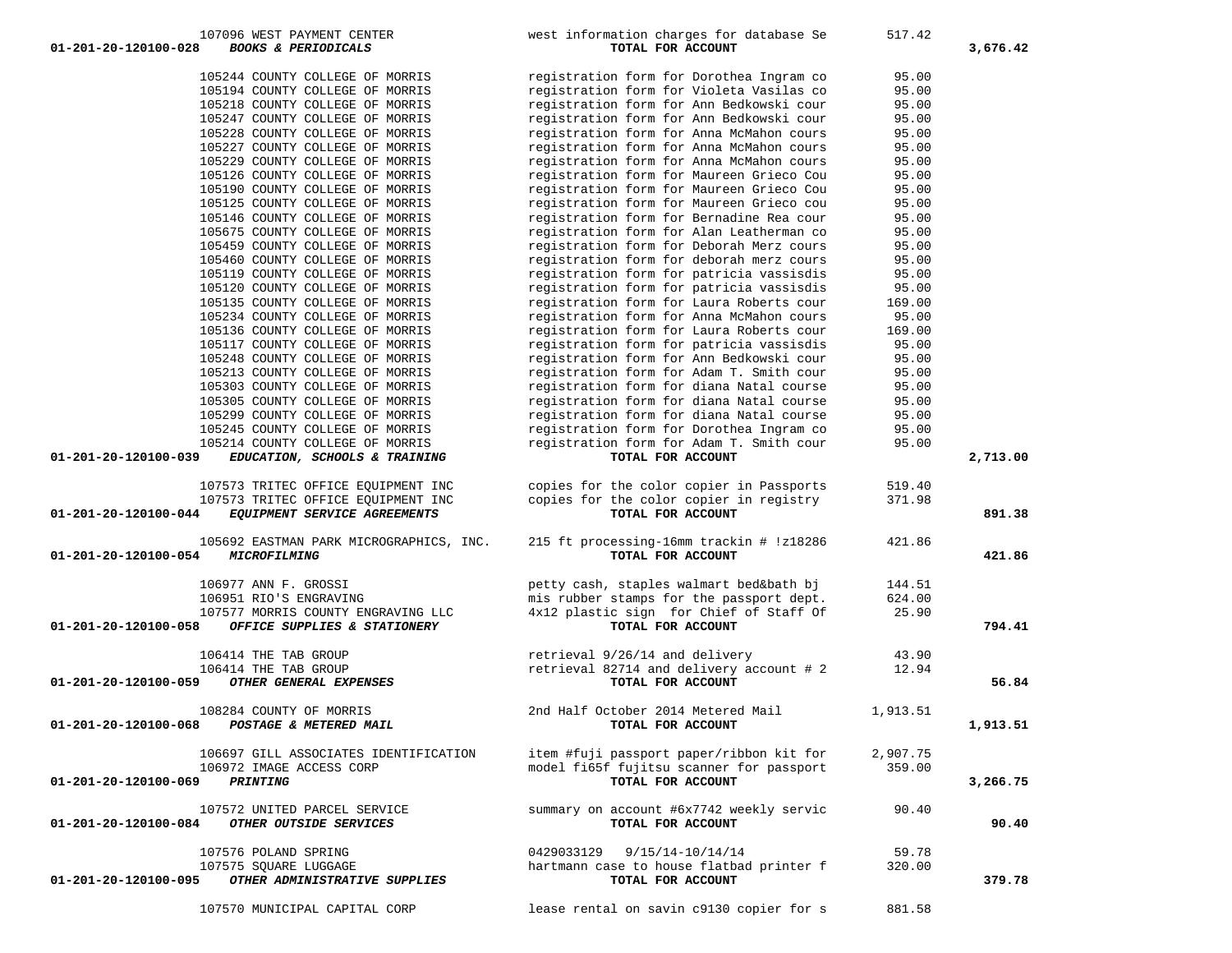| 01-201-20-120100-164             | OFFICE MACHINES - RENTAL          | TOTAL FOR ACCOUNT                                 |          | 881.58       |  |
|----------------------------------|-----------------------------------|---------------------------------------------------|----------|--------------|--|
|                                  |                                   |                                                   |          |              |  |
|                                  | 106977 ANN F. GROSSI              | petty cash anthonys. bj flanders bagels           | 190.29   |              |  |
|                                  | 106973 MORRIS COUNTY CHAMBER OF   | annual economic outlook luncheon 10-16-1          | 85.00    |              |  |
|                                  | 106973 MORRIS COUNTY CHAMBER OF   | annual econmic outlook luncheon john woj          | 85.00    |              |  |
|                                  | 106973 MORRIS COUNTY CHAMBER OF   | breakfast with andrew sidamon-eristoff A          | 55.00    |              |  |
|                                  | 106973 MORRIS COUNTY CHAMBER OF   | breakfast with andrew sidamon-eristoff f          | 55.00    |              |  |
|                                  | 106976 PAMELA JAMES               | reimbursement for picking up supplies fo          | 146.79   |              |  |
|                                  | 105669 NJLM                       | Breakfast Registration for women in gove          | 30.00    |              |  |
|                                  | 105670 NJLM                       | league luncheon Thursday november 20 201          | 40.00    |              |  |
| 01-201-20-120100-185             | FOOD                              | TOTAL FOR ACCOUNT                                 |          | 687.08       |  |
|                                  |                                   |                                                   |          |              |  |
|                                  |                                   |                                                   |          | ============ |  |
|                                  | TOTAL for County Clerk            |                                                   |          | 17,467.01    |  |
| <b>County Board of Elections</b> |                                   |                                                   |          |              |  |
|                                  | 107052 DAILY RECORD               | ASB-54031274 General Election Municipal           | 95.04    |              |  |
|                                  | 107052 DAILY RECORD               | Affidavit of Publication Charge                   | 35.00    |              |  |
| 01-201-20-121100-022             | <b>ADVERTISING</b>                | TOTAL FOR ACCOUNT                                 |          | 130.04       |  |
|                                  |                                   |                                                   |          |              |  |
|                                  | 107545 MGL PRINTING SOLUTIONS     | Item #M114-19 Laser Confirmation Cards            | 2,618.00 |              |  |
|                                  | 107545 MGL PRINTING SOLUTIONS     | Shipping                                          | 136.00   |              |  |
| 01-201-20-121100-039             | EDUCATION SCHOOLS & TRAINING      | TOTAL FOR ACCOUNT                                 |          | 2,754.00     |  |
|                                  |                                   |                                                   |          |              |  |
|                                  | 107402 STAPLES ADVANTAGE          | Item Number 923043 ATT DECT DID CORDLESS          | 71.98    |              |  |
|                                  | 107402 STAPLES ADVANTAGE          | Item 163873 STPLS PERF PAD Jr LGL 12 PK           | 5.80     |              |  |
|                                  | 107402 STAPLES ADVANTAGE          | Item 105809 STICKIES 3x3 REC YLW 12PK             | 3.78     |              |  |
|                                  | 107402 STAPLES ADVANTAGE          | Item 105791 STICKIES 1.5x2 REC YLW 12PK           | 2.82     |              |  |
|                                  | 107402 STAPLES ADVANTAGE          | Item 487908 Tape Staples 3/4 x 1296 12PK          | 5.70     |              |  |
|                                  | 107402 STAPLES ADVANTAGE          | 145. Item 525923 Clip Paper STL Giant             | 2.30     |              |  |
|                                  | 107402 STAPLES ADVANTAGE          | Item 831610 Staples LGE Binderclips 12CT          | 3.08     |              |  |
|                                  |                                   | Item 467951 SPLS Light Move & Store Tape          |          |              |  |
|                                  | 107402 STAPLES ADVANTAGE          |                                                   | 9.49     |              |  |
|                                  | 107402 STAPLES ADVANTAGE          | Item 333563 Pen Style Grip Hiliter YLW D          | 5.02     |              |  |
|                                  | 107402 STAPLES ADVANTAGE          | Item 518346 SPLS 8 1/2 x 11 IJ/LSR LBL 1          | 216.60   |              |  |
|                                  | 107402 STAPLES ADVANTAGE          | Item 639673 Pentel Energel RTX .7MM               | 24.39    |              |  |
|                                  | 107402 STAPLES ADVANTAGE          | Item 651255 Sonix RET GEL 12PK CHIP Box           | 16.86    |              |  |
|                                  | 107402 STAPLES ADVANTAGE          | Item 651254 Sonix RET GEL 12 PK CHIP Box          | 8.57     |              |  |
|                                  | 107402 STAPLES ADVANTAGE          | Item 125328 Sharpie Fine Perm black 12/D          | 3.79     |              |  |
|                                  | 107402 STAPLES ADVANTAGE          | Item 116657 3-Tab FLDR LTR Manila 100             | 6.14     |              |  |
|                                  | 107402 STAPLES ADVANTAGE          | Item 135848 Staples 8.5 x 11 Copy CS              | 376.20   |              |  |
| 01-201-20-121100-058             | OFFICE SUPPLIES & STATIONERY      | TOTAL FOR ACCOUNT                                 |          | 762.52       |  |
|                                  |                                   |                                                   |          |              |  |
| 01-201-20-121100-059             | 105506 DELL MARKETING L.P.        | Dell 23 Monitor, P2314H, 23", with 3-Yea          | 421.18   |              |  |
|                                  | OTHER GENERAL EXPENSES            | TOTAL FOR ACCOUNT                                 |          | 421.18       |  |
|                                  | 108284 COUNTY OF MORRIS           | 2nd Half October 2014 Metered Mail                | 102.12   |              |  |
| 01-201-20-121100-068             | POSTAGE & METERED MAIL            | TOTAL FOR ACCOUNT                                 |          | 102.12       |  |
|                                  |                                   |                                                   |          |              |  |
|                                  | 106385 TRI-PLEX BUSINESS PRODUCTS | 2014 Poll Workers Guide Booklets - 5,000 3,671.00 |          |              |  |
|                                  | 106385 TRI-PLEX BUSINESS PRODUCTS | Freight                                           | 314.71   |              |  |
| 01-201-20-121100-069             | <i><b>PRINTING</b></i>            | TOTAL FOR ACCOUNT                                 |          | 3,985.71     |  |
|                                  | 107504 DIANA KRUG                 | Tuesday, October 14, 2014 8:30AM-4:30PM           | 75.00    |              |  |
|                                  | 107504 DIANA KRUG                 | Thursday, October 16, 2014 8:30AM-4:30PM          | 75.00    |              |  |
|                                  |                                   |                                                   |          |              |  |
|                                  | 107504 DIANA KRUG                 | Friday, October 17, 2014 8:30AM-4:30PM (          | 75.00    |              |  |
|                                  | 107504 DIANA KRUG                 | Monday, October 20, 2014 8:30AM-4:30PM (          | 75.00    |              |  |
|                                  | 107504 DIANA KRUG                 | Tuesday, October 21, 2014 8:30AM-4:30PM           | 75.00    |              |  |
|                                  | 107504 DIANA KRUG                 | Wednesday, October 22, 2014 8:30AM-4:30P          | 75.00    |              |  |
|                                  | 107504 DIANA KRUG                 | Thursday, October 23, 2014 8:30AM-4:30PM          | 75.00    |              |  |
|                                  | 107504 DIANA KRUG                 | Friday, October 24, 2014 8:30AM-4:30PM (          | 75.00    |              |  |
|                                  | 107505 JOSEPH C GERO SR           | Tuesday, October 14, 2014 8:30AM-4:00PM (         | 70.00    |              |  |
|                                  | 107505 JOSEPH C GERO SR           | Wednesday, October 15, 2014 8:30AM-4:00P          | 70.00    |              |  |

 $\overline{\phantom{a}}$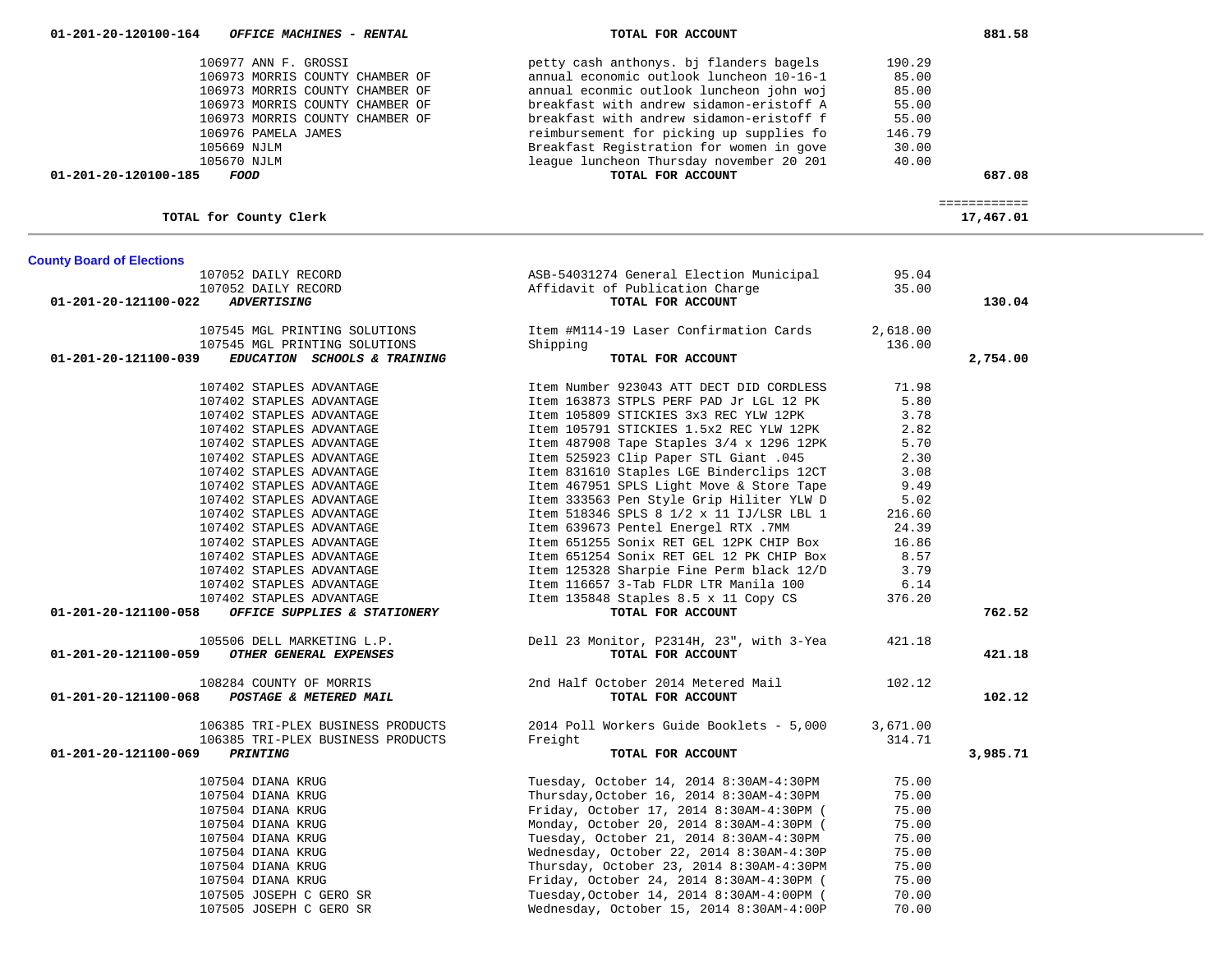| <b>County Elections (Cty Clerk)</b>                                       |                                                                                |                  |          |
|---------------------------------------------------------------------------|--------------------------------------------------------------------------------|------------------|----------|
| 107590 DAILY RECORD<br>01-201-20-121110-022<br><i><b>ADVERTISING</b></i>  | Acct 51311074 display ad for the mail in<br>TOTAL FOR ACCOUNT                  | 2,578.94         | 2,578.94 |
| 108284 COUNTY OF MORRIS<br>01-201-20-121110-068<br>POSTAGE & METERED MAIL | 2nd Half October 2014 Metered Mail<br>TOTAL FOR ACCOUNT                        | 782.03           | 782.03   |
| 106415 PAPER MART INC<br>106700 W.B. MASON COMPANY INC                    | 9x12 open end strip n grip brown krart e<br>label and batteries for the office | 542.75<br>519.30 |          |

107691 BRIAN HAMILTON Tag 0.50 107691 BRIAN HAMILTON Labor Stamp 0.75

**TOTAL for Superintendent of Elections 9,252.64**

 **01-201-20-121105-104** *ELECTRONIC VOTING MACHINE* **TOTAL FOR ACCOUNT 5,636.47**

============

# 107691 BRIAN HAMILTON Keys 4.40 107691 BRIAN HAMILTON Key Ring 0.65

107691 BRIAN HAMILTON **ELECTRONIC VOTING MACHINE** 

| <b>Superintendent of Elections</b>                    |                                            |          |          |
|-------------------------------------------------------|--------------------------------------------|----------|----------|
| 107067 DAILY RECORD                                   | AD0000112064 - General Election Voter Re   | 103.84   |          |
| 107067 DAILY RECORD                                   | Affidavit of Publication Charge            | 35.00    |          |
| 01-201-20-121105-022<br><b>ADVERTISING</b>            | TOTAL FOR ACCOUNT                          |          | 138.84   |
| 107107 DALE KRAMER                                    | 10/12/14 Costco - Softsoap Antibacterial   | 6.49     |          |
| 107107 DALE KRAMER                                    | 10/12/14 Costco-KS EF Dish Detergent       | 8.89     |          |
| 107107 DALE KRAMER                                    | 10/12/14 Costco-Advil 360 CT(\$3.00 Off C  | 13.99    |          |
| 107107 DALE KRAMER                                    | $10/12/14$ Costco-Tax                      | 1.25     |          |
| 107107 DALE KRAMER                                    | $10/12/14$ Shoprite-6 Packs - Dart 8.5oz f | 8.94     |          |
| 107107 DALE KRAMER                                    | 10/12/14 Shoprite -2 Packs of Bandaids     | 5.58     |          |
| 107107 DALE KRAMER                                    | 10/12/14 Shoperite-Halls Drops             | 2.49     |          |
| 107107 DALE KRAMER                                    | $10/12/14$ Tax                             | 1.02     |          |
| 107064 DALE KRAMER                                    | General Election Registration Deadline f   | 83.45    |          |
| 107064 DALE KRAMER                                    | Gas Fee                                    | 1.00     |          |
| 107064 DALE KRAMER                                    | Tax                                        | 5.84     |          |
| 107064 DALE KRAMER                                    | Delivery                                   | 9.71     |          |
| 107090 MGL PRINTING SOLUTIONS                         | Item M114-18 Laser Voter Acknowledgement   | 2,618.00 |          |
| 107090 MGL PRINTING SOLUTIONS                         | Shipping & Handling                        | 136.00   |          |
| 01-201-20-121105-057<br>NATIONAL VOTER REGISTRATION   | TOTAL FOR ACCOUNT                          |          | 2,902.65 |
| 108284 COUNTY OF MORRIS                               | 2nd Half October 2014 Metered Mail         | 538.01   |          |
| 01-201-20-121105-068<br>POSTAGE & METERED MAIL        | TOTAL FOR ACCOUNT                          |          | 538.01   |
| 107378 POLAND SPRING WATER CO.                        | Poland Spring Water/Rental for 9/1/14 -    | 36.67    |          |
| 01-201-20-121105-095<br>OTHER ADMINISTRATIVE SUPPLIES | TOTAL FOR ACCOUNT                          |          | 36.67    |
| 106677 BATTERIES PLUS                                 | SLADC12-35J 12V Lead DURDC12-35J-SEE ATT   | 5,575.00 |          |
| 106677 BATTERIES PLUS                                 | 1.5V IND AA ALK PC1500                     | 54.72    |          |
|                                                       |                                            |          |          |

| 107505 JOSEPH C GERO SR                                                  | Thursday, October 16, 2014 8:30AM-4:00PM                     | 70.00                |  |
|--------------------------------------------------------------------------|--------------------------------------------------------------|----------------------|--|
| 107505 JOSEPH C GERO SR                                                  | Friday, October 17, 2014 8:30AM-4:00PM (                     | 70.00                |  |
| 107505 JOSEPH C GERO SR                                                  | Monday, October 20, 2014 8:30AM-4:00PM (                     | 70.00                |  |
| 107505 JOSEPH C GERO SR                                                  | Tuesday, October 21, 2014 8:30AM-4:00PM                      | 70.00                |  |
| 107505 JOSEPH C GERO SR                                                  | Wednesday, October 22, 2014 10:30AM-4:00                     | 50.00                |  |
| 107505 JOSEPH C GERO SR                                                  | Thursday, October 23, 2014 8:30AM-4:00PM                     | 70.00                |  |
| 107505 JOSEPH C GERO SR                                                  | Friday, October 24, 2014 8:30AM-4:00PM (                     | 70.00                |  |
| 106199 LABELVALUE.COM<br>01-201-20-121100-096<br><b>ELECTION OFFICER</b> | Dymo Compatible LV-30252 Address Labels<br>TOTAL FOR ACCOUNT | 3,600.00<br>4,810.00 |  |
| TOTAL for County Board of Elections                                      |                                                              | 12,965.57            |  |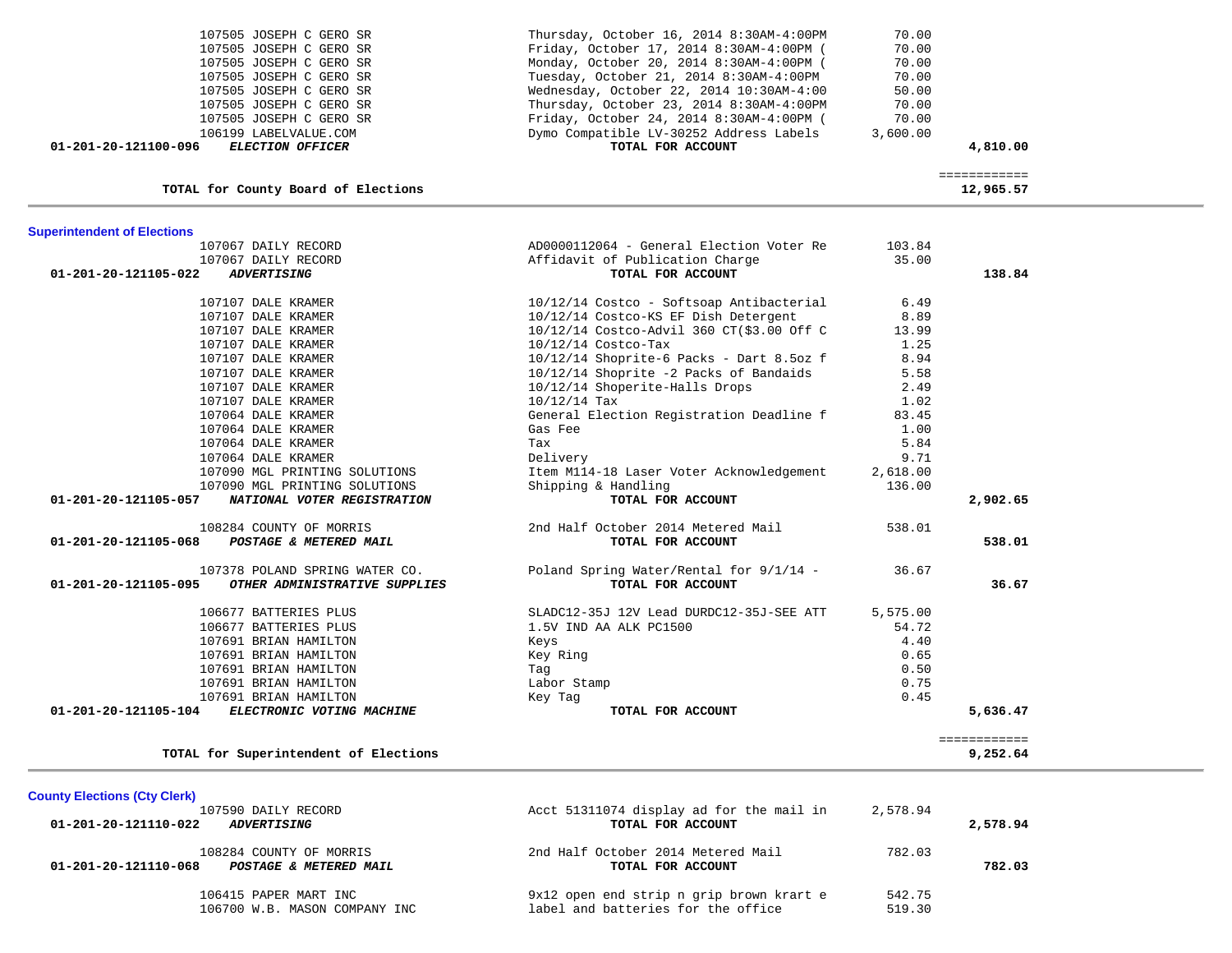============

| 01-201-20-130110-069<br>PRINTING                                | TOTAL FOR ACCOUNT                        |           | 15,720.75 |
|-----------------------------------------------------------------|------------------------------------------|-----------|-----------|
| 107656 COUNTY COLLEGE OF MORRIS                                 | PRINTING FOR OCTOBER 2014 AS PER CONTRAC | 15,720.75 |           |
| 01-201-20-130110-058<br><i>OFFICE SUPPLIES &amp; STATIONERY</i> | TOTAL FOR ACCOUNT                        |           | 22.01     |
| 107562 DEER PARK                                                | SHORT PAID PREVIOUS INVOICE              | 3.08      |           |
| 107562 DEER PARK                                                | WATER COOLER RENTAL                      | 0.99      |           |
| 107562 DEER PARK                                                | 5 GALLON BOTTLES OF DRINKING WATER       | 17.94     |           |

| 01-201-20-130105-068<br>POSTAGE & METERED MAIL                            | TOTAL FOR ACCOUNT                                   | 280.51         |
|---------------------------------------------------------------------------|-----------------------------------------------------|----------------|
| 107605 DEER PARK<br>01-201-20-130105-095<br>OTHER ADMINISTRATIVE SUPPLIES | 0434495552<br>9/15/14-10/14/14<br>TOTAL FOR ACCOUNT | 15.94<br>15.94 |
| TOTAL for Purchasing Division                                             |                                                     | 18,107.81      |

| TOTAL for County Treasurer                                                                 |                                                                 |                             | 4,921.01  |
|--------------------------------------------------------------------------------------------|-----------------------------------------------------------------|-----------------------------|-----------|
| <b>Purchasing Division</b>                                                                 |                                                                 |                             |           |
| 107343 TELESEARCH INC                                                                      | C.Kristiansen w/e 10/12/14 Purchasing Te                        | 497.25                      |           |
| 107073 TELESEARCH INC                                                                      | C.Kristiansen w/e 10/5/14 Purchasing Tem                        | 497.25                      |           |
| 107073 TELESEARCH INC                                                                      | C.Kristiansen Oct Pkg Fee                                       | 75.00                       |           |
| 107068 TELESEARCH INC                                                                      | C.Kristensen w/e 9/28/14 Purchasing Temp                        | 560.63                      |           |
| 01-201-20-130105-016<br><b>OUTSIDE SALARIES AND WAGES</b>                                  | TOTAL FOR ACCOUNT                                               |                             | 1,630.13  |
| 107101 TRITEC OFFICE EQUIPMENT INC<br>01-201-20-130105-044<br>EQUIPMENT SERVICE AGREEMENTS | CC-CPC BLACK & WHITE COPIES FROM<br>07/01/<br>TOTAL FOR ACCOUNT | 15,781.28                   | 15,781.28 |
| 107065 STAPLES ADVANTAGE                                                                   | 1032164 TONER, DESKPADS, BINDERCLIPS, RU                        | 303.21                      |           |
| 107065 STAPLES ADVANTAGE                                                                   | SUPPLIES                                                        | 96.74                       |           |
| 01-201-20-130105-058<br>OFFICE SUPPLIES & STATIONERY                                       | TOTAL FOR ACCOUNT                                               |                             | 399.95    |
| 108284 COUNTY OF MORRIS                                                                    | 2nd Half October 2014 Metered Mail                              | 280.51                      |           |
| 01-201-20-130105-068<br>POSTAGE & METERED MAIL                                             | TOTAL FOR ACCOUNT                                               |                             | 280.51    |
|                                                                                            |                                                                 | $\sim$ $\sim$ $\sim$ $\sim$ |           |

| TOTAL for County Elections (Cty Clerk)                      |                                     |          | ============<br>5,043.48 |
|-------------------------------------------------------------|-------------------------------------|----------|--------------------------|
|                                                             |                                     |          |                          |
| <b>County Treasurer</b>                                     |                                     |          |                          |
| 107074 OFFICE TEAM                                          | J.Morris w/e 10/3/14 Treas Temp     | 850.00   |                          |
| 106766 OFFICE TEAM                                          | J. Morris $w/e$ 9/26/14 Treas. Temp | 800.00   |                          |
| 107069 OFFICE TEAM                                          | J.Morris October Parking Fee        | 75.00    |                          |
| 106767 ACCOUNTEMPS                                          | A. Hack $w/e$ 9/26/14 Treas. Temp   | 1,398.25 |                          |
| 107075 ACCOUNTEMPS                                          | A. Hack $w/e$ 10/3/14               | 1,398.25 |                          |
| 107075 ACCOUNTEMPS                                          | October Parking Fee                 | 75.00    |                          |
| 01-201-20-130100-016<br><b>OUTSIDE SALARIES &amp; WAGES</b> | TOTAL FOR ACCOUNT                   |          | 4,596.50                 |
| 108284 COUNTY OF MORRIS                                     | 2nd Half October 2014 Metered Mail  | 296.61   |                          |
| 01-201-20-130100-068<br>POSTAGE & METERED MAIL              | TOTAL FOR ACCOUNT                   |          | 296.61                   |
| 108031 POLAND SPRING                                        | 0441273851, Water, 9/15/14-10/14/14 | 26.91    |                          |
| 108031 POLAND SPRING                                        | Treasury Cooler Rental              | 0.99     |                          |
| $01 - 201 - 20 - 130100 - 084$<br>OTHER OUTSIDE SERVICES    | TOTAL FOR ACCOUNT                   |          | 27.90                    |
|                                                             |                                     |          |                          |
|                                                             |                                     |          | .                        |

105876 PITNEY BOWES CREDIT CORP lease invoice for the folder in the elec 620.46<br>59 EQUIPMENT RENTAL TOTAL FOR ACCOUNT  **01-201-20-121110-259** *EQUIPMENT RENTAL* **TOTAL FOR ACCOUNT 620.46**

 **01-201-20-121110-069** *PRINTING* **TOTAL FOR ACCOUNT 1,062.05**

**Office Services** 

-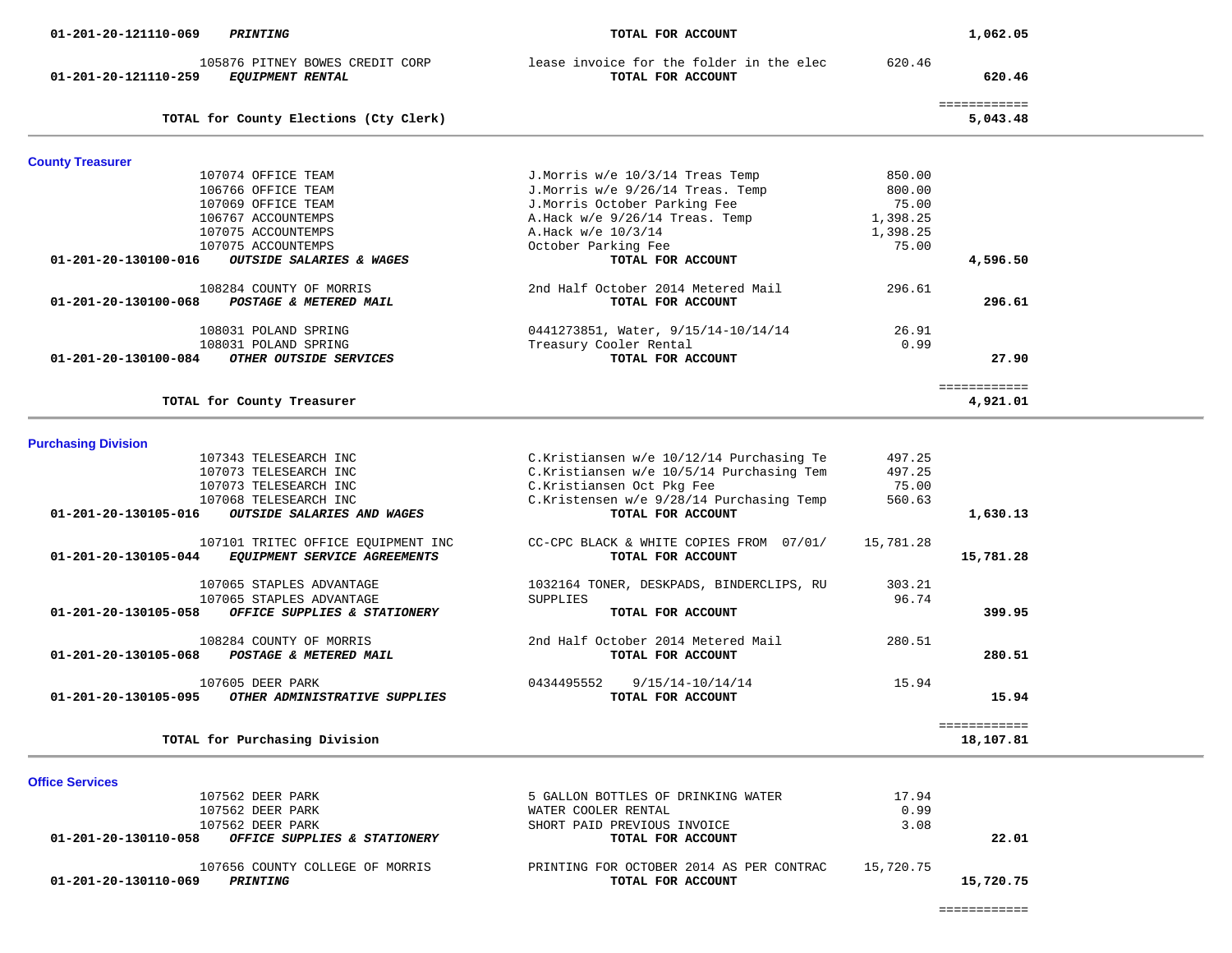| 104069 CENTER FOR INTERNET SECURITY, INC.             | Network Security Penetration Testing as   | 15,000.00 |              |
|-------------------------------------------------------|-------------------------------------------|-----------|--------------|
| 102492 ENTERASYS NETWORKS                             | Enterasys Service Units 10 Pack           | 11,000.00 |              |
| 01-201-20-140100-036<br>CONTRACTED SERVICES           | TOTAL FOR ACCOUNT                         |           | 26,000.00    |
| 102492 ENTERASYS NETWORKS                             | Ouote ETS-0329570                         | 11,000.00 |              |
| EDUCATION SCHOOLS & TRAINING<br>01-201-20-140100-039  | TOTAL FOR ACCOUNT                         |           | 11,000.00    |
|                                                       |                                           |           |              |
| 106311 EREVIVAL LLC                                   | Off-Site Microfilm Shredding              | 301.50    |              |
| 106311 EREVIVAL LLC                                   | Pickup                                    | 75.00     |              |
| 106311 EREVIVAL LLC                                   | Off-Site Microfilm Shredding              | 301.50    |              |
| 106311 EREVIVAL LLC                                   | Pickup                                    | 75.00     |              |
| 01-201-20-140100-054<br>MICROFILMING                  | TOTAL FOR ACCOUNT                         |           | 753.00       |
| 105840 DEER PARK                                      | 0419423314 8/01/14-8/31/14                | 18.93     |              |
| 106309 STAPLES ADVANTAGE                              | Quartet® Standard Whiteboard, Silver Al   | 107.85    |              |
| 106309 STAPLES ADVANTAGE                              | Quartet Matrixâ, ¢ Cubicle Partition Hang | 8.40      |              |
| 105823 STAPLES ADVANTAGE                              | Moleskine Cahier Journal                  | 18.95     |              |
| 105823 STAPLES ADVANTAGE                              | Wirebound 3-Subject Unpunched Notebook    | 5.89      |              |
| 105823 STAPLES ADVANTAGE                              | Staples® Recycled Twin Wirebound Pressg   | 3.50      |              |
| 105823 STAPLES ADVANTAGE                              | Post-it® Durable Filing Tabs              | 6.18      |              |
| 105823 STAPLES ADVANTAGE                              | Gel Mouse Pad w/Wrist Rest                | 18.29     |              |
| 105823 STAPLES ADVANTAGE                              | CLIP WALL PANEL WE 50/PK                  | 40.34     |              |
| 105823 STAPLES ADVANTAGE                              | Post-it $\hat{A}$ ® Notes, 1 1/2" x 2"    | 7.32      |              |
| 105823 STAPLES ADVANTAGE                              | Belkin Professional Computer Service Too  | 33.39     |              |
| 105823 STAPLES ADVANTAGE                              | OIC Multi-Pocket Deep Desk Drawer Organi  | 13.28     |              |
| 105823 STAPLES ADVANTAGE                              | Quartet Low Odor Markers, Fine Tip        | 12.00     |              |
| 105823 STAPLES ADVANTAGE                              | Staples® Remarx™ Grip Dry-Erase Marke     | 20.88     |              |
| 105823 STAPLES ADVANTAGE                              | Sanford Expo® Pump Spray Cleaner          | 4.72      |              |
| 105823 STAPLES ADVANTAGE                              | Staples® Dry-Erase Board Wipes            | 17.92     |              |
| 105823 STAPLES ADVANTAGE                              | Staples® Dry-Erase Board Eraser           | 6.36      |              |
| 105823 STAPLES ADVANTAGE                              | Quartet® Matrix® Magnetic Modular Whit    | 54.02     |              |
| 105823 STAPLES ADVANTAGE                              | Quartet® Standard Whiteboard, Silver Al   | 215.70    |              |
| 105823 STAPLES ADVANTAGE                              | HP 51X High Yield Black Original LaserJe  | 181.97    |              |
| 105823 STAPLES ADVANTAGE                              | HP 85A Black Original LaserJet Toner Car  | 61.70     |              |
| 105823 STAPLES ADVANTAGE                              | Ouartet® Arc™ Cubicle Whiteboard, Mag     | 51.07     |              |
| 105823 STAPLES ADVANTAGE                              | Dust off                                  | 3.95      |              |
| OFFICE SUPPLIES & STATIONERY<br>01-201-20-140100-058  | TOTAL FOR ACCOUNT                         |           | 912.61       |
| 108284 COUNTY OF MORRIS                               | 2nd Half October 2014 Metered Mail        | 3.09      |              |
| POSTAGE & METERED MAIL<br>01-201-20-140100-068        | TOTAL FOR ACCOUNT                         |           | 3.09         |
|                                                       |                                           |           |              |
| 104084 IBM CORP                                       | 104084 - Deaja ViewONE 06/2014 - 06/20    | 714.00    |              |
| 01-201-20-140100-078<br>SOFTWARE MAINTENANCE          | TOTAL FOR ACCOUNT                         |           | 714.00       |
| 106337 ADVANCED MICRO DISTRIBUTION                    | HP 4200 Maintenance Kit (parts only)      | 225.00    |              |
| 104622 EXTREME NETWORKS INC.                          | SSA AC Power Supply 1000W                 | 610.30    |              |
| 105378 GRAYBAR ELECTRIC COMPANY                       | Misc Ehternet cables as per quote         | 357.00    |              |
| 105378 GRAYBAR ELECTRIC COMPANY                       | Quote 220934756                           | 1,211.70  |              |
| 105378 GRAYBAR ELECTRIC COMPANY                       |                                           | 1,110.33  |              |
| 105378 GRAYBAR ELECTRIC COMPANY                       |                                           | 1,355.70  |              |
| OTHER OPERATING&REPAIR SUPPLY<br>01-201-20-140100-098 | TOTAL FOR ACCOUNT                         |           | 4,870.03     |
|                                                       |                                           |           | ============ |
| TOTAL for Information Technology Div                  |                                           |           | 44,252.73    |
|                                                       |                                           |           |              |

**O.L.I.S.** 

**Information Technology Div**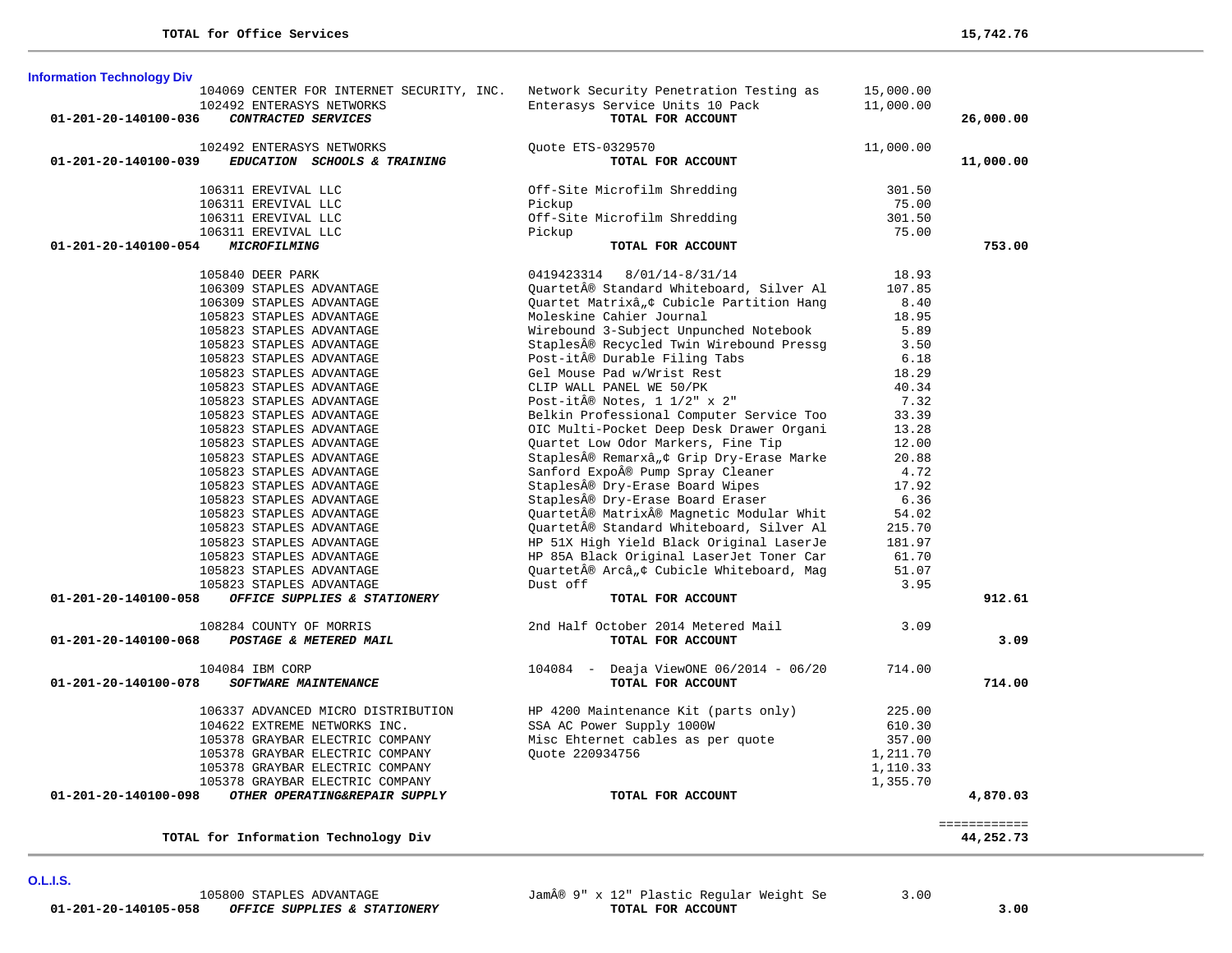| 106646 IDC SERVCO<br>106646 IDC SERVCO                                | Ricoh Savin Color Ctg.<br>Ricoh Savin print ctg. | 996.00<br>498.00 |                           |  |
|-----------------------------------------------------------------------|--------------------------------------------------|------------------|---------------------------|--|
| 106646 IDC SERVCO<br>OFFICE MACHINES - RENTAL<br>01-201-20-150100-164 | shipping<br>TOTAL FOR ACCOUNT                    | 164.34           | 1,689.00                  |  |
| TOTAL for County Board of Taxation                                    |                                                  |                  | ============<br>25,778.63 |  |
|                                                                       |                                                  |                  |                           |  |
| <b>County Counsel</b>                                                 |                                                  |                  |                           |  |
| 106177 WEST PAYMENT CENTER                                            | Discount plan charges: $8/5/14 - 9/4/14$         | 181.00           |                           |  |
| 107042 WEST PAYMENT CENTER                                            | Information charges - September 2014             | 617.07           |                           |  |
| 01-201-20-155100-050<br><b>LAW BOOKS</b>                              | TOTAL FOR ACCOUNT                                |                  | 798.07                    |  |
| 107045 INGLESINO, PEARLMAN,                                           | Morris View                                      | 98.30            |                           |  |
| 106978 TRIMBOLI & PRUSINOWSKI, LLC                                    | PBA298-2011 cont.neg.                            | 3,047.93         |                           |  |
| 106978 TRIMBOLI & PRUSINOWSKI, LLC                                    | Spinosa, J.                                      | 318.00           |                           |  |
| 106902 TRIMBOLI & PRUSINOWSKI, LLC                                    | C. Drinkard                                      | 636.00           |                           |  |
| 106902 TRIMBOLI & PRUSINOWSKI, LLC                                    | K. Marks                                         | 120.00           |                           |  |
| 107024 WATERS, MCPHERSON, MCNEILL, P.C.                               | General legal                                    | 90.00            |                           |  |
| 107866 MCMANIMON, SCOTLAND & BAUMANN LLC                              | Solar I RFP                                      | 819.99           |                           |  |
| 107866 MCMANIMON, SCOTLAND & BAUMANN LLC                              | MasTec litigation                                | 12,518.05        |                           |  |
| 107866 MCMANIMON, SCOTLAND & BAUMANN LLC                              | Sunlight Morris                                  | 14,419.24        |                           |  |
| 107866 MCMANIMON, SCOTLAND & BAUMANN LLC                              | County Solar general                             | 168.00           |                           |  |
| 01-201-20-155100-051<br>LEGAL                                         | TOTAL FOR ACCOUNT                                |                  | 32,235.51                 |  |
| 106923 STAPLES ADVANTAGE                                              | Order for copier toner cartridge                 | 114.41           |                           |  |
| 107041 STAPLES ADVANTAGE                                              | Order for expanding wallets/ legal pads/         | 74.29            |                           |  |
| 107041 STAPLES ADVANTAGE                                              | Order for 2015 refill/desk calendar/lett         | 36.87            |                           |  |
| 01-201-20-155100-058<br>OFFICE SUPPLIES & STATIONERY                  | TOTAL FOR ACCOUNT                                |                  | 225.57                    |  |
| 108284 COUNTY OF MORRIS                                               | 2nd Half October 2014 Metered Mail               | 62.58            |                           |  |
| POSTAGE & METERED MAIL<br>01-201-20-155100-068                        | TOTAL FOR ACCOUNT                                |                  | 62.58                     |  |
|                                                                       |                                                  |                  | ============              |  |
| TOTAL for County Counsel                                              |                                                  |                  | 33,321.73                 |  |
|                                                                       |                                                  |                  |                           |  |
| <b>County Surrogate</b>                                               |                                                  |                  |                           |  |
| 108284 COUNTY OF MORRIS                                               | 2nd Half October 2014 Metered Mail               | 444.60           | 444.60                    |  |
| 01-201-20-160100-068<br>POSTAGE & METERED MAIL                        | TOTAL FOR ACCOUNT                                |                  |                           |  |
| TOTAL for County Surrogate                                            |                                                  |                  | ============<br>444.60    |  |

105790 MICROSYSTEMS-NJ COM, LLC Quarterly billing 01,02,03/2014 8,000.00

 108284 COUNTY OF MORRIS 2nd Half October 2014 Metered Mail 89.63  **01-201-20-150100-068** *POSTAGE & METERED MAIL* **TOTAL FOR ACCOUNT 89.63**

107062 TRITEC OFFICE EQUIPMENT INC Color Copies 30.66

 **01-201-20-150100-040** *ELECTRONIC DATA PROCESSING* **TOTAL FOR ACCOUNT 24,000.00**

0arterly billing 04,05,06/2014 8,000.00<br>
015.000.00 marterly billing 07,08,09/2014 8,000.00

105790 MICROSYSTEMS-NJ COM, LLC  $01-201-20-150100-040$  BLECTRONIC DATA PROCESSING TOTAL FOR ACCOUNT

**County Board of Taxation**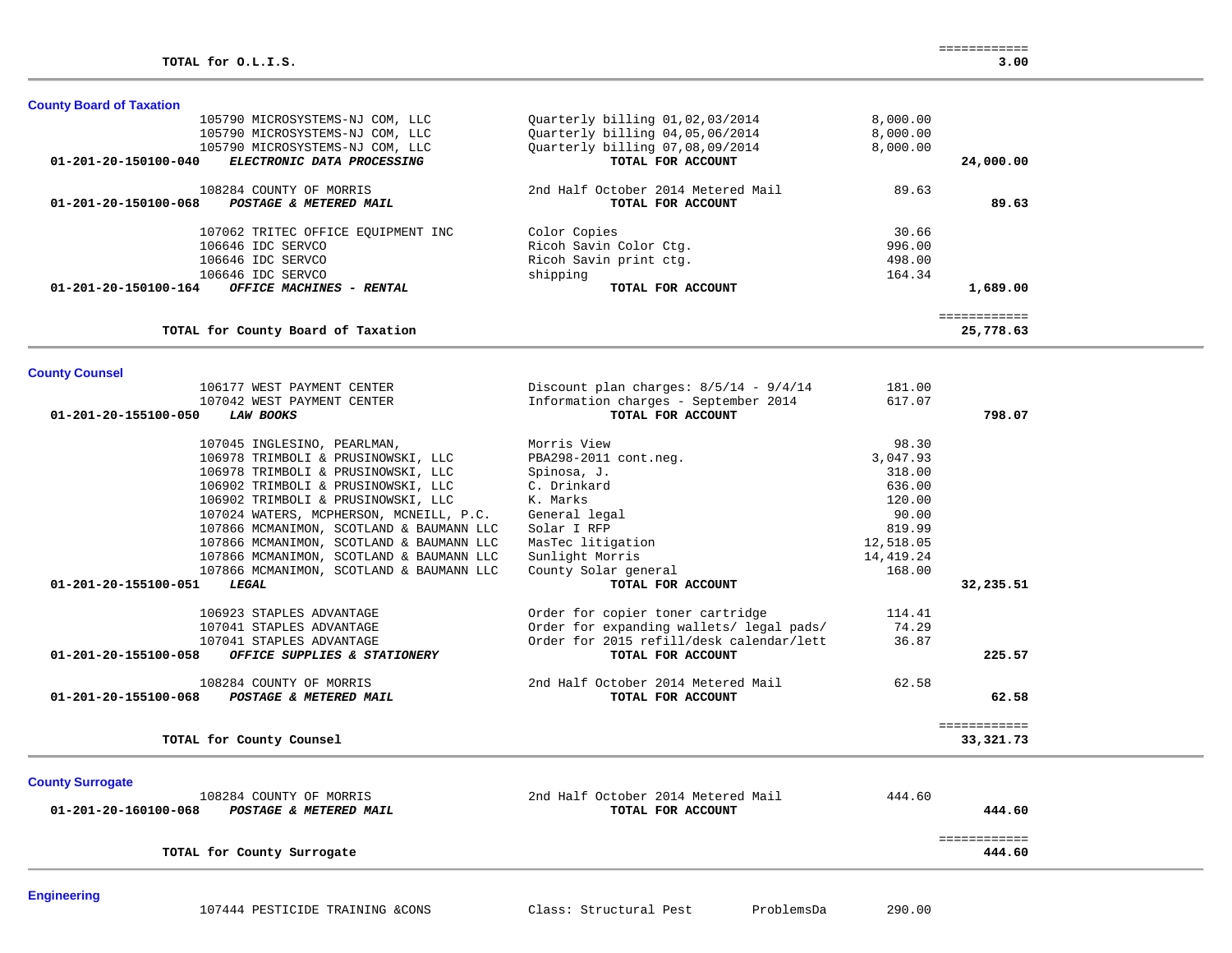| 107638 DEER PARK<br>01-201-20-165100-054<br>MICROFILMING                                                                                                                                             | 0434495495 9/15/14-10/14/14<br>TOTAL FOR ACCOUNT                                                                                                                           | 35.17<br>35.17                                     |  |
|------------------------------------------------------------------------------------------------------------------------------------------------------------------------------------------------------|----------------------------------------------------------------------------------------------------------------------------------------------------------------------------|----------------------------------------------------|--|
| 106986 W.B. MASON COMPANY INC<br>01-201-20-165100-058<br>OFFICE SUPPLIES & STATIONERY                                                                                                                | Manila Folders - LegalFolder, Hang, Lega<br>TOTAL FOR ACCOUNT                                                                                                              | 128.58<br>128.58                                   |  |
| 108284 COUNTY OF MORRIS<br>108284 COUNTY OF MORRIS<br>108284 COUNTY OF MORRIS<br>01-201-20-165100-068<br>POSTAGE & METERED MAIL                                                                      | 2nd Half October 2014 Metered Mail<br>2nd Half October 2014 Metered Mail<br>2nd Half October 2014 Metered Mail<br>TOTAL FOR ACCOUNT                                        | 12.33<br>28.06<br>17.08<br>57.47                   |  |
| 107476 TREASURER, STATE OF NEW JERSEY<br>107476 TREASURER, STATE OF NEW JERSEY<br>01-201-20-165100-084<br>OTHER OUTSIDE SERVICES                                                                     | Pesticide License Renewal Gerald FlattPr<br>Pesticide License Renewal Brian Dunster<br>TOTAL FOR ACCOUNT                                                                   | 80.00<br>80.00<br>160.00                           |  |
| 107377 R.S. KNAPP CO. INC.<br>01-201-20-165100-164<br>OFFICE MACHINES - RENTAL                                                                                                                       | 243171 HP DesignjetMonthly Service Cont<br>TOTAL FOR ACCOUNT                                                                                                               | 66.64<br>66.64                                     |  |
| 106422 MORRISTOWN LUMBER &<br>106422 MORRISTOWN LUMBER &<br>106422 MORRISTOWN LUMBER &<br>106422 MORRISTOWN LUMBER &<br>106421 STATION HARDWARE LAWN &<br>CHEMICALS & SPRAYS<br>01-201-20-165100-225 | SL-26 QT SLX DEN ALCHOL<br>265494 Leak Seal Rubber Coating<br>267970 Leak Seal Spray WHite<br>7115 11/2 DWV Sanit Tee 4811 (5)<br>Mouse Traps<br>TOTAL FOR ACCOUNT         | 7.99<br>13.99<br>11.99<br>8.45<br>131.76<br>174.18 |  |
| 105385 AT&T MOBILITY<br>01-201-20-165100-258<br><b>EQUIPMENT</b>                                                                                                                                     | Sim Card for Survey EquipmentBilling Cyc<br>TOTAL FOR ACCOUNT                                                                                                              | 37.55<br>37.55                                     |  |
| TOTAL for Engineering                                                                                                                                                                                |                                                                                                                                                                            | ============<br>949.59                             |  |
|                                                                                                                                                                                                      |                                                                                                                                                                            |                                                    |  |
| <b>Heritage Commission</b><br>108284 COUNTY OF MORRIS<br>01-201-20-175100-068<br><b>POSTAGE &amp; METERED MAIL</b>                                                                                   | 2nd Half October 2014 Metered Mail<br>TOTAL FOR ACCOUNT                                                                                                                    | 14.21<br>14.21                                     |  |
| TOTAL for Heritage Commission                                                                                                                                                                        |                                                                                                                                                                            | ============<br>14.21                              |  |
| <b>Planning Board</b><br>107502 BARBARA MURRAY<br>$01 - 201 - 20 - 180100 - 023$<br>ASSOCIATIONS AND MEMBERSHIPS                                                                                     | Reimbursement for APA, NJ Chapter & AICP<br>TOTAL FOR ACCOUNT                                                                                                              | 510.00<br>510.00                                   |  |
| 107057 MC LEAGUE OF MUNICIPALITIES<br>106781 NJ PLANNING OFFICIALS<br>01-201-20-180100-039<br>EDUCATION SCHOOLS & TRAINING                                                                           | Registration for Deena Leary and Christi<br>Registration for Director Deena Leary an<br>TOTAL FOR ACCOUNT                                                                  | 100.00<br>100.00<br>200.00                         |  |
| 107111 RIO'S ENGRAVING<br>107111 RIO'S ENGRAVING<br>107112 STAPLES ADVANTAGE<br>107228 W.B. MASON COMPANY INC<br>01-201-20-180100-058<br>OFFICE SUPPLIES & STATIONERY                                | 2x8 Nameplates for CADB (15)& HPTF (1)<br>Holder for nameplates<br>Office Supplies - Customer #NYC1054187<br>2015 Calendar Order and various office s<br>TOTAL FOR ACCOUNT | 160.00<br>60.00<br>113.06<br>149.53<br>482.59      |  |
| 108284 COUNTY OF MORRIS<br>108284 COUNTY OF MORRIS<br>01-201-20-180100-068<br>POSTAGE & METERED MAIL                                                                                                 | 2nd Half October 2014 Metered Mail<br>2nd Half October 2014 Metered Mail<br>TOTAL FOR ACCOUNT                                                                              | 211.82<br>1.19<br>213.01                           |  |

 **01-201-20-165100-039** *EDUCATION, SCHOOLS & TRAINING* **TOTAL FOR ACCOUNT 290.00**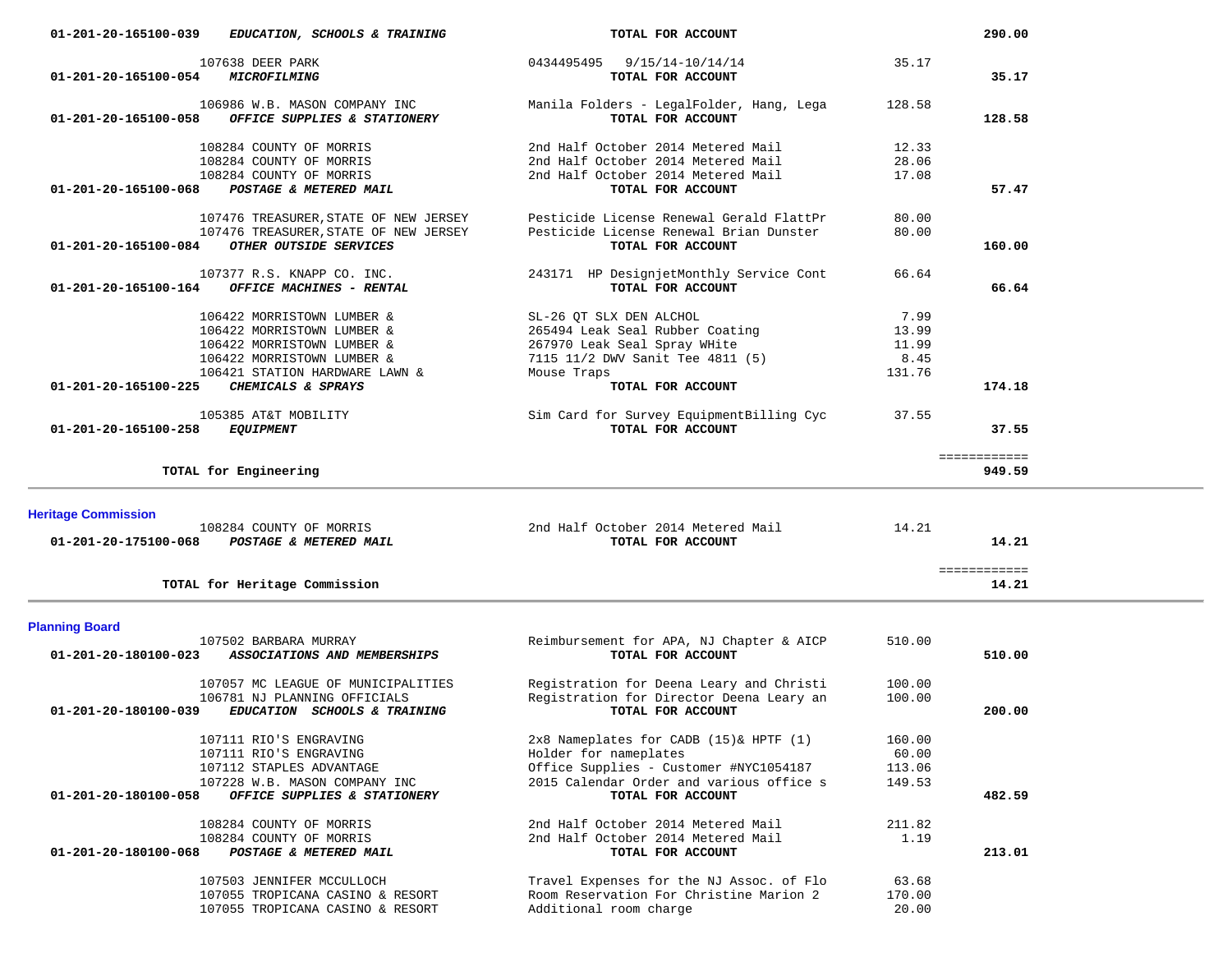| 01-201-20-180100-164 OFFICE MACHINES - RENTAL                                                                                                                                                                                                    | 107267 TRITEC OFFICE EQUIPMENT INC Back office color copies for the period 210.21<br>107267 TRITEC OFFICE EQUIPMENT INC Front office color copies for the period 425.67<br>TOTAL FOR ACCOUNT   |          | 635.88                   |
|--------------------------------------------------------------------------------------------------------------------------------------------------------------------------------------------------------------------------------------------------|------------------------------------------------------------------------------------------------------------------------------------------------------------------------------------------------|----------|--------------------------|
| TOTAL for Planning Board                                                                                                                                                                                                                         |                                                                                                                                                                                                |          | ============<br>2,295.16 |
| <b>County Weights &amp; Measures</b>                                                                                                                                                                                                             |                                                                                                                                                                                                |          |                          |
| 105145 ROBERT ALVIENE                                                                                                                                                                                                                            | A.GUERNICA - LICENSE RENEWAL CDL DIFFERE                                                                                                                                                       | 18.00    |                          |
| 105145 ROBERT ALVIENE                                                                                                                                                                                                                            | D. DRAKE - CDL EXAM & ASSOCIATED COSTS F                                                                                                                                                       | 125.00   |                          |
| 103114 ROBERT ALVIENE                                                                                                                                                                                                                            |                                                                                                                                                                                                | 18.00    |                          |
| 103114 ROBERT ALVIENE                                                                                                                                                                                                                            | E. BLAFER-CDL SURCHARGE<br>E. BLAFER-CDL SURCHARGE<br>J.VANSKIVER -CDL SURCHARGE<br>1-2-2014-TIMING DEVICE<br>1-24-2014-TIMING DEVICE<br>2-10-2014-TIMING DEVICE<br>J.VANSKIVER -CDL SURCHARGE | 18.00    |                          |
| 103114 ROBERT ALVIENE                                                                                                                                                                                                                            |                                                                                                                                                                                                | 18.00    |                          |
| 103114 ROBERT ALVIENE                                                                                                                                                                                                                            | 1-2-2014-TIMING DEVICE INSP-LAUNDRAMAT                                                                                                                                                         | 5.00     |                          |
| 103114 ROBERT ALVIENE                                                                                                                                                                                                                            | 1-24-2014-TIMING DEVICE INSP.LAUNDRAMAT                                                                                                                                                        | 5.00     |                          |
| 103114 ROBERT ALVIENE                                                                                                                                                                                                                            | 2-10-2014-TIMING DEVICE INSP.LAUNDRAMAT                                                                                                                                                        | 7.75     |                          |
| 103114 ROBERT ALVIENE                                                                                                                                                                                                                            | 2-20-2014-TIMING DEVICE INSP.LAUNDRAMAT                                                                                                                                                        | 6.50     |                          |
| 103114 ROBERT ALVIENE                                                                                                                                                                                                                            | 2-24-2014-TIMING DEVICE INSP. LAUNDRAMAT                                                                                                                                                       | 6.00     |                          |
| 103114 ROBERT ALVIENE                                                                                                                                                                                                                            | 3-11-2014-S.DONNELLY-UPGRADE CDL                                                                                                                                                               | 8.63     |                          |
|                                                                                                                                                                                                                                                  | 3-11-2014-TIMING DEVICE INSP. MASSAGE CHA                                                                                                                                                      | 8.00     |                          |
|                                                                                                                                                                                                                                                  | 3-24-2014-TIMING DEVICE INSP. BEST CAR W                                                                                                                                                       | 17.50    |                          |
|                                                                                                                                                                                                                                                  | 4-10-2014-PARKING CHARGES-INSP AT MORRIS                                                                                                                                                       | 4.00     |                          |
|                                                                                                                                                                                                                                                  | 5-13-14-TIMING DEVICE INSP. AIR/VAC SHEL                                                                                                                                                       | 2.00     |                          |
|                                                                                                                                                                                                                                                  | 5-15-2014-MORRISTOWN LUMBER-PAINT                                                                                                                                                              | 7.48     |                          |
|                                                                                                                                                                                                                                                  |                                                                                                                                                                                                | 5.33     |                          |
|                                                                                                                                                                                                                                                  |                                                                                                                                                                                                | 2.67     |                          |
| 3-11-2014-TIMING DEVICE I<br>103114 ROBERT ALVIENE<br>103114 ROBERT ALVIENE<br>103114 ROBERT ALVIENE<br>103114 ROBERT ALVIENE<br>103114 ROBERT ALVIENE<br>103114 ROBERT ALVIENE<br>103114 ROBERT ALVIENE<br>103114 ROBERT ALVIENE<br>103114 ROBE | TOTAL FOR ACCOUNT                                                                                                                                                                              |          | 282.86                   |
|                                                                                                                                                                                                                                                  | 2nd Half October 2014 Metered Mail                                                                                                                                                             | 1.92     |                          |
| 01-201-22-201100-068 POSTAGE & METERED MAIL                                                                                                                                                                                                      | TOTAL FOR ACCOUNT                                                                                                                                                                              |          | 1.92                     |
| 106372 CABLEVISION                                                                                                                                                                                                                               | 07876-542182-02-5 - OCTOBER 2014                                                                                                                                                               | 81.08    |                          |
| 106372 CABLEVISION                                                                                                                                                                                                                               | 07876-542182-02-5 - NOVEMBER 2014                                                                                                                                                              | 80.66    |                          |
| 106372 CABLEVISION                                                                                                                                                                                                                               | 07876-542182-02-5 - DECEMBER 2014                                                                                                                                                              | 80.66    |                          |
| 107098 EMPLOYMENT HORIZONS, INC.                                                                                                                                                                                                                 | JANITORIAL SERVICE: SEPT. 2014                                                                                                                                                                 | 842.00   |                          |
| 107098 EMPLOYMENT HORIZONS, INC.                                                                                                                                                                                                                 | LAWN SERVICE: SEPT. 2014                                                                                                                                                                       | 85.00    |                          |
| 106826 M.C. MUA                                                                                                                                                                                                                                  | CUSTOMER# WEIGHTSM                                                                                                                                                                             | 350.00   |                          |
| 106823 SCIENTIFIC WATER CONDITIONING                                                                                                                                                                                                             | OCT. NOV. DEC. 2014                                                                                                                                                                            | 175.00   |                          |
| 01-201-22-201100-084 OTHER OUTSIDE SERVICES                                                                                                                                                                                                      | TOTAL FOR ACCOUNT                                                                                                                                                                              |          | 1,694.40                 |
| 107819 JERSEY CENTRAL POWER & LIGHT                                                                                                                                                                                                              | 10 00 07 0512 7 7/ WEIGHTS & MEASURES                                                                                                                                                          | 1,003.59 |                          |
| 107802 JERSEY CENTRAL POWER & LIGHT                                                                                                                                                                                                              | 10 00 07 0512 7 7/ WEIGHTS & MEASURES                                                                                                                                                          | 1,074.75 |                          |
| 01-201-22-201100-137 ELECTRICITY                                                                                                                                                                                                                 | TOTAL FOR ACCOUNT                                                                                                                                                                              |          | 2,078.34                 |
| 107813 DIRECT ENERGY BUSINESS MARKETING                                                                                                                                                                                                          | WEIGHTS & MEASURES (612830/612936)                                                                                                                                                             | 15.89    |                          |
| 01-201-22-201100-141 NATURAL GAS                                                                                                                                                                                                                 | TOTAL FOR ACCOUNT                                                                                                                                                                              |          | 15.89                    |
| 106825 MUNICIPAL CAPITAL CORP                                                                                                                                                                                                                    | OCT, NOV, DEC, 2014                                                                                                                                                                            | 708.50   |                          |
| 01-201-22-201100-258 EQUIPMENT                                                                                                                                                                                                                   | TOTAL FOR ACCOUNT                                                                                                                                                                              |          | 708.50                   |
| TOTAL for County Weights & Measures                                                                                                                                                                                                              |                                                                                                                                                                                                |          | ============<br>4,781.91 |

 107496 JEFFREY PAUL Refreshments for County Host Making Stri 21.60 107496 JEFFREY PAUL Refreshments for County Host Making Stri 52.34 101445 ARTHUR ACKERMAN MEDICARE B Reimbursement January 2014 th 629.40<br>102209 SABINE VON AULOCK Medicare B Reimbursement January 2014 th 419.60 102209 SABINE VON AULOCK Medicare B Reimbursement January 2014 th 419.60 Medicare B Reimbursement January 2014 th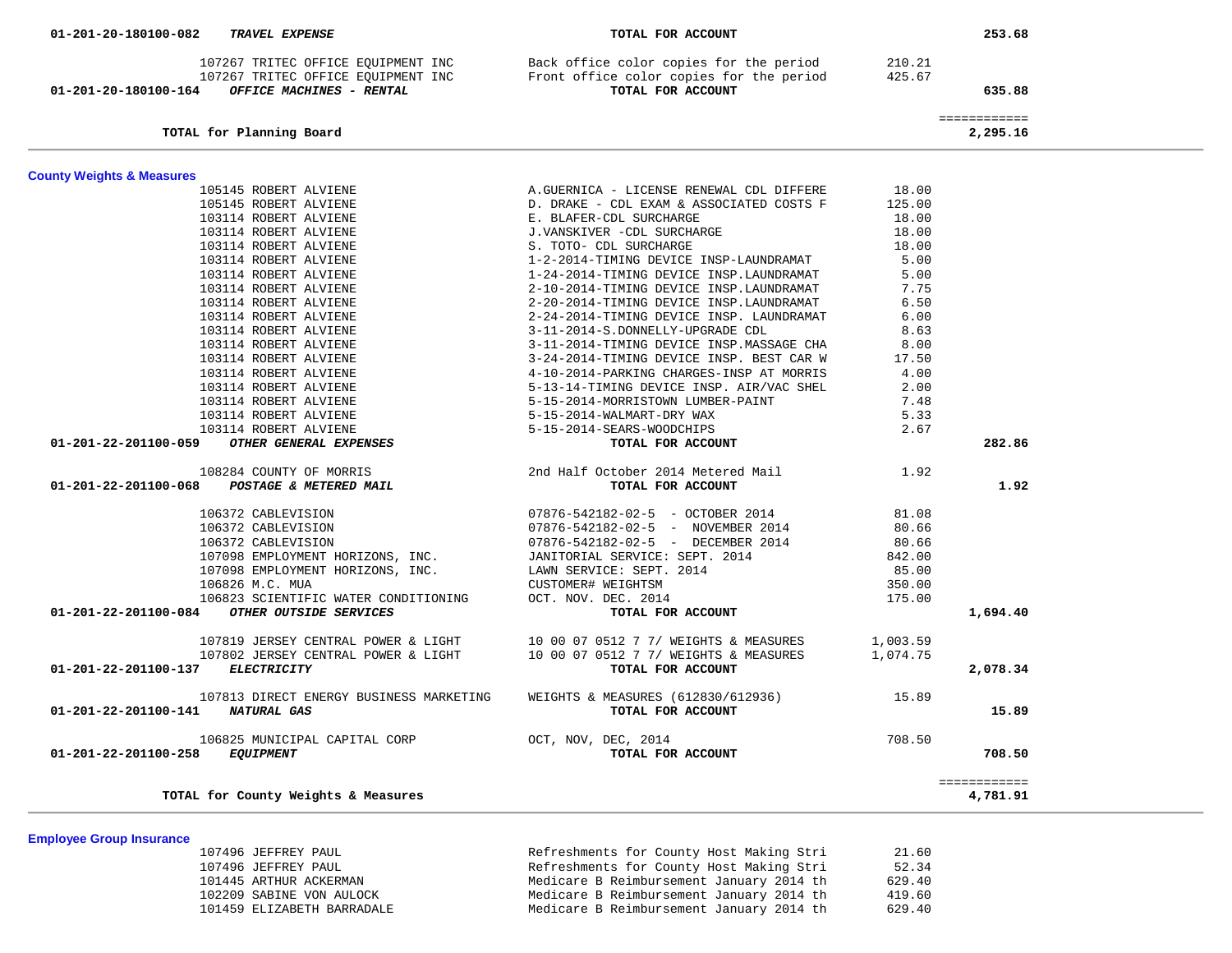| 01-201-25-252105-023<br>ASSOCIATIONS AND MEMBERSHIPS | TOTAL FOR ACCOUNT                               |          | 137.00   |
|------------------------------------------------------|-------------------------------------------------|----------|----------|
| 106113 PRIORITY DISPATCH CORP.                       | $9/3/14$ , 14 ETC Course Manual (ETC - 3rd      | 720.00   |          |
| 106113 PRIORITY DISPATCH CORP.                       | $9/10/14$ , 2 ETC Course Manual (ETC - 3rd      | 108.00   |          |
| 105757 VALENCIA COLLEGE                              | 9/16/14, 14 TDD access codes, TDD agreem        | 686.00   |          |
| 106661 LIFESAVERS INC                                | 9/30/14, 90-1038, BLS for Healthcare Pro        | 180.00   |          |
| 106661 LIFESAVERS INC                                | $9/30/14$ , Freight                             | 10.00    |          |
| 107105 LIFESAVERS INC                                | 10/13/14, Admin. fee for CPR Cards (pape        | 70.00    |          |
| 01-201-25-252105-039<br>EDUCATION SCHOOLS & TRAINING | TOTAL FOR ACCOUNT                               |          | 1,774.00 |
| 107126 STAPLES ADVANTAGE                             | $10/4/14$ , NYC1054187, Office supplies, or     | 429.83   |          |
| 107126 STAPLES ADVANTAGE                             | $10/7/14$ , NYC $1054187$ , Office supplies, or | 148.35   |          |
| 106653 STAPLES ADVANTAGE                             | 9/27/14, NYC 1054187, Office supplies, o        | 315.73   |          |
| 106653 STAPLES ADVANTAGE                             | 9/30/14, NYC 1054187, Office supplies, o        | 213.10   |          |
| 01-201-25-252105-058<br>OFFICE SUPPLIES & STATIONERY | TOTAL FOR ACCOUNT                               |          | 1,107.01 |
| 108284 COUNTY OF MORRIS                              | 2nd Half October 2014 Metered Mail              | 93.74    |          |
| 01-201-25-252105-068<br>POSTAGE & METERED MAIL       | TOTAL FOR ACCOUNT                               |          | 93.74    |
| 106068 EMERGENCY REPORTING                           | $9/1/14$ , Oct 2013 - Sep 2014, CAD Preferr     | 100.00   |          |
| 105924 POWERDMS, INC.                                | Quote# 00026601, Annual subscription fee        | 3,700.00 |          |

| 106227 PAPER MART INC                                | Paper Inv Date 9/23/14                     | 364.30   |          |
|------------------------------------------------------|--------------------------------------------|----------|----------|
| 107102 STAPLES ADVANTAGE                             | NYC1054187, 10/10/14                       | 181.30   |          |
| 106343 TRITEC OFFICE EQUIPMENT INC                   | Machine ID 6215, 9/17/14, Type K refill    | 77.50    |          |
| 106343 TRITEC OFFICE EOUIPMENT INC                   | Shipping                                   | 8.00     |          |
| 106101 TRITEC OFFICE EOUIPMENT INC                   | Machine ID 6215, 9/22/14 Staples           | 50.45    |          |
| 106764 TRITEC OFFICE EQUIPMENT INC                   | Machine ID 6216, 9/26/14, Color Copies Jul | 10.29    |          |
| 01-201-25-252100-058<br>OFFICE SUPPLIES & STATIONERY | TOTAL FOR ACCOUNT                          |          | 691.84   |
| 107121 TRITEC OFFICE EQUIPMENT INC                   | Color Copies 3rd qtr 2014, Mach ID 6215,   | 269.36   |          |
| 106288 A CLEAR ALTERNATIVE, INC.                     | Potable Bulk Water Transport per attache   | 1,500.00 |          |
| 103556 FIRST PRIORITY VEHICLE INC.                   | Service on Mobile Command Center per att   | 551.06   |          |
| 107382 JEFFREY PAUL                                  | EOC Supplies - Meetings / Nuclear Exerci   | 228.76   |          |
| 107149 R & J CONTROL, INC.                           | 225KW Emergency Generator Maintenance pe   | 281.18   |          |
| 107380 SCOTT DIGIRALOMO                              | EOC Supplies / Equipment                   | 177.58   |          |
| 01-201-25-252100-059<br>OTHER GENERAL EXPENSES       | TOTAL FOR ACCOUNT                          |          | 3,007.94 |
| 108284 COUNTY OF MORRIS                              | 2nd Half October 2014 Metered Mail         | 0.48     |          |
| 108284 COUNTY OF MORRIS                              | 2nd Half October 2014 Metered Mail         | 36.91    |          |

 **01-201-25-252100-068** *POSTAGE & METERED MAIL* **TOTAL FOR ACCOUNT 37.39**

 **01-201-25-252100-258** *EQUIPMENT* **TOTAL FOR ACCOUNT 557.81**

============

 105087 GRAINGER Item 34D670 Convertible Hand Truck 231.41 105087 GRAINGER Item 2ZB53 Utility Cart 187.64 105087 GRAINGER Item 8ZA49 Binocular 77.76

106373 NENA 10/1/14, Membership dues, Public Sector 137.00

 107355 VERIZON WIRELESS Wireless Service - MCP 80.04  **01-201-25-252100-031** *CELLULAR PHONES/PAGERS* **TOTAL FOR ACCOUNT 80.04**

# **Office of Emergency Management**

**Communications Center** 

TOTAL for Employee Group Insurance 1,752.34

============

2nd Half October 2014 Metered Mail<br>TOTAL FOR ACCOUNT

L&PS Recognition Award<br>TOTAL FOR ACCOUNT

**TOTAL for Office of Emergency Management 4,375.02**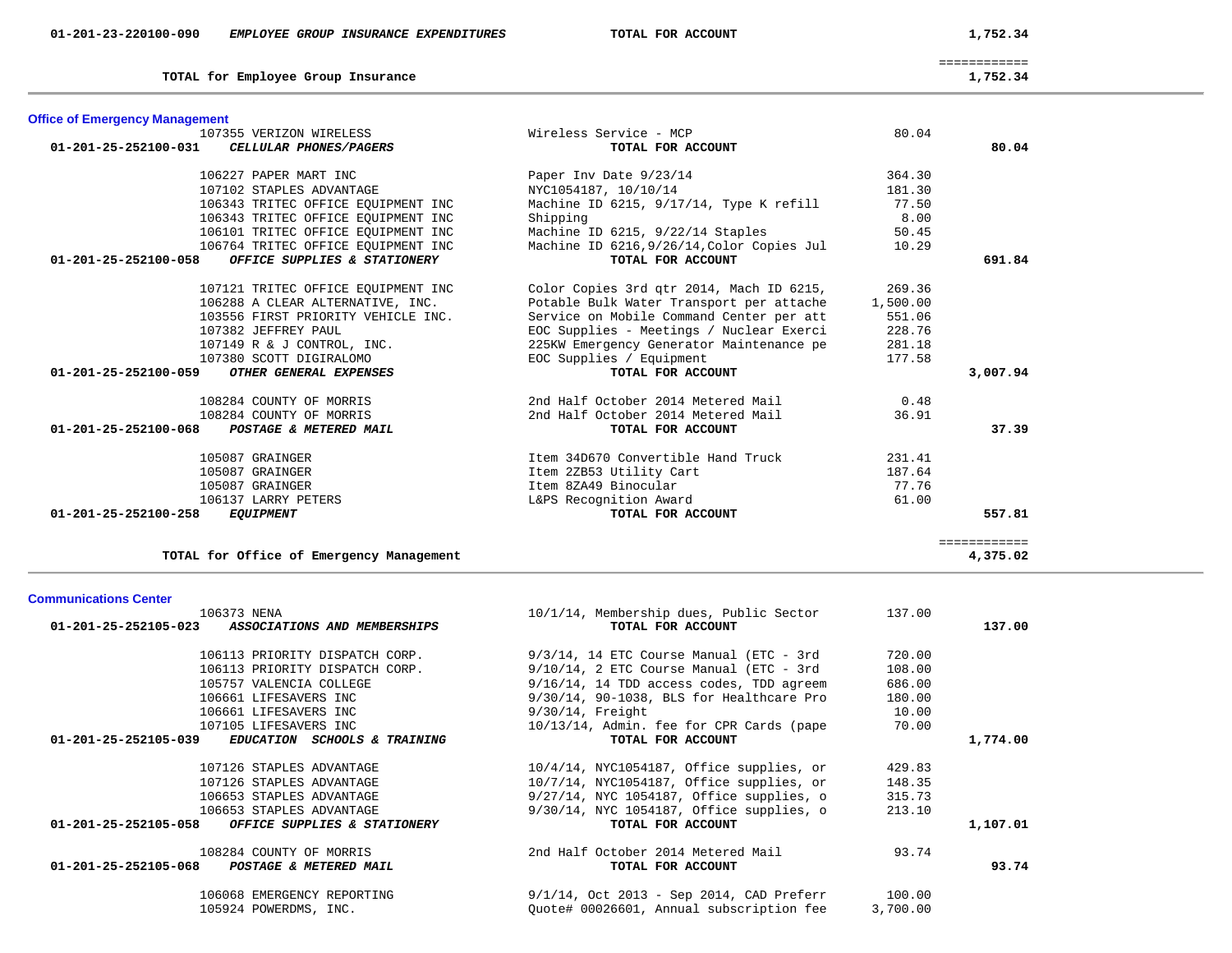|                                       | 106656 JOHN MCCONNELL                                    | 9/23/14-9/25/14, Hotel (Keystone conf.)   | 498.96    |              |
|---------------------------------------|----------------------------------------------------------|-------------------------------------------|-----------|--------------|
|                                       | 106647 JON ROTH                                          | 9/23/14-9/25/14, Hotel (Keystone conf.)   | 498.96    |              |
|                                       | 106364 MARK BELLES                                       | 9/23/14-9/25/14, Hotel (Keystone conf.)   | 498.96    |              |
|                                       | 106359 RONALD DEPASQUALE                                 | 9/23/14-9/25/14, Hotel, meal (Keystone c  | 518.96    |              |
|                                       | 106360 STEVEN R. KESSELMEYER                             | 9/23/14-9/25/14, Hotel, auto (Keystone c  | 733.66    |              |
| 01-201-25-252105-082                  | TRAVEL EXPENSE                                           | TOTAL FOR ACCOUNT                         |           | 2,749.50     |
|                                       | 106660 VOIANCE LANGUAGE SERVICES, LLC                    | 9/30/14, Interpreter fees 9/1/14-9/30/14  | 549.27    |              |
|                                       | 01-201-25-252105-117 INTERPRETOR FEES                    | TOTAL FOR ACCOUNT                         |           | 549.27       |
|                                       | 103316 FITNESS LIFESTYLES, INC.                          | 7/28/14, Body Solid Equipment; 1 S2LPC,   | 11,745.00 |              |
|                                       | 104772 TESSCO INC.                                       | $2013548 - 9/4/14$ , parts, for Long Hill | 266.10    |              |
|                                       | 104772 TESSCO INC.                                       |                                           | 205.04    |              |
|                                       | 104772 TESSCO INC.                                       |                                           | 37.57     |              |
|                                       | 104772 TESSCO INC.                                       |                                           | 995.87    |              |
| 01-201-25-252105-131                  | COUNTY WIDE RADIO SYSTEM                                 | TOTAL FOR ACCOUNT                         |           | 13,249.58    |
|                                       | 106662 BOROUGH OF BUTLER                                 | 3680-0, 10/3/14, Denise Drive cell tower  | 600.76    |              |
|                                       | 106672 JERSEY CENTRAL POWER & LIGHT                      | 100 078 772 546, 9/30/14, Weldon Rd Oak   | 693.14    |              |
|                                       | 107506 JERSEY CENTRAL POWER & LIGHT                      | 100 078 771 605, 10/15/14, George St Dov  | 491.88    |              |
|                                       | 107506 JERSEY CENTRAL POWER & LIGHT                      | 100 078 772 421, 10/17/14, Hickory Taver  | 351.92    |              |
|                                       | 107506 JERSEY CENTRAL POWER & LIGHT                      | 100 100 194 933, 10/17/14, High Ridge Rd  | 681.26    |              |
| 01-201-25-252105-137                  | <b>ELECTRICITY</b>                                       | TOTAL FOR ACCOUNT                         |           | 2,818.96     |
|                                       | 106353 AMERIGAS - CHESTER                                | 9/25/14, acct# 202518302, Propane, site:  | 628.48    |              |
| 01-201-25-252105-148 OTHER UTILITIES  |                                                          | TOTAL FOR ACCOUNT                         |           | 628.48       |
|                                       | 106673 FF1 PROFESSIONAL SAFETY SERVICES                  | 10/7/14, Boots, F.Grather                 | 104.99    |              |
|                                       | 01-201-25-252105-202 UNIFORM AND ACCESSORIES             | TOTAL FOR ACCOUNT                         |           | 104.99       |
|                                       | 106650 BASE POWER SERVICES                               | Quote per contracted services; (Qty 24)   | 5,757.00  |              |
|                                       | 106650 BASE POWER SERVICES                               | Quote per contracted services; (Qty 8) R  | 2,754.00  |              |
|                                       | 01-203-25-252105-044 (2013) EQUIPMENT SERVICE AGREEMENTS | TOTAL FOR ACCOUNT                         |           | 8,511.00     |
|                                       |                                                          |                                           |           | ============ |
|                                       | TOTAL for Communications Center                          |                                           |           | 35,523.53    |
|                                       |                                                          |                                           |           |              |
| <b>County Medical Examiner Office</b> | 106400 MORRISTOWN MEMORIAL HOSPITAL                      | 3rd Qtr 2014, 52 Cases, Morgue Use, July  | 1,560.00  |              |
| 01-201-25-254100-055                  | <i>MORGUE FEES</i>                                       | TOTAL FOR ACCOUNT                         |           | 1,560.00     |
|                                       |                                                          |                                           |           |              |
|                                       | 107585 DEER PARK                                         | AC#0434597878, 10/16/14                   | 13.55     |              |
| 01-201-25-254100-058                  | OFFICE SUPPLIES & STATIONERY                             | TOTAL FOR ACCOUNT                         |           | 13.55        |
|                                       | 106219 WOLTERS KLUWER HEALTH                             | AC#000175675432, 9/25/14, Journal 2014    | 169.00    |              |
|                                       | 106219 WOLTERS KLUWER HEALTH                             | Shipping & Handling                       | 15.00     |              |
|                                       | 107583 GIOVANNA ALVES                                    | RMB Mileage 3rd Qtr 2014                  | 111.30    |              |
|                                       | 107584 ROBERT ALVES                                      | RMB Mileage 3rd Qtr 2014                  | 40.25     |              |
| 01-201-25-254100-059                  | OTHER GENERAL EXPENSES                                   | TOTAL FOR ACCOUNT                         |           | 335.55       |
|                                       | 108284 COUNTY OF MORRIS                                  | 2nd Half October 2014 Metered Mail        | 17.23     |              |
|                                       | 01-201-25-254100-068 POSTAGE & METERED MAIL              | TOTAL FOR ACCOUNT                         |           | 17.23        |
|                                       | 107025 NMS LABS                                          | Morris Toxicology, 9/14                   | 2,677.33  |              |
|                                       | 107025 NMS LABS                                          | Sussex Toxicology, 9/14                   | 700.00    |              |
|                                       |                                                          |                                           |           |              |

 **01-201-25-252105-078** *SOFTWARE MAINTENANCE* **TOTAL FOR ACCOUNT 3,800.00**

107025 NMS LABS Warren Toxicology, 9/14 955.00<br>34 **OTHER OUTSIDE SERVICES** Warren Toxicology, 9/14 **POR ACCOUNT 01-201-25-254100-084** *OTHER OUTSIDE SERVICES* **TOTAL FOR ACCOUNT 4,332.33** 106623 MUNICIPAL CAPITAL CORP Medical Examiner's Office, Pymt 3/12, 10 483.83  **01-201-25-254100-164** *OFFICE MACHINES - RENTAL* **TOTAL FOR ACCOUNT 483.83**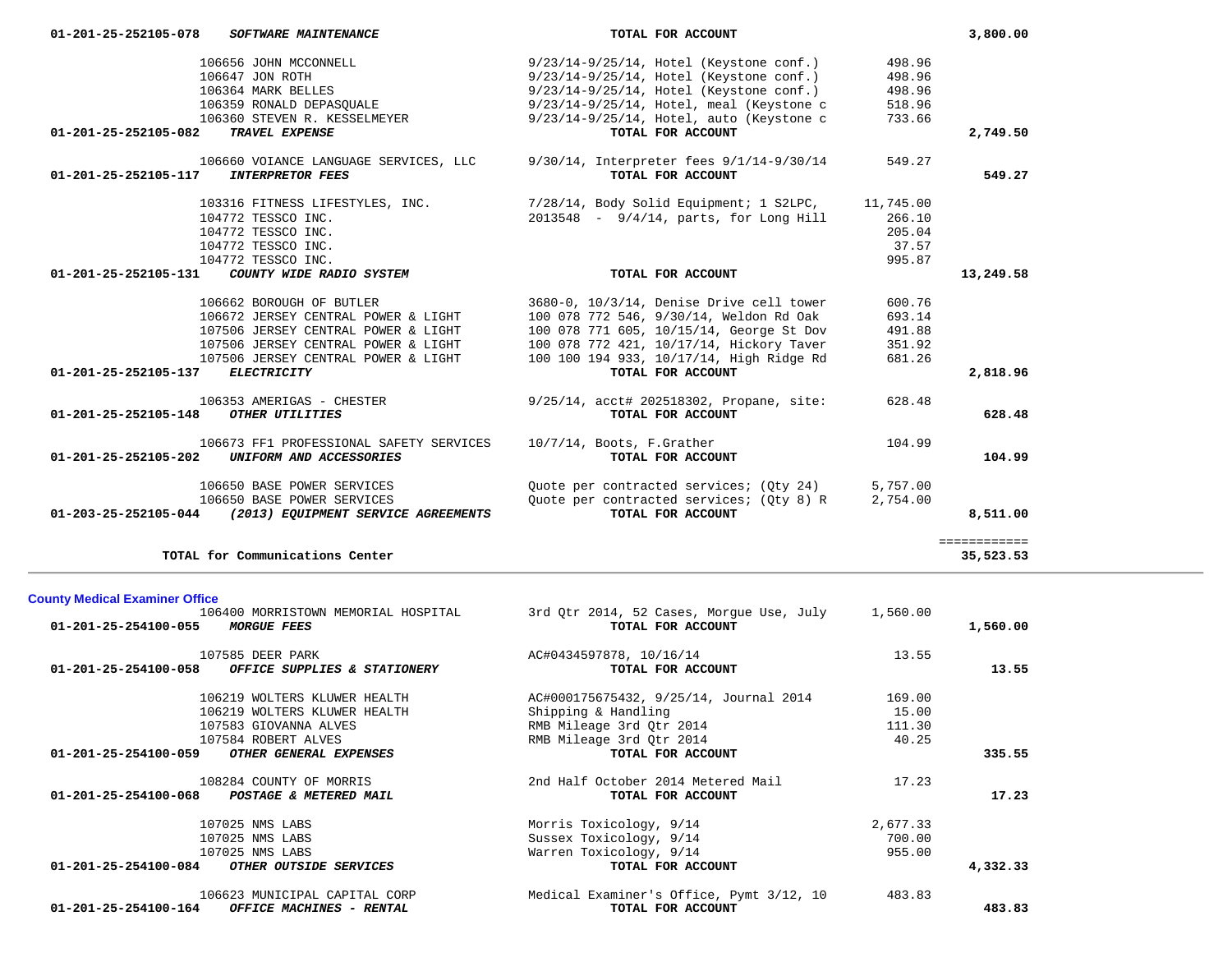|                                                      |                                                  |          | ============ |
|------------------------------------------------------|--------------------------------------------------|----------|--------------|
| TOTAL for County Medical Examiner Office             |                                                  |          | 6,936.49     |
| <b>County Sheriff's Department</b>                   |                                                  |          |              |
| 105855 INTERNATIONAL ASSOCIATIONS FOR                | Officer Sean Rice - Training for New Mem         | 375.00   |              |
| 105855 INTERNATIONAL ASSOCIATIONS FOR                | Officer Richard Cook - Training Addition         | 350.00   |              |
| 104731 JERSEY TACTICAL CORP.                         | Ottavinia - 2-Day PEO course June 25th &         | 450.00   |              |
| 106571 K9 UNLIMITED LLC                              | Cpl Frank Perez & Det Mike McMahon "Dick         | 225.00   |              |
| 105851 NJ PUBLIC SAFETY ACCREDITATION                | 10th Annual Excellence in Policing Leade         | 299.00   |              |
| 107511 MARK CHIAROLANZA                              | TUITION - Kean University/Summer Session         | 1,785.98 |              |
| 01-201-25-270100-039<br>EDUCATION SCHOOLS & TRAINING | TOTAL FOR ACCOUNT                                |          | 3,484.98     |
| 107049 SHERIFF EDWARD V. ROCHFORD                    | H.Ryan - White Board Project                     | 39.11    |              |
| 107049 SHERIFF EDWARD V. ROCHFORD                    | J.Rae- Supplies for operations board             | 34.18    |              |
| 01-201-25-270100-058<br>OFFICE SUPPLIES & STATIONERY | TOTAL FOR ACCOUNT                                |          | 73.29        |
|                                                      |                                                  |          |              |
| 107027 SHERIFF EDWARD V. ROCHFORD                    | Karen Lehman - Notary Renewal                    | 25.00    |              |
| 107027 SHERIFF EDWARD V. ROCHFORD                    | Susan Hunter - Notary                            | 25.00    |              |
| 107027 SHERIFF EDWARD V. ROCHFORD                    | E. O'Rourke - Shadow Box                         | 108.80   |              |
| OTHER GENERAL EXPENSES<br>01-201-25-270100-059       | TOTAL FOR ACCOUNT                                |          | 158.80       |
| 106575 GILL ASSOCIATES IDENTIFICATION                | ISO Prox Card, Inv dtd 9/17/14                   | 1,380.00 |              |
| 106575 GILL ASSOCIATES IDENTIFICATION                | Shipping & Handling                              | 30.00    |              |
| 106573 STAPLES ADVANTAGE                             | Office Supplies/K. Lehman/Admin, Inv dtd         | 248.78   |              |
| 106573 STAPLES ADVANTAGE                             | Office Supplies/K. Lehman/Admin, Inv dtd         | 35.90    |              |
| 106573 STAPLES ADVANTAGE                             | Epson DS-510 Scanners/K. Lehman/Admin, I         | 2,842.83 |              |
| PHOTOGRAPHIC SUPPIES<br>01-201-25-270100-064         | TOTAL FOR ACCOUNT                                |          | 4,537.51     |
| 108284 COUNTY OF MORRIS                              | 2nd Half October 2014 Metered Mail               | 593.76   |              |
| POSTAGE & METERED MAIL<br>01-201-25-270100-068       | TOTAL FOR ACCOUNT                                |          | 593.76       |
|                                                      |                                                  |          |              |
| 106579 LEXISNEXIS RISK DATA                          | $9/1/14 - 1/30/14$ , Inv dtd $9/30/14$ Acct.     | 155.00   |              |
| 105445 LEXISNEXIS RISK DATA                          | $8/1/14$ - $8/31/14$ , Inv dtd $8/31/14$ , Acct# | 155.00   |              |
| 01-201-25-270100-078<br>SOFTWARE MAINTENANCE         | TOTAL FOR ACCOUNT                                |          | 310.00       |
| 107023 SHERIFF EDWARD V. ROCHFORD                    | W. Peralta - Tolls                               | 5.50     |              |
| 107023 SHERIFF EDWARD V. ROCHFORD                    | M.Nunn - Fuel                                    | 50.00    |              |
| 107023 SHERIFF EDWARD V. ROCHFORD                    | E. Barnes - Tolls                                | 12.00    |              |
| 107023 SHERIFF EDWARD V. ROCHFORD                    | S. Weiler - Tolls                                | 6.40     |              |
| 107023 SHERIFF EDWARD V. ROCHFORD                    | S. Weiler - Tolls                                | 4.60     |              |
| 107023 SHERIFF EDWARD V. ROCHFORD                    | K. Helder - Tolls                                | 13.00    |              |
| 107023 SHERIFF EDWARD V. ROCHFORD                    | D.Marshall - Tolls                               | 13.00    |              |
| 107023 SHERIFF EDWARD V. ROCHFORD                    | B. McCarthy - Tolls                              | 4.00     |              |
| 107023 SHERIFF EDWARD V. ROCHFORD                    | S. Weiler - Tolls                                | 9.20     |              |
| 107563 LAURA BERTELLI                                | Reimbursement - charged on credit card,          | 138.58   |              |
| 01-201-25-270100-082<br>TRAVEL EXPENSE               | TOTAL FOR ACCOUNT                                |          | 256.28       |
|                                                      |                                                  |          |              |
| 104267 U.S. SECURITY ASSOCIATES, INC.                | $573-1067-000$ GUARDS - $7/25/14$ - $7/31/1$     | 2,379.32 |              |
| 104267 U.S. SECURITY ASSOCIATES, INC.                | GUARDS - $8/1/14$ - $8/7/14$ , Inv dtd $8/7/14$  | 2,341.13 |              |
| OTHER OUTSIDE SERVICES<br>01-201-25-270100-084       | TOTAL FOR ACCOUNT                                |          | 4,720.45     |
| 107050 SHERIFF EDWARD V. ROCHFORD                    | Doug Laird - Ammo for ballistics room            | 48.14    |              |
| 01-201-25-270100-115 AMMUNITION                      | TOTAL FOR ACCOUNT                                |          | 48.14        |
| 106570 PAVIA KRIEGMAN                                | $7/1/14$ - $9/30/14$ , Inv dtd $10/1/14$         | 200.00   |              |
| 01-201-25-270100-161<br>COMMUNICATIONS EQUIPMENT     | TOTAL FOR ACCOUNT                                |          | 200.00       |
|                                                      |                                                  |          |              |
| 106802 STEVEN B. HODES, DVM PA                       | $HYDRO - Meds 9/22/14 $58.807 ZANDER - Ex$       | 322.25   |              |

 **01-201-25-254100-203** *X-RAY & MEDICAL SUPPLIES* **TOTAL FOR ACCOUNT 194.00**

107026 MORRISTOWN MEMORIAL/PATHOLOGY AC#A1425700084, Case 14-14-0713, 9/14 194.00<br>3 X-RAY & MEDICAL SUPPLIES TORE TOTAL FOR ACCOUNT

L,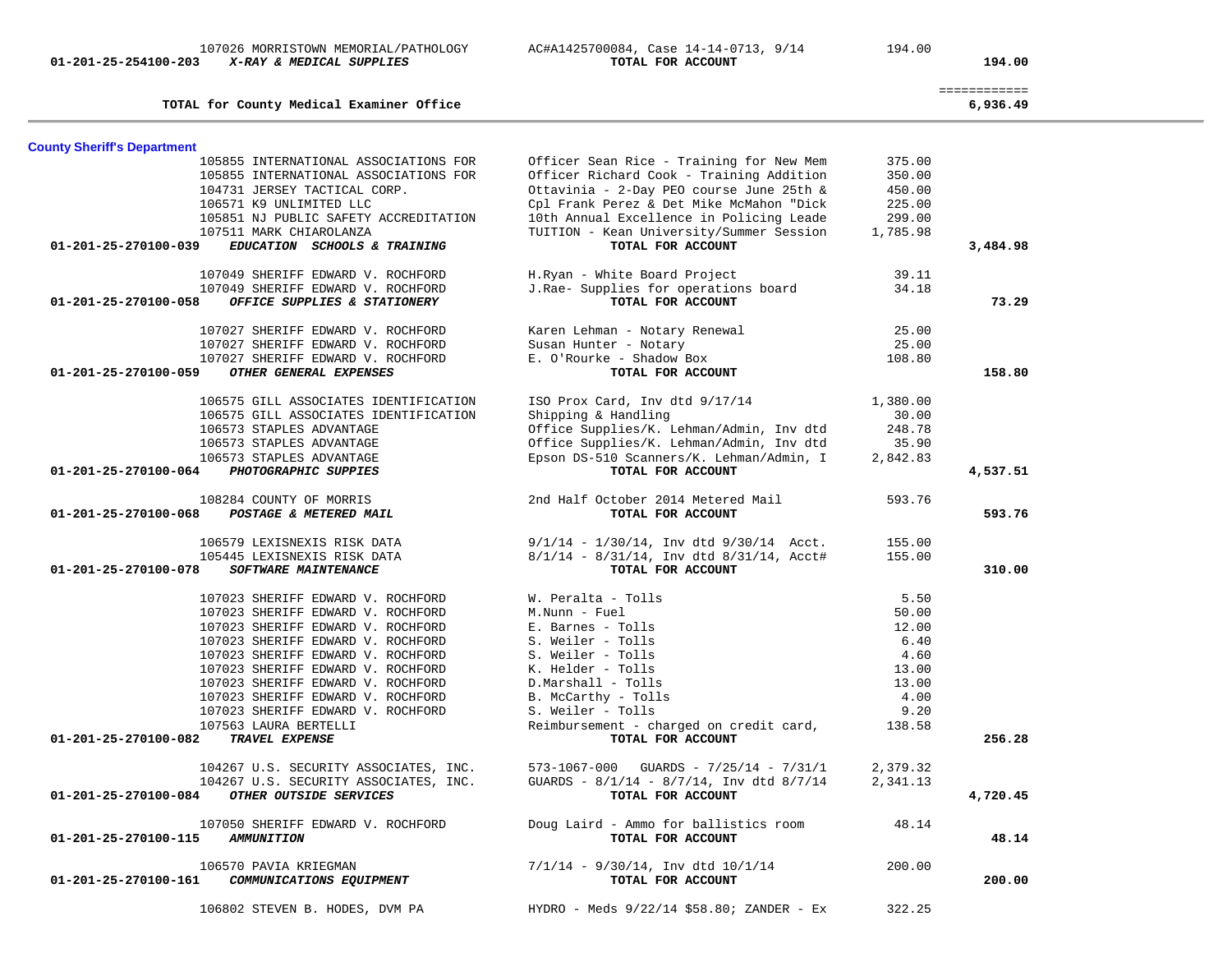| 106840 UNIVERSAL UNIFORM SALES CO INC | Zaharopoulos - Outerware/boots/misc acce      | 219.00   |
|---------------------------------------|-----------------------------------------------|----------|
| 106840 UNIVERSAL UNIFORM SALES CO INC | Jeannette - boots/leather oxfords, Inv d      | 188.00   |
| 106840 UNIVERSAL UNIFORM SALES CO INC | McCarthy - Boots/Cambrelle oxfords, Inv       | 181.00   |
|                                       |                                               |          |
| 106840 UNIVERSAL UNIFORM SALES CO INC | Dodd - Oxfords/Boots, Inv dtd 1/2/14, PO      | 292.00   |
| 106840 UNIVERSAL UNIFORM SALES CO INC | Warnet - Cambrelle Oxfords/Boots, Inv dt      | 181.00   |
| 106840 UNIVERSAL UNIFORM SALES CO INC | Peralta - Cambrelle Oxfords, Inv dtd 1/2      | 82.00    |
| 106840 UNIVERSAL UNIFORM SALES CO INC | Marshall - Jacket/Accessories/Cambrelle       | 419.95   |
| 106840 UNIVERSAL UNIFORM SALES CO INC | Pennino - Doc Shirts/Accessories, Inv dt      | 290.95   |
| 106840 UNIVERSAL UNIFORM SALES CO INC | Walsh - Grey Shirt, Inv dtd 2/11/14, POS      | 75.00    |
| 106840 UNIVERSAL UNIFORM SALES CO INC | Abate - Shirts, Inv dtd $2/17/14$ , POS#2-1   | 110.00   |
|                                       |                                               |          |
| 106840 UNIVERSAL UNIFORM SALES CO INC | Pennino - Pants, Inv dtd 2/28/14, POS#2-      | 85.90    |
| 106840 UNIVERSAL UNIFORM SALES CO INC | Marinelli - Lightweight Jacket/Emblems,       | 151.50   |
| 107051 UNIVERSAL UNIFORM SALES CO INC | PEREZ - Alterations, Inv dtd 5/15/14, PO      | 20.00    |
| 107051 UNIVERSAL UNIFORM SALES CO INC | SARAPITO - Jacket/Parka/Loops/Pants/Shir      | 705.00   |
| 107051 UNIVERSAL UNIFORM SALES CO INC | MARSHALL - Parka/Shirts, Inv dtd 6/1/14,      | 439.00   |
| 107051 UNIVERSAL UNIFORM SALES CO INC | LEO - Emblems/Alterations, Inv dtd 6/2/1      | 45.00    |
| 107051 UNIVERSAL UNIFORM SALES CO INC | CROOKER - Shirts/Alterations/Emblems, In      | 569.00   |
|                                       |                                               |          |
| 107051 UNIVERSAL UNIFORM SALES CO INC | MCCARTHY - Flaps, Inv dtd 6/2/14, Inv dt      | 158.00   |
| 107051 UNIVERSAL UNIFORM SALES CO INC | LONGO - Shirts/Loops, Inv dtd $6/2/14$ , PO   | 392.00   |
| 107051 UNIVERSAL UNIFORM SALES CO INC | JEANNETTE - Parka, Inv dtd 6/2/14, POS#1      | 205.00   |
| 107051 UNIVERSAL UNIFORM SALES CO INC | REILLY - Equipment, Inv dtd 6/4/14, POS#      | 135.00   |
| 107051 UNIVERSAL UNIFORM SALES CO INC | ZAHAROPOULOS - Shirts/Loops, Inv dtd 6/6      | 313.00   |
| 107051 UNIVERSAL UNIFORM SALES CO INC | BROOKS - Boots/Shirts, Inv dtd 6/9/14, P      | 280.00   |
| 107051 UNIVERSAL UNIFORM SALES CO INC | WALL - Outerwear, Inv dtd 6/10/14, POS#2      | 89.00    |
|                                       |                                               |          |
| 107053 UNIVERSAL UNIFORM SALES CO INC | PERALTA - Parka/Shirts/Pants, Inv dtd 6/      | 498.00   |
| 107053 UNIVERSAL UNIFORM SALES CO INC | WARNETT - Jacket/Parka/Shirts/Hat, Inv d      | 987.00   |
| 107053 UNIVERSAL UNIFORM SALES CO INC | $LEO -$ Pants, Inv dtd $6/12/14$ , POS#1-2611 | 59.00    |
| 107053 UNIVERSAL UNIFORM SALES CO INC | MCMAHON - Shirts, Inv dtd 6/13/14, POS#2      | 120.00   |
| 107053 UNIVERSAL UNIFORM SALES CO INC | KOVACS - Shirts/Case/Equipment, Inv dtd       | 228.00   |
| 107053 UNIVERSAL UNIFORM SALES CO INC | MANGIAFRIDDA - Emblems, Inv dtd 6/16/14,      | 12.00    |
|                                       |                                               |          |
| 107053 UNIVERSAL UNIFORM SALES CO INC | BROOKS - Shirts, Inv dtd $6/18/14$ , POS#1-   | 110.00   |
| 107053 UNIVERSAL UNIFORM SALES CO INC | LEO - Alterations/Shhirts/Pants, Inv dtd      | 347.90   |
| 107053 UNIVERSAL UNIFORM SALES CO INC | ROCHFORD - Shirt, Inv dtd 7/3/14, POS#1-      | 55.00    |
| 107053 UNIVERSAL UNIFORM SALES CO INC | ABRUSCI - Name Plate/Pants/Shirts/Leathe      | 699.00   |
| 107053 UNIVERSAL UNIFORM SALES CO INC | DIGAVERO - Shirts/Loops/Headwear w/Chief      | 941.00   |
| 106824 UNIVERSAL UNIFORM SALES CO INC | Santucci - Plants, Inv dtd 3/14/14, POS#      | 109.96   |
| 106824 UNIVERSAL UNIFORM SALES CO INC | Englert - Pants/Shirts/Headwear, Inv dtd      | 100.00   |
| 106824 UNIVERSAL UNIFORM SALES CO INC | Cook - Emblems/Loops/Shirts/Boot, Inv dt      | 521.00   |
|                                       |                                               |          |
| 106824 UNIVERSAL UNIFORM SALES CO INC | Cook - Loops, Inv dtd $4/23/14$ , POS#2-175   | 79.00    |
| 106824 UNIVERSAL UNIFORM SALES CO INC | Longo - Coat/Loops/Jacket/Shirts, Inv dt      | 789.00   |
| 106824 UNIVERSAL UNIFORM SALES CO INC | Sarapito - Shirts/Hat, Inv dtd 5/6/14, P      | 785.00   |
| 106824 UNIVERSAL UNIFORM SALES CO INC | Marshall - Jacket/Shirts/Loops/Hat, Inv       | 844.00   |
| 106824 UNIVERSAL UNIFORM SALES CO INC | McCarthy - Jacket/Shirts, Loops/Pants/Hat     | 920.00   |
| 106824 UNIVERSAL UNIFORM SALES CO INC | Longo - Coat/Shirts/Loops/Hat/Pants, Inv      | 891.00   |
| 106824 UNIVERSAL UNIFORM SALES CO INC | Jennette - Jacket/Shirts/Pants/Hat/Loops      | 1,078.00 |
| 106824 UNIVERSAL UNIFORM SALES CO INC | Zaharopoulos - Jacket/Coat/Shirts/Loops/      |          |
|                                       |                                               | 970.00   |
| 106824 UNIVERSAL UNIFORM SALES CO INC | Warnett - Loops/Pants/Hat, Inv dtd 5/9/1      | 296.00   |
| 105054 UNIVERSAL UNIFORM SALES CO INC | R. Wall - 511 Uniform, Inv dtd $8/1/14$ , P   | 644.99   |
| 105054 UNIVERSAL UNIFORM SALES CO INC | S. Rice - Emblems, Inv dtd 7/29/14, POS#      | 30.00    |
| 105054 UNIVERSAL UNIFORM SALES CO INC | R. Wall - Shirts, Inv dtd 8/22/14, POS#1      | 110.00   |
| 105054 UNIVERSAL UNIFORM SALES CO INC | E. Crooker - Shirts, Inv dtd 8/22/14, PO      | 110.00   |
| 105054 UNIVERSAL UNIFORM SALES CO INC | E. Rochford - Shirts, Inv dtd $8/21/14$ , P   | 110.00   |
| 105054 UNIVERSAL UNIFORM SALES CO INC | H. Ryan - Shirts, Inv dtd 8/22/14, POS#1      | 110.00   |
|                                       | P. DiGavero - brass snaps, Inv dtd 8/26/      |          |
| 105054 UNIVERSAL UNIFORM SALES CO INC |                                               | 17.00    |
| 105054 UNIVERSAL UNIFORM SALES CO INC | T. Medwin - Alterations, Inv dtd 8/14/14      | 102.00   |
| 105054 UNIVERSAL UNIFORM SALES CO INC | W. Rawa - Square Flag for Arm, Inv dtd 8      | 8.00     |
| 105054 UNIVERSAL UNIFORM SALES CO INC | W. Rawa - Alterations, Inv dtd $8/22/14$ ,    | 32.00    |
| 105054 UNIVERSAL UNIFORM SALES CO INC | R. Cook - Emblems & Alterations, Inv dtd      | 32.00    |
| 105052 UNIVERSAL UNIFORM SALES CO INC | A. Casale - Badges, POS#1-25925, Inv dtd      | 150.00   |
| 105052 UNIVERSAL UNIFORM SALES CO INC | B. Bernard - Outerwear/Holster, POS#2-17      | 193.95   |
|                                       | N. Leo - Trouser, POS#1-26116, Inv dtd 6      | 59.00    |
| 105052 UNIVERSAL UNIFORM SALES CO INC |                                               |          |

| 106840 UNIVERSAL UNIFORM SALES CO INC |  |  | Jeannette - boots/leather oxfords, Inv d    | 188.00                    |
|---------------------------------------|--|--|---------------------------------------------|---------------------------|
| 106840 UNIVERSAL UNIFORM SALES CO INC |  |  | McCarthy - Boots/Cambrelle oxfords, Inv     | 181.00                    |
| 106840 UNIVERSAL UNIFORM SALES CO INC |  |  | $Dodd - Oxfords/Boots, Inv dtd 1/2/14, PO$  | 292.00                    |
| 106840 UNIVERSAL UNIFORM SALES CO INC |  |  | Warnet - Cambrelle Oxfords/Boots, Inv dt    | 181.00                    |
| 106840 UNIVERSAL UNIFORM SALES CO INC |  |  | Peralta - Cambrelle Oxfords, Inv dtd 1/2    | 82.00                     |
| 106840 UNIVERSAL UNIFORM SALES CO INC |  |  | Marshall - Jacket/Accessories/Cambrelle     | 419.95                    |
| 106840 UNIVERSAL UNIFORM SALES CO INC |  |  | Pennino - Doc Shirts/Accessories, Inv dt    | 290.95                    |
| 106840 UNIVERSAL UNIFORM SALES CO INC |  |  | Walsh - Grey Shirt, Inv dtd $2/11/14$ , POS | 75.00                     |
| 106840 UNIVERSAL UNIFORM SALES CO INC |  |  | Abate - Shirts, Inv dtd $2/17/14$ , POS#2-1 | 110.00                    |
| 106840 UNIVERSAL UNIFORM SALES CO INC |  |  | Pennino - Pants, Inv dtd 2/28/14, POS#2-    | 85.90                     |
| 106840 UNIVERSAL UNIFORM SALES CO INC |  |  | Marinelli - Lightweight Jacket/Emblems,     | 151.50                    |
| 107051 UNIVERSAL UNIFORM SALES CO INC |  |  | PEREZ - Alterations, Inv dtd 5/15/14, PO    | 20.00                     |
| 107051 UNIVERSAL UNIFORM SALES CO INC |  |  | SARAPITO - Jacket/Parka/Loops/Pants/Shir    | 705.00                    |
|                                       |  |  |                                             |                           |
| 107051 UNIVERSAL UNIFORM SALES CO INC |  |  | MARSHALL - Parka/Shirts, Inv dtd 6/1/14,    | 439.00                    |
| 107051 UNIVERSAL UNIFORM SALES CO INC |  |  | LEO - Emblems/Alterations, Inv dtd $6/2/1$  | 45.00                     |
| 107051 UNIVERSAL UNIFORM SALES CO INC |  |  | CROOKER - Shirts/Alterations/Emblems, In    | 569.00                    |
| 107051 UNIVERSAL UNIFORM SALES CO INC |  |  | MCCARTHY - Flaps, Inv dtd 6/2/14, Inv dt    | 158.00                    |
| 107051 UNIVERSAL UNIFORM SALES CO INC |  |  | LONGO - Shirts/Loops, Inv dtd $6/2/14$ , PO | 392.00                    |
| 107051 UNIVERSAL UNIFORM SALES CO INC |  |  | JEANNETTE - Parka, Inv dtd 6/2/14, POS#1    | 205.00                    |
| 107051 UNIVERSAL UNIFORM SALES CO INC |  |  | REILLY - Equipment, Inv dtd 6/4/14, POS#    | 135.00                    |
| 107051 UNIVERSAL UNIFORM SALES CO INC |  |  | ZAHAROPOULOS - Shirts/Loops, Inv dtd 6/6    | 313.00                    |
| 107051 UNIVERSAL UNIFORM SALES CO INC |  |  | BROOKS - Boots/Shirts, Inv dtd 6/9/14, P    | 280.00                    |
| 107051 UNIVERSAL UNIFORM SALES CO INC |  |  | WALL - Outerwear, Inv dtd $6/10/14$ , POS#2 | 89.00                     |
| 107053 UNIVERSAL UNIFORM SALES CO INC |  |  | PERALTA - Parka/Shirts/Pants, Inv dtd 6/    | 498.00                    |
| 107053 UNIVERSAL UNIFORM SALES CO INC |  |  | WARNETT - Jacket/Parka/Shirts/Hat, Inv d    | 987.00                    |
| 107053 UNIVERSAL UNIFORM SALES CO INC |  |  | LEO - Pants, Inv dtd $6/12/14$ , POS#1-2611 | 59.00                     |
| 107053 UNIVERSAL UNIFORM SALES CO INC |  |  | MCMAHON - Shirts, Inv dtd $6/13/14$ , POS#2 | 120.00                    |
| 107053 UNIVERSAL UNIFORM SALES CO INC |  |  | KOVACS - Shirts/Case/Equipment, Inv dtd     | 228.00                    |
| 107053 UNIVERSAL UNIFORM SALES CO INC |  |  | MANGIAFRIDDA - Emblems, Inv dtd $6/16/14$ , | 12.00                     |
| 107053 UNIVERSAL UNIFORM SALES CO INC |  |  | BROOKS - Shirts, Inv dtd $6/18/14$ , POS#1- | 110.00                    |
| 107053 UNIVERSAL UNIFORM SALES CO INC |  |  | LEO - Alterations/Shhirts/Pants, Inv dtd    | 347.90                    |
| 107053 UNIVERSAL UNIFORM SALES CO INC |  |  | ROCHFORD - Shirt, Inv dtd $7/3/14$ , POS#1- | 55.00                     |
| 107053 UNIVERSAL UNIFORM SALES CO INC |  |  | ABRUSCI - Name Plate/Pants/Shirts/Leathe    | 699.00                    |
| 107053 UNIVERSAL UNIFORM SALES CO INC |  |  | DIGAVERO - Shirts/Loops/Headwear w/Chief    | 941.00                    |
| 106824 UNIVERSAL UNIFORM SALES CO INC |  |  | Santucci - Plants, Inv dtd 3/14/14, POS#    | 109.96                    |
| 106824 UNIVERSAL UNIFORM SALES CO INC |  |  | Englert - Pants/Shirts/Headwear, Inv dtd    | 100.00                    |
| 106824 UNIVERSAL UNIFORM SALES CO INC |  |  | Cook - Emblems/Loops/Shirts/Boot, Inv dt    | 521.00                    |
| 106824 UNIVERSAL UNIFORM SALES CO INC |  |  | Cook - Loops, Inv dtd $4/23/14$ , POS#2-175 | 79.00                     |
| 106824 UNIVERSAL UNIFORM SALES CO INC |  |  |                                             | 789.00                    |
|                                       |  |  | Longo - Coat/Loops/Jacket/Shirts, Inv dt    |                           |
| 106824 UNIVERSAL UNIFORM SALES CO INC |  |  | Sarapito - Shirts/Hat, Inv dtd 5/6/14, P    | 785.00                    |
| 106824 UNIVERSAL UNIFORM SALES CO INC |  |  | Marshall - Jacket/Shirts/Loops/Hat, Inv     | 844.00                    |
| 106824 UNIVERSAL UNIFORM SALES CO INC |  |  | McCarthy - Jacket/Shirts, Loops/Pants/Hat   | 920.00                    |
| 106824 UNIVERSAL UNIFORM SALES CO INC |  |  | Longo - Coat/Shirts/Loops/Hat/Pants, Inv    | 891.00                    |
| 106824 UNIVERSAL UNIFORM SALES CO INC |  |  | Jennette - Jacket/Shirts/Pants/Hat/Loops    | 1,078.00                  |
| 106824 UNIVERSAL UNIFORM SALES CO INC |  |  | Zaharopoulos - Jacket/Coat/Shirts/Loops/    | 970.00                    |
| 106824 UNIVERSAL UNIFORM SALES CO INC |  |  | Warnett - Loops/Pants/Hat, Inv dtd 5/9/1    | 296.00                    |
| 105054 UNIVERSAL UNIFORM SALES CO INC |  |  | R. Wall - 511 Uniform, Inv dtd $8/1/14$ , P | 644.99                    |
| 105054 UNIVERSAL UNIFORM SALES CO INC |  |  | S. Rice - Emblems, Inv dtd 7/29/14, POS#    | 30.00                     |
| 105054 UNIVERSAL UNIFORM SALES CO INC |  |  | R. Wall - Shirts, Inv dtd 8/22/14, POS#1    | 110.00                    |
| 105054 UNIVERSAL UNIFORM SALES CO INC |  |  | E. Crooker - Shirts, Inv dtd 8/22/14, PO    | 110.00                    |
| 105054 UNIVERSAL UNIFORM SALES CO INC |  |  | E. Rochford - Shirts, Inv dtd $8/21/14$ , P | 110.00                    |
| 105054 UNIVERSAL UNIFORM SALES CO INC |  |  | H. Ryan - Shirts, Inv dtd $8/22/14$ , POS#1 | 110.00                    |
| 105054 UNIVERSAL UNIFORM SALES CO INC |  |  | P. DiGavero - brass snaps, Inv dtd 8/26/    | 17.00                     |
| 105054 UNIVERSAL UNIFORM SALES CO INC |  |  | T. Medwin - Alterations, Inv dtd 8/14/14    | 102.00                    |
| 105054 UNIVERSAL UNIFORM SALES CO INC |  |  | W. Rawa - Square Flag for Arm, Inv dtd 8    | 8.00                      |
| 105054 UNIVERSAL UNIFORM SALES CO INC |  |  | W. Rawa - Alterations, Inv dtd 8/22/14,     | 32.00                     |
| 105054 UNIVERSAL UNIFORM SALES CO INC |  |  | R. Cook - Emblems & Alterations, Inv dtd    | 32.00                     |
| 105052 UNIVERSAL UNIFORM SALES CO INC |  |  | A. Casale - Badges, POS#1-25925, Inv dtd    | 150.00                    |
| 105052 UNIVERSAL UNIFORM SALES CO INC |  |  | B. Bernard - Outerwear/Holster, POS#2-17    | 193.95                    |
|                                       |  |  |                                             | $\sim$<br>$\Gamma$ $\cap$ |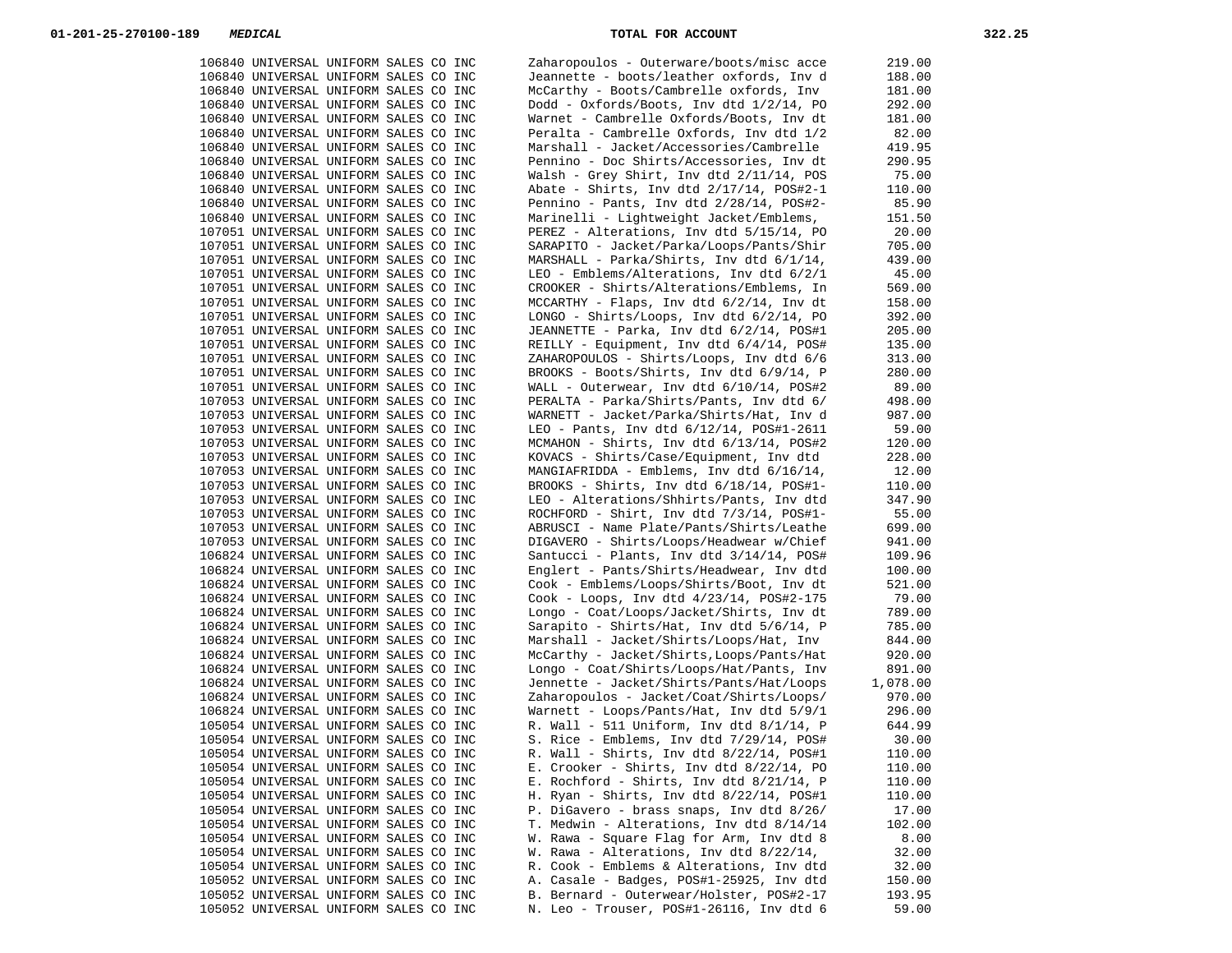| 106569 ACE COM<br>106569 ACE COM<br>106568 POINT SECURITY INC<br>106568 POINT SECURITY INC<br>107048 SHERIFF EDWARD V. ROCHFORD<br>107048 SHERIFF EDWARD V. ROCHFORD<br>01-201-25-270100-262<br>MACHINERY REPAIRS & PARTS | Gamber-Johnson computer base mount for "<br>Gamber-Johnson computer base mount for F<br>Keyboard - Hi-Trax Re-Conditioned (Recon<br>Freight<br>Craig Brooks - Mail VHU Equipment Repair<br>Mark Chiarolanza - Hose Nozzle Replaceme<br>TOTAL FOR ACCOUNT | 763.00<br>240.00<br>750.00<br>25.00<br>22.20<br>44.35 | 1,844.55<br>============ |  |
|---------------------------------------------------------------------------------------------------------------------------------------------------------------------------------------------------------------------------|----------------------------------------------------------------------------------------------------------------------------------------------------------------------------------------------------------------------------------------------------------|-------------------------------------------------------|--------------------------|--|
| TOTAL for County Sheriff's Department                                                                                                                                                                                     |                                                                                                                                                                                                                                                          |                                                       | 36,946.10                |  |
| <b>County Prosecutor's Office</b>                                                                                                                                                                                         |                                                                                                                                                                                                                                                          |                                                       |                          |  |
| 107320 DOROTHY DIFABIO                                                                                                                                                                                                    | Supplemental On Call Pay (June & July 20                                                                                                                                                                                                                 | 10.20                                                 |                          |  |
| 107320 DOROTHY DIFABIO                                                                                                                                                                                                    | Supplemental Case Pay #140828MRMM23 - 8/                                                                                                                                                                                                                 | 50.00                                                 |                          |  |
| 107320 DOROTHY DIFABIO                                                                                                                                                                                                    | Supplemental On Call Pay -September 2014                                                                                                                                                                                                                 | 6.30                                                  |                          |  |
| OUTSIDE SALARIES & WAGES<br>01-201-25-275100-016                                                                                                                                                                          | TOTAL FOR ACCOUNT                                                                                                                                                                                                                                        |                                                       | 66.50                    |  |
|                                                                                                                                                                                                                           |                                                                                                                                                                                                                                                          |                                                       |                          |  |
| 107314 VERIZON WIRELESS                                                                                                                                                                                                   | Account #0242004961-00001 (8/24-9/23/14)                                                                                                                                                                                                                 | 6,692.60                                              |                          |  |
| 106010 VERIZON WIRELESS                                                                                                                                                                                                   | Account #982471570-00001 (8/13-9/12/14)                                                                                                                                                                                                                  | 833.32                                                |                          |  |
| 01-201-25-275100-031<br>CELLULAR PHONES/PAGERS                                                                                                                                                                            | TOTAL FOR ACCOUNT                                                                                                                                                                                                                                        |                                                       | 7,525.92                 |  |
| 105993 SERVER SUPPLY.COM INC.                                                                                                                                                                                             | Part #J6057A** HP-Jetdirect 615N EIO Eth                                                                                                                                                                                                                 | 90.00                                                 |                          |  |
| 107438 STAPLES ADVANTAGE                                                                                                                                                                                                  | Account #NYC 1054187 - Ink and Toner.                                                                                                                                                                                                                    | 1,662.24                                              |                          |  |
| 107237 TRITEC OFFICE EQUIPMENT INC                                                                                                                                                                                        | Excess Color Copies - 3rd Qtr.                                                                                                                                                                                                                           | 2,465.47                                              |                          |  |
| 01-201-25-275100-037<br>DATA PROCESSING SUPPLIES                                                                                                                                                                          | TOTAL FOR ACCOUNT                                                                                                                                                                                                                                        |                                                       | 4,217.71                 |  |
|                                                                                                                                                                                                                           |                                                                                                                                                                                                                                                          |                                                       |                          |  |
| 103326 M.C. BAR ASSOCIATION                                                                                                                                                                                               | MCBA-MCLE NJ Appellate Practice: Tips fr                                                                                                                                                                                                                 | 80.00                                                 |                          |  |
| 106011 NEW JERSEY HOMICIDE INVESTIGATORS                                                                                                                                                                                  | 21st Annual Advanced Homicide Investigat                                                                                                                                                                                                                 | 1,575.00                                              |                          |  |
| 01-201-25-275100-039<br>EDUCATION SCHOOLS & TRAINING                                                                                                                                                                      | TOTAL FOR ACCOUNT                                                                                                                                                                                                                                        |                                                       | 1,655.00                 |  |
|                                                                                                                                                                                                                           |                                                                                                                                                                                                                                                          |                                                       |                          |  |
| 108284 COUNTY OF MORRIS                                                                                                                                                                                                   | 2nd Half October 2014 Metered Mail                                                                                                                                                                                                                       | 1,895.64                                              |                          |  |
| 01-201-25-275100-068<br>POSTAGE & METERED MAIL                                                                                                                                                                            | TOTAL FOR ACCOUNT                                                                                                                                                                                                                                        |                                                       | 1,895.64                 |  |
|                                                                                                                                                                                                                           |                                                                                                                                                                                                                                                          |                                                       |                          |  |
| 107240 SAMANTHA DENEGRI                                                                                                                                                                                                   | 9/26/14- Travel to Chiefs Meeting in Tre                                                                                                                                                                                                                 | 39.10                                                 |                          |  |
| 107720 SEAN FRASER                                                                                                                                                                                                        | Mrtro Card Reimbursement for NYPD Course                                                                                                                                                                                                                 | 110.00                                                |                          |  |
| 107724 TARA VYAS                                                                                                                                                                                                          | Basic Prosecutor's Training - Trenton (9                                                                                                                                                                                                                 | 101.36                                                |                          |  |
| 01-201-25-275100-082<br>TRAVEL EXPENSE                                                                                                                                                                                    | TOTAL FOR ACCOUNT                                                                                                                                                                                                                                        |                                                       | 250.46                   |  |
|                                                                                                                                                                                                                           |                                                                                                                                                                                                                                                          |                                                       |                          |  |
| 106017 BUNKY'S TOWING & AUTO REPAIR                                                                                                                                                                                       | State v Santana (2014-00580) Black Honda                                                                                                                                                                                                                 | 312.50                                                |                          |  |
| 106017 BUNKY'S TOWING & AUTO REPAIR<br>106017 BUNKY'S TOWING & AUTO REPAIR                                                                                                                                                | White Lincoln<br>Sonota                                                                                                                                                                                                                                  | 375.00<br>375.00                                      |                          |  |
| 106017 BUNKY'S TOWING & AUTO REPAIR                                                                                                                                                                                       | Impala                                                                                                                                                                                                                                                   | 375.00                                                |                          |  |
| 106017 BUNKY'S TOWING & AUTO REPAIR                                                                                                                                                                                       | Dodge                                                                                                                                                                                                                                                    | 150.00                                                |                          |  |
| 106013 CABLEVISION                                                                                                                                                                                                        | Account #07876-616338017- (MCPO Office)                                                                                                                                                                                                                  | 189.90                                                |                          |  |
| 106013 CABLEVISION                                                                                                                                                                                                        | Account#07876-625785-01-9 (SEU)                                                                                                                                                                                                                          | 229.85                                                |                          |  |
| 105199 CABLEVISION                                                                                                                                                                                                        | MCPO-Account #07876-629490-01-0 (9/8-10/                                                                                                                                                                                                                 | 149.86                                                |                          |  |
| 105199 CABLEVISION                                                                                                                                                                                                        | SEU- Account #07876-629289-01-7 9/8/14                                                                                                                                                                                                                   | 72.47                                                 |                          |  |
| 106016 EAGLE AUTOMOTIVE                                                                                                                                                                                                   | State v Santana (2014x-00580) -Mercury                                                                                                                                                                                                                   | 329.25                                                |                          |  |
| 106016 EAGLE AUTOMOTIVE                                                                                                                                                                                                   | Ford - Taurus                                                                                                                                                                                                                                            | 308.75                                                |                          |  |
| 107316 GARY GOUCK                                                                                                                                                                                                         | ACTAR Certification- 5 years                                                                                                                                                                                                                             | 250.00                                                |                          |  |
| 106015 MORRISTOWN AUTO BODY INC                                                                                                                                                                                           | State v Santana (2014x-00580)-Honda                                                                                                                                                                                                                      | 125.00                                                |                          |  |
| 106229 MEDIA SUPPLY, INC.                                                                                                                                                                                                 | CD's                                                                                                                                                                                                                                                     | 540.00                                                |                          |  |
|                                                                                                                                                                                                                           |                                                                                                                                                                                                                                                          |                                                       |                          |  |

 105052 UNIVERSAL UNIFORM SALES CO INC N. Leo - Footwear, POS#1-26185, Inv dtd 115.00 105052 UNIVERSAL UNIFORM SALES CO INC J. Rospond - (4)Shirts, POS#1-26257, Inv 110.00 105052 UNIVERSAL UNIFORM SALES CO INC R. Cicerone-Brown - Shirts/ police equip 196.00<br>105052 UNIVERSAL UNIFORM SALES CO INC S. Rice - (4)Shirts, POS#1-26269, Inv dt 314.00 105052 UNIVERSAL UNIFORM SALES CO INC S. Rice - (4)Shirts, POS#1-26269, Inv dt 314.00<br>105052 UNIVERSAL UNIFORM SALES CO INC E. Crooker - Collar Insignia, POS#1-2650 29.00 105052 UNIVERSAL UNIFORM SALES CO INC E. Crooker - Collar Insignia, POS#1-2650 29.00 105052 UNIVERSAL UNIFORM SALES CO INC E. Rochford - Outerwear, POS#2-17989, In 32.99 105052 UNIVERSAL UNIFORM SALES CO INC <br>105052 UNIVERSAL UNIFORM SALES CO INC E. Rochford - Shirts, Inv dtd 8/21/14, P 275.00

 **01-201-25-270100-202** *UNIFORM AND ACCESSORIES* **TOTAL FOR ACCOUNT 20,396.09**

E. Rochford - Shirts, Inv dtd 8/21/14, P<br>TOTAL FOR ACCOUNT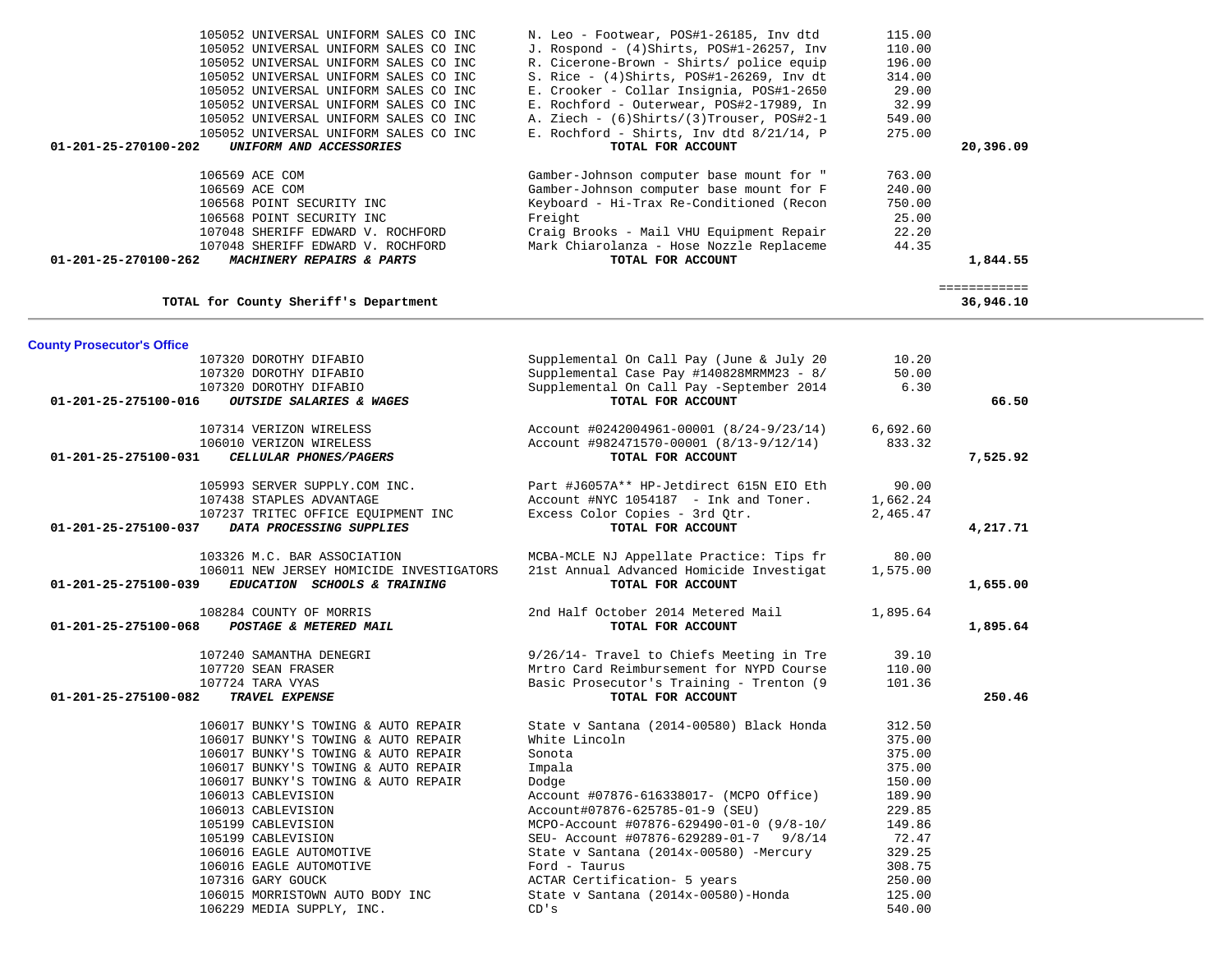| 01-201-25-275100-189 MEDICAL                                                     |                                                                                                                |                                                                                                                                                                                                                                                                                                                                                                    |           |                           |  |
|----------------------------------------------------------------------------------|----------------------------------------------------------------------------------------------------------------|--------------------------------------------------------------------------------------------------------------------------------------------------------------------------------------------------------------------------------------------------------------------------------------------------------------------------------------------------------------------|-----------|---------------------------|--|
|                                                                                  | 102955 ZEE MEDICAL INC.                                                                                        | Credit 7/9/14                                                                                                                                                                                                                                                                                                                                                      | $-203.55$ | 526.35                    |  |
|                                                                                  |                                                                                                                | <b>EXECUTE:</b><br><b>EXECUTE:</b><br><b>EXECUTE:</b><br><b>EXECUTE:</b><br><b>EXECUTE:</b><br><b>EXECUTE:</b><br><b>EXECUTE:</b><br><b>EXECUTE:</b><br><b>EXECUTE:</b><br><b>EXECUTE:</b><br><b>EXECUTE:</b><br><b>EXECUTE:</b><br><b>EXECUTE:</b><br><b>EXECUTE:</b><br><b>EXECUTE:</b><br><b>EXECUTE:</b><br><b>EXECUTE:</b><br><b>EXECUTE:</b><br><b>EXECU</b> |           |                           |  |
|                                                                                  |                                                                                                                |                                                                                                                                                                                                                                                                                                                                                                    |           |                           |  |
|                                                                                  |                                                                                                                |                                                                                                                                                                                                                                                                                                                                                                    |           |                           |  |
|                                                                                  |                                                                                                                |                                                                                                                                                                                                                                                                                                                                                                    |           |                           |  |
| 01-203-25-275100-116 (2013) FIREARMS                                             |                                                                                                                |                                                                                                                                                                                                                                                                                                                                                                    |           | 10,973.40                 |  |
|                                                                                  |                                                                                                                | 92103 VERIZON WIRELESS Account #882249917-00001 (Nov.10-Dec.9,                                                                                                                                                                                                                                                                                                     | 59.25     |                           |  |
| 01-203-25-275100-118 (2013) INVESTIGATION EXPENSE                                |                                                                                                                | TOTAL FOR ACCOUNT                                                                                                                                                                                                                                                                                                                                                  |           | 59.25                     |  |
|                                                                                  | TOTAL for County Prosecutor's Office                                                                           |                                                                                                                                                                                                                                                                                                                                                                    |           | ============<br>31,821.81 |  |
|                                                                                  |                                                                                                                |                                                                                                                                                                                                                                                                                                                                                                    |           |                           |  |
| <b>County Jail</b>                                                               |                                                                                                                | CELL PHONE SERVICE DATED 8.26.14                                                                                                                                                                                                                                                                                                                                   | 243.65    |                           |  |
|                                                                                  | 105517 VERIZON WIRELESS<br>01-201-25-280100-031 CELLULAR PHONES/PAGERS                                         | TOTAL FOR ACCOUNT                                                                                                                                                                                                                                                                                                                                                  |           | 243.65                    |  |
|                                                                                  |                                                                                                                | 105511 INTERNATIONAL CODE COUNCIL INC BOOKS FOR TRAINING CLASS DATED 9.2.14                                                                                                                                                                                                                                                                                        | 318.00    |                           |  |
|                                                                                  | 01-201-25-280100-039 EDUCATION SCHOOLS & TRAINING                                                              | TOTAL FOR ACCOUNT                                                                                                                                                                                                                                                                                                                                                  |           | 318.00                    |  |
|                                                                                  |                                                                                                                |                                                                                                                                                                                                                                                                                                                                                                    |           |                           |  |
|                                                                                  | 01-201-25-280100-059 OTHER GENERAL EXPENSES                                                                    | 105586 TREASURER-STATE OF NEW JERSEY X-RAY MACHINE REG. RENEWAL FROM 11.1.14 106.00<br>TOTAL FOR ACCOUNT                                                                                                                                                                                                                                                           |           | 106.00                    |  |
|                                                                                  |                                                                                                                |                                                                                                                                                                                                                                                                                                                                                                    |           |                           |  |
|                                                                                  |                                                                                                                |                                                                                                                                                                                                                                                                                                                                                                    | 136.12    |                           |  |
|                                                                                  |                                                                                                                | 108284 COUNTY OF MORRIS 2nd Half October 2014 Metered Mail<br>2nd Half October 2014 Metered Mail<br>TOTAL FOR ACCOUNT<br>105510 MORRIS COUNTY M.U.A<br>201-201-25-280100-084 OTHER OUTSIDE SERVICES<br>OTAL FOR ACCOUNT                                                                                                                                            |           | 136.12                    |  |
|                                                                                  |                                                                                                                | FACILITY GARBAGE TIPPING FE 910.69                                                                                                                                                                                                                                                                                                                                 |           |                           |  |
| $105510 \text{ MORRIS COUNTY M.U.A}$ 01-201-25-280100-084 OTHER OUTSIDE SERVICES |                                                                                                                | OTAL FOR ACCOUNT                                                                                                                                                                                                                                                                                                                                                   |           | 910.69                    |  |
|                                                                                  |                                                                                                                |                                                                                                                                                                                                                                                                                                                                                                    |           |                           |  |
|                                                                                  | 104259 BEST BUY ADVANTAGE ACCOUNT                                                                              | 6-CAMCORDERS AND 20-MEMORY CARDS PLUS SH 1, 148.72                                                                                                                                                                                                                                                                                                                 |           |                           |  |
| 01-201-25-280100-128 SECURITY EQUIPMENT                                          |                                                                                                                | TOTAL FOR ACCOUNT                                                                                                                                                                                                                                                                                                                                                  |           | 1,148.72                  |  |
|                                                                                  | 105521 PRACTICE ASSOCIATES MEDICAL GROUP                                                                       | MEDICAL CARE FOR E.MAGNUSSEN DATED 5.10.                                                                                                                                                                                                                                                                                                                           | 15.89     |                           |  |
|                                                                                  | 105521 PRACTICE ASSOCIATES MEDICAL GROUP                                                                       | MEDICAL CARE FOR E.MAGNUSSEN DATED 5.10.                                                                                                                                                                                                                                                                                                                           | 11.99     |                           |  |
|                                                                                  | 105521 PRACTICE ASSOCIATES MEDICAL GROUP                                                                       | MEDICAL CARE FOR E.MAGNUSSEN DATED 5.11.                                                                                                                                                                                                                                                                                                                           | 8.96      |                           |  |
|                                                                                  | 105521 PRACTICE ASSOCIATES MEDICAL GROUP                                                                       | MEDICAL CARE FOR E.MAGNUSSEN DATED 5/12,                                                                                                                                                                                                                                                                                                                           | 34.17     |                           |  |
|                                                                                  | 105521 PRACTICE ASSOCIATES MEDICAL GROUP                                                                       |                                                                                                                                                                                                                                                                                                                                                                    |           |                           |  |
|                                                                                  | 105521 PRACTICE ASSOCIATES MEDICAL GROUP                                                                       | MEDICAL CARE FOR E.MAGNUSSEN DATED 5.13. 11.00<br>MEDICAL CARE FOR A.GLAESEL DATED 8/22,25 324.35                                                                                                                                                                                                                                                                  |           |                           |  |
|                                                                                  | 105521 PRACTICE ASSOCIATES MEDICAL GROUP                                                                       | MEDICAL CARE FOR A.GLAESEL DATED 8.24.14                                                                                                                                                                                                                                                                                                                           | 98.80     |                           |  |
| 01-201-25-280100-189 MEDICAL                                                     |                                                                                                                | TOTAL FOR ACCOUNT                                                                                                                                                                                                                                                                                                                                                  |           | 505.16                    |  |
|                                                                                  |                                                                                                                |                                                                                                                                                                                                                                                                                                                                                                    |           |                           |  |
|                                                                                  | 104553 SHERWIN WILLIAMS                                                                                        | PAINT DATED 8.21.14                                                                                                                                                                                                                                                                                                                                                | 1,142.25  |                           |  |
|                                                                                  |                                                                                                                | PAINT DATED 8.5.14                                                                                                                                                                                                                                                                                                                                                 | 1,615.21  |                           |  |
|                                                                                  | 104148 SHERWIN WILLIAMS<br>104150 SHERWIN WILLIAMS<br>105523 GRAINGER<br>105513 INDUSTRIAL CHEM LABS & SERVICE | PAINT DATED 8.3.14<br>PAINT DATED 8.19.14<br>MAINTENANCE SUPPLIES DATED 9.5.14                                                                                                                                                                                                                                                                                     | 1,599.15  |                           |  |
|                                                                                  |                                                                                                                |                                                                                                                                                                                                                                                                                                                                                                    | 172.08    |                           |  |
|                                                                                  |                                                                                                                | SEWER CLEANER PLUS SHIPPING DATED 9.4.14 237.71                                                                                                                                                                                                                                                                                                                    |           |                           |  |
|                                                                                  | 01-201-25-280100-249 BLDG MAINTENANCE SUPPLIES                                                                 | TOTAL FOR ACCOUNT                                                                                                                                                                                                                                                                                                                                                  |           | 4,766.40                  |  |
|                                                                                  |                                                                                                                |                                                                                                                                                                                                                                                                                                                                                                    |           |                           |  |
|                                                                                  |                                                                                                                | 105514 FOWLER EQUIP CO INC.<br>105512 R & J CONTROL, INC.<br>105512 R & J CONTROL, INC.<br>105512 R & J CONTROL, INC.<br>105512 R & J CONTROL, INC.<br>105512 R & J CONTROL, INC.<br>105512 R & J CONTROL, INC.<br>105512 R & J CONTROL, INC.<br>1056                                                                                                              |           |                           |  |
|                                                                                  |                                                                                                                |                                                                                                                                                                                                                                                                                                                                                                    |           |                           |  |

| 106229 MEDIA SUPPLY, INC.<br>106229 MEDIA SUPPLY, INC.<br>01-201-25-275100-118<br><b>INVESTIGATION EXPENSE</b> | Paper Sleeves<br>DVD's<br>TOTAL FOR ACCOUNT                   | 80.00<br>540.00 | 4,402.58  |
|----------------------------------------------------------------------------------------------------------------|---------------------------------------------------------------|-----------------|-----------|
| 107244 GREGORY ROSSI                                                                                           | Fuel Reimbursement: Case #14-0972.                            | 49.00           |           |
| 105581 TREASURER<br>01-201-25-275100-126 COURT EXPENSES-EXTRADITION                                            | Petition for Certification -in matter of<br>TOTAL FOR ACCOUNT | 200.00          | 249.00    |
| 102955 ZEE MEDICAL INC.                                                                                        | First Aid Kits - refilled and updated**                       | 729.90          |           |
| 102955 ZEE MEDICAL INC.                                                                                        | Credit 7/9/14                                                 | $-203.55$       |           |
| $01 - 201 - 25 - 275100 - 189$<br><b>MEDICAL</b>                                                               | TOTAL FOR ACCOUNT                                             |                 | 526.35    |
| 105992 EAGLE POINT GUN SHOP                                                                                    | 40 Cal 155 Grain Hydra Shok                                   | 5,486.20        |           |
| 105992 EAGLE POINT GUN SHOP                                                                                    | 40 Cal 155 Grain FMJ                                          | 3,711.60        |           |
| 105992 EAGLE POINT GUN SHOP                                                                                    | 12 Ga. 9 Pellet RR 00 Buck **** Original                      | 1,775.60        |           |
| <i>(2013) FIREARMS</i><br>01-203-25-275100-116                                                                 | TOTAL FOR ACCOUNT                                             |                 | 10,973.40 |
| 92103 VERIZON WIRELESS                                                                                         | Account #882249917-00001 (Nov.10-Dec.9,                       | 59.25           |           |
| 01-203-25-275100-118<br><i>(2013) INVESTIGATION EXPENSE</i>                                                    | TOTAL FOR ACCOUNT                                             |                 | 59.25     |
|                                                                                                                |                                                               |                 |           |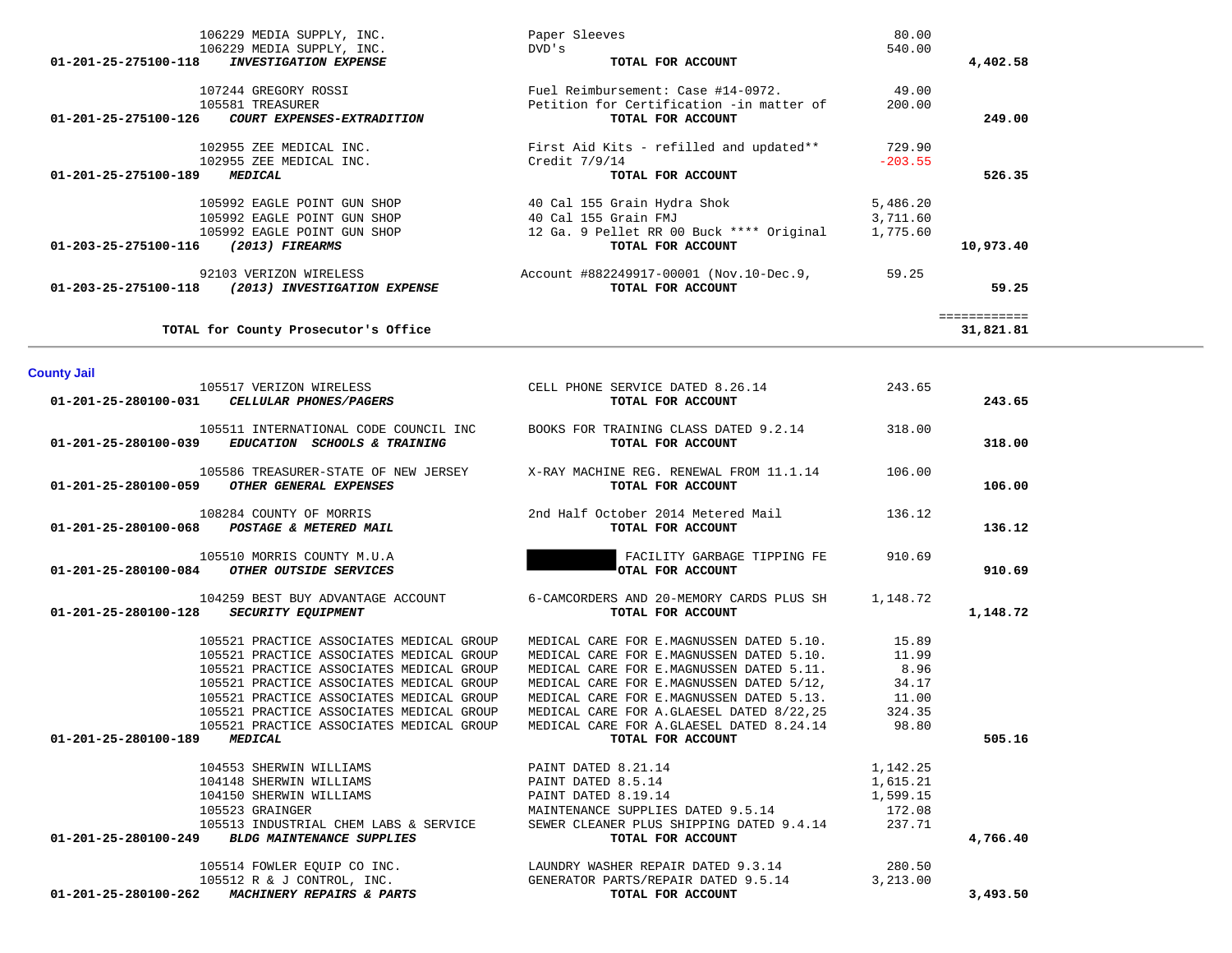| <b>County Youth Detention Facilit</b> |                                                    |                                                               |          |                           |
|---------------------------------------|----------------------------------------------------|---------------------------------------------------------------|----------|---------------------------|
|                                       | 105820 CDW GOVERNMENT LLC                          | MS Surface Pro 3 I5 128GB 4GB W8PMfg#: Q                      | 1,954.98 |                           |
|                                       | 105820 CDW GOVERNMENT LLC                          | Microsoft Surface Pro 3 Cover BLKMfg#: R                      | 220.22   |                           |
|                                       | 105820 CDW GOVERNMENT LLC                          | MS Office Home and Bus 2013 32/64Mfg#: T                      | 395.66   |                           |
|                                       | 107650 CABLEVISION                                 | Monthly cable access and Power to Lean F                      | 40.56    |                           |
| 01-201-25-281100-039                  | EDUCATION SCHOOLS & TRAINING                       | TOTAL FOR ACCOUNT                                             |          | 2,611.42                  |
|                                       | 106708 EDWARD SHAPLEY                              | Accommodations for NJJDA Conference                           | 111.46   |                           |
|                                       | 106828 STAPLES ADVANTAGE                           | HP ink jets, journal books                                    | 233.46   |                           |
|                                       | 106519 STAPLES ADVANTAGE                           | 2 pc 2w Speackers with headphones                             | 21.99    |                           |
|                                       | 107332 STAPLES ADVANTAGE                           | Ink Jet, Fasteners, Envelopes, Labels                         | 121.70   |                           |
| 01-201-25-281100-059                  | OTHER GENERAL EXPENSES                             | TOTAL FOR ACCOUNT                                             |          | 488.61                    |
|                                       | 108284 COUNTY OF MORRIS                            | 2nd Half October 2014 Metered Mail                            | 63.94    |                           |
| 01-201-25-281100-068                  | POSTAGE & METERED MAIL                             | TOTAL FOR ACCOUNT                                             |          | 63.94                     |
|                                       | 106708 EDWARD SHAPLEY                              | Dining expenses                                               | 12.00    |                           |
| 01-201-25-281100-082                  | TRAVEL EXPENSE                                     | TOTAL FOR ACCOUNT                                             |          | 12.00                     |
|                                       | 107422 SODEXO INC & AFFILIATES                     | Contractural Charges Services 8/30/14-10                      | 2,215.20 |                           |
|                                       | 107422 SODEXO INC & AFFILIATES                     | Meals                                                         | 4,320.16 |                           |
|                                       | 107422 SODEXO INC & AFFILIATES                     | Groceries and Snacks                                          | 1,968.08 |                           |
|                                       | 107541 DEER PARK                                   | 0434495636 9/15/14-10/14/14 - Bottled                         | 18.93    |                           |
| 01-201-25-281100-185                  | FOOD                                               | TOTAL FOR ACCOUNT                                             |          | 8,522.37                  |
|                                       | 104887 BOB BARKER COMPANY, INC.                    | Vinyl gloves                                                  | 774.00   |                           |
|                                       | 104887 BOB BARKER COMPANY, INC.                    | Freight                                                       | 117.79   |                           |
|                                       | 106780 INSTITUTE FOR FORENSIC PSYCHOLOGY           | Psych eval for JDO Candidate - A. Bergus                      | 325.00   |                           |
|                                       | 106827 LIFESAVERS INC                              | Recertification course for Sgt. K. Schul                      | 65.00    |                           |
| 01-201-25-281100-189                  | <b>MEDICAL</b>                                     | TOTAL FOR ACCOUNT                                             |          | 1,281.79                  |
|                                       | 106829 UNIVERSAL UNIFORM SALES CO INC              | Uniform components JDO M. Tamariz                             | 607.75   |                           |
|                                       | 106777 MONOGRAM MADNESS                            | mock t-neck shirts MCJD embroidered on n                      | 460.00   |                           |
|                                       | 106777 MONOGRAM MADNESS                            | mock t-neck shirts-XXL MCJD embroidered                       | 88.00    |                           |
| 01-201-25-281100-202                  | 106777 MONOGRAM MADNESS<br>UNIFORM AND ACCESSORIES | mock t-neck shirts-XXXL MCJD embroidered<br>TOTAL FOR ACCOUNT | 72.00    | 1,227.75                  |
|                                       | 106518 ALLEN PAPER & SUPPLY CO                     | Bleach                                                        | 21.54    |                           |
|                                       | 106522 CENTRAL POLY CORP                           | can liners                                                    | 268.20   |                           |
| 01-201-25-281100-252                  | <b>JANITORIAL SUPPLIES</b>                         | TOTAL FOR ACCOUNT                                             |          | 289.74                    |
|                                       | 107711 TOM POLLIO                                  | Pecora Dynaflex sealant tube from SUI Su                      | 36.67    |                           |
| 01-201-25-281100-262                  | MACHINERY REPAIRS & PARTS                          | TOTAL FOR ACCOUNT                                             |          | 36.67                     |
|                                       | TOTAL for County Youth Detention Facilit           |                                                               |          | ============<br>14,534.29 |

| 108284 COUNTY OF MORRIS<br>01-201-26-290100-068<br>POSTAGE & METERED MAIL | 2nd Half October 2014 Metered Mail<br>TOTAL FOR ACCOUNT        | 0.98            | 0.98   |
|---------------------------------------------------------------------------|----------------------------------------------------------------|-----------------|--------|
| 106546 CENTURYLINK<br>01-201-26-290100-146<br><b>TELEPHONE</b>            | 310111021 Bill Date: 9/25/2014 Long Valle<br>TOTAL FOR ACCOUNT | 212.91          | 212.91 |
| 106258 PEZZO PIZZA II<br>106258 PEZZO PIZZA II                            | meals 5/20-8/7/2014<br>15% Gratuity                            | 140.00<br>21.00 |        |
| 01-201-26-290100-188<br><b>MEALS</b>                                      | TOTAL FOR ACCOUNT                                              |                 | 161.00 |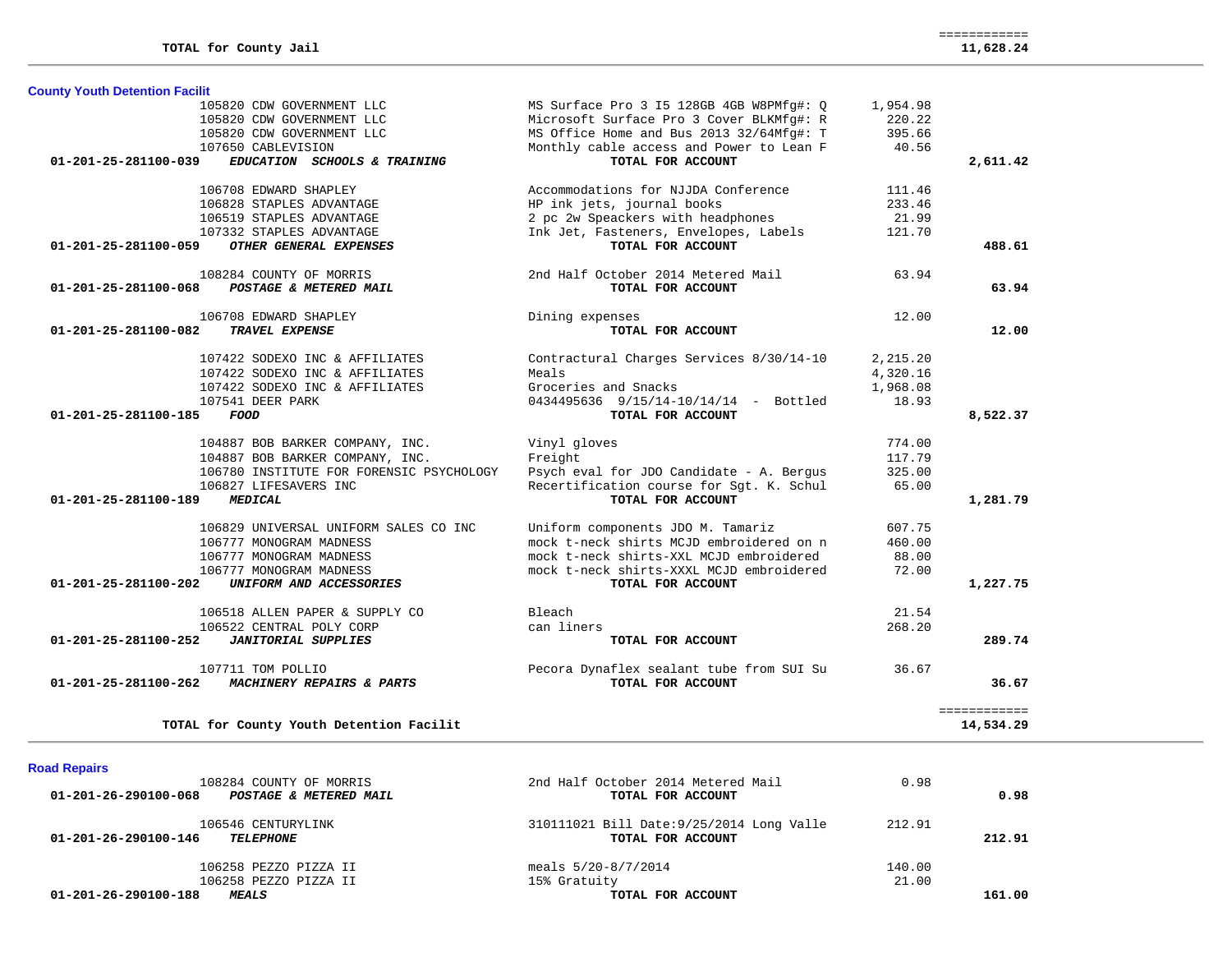**Bridges and Culverts** 

 107117 VERIZON Billing Date: 10-1-14Phone# 973-361-6688 397.75 Billing Date:  $9-1-2014$  Acct# 973-361-66<br>TOTAL FOR ACCOUNT  **01-201-26-292100-146** *TELEPHONE* **TOTAL FOR ACCOUNT 797.14**

|                                | TOTAL for Road Repairs                       |                                                               |        | 27,680.89 |
|--------------------------------|----------------------------------------------|---------------------------------------------------------------|--------|-----------|
| $01 - 201 - 26 - 290100 - 266$ | 106153 GALETON GLOVES<br><i>SAFETY ITEMS</i> | Customer # 469455 panter leather gloves,<br>TOTAL FOR ACCOUNT | 641.58 | 641.58    |
| $01 - 201 - 26 - 290100 - 260$ | CONSTRUCTION MATERIALS                       | TOTAL FOR ACCOUNT                                             |        | 1,230.31  |
|                                | 106548 NORTHEASTERN HARDWARE CO INC          | handles                                                       | 20.85  |           |
|                                | 106158 SUSSEX COUNTY MUA                     | street sweeping 9/5/2014                                      | 140.10 |           |
|                                | 106158 SUSSEX COUNTY MUA                     | CTM00001CM street sweeping 9/5/2014                           | 288.90 |           |
|                                | 106256 SUSSEX COUNTY MUA                     | CTM00001CM street sweeping 9/15/2014                          | 213.75 |           |
|                                | 106338 RICCIARDI BROTHERS OF                 | 5 gal latex traffic yellow                                    | 75.95  |           |
|                                | 106547 RICCIARDI BROTHERS OF                 | latex traffic yellow paint                                    | 151.90 |           |
|                                | 106257 NORTHEASTERN HARDWARE CO INC          | roller                                                        | 109.00 |           |
|                                | 106154 GRAINGER                              | Acct #824490809 SDS Max Chisel                                | 154.88 |           |
|                                | 106160 AGWAY MORRISTOWN                      | Propane Refill #20                                            | 55.00  |           |
|                                |                                              |                                                               |        |           |

|                                                                                       |                                                                  | ------------     |           |
|---------------------------------------------------------------------------------------|------------------------------------------------------------------|------------------|-----------|
| 106153 GALETON GLOVES<br>01-201-26-290100-266<br><b>SAFETY ITEMS</b>                  | Customer # 469455 panter leather gloves,<br>TOTAL FOR ACCOUNT    | 641.58           | 641.58    |
|                                                                                       |                                                                  |                  |           |
| 106548 NORTHEASTERN HARDWARE CO INC<br>CONSTRUCTION MATERIALS<br>01-201-26-290100-260 | handles<br>TOTAL FOR ACCOUNT                                     | 20.85            | 1,230.31  |
| 106158 SUSSEX COUNTY MUA                                                              | street sweeping 9/5/2014                                         | 140.10           |           |
| 106158 SUSSEX COUNTY MUA                                                              | CTM00001CM street sweeping 9/5/2014                              | 288.90           |           |
| 106256 SUSSEX COUNTY MUA                                                              | CTM00001CM street sweeping 9/15/2014                             | 213.75           |           |
| 106338 RICCIARDI BROTHERS OF                                                          | 5 gal latex traffic yellow                                       | 75.95            |           |
| 106547 RICCIARDI BROTHERS OF                                                          | latex traffic yellow paint                                       | 151.90           |           |
| 106257 NORTHEASTERN HARDWARE CO INC                                                   | roller                                                           | 109.00           |           |
| 106154 GRAINGER                                                                       | Acct #824490809 SDS Max Chisel                                   | 154.88           |           |
| 106160 AGWAY MORRISTOWN                                                               | Propane Refill #20                                               | 55.00            |           |
| 106628 AGWAY MORRISTOWN                                                               | straw full bale                                                  | 19.98            |           |
| $01 - 201 - 26 - 290100 - 244$<br><b>STONE</b>                                        | TOTAL FOR ACCOUNT                                                |                  | 461.98    |
| 106151 EASTERN CONCRETE MATERIALS, INC.                                               | $3/4"$ OP                                                        | 110.68           |           |
| 106151 EASTERN CONCRETE MATERIALS, INC.                                               | $3/4$ " QP, 1 $1/2$ " ASTM #4                                    | 351.30           |           |
| 106149 WEATHER WORKS LLC<br>01-201-26-290100-242<br>SNOW REMOVAL & ICE CONTROL        | weather consult $10/1/2014-9/30/2015$<br>TOTAL FOR ACCOUNT       | 2,575.00         | 2,575.00  |
| CATCH BASIN DRAINAGE & PIPES<br>01-201-26-290100-224                                  | TOTAL FOR ACCOUNT                                                |                  | 2,791.60  |
| 106624 R.P. SMITH & SON, INC.                                                         | 6x6x12 catch basin, 4x8x16 solid concret                         | 1,793.20         |           |
| 106624 R.P. SMITH & SON, INC.                                                         | 6x6x12 catch basin                                               | 998.40           |           |
| 01-201-26-290100-222<br><b>BITUMINOUS CONCRETE</b>                                    | TOTAL FOR ACCOUNT                                                |                  | 19,605.53 |
| 106626 TILCON NEW YORK INC.                                                           | I-5 (JOB # 130244)                                               | 1,262.35         |           |
| 106634 TILCON NEW YORK INC.                                                           | $I - 5$                                                          | 2,965.23         |           |
| 106634 TILCON NEW YORK INC.                                                           | $I-5$ , $I-6$                                                    | 223.59           |           |
| 106634 TILCON NEW YORK INC.                                                           | $I - 5$                                                          | 724.47           |           |
| 106174 TILCON NEW YORK INC.                                                           | I-6                                                              | 919.91           |           |
| 106174 TILCON NEW YORK INC.                                                           | $I - 5$                                                          | 212.41           |           |
| 106174 TILCON NEW YORK INC.                                                           | $I - 5$                                                          | 1,749.98         |           |
| 106339 TILCON NEW YORK INC.                                                           | $I-5$ , $I-6$                                                    | 1,495.02         |           |
| 106339 TILCON NEW YORK INC.                                                           | $I - 5$                                                          | 1,671.89         |           |
| 106549 TILCON NEW YORK INC.                                                           | $I-5$ , $I-6$                                                    | 1,460.93         |           |
| 106549 TILCON NEW YORK INC.                                                           | I-5, Kol-Tac                                                     | 934.00           |           |
| 106150 GRINNELL RECYCLING INC.                                                        | disposable recycling 8/28/2014                                   | 456.72           |           |
| 106150 GRINNELL RECYCLING INC.<br>106150 GRINNELL RECYCLING INC.                      | disposable recycling 8/22/2014<br>disposable recycling 8/22/2014 | 246.06           |           |
| 106150 GRINNELL RECYCLING INC.                                                        | disposable recycling 8/14/2014                                   | 212.66<br>234.86 |           |
| 106150 GRINNELL RECYCLING INC.                                                        | disposable recycling 8/14/2014                                   | 288.12           |           |
| 106150 GRINNELL RECYCLING INC.                                                        | disposable recycling 8/12/2014                                   | 265.34           |           |
| 106150 GRINNELL RECYCLING INC.                                                        | disposable recycling 8/12/2014                                   | 261.17           |           |
| 106150 GRINNELL RECYCLING INC.                                                        | disposable recycling 8/12/2014                                   | 166.36           |           |
| 106150 GRINNELL RECYCLING INC.                                                        | disposable recycling 8/11/2014                                   | 448.00           |           |
| 106150 GRINNELL RECYCLING INC.                                                        | disposable recycling 8/11/2014                                   | 441.36           |           |
| 106150 GRINNELL RECYCLING INC.                                                        | disposable recycling 8/11/2014                                   | 193.80           |           |
| 106150 GRINNELL RECYCLING INC.                                                        | disposable recycling 8/11/2014                                   | 287.14           |           |
| 106150 GRINNELL RECYCLING INC.                                                        | disposable recycling 8/7/2014                                    | 466.20           |           |
| 106150 GRINNELL RECYCLING INC.                                                        | disposable recycling 8/6/2014                                    | 605.16           |           |
| 106150 GRINNELL RECYCLING INC.                                                        | disposable recycling 8/6/2014                                    | 562.80           |           |
| 106289 DOSCH-KING EMULSIONS INC                                                       | RC 70 bulk rate Ticket # 2317                                    | 850.00           |           |
|                                                                                       |                                                                  |                  |           |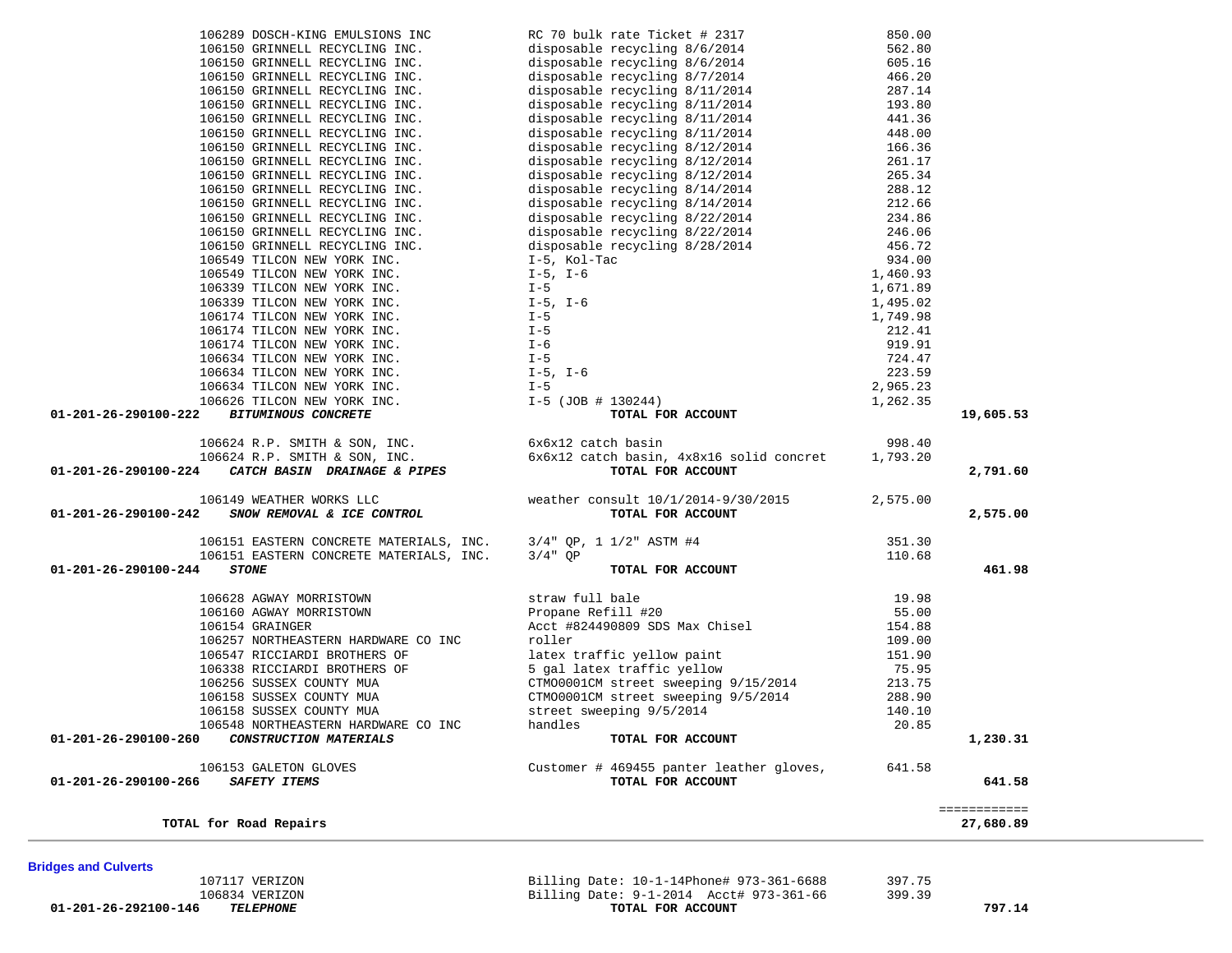| <b>Buildings &amp; Grounds</b><br>106637 VERNAY MOVING INC<br>$01 - 201 - 26 - 310100 - 030$<br><i>CARTAGE</i> | WO73450/ RE: B&G/ 10-03-14<br>TOTAL FOR ACCOUNT | 750.00 | 750.00 |
|----------------------------------------------------------------------------------------------------------------|-------------------------------------------------|--------|--------|
|                                                                                                                |                                                 |        |        |
| 106259 AC & R, INC                                                                                             | RE: ICE MACHINE - PM/ 09-25-14                  | 285.95 |        |
| 106638 SCIENTIFIC WATER CONDITIONING                                                                           | WATERGUARD OUARTERLY BILLING/ OCTOBER, N        | 675.00 |        |
| $01 - 201 - 26 - 310100 - 044$<br>EQUIPMENT SERVICE AGREEMENTS                                                 | TOTAL FOR ACCOUNT                               |        | 960.95 |
| 106882 STAPLES ADVANTAGE                                                                                       | RE: OFFICE SUPPLIES/ 10-03-14                   | 66.96  |        |
| 107192 STAPLES ADVANTAGE                                                                                       | RE: OFFICE SUPPLIES/ 10-08-14                   | 213.15 |        |
| 01-201-26-310100-058<br>OFFICE SUPPLIES & STATIONERY                                                           | TOTAL FOR ACCOUNT                               |        | 280.11 |

| 106839 RICHARD MOLNAR<br>01-201-26-300100-207<br>UNIFORM & CLOTHING ALLOWANCE                                     | work boots per contract<br>TOTAL FOR ACCOUNT                                                                   | 90.00            | 90.00    |
|-------------------------------------------------------------------------------------------------------------------|----------------------------------------------------------------------------------------------------------------|------------------|----------|
| 106620 ONE SOURCE OF NEW JERSEY LLC<br>106620 ONE SOURCE OF NEW JERSEY LLC<br>01-201-26-300100-239<br>SMALL TOOLS | dry graphite lube, grease, thread locker, l<br>1/2 torque wrench, 5 piece plier set, scre<br>TOTAL FOR ACCOUNT | 757.26<br>381.08 | 1,138.34 |
| TOTAL for Shade Tree Commission                                                                                   |                                                                                                                |                  | 1,228.34 |

| TOTAL for Bridges and Culverts                                                                                |                                                                                         |                  | 3,880.36 |
|---------------------------------------------------------------------------------------------------------------|-----------------------------------------------------------------------------------------|------------------|----------|
| <b>Shade Tree Commission</b><br>106839 RICHARD MOLNAR<br>01-201-26-300100-207<br>UNIFORM & CLOTHING ALLOWANCE | work boots per contract<br>TOTAL FOR ACCOUNT                                            | 90.00            | 90.00    |
| 106620 ONE SOURCE OF NEW JERSEY LLC<br>106620 ONE SOURCE OF NEW JERSEY LLC                                    | dry graphite lube, grease, thread locker, 1<br>1/2 torque wrench.5 piece plier set.scre | 757.26<br>381.08 |          |

| 106292 COUNTY CONCRETE CORP.                         | NJDOT Class B                            | 99.00  |        |
|------------------------------------------------------|------------------------------------------|--------|--------|
| 106292 COUNTY CONCRETE CORP.                         | Delivery Chrq                            | 215.00 |        |
| $01 - 201 - 26 - 292100 - 227$<br><b>CONCRETE</b>    | TOTAL FOR ACCOUNT                        |        | 314.00 |
| 106348 CERBO LUMBER & HARDWARE                       | 2x4x16 Doug Fir STD & BTR                | 204.96 |        |
| $01 - 201 - 26 - 292100 - 233$<br><b>LUMBER</b>      | TOTAL FOR ACCOUNT                        |        | 204.96 |
| 106290 RICCIARDI BROTHERS OF                         | BM AHG Safety White Gallon               | 437.00 |        |
| 106290 RICCIARDI BROTHERS OF                         | Allpro 4" Mini Woven 12 PK               | 23.98  |        |
| 106290 RICCIARDI BROTHERS OF                         | Double thick chip brush 3"               | 35.88  |        |
| $01 - 201 - 26 - 292100 - 234$<br><b>PAINT</b>       | TOTAL FOR ACCOUNT                        |        | 496.86 |
| 106291 GRAINGER                                      | Knee Pads, Soft Black, 2 Straps          | 57.00  |        |
| 106291 GRAINGER                                      | Ear Muffs, Foldable                      | 84.00  |        |
| 106291 GRAINGER                                      | Ouickfist Rubber Clamp                   | 22.20  |        |
| 105428 KENVIL POWER EOUIPMENT, INC.                  | Engine Oil 2.6 oz 48/cPart# 0781-319-800 | 8.34   |        |
| 105428 KENVIL POWER EOUIPMENT, INC.                  | Engine Oil 6.4 oz 48/cPart No. 0781-319- | 13.14  |        |
| 105428 KENVIL POWER EOUIPMENT, INC.                  | Processing Charge                        | 0.25   |        |
| 106465 SHEAFFER SUPPLY INC.                          | F507812X1/8x20MMMET C/O                  | 59.20  |        |
| 106465 SHEAFFER SUPPLY INC.                          | 12BSM4.312"premium concrete blade        | 169.00 |        |
| 01-201-26-292100-239<br>SMALL TOOLS                  | TOTAL FOR ACCOUNT                        |        | 413.13 |
| 105429 COUNTY WELDING SUPPLY CO                      | CWS 125 CF ArgonCWS 125 AR/CO2 75/25CWS  | 35.40  |        |
| 01-201-26-292100-248<br>WELDING-OXYGEN-ACETYLENE ETC | TOTAL FOR ACCOUNT                        |        | 35.40  |
| 106545 MUNICIPAL CAPITAL CORP                        | (1) Ricoh MPC2051 Digital CopierPublic W | 522.78 |        |
| 106833 TRITEC OFFICE EQUIPMENT INC                   | Ricoh MPC 2051Machine ID# 5959Invoice Da | 188.58 |        |
| 01-201-26-292100-259<br><b>EQUIPMENT RENTAL</b>      | TOTAL FOR ACCOUNT                        |        | 711.36 |
| 106464 GALETON GLOVES                                | Over the shoe slush bootsz 13 Rubber 1 P | 106.50 |        |
|                                                      | Freight                                  | 14.41  |        |
| 106464 GALETON GLOVES                                |                                          |        |        |
| 105097 RICCIARDI BROTHERS OF                         | BM AHG Safety White Gallon               | 786.60 |        |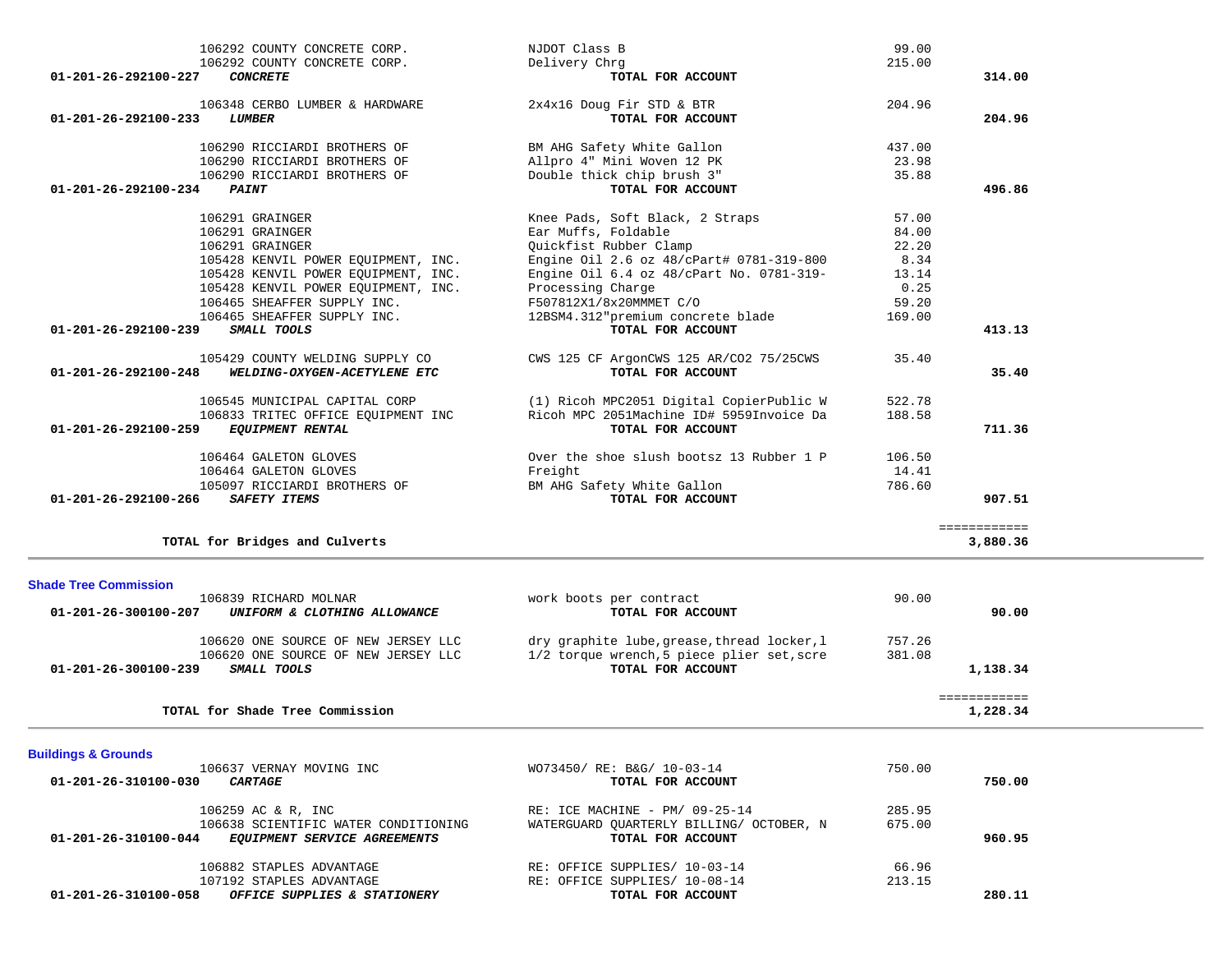| 107193 LAZ PARKING<br>590803109/ JUROR PKG - SEPTEMBER 2014 6,423.50<br><b>107193 LAZ PARKING LOT RENTAL</b><br>590803109/ JUROR PKG - SEPTEMBER 2014 6,423.50                                                                                                                                                                                                                                                                                         |                                               |          | 6,423.50  |
|--------------------------------------------------------------------------------------------------------------------------------------------------------------------------------------------------------------------------------------------------------------------------------------------------------------------------------------------------------------------------------------------------------------------------------------------------------|-----------------------------------------------|----------|-----------|
|                                                                                                                                                                                                                                                                                                                                                                                                                                                        |                                               |          |           |
|                                                                                                                                                                                                                                                                                                                                                                                                                                                        |                                               |          |           |
|                                                                                                                                                                                                                                                                                                                                                                                                                                                        |                                               |          |           |
|                                                                                                                                                                                                                                                                                                                                                                                                                                                        |                                               |          |           |
|                                                                                                                                                                                                                                                                                                                                                                                                                                                        |                                               |          |           |
|                                                                                                                                                                                                                                                                                                                                                                                                                                                        |                                               |          |           |
| $\begin{tabular}{lllllllllllllllllll} \multicolumn{4}{c }{\textbf{01-201-26-310100-084}} & \multicolumn{4}{c }{\textbf{09-340}} & \multicolumn{4}{c }{\textbf{01-201-26-310100-084}} & \multicolumn{4}{c }{\textbf{01-201-26-310100-084}} & \multicolumn{4}{c }{\textbf{01-201-26-310100-084}} & \multicolumn{4}{c }{\textbf{01-201-26-310100-084}} & \$                                                                                               |                                               |          | 44,602.16 |
| 107785 DEER PARK 10434507703/ DATED 09-15-2014 THRU 10-14-<br>01-201-26-310100-095 OTHER ADMINISTRATIVE SUPPLIES TOTAL FOR ACCOUNT                                                                                                                                                                                                                                                                                                                     |                                               |          |           |
|                                                                                                                                                                                                                                                                                                                                                                                                                                                        |                                               |          | 103.19    |
|                                                                                                                                                                                                                                                                                                                                                                                                                                                        |                                               |          |           |
|                                                                                                                                                                                                                                                                                                                                                                                                                                                        |                                               |          |           |
|                                                                                                                                                                                                                                                                                                                                                                                                                                                        |                                               |          |           |
|                                                                                                                                                                                                                                                                                                                                                                                                                                                        |                                               |          |           |
| $107192 \begin{tabular}{lcccc} \multicolumn{4}{c}{\textbf{STAPLES ADVANTAGE}} & \multicolumn{4}{c}{\textbf{NIC-TOP INDUSTRIES INC}} & \multicolumn{4}{c}{\textbf{NO73293/ RE: BAG/ 09-24-14}} & \multicolumn{4}{c}{\textbf{744.44}} \\ & 107192 \begin{tabular}{lcccc} \multicolumn{4}{c}{\textbf{STAPLES ADVANTAGE}} & \multicolumn{4}{c}{\textbf{R}} & \multicolumn{4}{c}{\textbf{R}} & \multicolumn{4}{c}{\textbf{R}} \\ & 107192 \begin{tabular}{$ |                                               |          | 744.44    |
|                                                                                                                                                                                                                                                                                                                                                                                                                                                        |                                               |          |           |
|                                                                                                                                                                                                                                                                                                                                                                                                                                                        |                                               |          |           |
|                                                                                                                                                                                                                                                                                                                                                                                                                                                        |                                               |          |           |
|                                                                                                                                                                                                                                                                                                                                                                                                                                                        |                                               |          |           |
|                                                                                                                                                                                                                                                                                                                                                                                                                                                        |                                               |          |           |
| $\begin{tabular}{c c c c c c} \multicolumn{1}{c }{\textbf{0.00291/RE: HAZARDOUS HOUSEHOLD MASTE}} & \multicolumn{1}{c }{\textbf{0.00291/RE: HAZARDOUS HOUSEHOLD MASTE}} & \multicolumn{1}{c }{\textbf{0.00291/RE: REFUSE REMOVAL/ SEPTEMBER 201}} & \multicolumn{1}{c }{\textbf{0.00291/RE: REFUSE REMOVAL/ SEPTEMBER 201}} & \multicolumn{1}{c }{\textbf{0.00291/RE: REFUSE REMOVAL/SEPTEMBER 201}} & \multicolumn$                                   |                                               |          | 8,600.80  |
|                                                                                                                                                                                                                                                                                                                                                                                                                                                        |                                               |          |           |
|                                                                                                                                                                                                                                                                                                                                                                                                                                                        |                                               |          | 746.39    |
|                                                                                                                                                                                                                                                                                                                                                                                                                                                        |                                               |          |           |
|                                                                                                                                                                                                                                                                                                                                                                                                                                                        |                                               |          |           |
|                                                                                                                                                                                                                                                                                                                                                                                                                                                        |                                               |          |           |
|                                                                                                                                                                                                                                                                                                                                                                                                                                                        |                                               |          |           |
| 01-201-26-310100-223 BUILDING REPAIRS                                                                                                                                                                                                                                                                                                                                                                                                                  |                                               |          | 1,016.05  |
|                                                                                                                                                                                                                                                                                                                                                                                                                                                        |                                               |          |           |
|                                                                                                                                                                                                                                                                                                                                                                                                                                                        |                                               |          |           |
|                                                                                                                                                                                                                                                                                                                                                                                                                                                        |                                               |          |           |
|                                                                                                                                                                                                                                                                                                                                                                                                                                                        |                                               |          |           |
|                                                                                                                                                                                                                                                                                                                                                                                                                                                        |                                               |          |           |
| 01-201-26-310100-234 PAINT                                                                                                                                                                                                                                                                                                                                                                                                                             |                                               |          | 1,997.81  |
|                                                                                                                                                                                                                                                                                                                                                                                                                                                        |                                               |          |           |
|                                                                                                                                                                                                                                                                                                                                                                                                                                                        |                                               |          |           |
|                                                                                                                                                                                                                                                                                                                                                                                                                                                        |                                               |          |           |
|                                                                                                                                                                                                                                                                                                                                                                                                                                                        |                                               |          |           |
|                                                                                                                                                                                                                                                                                                                                                                                                                                                        |                                               |          |           |
|                                                                                                                                                                                                                                                                                                                                                                                                                                                        |                                               |          |           |
|                                                                                                                                                                                                                                                                                                                                                                                                                                                        |                                               |          |           |
|                                                                                                                                                                                                                                                                                                                                                                                                                                                        |                                               |          |           |
|                                                                                                                                                                                                                                                                                                                                                                                                                                                        |                                               |          |           |
|                                                                                                                                                                                                                                                                                                                                                                                                                                                        |                                               |          |           |
| 106771 GENERAL PLUMBING SUPPLY INC.                                                                                                                                                                                                                                                                                                                                                                                                                    | WO73309/RE: WO73309/CTY GRG/09-30-14 1,139.00 |          |           |
| 106771 GENERAL PLUMBING SUPPLY INC.                                                                                                                                                                                                                                                                                                                                                                                                                    | WO73295/ RE: CH/ 09-10-14                     | 335.36   |           |
| 01-201-26-310100-235 PIPES - OTHERS                                                                                                                                                                                                                                                                                                                                                                                                                    | TOTAL FOR ACCOUNT                             |          | 8,802.66  |
| 106842 FASTENAL COMPANY                                                                                                                                                                                                                                                                                                                                                                                                                                | WO73392/ RE: SMALL TOOLS/ 09-26-14            | 90.48    |           |
| 106842 FASTENAL COMPANY                                                                                                                                                                                                                                                                                                                                                                                                                                | WO73367/ RE: SMALL TOOLS/ 09-30-14            | 140.52   |           |
| 107331 FASTENAL COMPANY                                                                                                                                                                                                                                                                                                                                                                                                                                | WO73047/ RE: SMALL TOOLS/ 10-10-14            | 58.77    |           |
| 106717 GENERAL PLUMBING SUPPLY INC.                                                                                                                                                                                                                                                                                                                                                                                                                    | WO73166/ RE: SMALL TOOLS/ 09-12-14            | 33.88    |           |
| 106717 GENERAL PLUMBING SUPPLY INC.                                                                                                                                                                                                                                                                                                                                                                                                                    | WO73166/ RE: SMALL TOOLS/ 09-30-14            | 36.17    |           |
| 107350 POWER PLACE INC                                                                                                                                                                                                                                                                                                                                                                                                                                 | WO73441/ RE: SMALL TOOLS/ 10-16-14            | 635.13   |           |
| SMALL TOOLS<br>01-201-26-310100-239                                                                                                                                                                                                                                                                                                                                                                                                                    | TOTAL FOR ACCOUNT                             |          | 994.95    |
|                                                                                                                                                                                                                                                                                                                                                                                                                                                        |                                               |          |           |
| 107108 CENTRAL POLY CORP                                                                                                                                                                                                                                                                                                                                                                                                                               | WO73393/ RE: B&G/ 10-01-14                    | 2,442.50 |           |
| 107108 CENTRAL POLY CORP                                                                                                                                                                                                                                                                                                                                                                                                                               | WO73393/ RE: B&G/ 10-07-14                    | 2,442.50 |           |
| 106596 GRAINGER                                                                                                                                                                                                                                                                                                                                                                                                                                        | WO73446/ RE: B&G/ 09-29-14                    | 1,544.40 |           |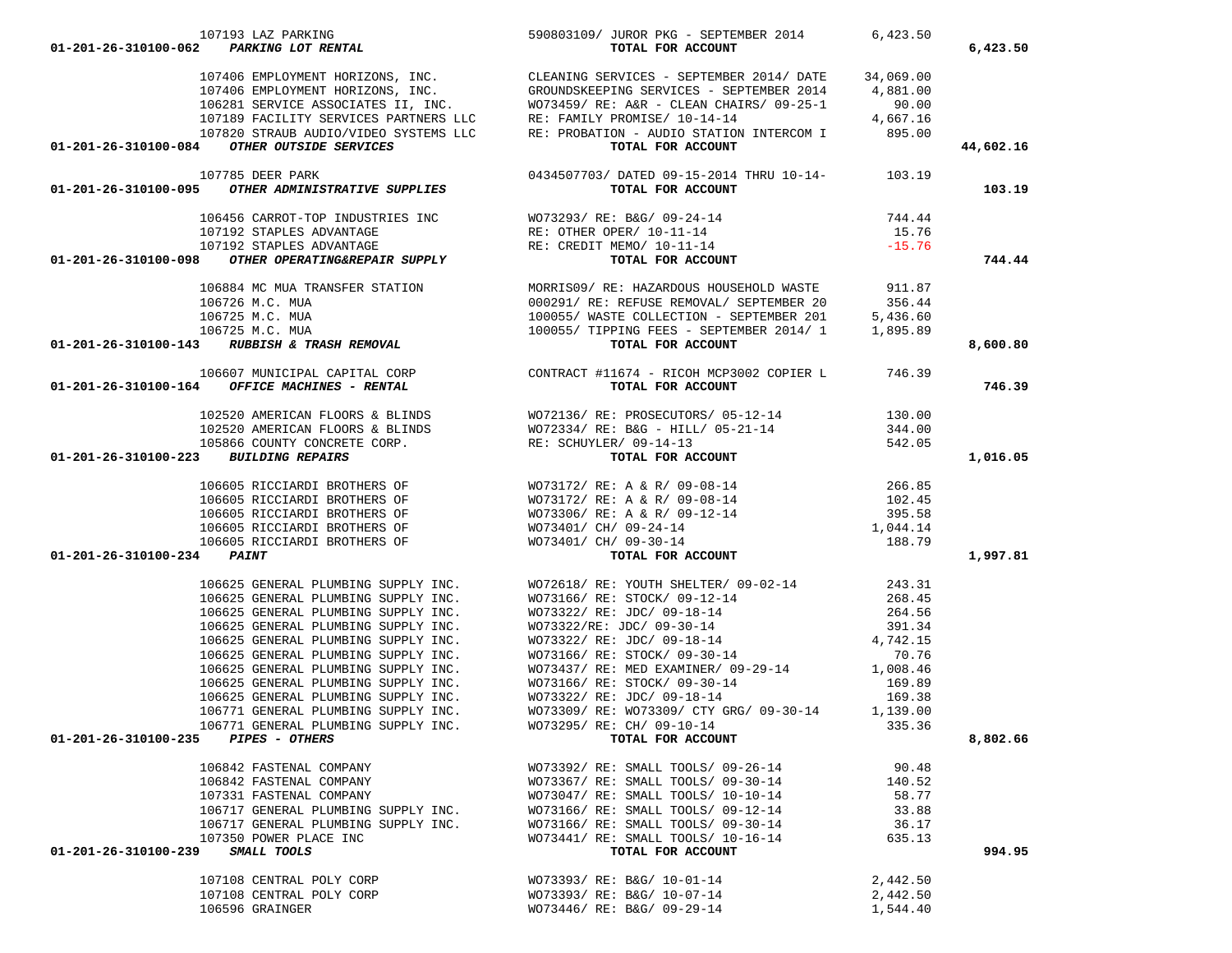| 106642 FASTEMAL COMPANY $10756 \text{ GRANITM. COMPANY} \qquad W073238 / RE: BAG - HILLI/ 09-20-14 \qquad 48.56 \qquad 48.56 \qquad 106540 \text{ XIMITMERS CO. INC.} \qquad W073430 / RE: CTV IIRRRX'/ 10-01-14 \qquad 27.96 \qquad 106470 \text{ KUTKER} \qquad 20.08 \qquad 106470 \text{ KUTKER} \qquad 20.08 \qquad 106470 \text{ KUTK$ |                                                                       |          |          |
|----------------------------------------------------------------------------------------------------------------------------------------------------------------------------------------------------------------------------------------------------------------------------------------------------------------------------------------------|-----------------------------------------------------------------------|----------|----------|
|                                                                                                                                                                                                                                                                                                                                              |                                                                       |          |          |
|                                                                                                                                                                                                                                                                                                                                              |                                                                       |          |          |
|                                                                                                                                                                                                                                                                                                                                              |                                                                       |          |          |
| 107387 DUBLIN JANITORIAL SUPPLY WOT3444/RE: JANITORIAL SUPPLIES/ 10-08-<br><b>01-201-26-310100-252</b> JANITORIAL SUPPLIES<br>TOTAL FOR ACCOUNT                                                                                                                                                                                              |                                                                       |          | 1,387.50 |
| 01–201–26–310100–252 JANITORIAL SUPPLIES<br>106530 F. & J. CONTROL, INC.<br>106530 F. & J. CONTROL, INC.<br>106538 R. & J. CONTROL, INC.<br>106588 R. & J. CONTROL, INC.<br>106588 R. & J. CONTROL, INC.<br>106588 R. & J. CONTROL, INC.<br>                                                                                                 |                                                                       |          |          |
|                                                                                                                                                                                                                                                                                                                                              |                                                                       |          |          |
|                                                                                                                                                                                                                                                                                                                                              |                                                                       |          |          |
|                                                                                                                                                                                                                                                                                                                                              |                                                                       |          |          |
|                                                                                                                                                                                                                                                                                                                                              |                                                                       |          |          |
|                                                                                                                                                                                                                                                                                                                                              |                                                                       |          |          |
|                                                                                                                                                                                                                                                                                                                                              |                                                                       |          |          |
|                                                                                                                                                                                                                                                                                                                                              |                                                                       |          |          |
|                                                                                                                                                                                                                                                                                                                                              |                                                                       |          |          |
|                                                                                                                                                                                                                                                                                                                                              |                                                                       |          |          |
|                                                                                                                                                                                                                                                                                                                                              |                                                                       |          |          |
|                                                                                                                                                                                                                                                                                                                                              |                                                                       |          |          |
|                                                                                                                                                                                                                                                                                                                                              |                                                                       |          |          |
|                                                                                                                                                                                                                                                                                                                                              |                                                                       |          |          |
|                                                                                                                                                                                                                                                                                                                                              |                                                                       |          |          |
|                                                                                                                                                                                                                                                                                                                                              |                                                                       |          |          |
|                                                                                                                                                                                                                                                                                                                                              |                                                                       |          |          |
|                                                                                                                                                                                                                                                                                                                                              |                                                                       |          |          |
|                                                                                                                                                                                                                                                                                                                                              |                                                                       |          |          |
|                                                                                                                                                                                                                                                                                                                                              |                                                                       |          | 4,063.69 |
|                                                                                                                                                                                                                                                                                                                                              |                                                                       |          |          |
|                                                                                                                                                                                                                                                                                                                                              |                                                                       |          |          |
|                                                                                                                                                                                                                                                                                                                                              |                                                                       |          |          |
|                                                                                                                                                                                                                                                                                                                                              |                                                                       |          |          |
|                                                                                                                                                                                                                                                                                                                                              |                                                                       |          |          |
|                                                                                                                                                                                                                                                                                                                                              |                                                                       |          |          |
|                                                                                                                                                                                                                                                                                                                                              |                                                                       |          |          |
| 01-201-26-310100-264 HEAT & A/C                                                                                                                                                                                                                                                                                                              | TOTAL FOR ACCOUNT                                                     |          | 1,055.00 |
|                                                                                                                                                                                                                                                                                                                                              | 106815 COOPER ELECTRIC SUPPLY CO. WO73348/ RE: PSTA - BULBS/ 09-22-14 | 256.38   |          |
| 106815 COOPER ELECTRIC SUPPLY CO.                                                                                                                                                                                                                                                                                                            | WO72304/ RE: A&R GRG - BULBS/ 09-22-14                                | 144.89   |          |
| 106815 COOPER ELECTRIC SUPPLY CO.                                                                                                                                                                                                                                                                                                            | WO72304/ RE: A&R GRG - BULBS/ 09-26-14                                | 4,092.45 |          |
| 106278 COOPER ELECTRIC SUPPLY CO.                                                                                                                                                                                                                                                                                                            | WO73370/ RE: CH ANNEX/ 09-23-14                                       | 396.01   |          |
| 106278 COOPER ELECTRIC SUPPLY CO.                                                                                                                                                                                                                                                                                                            | WO73370/ RE: CH ANNEX/ 09-25-14                                       | 47.56    |          |
| 106278 COOPER ELECTRIC SUPPLY CO.                                                                                                                                                                                                                                                                                                            | WO73394/ RE: CTY GRG/ 09-24-14                                        | 426.59   |          |
| 106278 COOPER ELECTRIC SUPPLY CO.                                                                                                                                                                                                                                                                                                            | WO73167/ RE: CREDIT MEMO                                              | $-74.83$ |          |
| 107135 COOPER ELECTRIC SUPPLY CO.                                                                                                                                                                                                                                                                                                            | $WO73370/RE: CH ANNEX - BULBS/09-30-14$ 1,230.28                      |          |          |

107135 COOPER ELECTRIC SUPPLY CO. WO73370/ RE: CH ANNEX - BULBS/ 10-02-14 286.80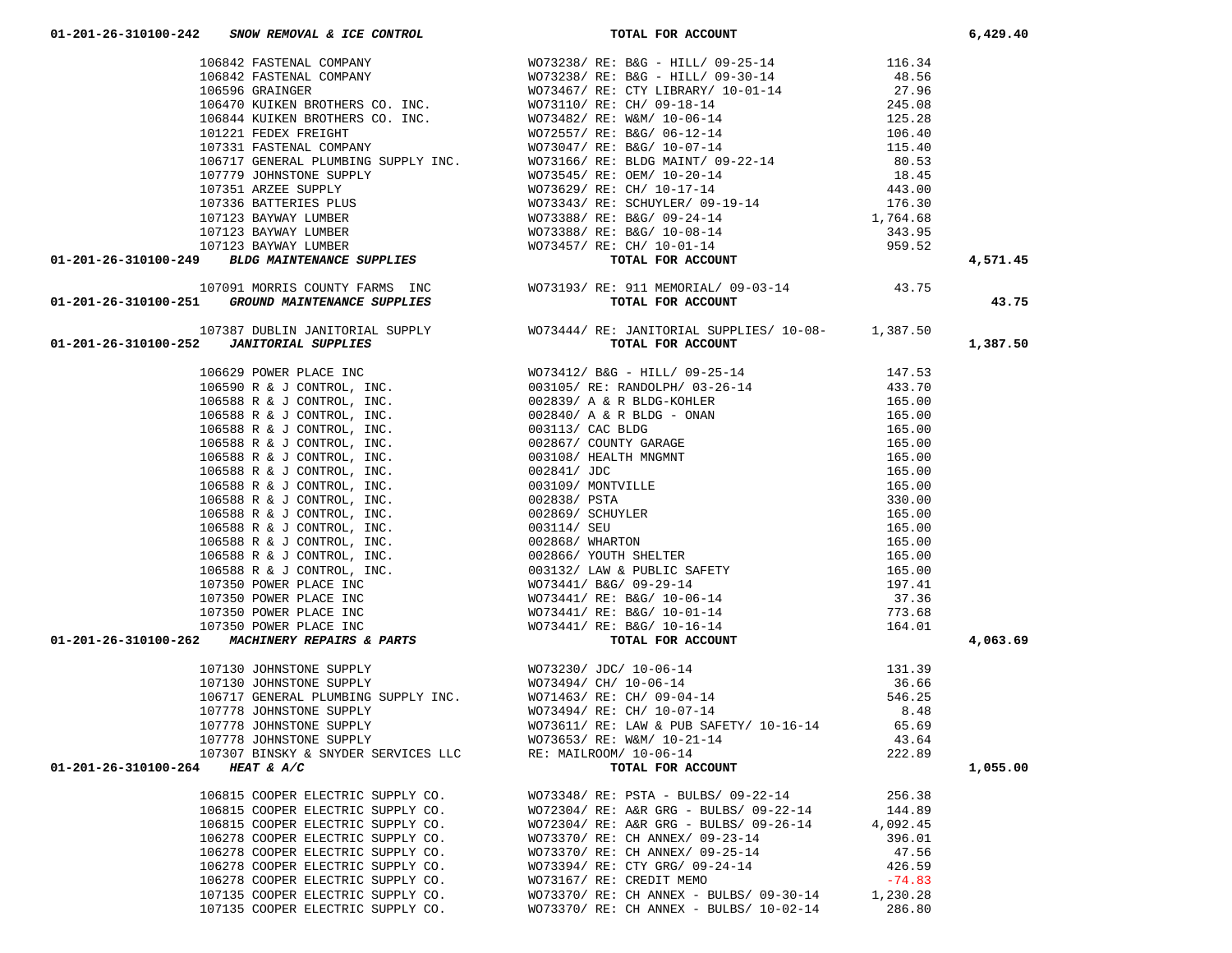| 107135 COOPER ELECTRIC SUPPLY CO.                     | WO73370/ RE: CREDIT MEMO/ 10-03-14          | $-245.28$ |              |  |
|-------------------------------------------------------|---------------------------------------------|-----------|--------------|--|
| 107132 COOPER ELECTRIC SUPPLY CO.                     | WO73348/ RE: PSTA/ 09-18-14                 | 169.94    |              |  |
| 01-201-26-310100-265 ELECTRICAL                       | TOTAL FOR ACCOUNT                           |           | 6,730.79     |  |
|                                                       |                                             |           |              |  |
| 107204 MR. JOHN, INC.                                 | WO67136/ RE: 911 MEMORIAL                   | 40.05     |              |  |
| 01-203-26-310100-084 (2013) OTHER OUTSIDE SERVICES    | TOTAL FOR ACCOUNT                           |           | 40.05        |  |
|                                                       |                                             |           | ============ |  |
| TOTAL for Buildings & Grounds                         |                                             |           | 100,344.64   |  |
|                                                       |                                             |           |              |  |
| <b>Motor Services Center</b>                          |                                             |           |              |  |
| 106861 BOONTON AUTO PARTS                             | CHROMABASE                                  | 94.04     |              |  |
| 106867 GRAINGER                                       | COMPRESSOR OIL                              | 37.68     |              |  |
| 106382 MSC INDUSTRIAL SUPPLY CO.                      | PADLOCK                                     | 53.76     |              |  |
| 106382 MSC INDUSTRIAL SUPPLY CO.                      | BRUSH                                       | 35.32     |              |  |
| 106850 MOYE HANDLING SYSTEMS INC                      | ANNUAL OSHA INSPECTIONS                     | 978.64    |              |  |
| 104029 MSC INDUSTRIAL SUPPLY CO.                      | GRINDING WHEEL                              | 59.56     |              |  |
| 104029 MSC INDUSTRIAL SUPPLY CO.                      | CONNECTORS                                  | 124.40    |              |  |
| 106390 SHEAFFER SUPPLY, INC.                          | CAPSCREW, LOCKWASHER                        | 9.30      |              |  |
| 107196 BOONTON AUTO PARTS                             | PADDLE, REDUCER, CLEARCOAT, ACTIVATOR, STRA | 343.52    |              |  |
| 107196 BOONTON AUTO PARTS                             |                                             | 94.04     |              |  |
| 107199 CABLEVISION                                    | $10/8/14 - 11/7/$                           | 59.95     |              |  |
| 107205 J & D SALES & SERVICE LLC                      | HARTON GARAGE                               | 479.62    |              |  |
| 107186 Y-PERS INC                                     | RAGS, SORBENT PADS                          | 410.57    |              |  |
| 107524 DEER PARK                                      | $ACCT# 0435051180, 9/15/14 - 10/14/14$      | 259.87    |              |  |
| 108048 ROBERT BECKMANN                                | NJ MOTOR VEHICLE COMMISSION 4 TITLES        | 240.00    |              |  |
| 108048 ROBERT BECKMANN                                | NJ EMISSION PROGRAM - 16 TESTS              | 12.64     |              |  |
| 01-201-26-315100-098<br>OTHER OPERATING&REPAIR SUPPLY | TOTAL FOR ACCOUNT                           |           | 3,292.91     |  |
| 106418 AMERICAN WEAR INC.                             | UNIFORMS & MATS                             | 320.35    |              |  |
| 106418 AMERICAN WEAR INC.                             | UNIFORMS                                    | 199.56    |              |  |
| 107197 AMERICAN WEAR INC.                             |                                             | 278.35    |              |  |
| 107197 AMERICAN WEAR INC.                             | UNIFORMS & MATS<br>UNIFORMS                 | 207.55    |              |  |
| 01-201-26-315100-207 UNIFORM & CLOTHING ALLOWANCE     | TOTAL FOR ACCOUNT                           |           | 1,005.81     |  |
|                                                       |                                             |           |              |  |
| 106855 PETROCHOICE                                    | 5W30 OIL                                    | 703.52    |              |  |
| 01-201-26-315100-232 LUBRICANTS & ANTI FREEZE         | TOTAL FOR ACCOUNT                           |           | 703.52       |  |
| 104029 MSC INDUSTRIAL SUPPLY CO.                      | PLIER                                       | 18.17     |              |  |
| 01-201-26-315100-239 SMALL TOOLS                      | TOTAL FOR ACCOUNT                           |           | 18.17        |  |
|                                                       | TIRES                                       | 274.78    |              |  |
| 107183 STS TIRE & AUTO CENTERS                        |                                             |           |              |  |
| 107183 STS TIRE & AUTO CENTERS                        | TIRES                                       | 209.88    |              |  |
| 106870 STS TIRE & AUTO CENTERS                        | TIRES                                       | 222.70    |              |  |
| 106870 STS TIRE & AUTO CENTERS                        | TIRES                                       | 826.76    |              |  |
| 106870 STS TIRE & AUTO CENTERS                        | TIRES                                       | 369.24    |              |  |
| 106847 INTER CITY TIRE                                | TIRES                                       | 569.05    |              |  |
| 01-201-26-315100-245<br>TIRES                         | TOTAL FOR ACCOUNT                           |           | 2,472.41     |  |
| 106380 GRAINGER                                       | ELECTRIC AIR COMPRESSOR                     | 3,876.40  |              |  |
| 01-201-26-315100-246<br>TOOLS - OTHERS                | TOTAL FOR ACCOUNT                           |           | 3,876.40     |  |
|                                                       |                                             |           |              |  |
| 106386 PRAXAIR DISTRIBUTION                           | CYLINDER RENTAL                             | 277.50    |              |  |
| 107210 PRAXAIR DISTRIBUTION                           | <b>GEN, ACETYLENE</b>                       | 157.11    |              |  |
| 106857 PRAXAIR DISTRIBUTION                           | REPAIR TORCH                                | 93.20     |              |  |
| 106857 PRAXAIR DISTRIBUTION                           | LENS                                        | 18.15     |              |  |
| WELDING-OXYGEN-ACETYLENE ETC<br>01-201-26-315100-248  | TOTAL FOR ACCOUNT                           |           | 545.96       |  |
|                                                       |                                             |           |              |  |
| 106402 ZEP MANUFACTURING CO                           | ZEP TKO                                     | 240.69    |              |  |
| 107184 TOMAR INDUSTRIES INC                           | TISSUE, GLOVE, TOWEL                        | 238.40    |              |  |
| <b>JANITORIAL SUPPLIES</b><br>01-201-26-315100-252    | TOTAL FOR ACCOUNT                           |           | 479.09       |  |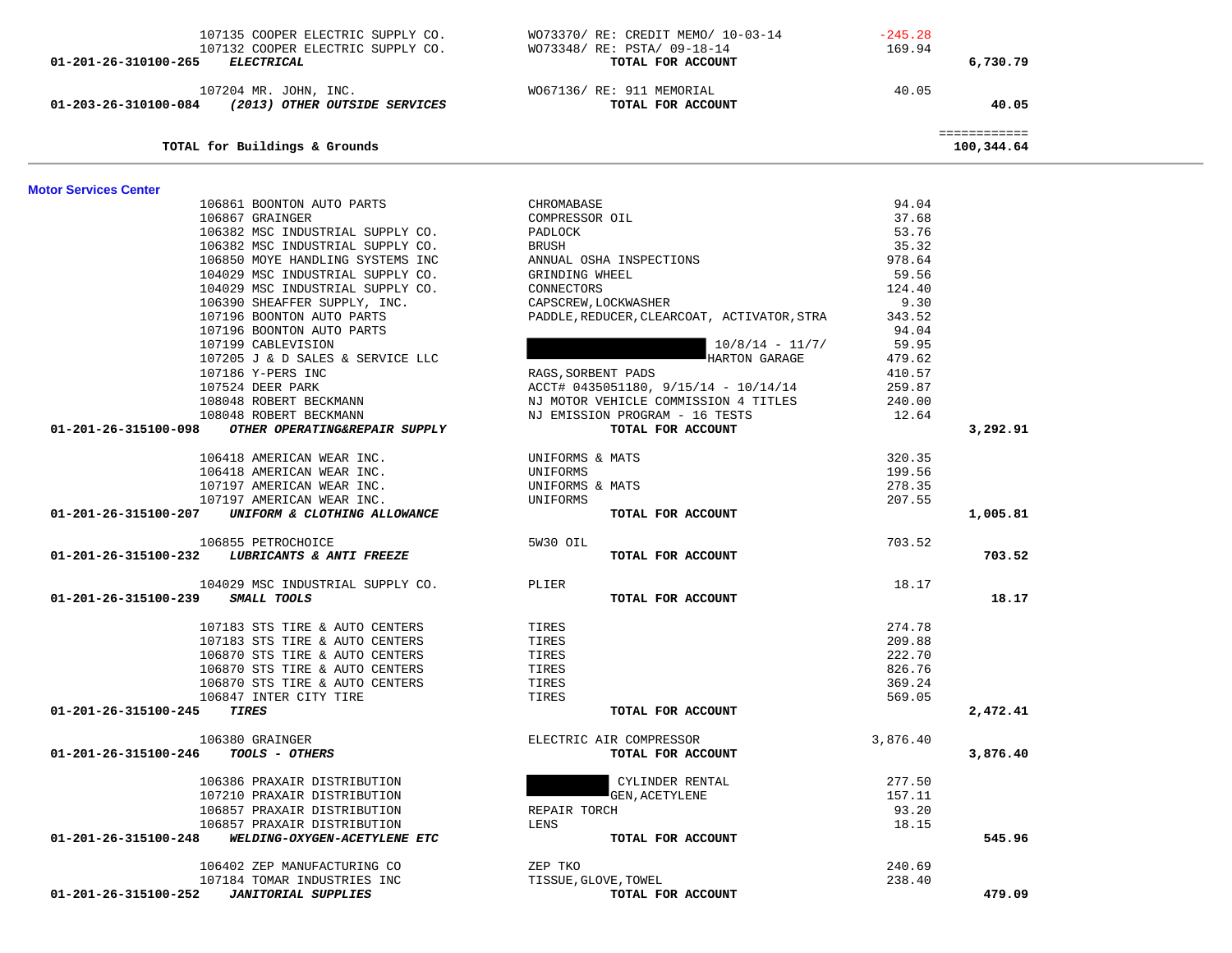|                                                              |                                                                                                                                                                                                                                                                                                                        |                  | 10,672.73 |
|--------------------------------------------------------------|------------------------------------------------------------------------------------------------------------------------------------------------------------------------------------------------------------------------------------------------------------------------------------------------------------------------|------------------|-----------|
|                                                              |                                                                                                                                                                                                                                                                                                                        |                  |           |
|                                                              |                                                                                                                                                                                                                                                                                                                        |                  |           |
|                                                              |                                                                                                                                                                                                                                                                                                                        |                  |           |
|                                                              |                                                                                                                                                                                                                                                                                                                        |                  | 104.20    |
|                                                              |                                                                                                                                                                                                                                                                                                                        |                  |           |
|                                                              |                                                                                                                                                                                                                                                                                                                        |                  |           |
|                                                              |                                                                                                                                                                                                                                                                                                                        |                  |           |
|                                                              |                                                                                                                                                                                                                                                                                                                        |                  |           |
|                                                              |                                                                                                                                                                                                                                                                                                                        |                  |           |
|                                                              |                                                                                                                                                                                                                                                                                                                        |                  |           |
|                                                              |                                                                                                                                                                                                                                                                                                                        |                  |           |
|                                                              |                                                                                                                                                                                                                                                                                                                        |                  |           |
|                                                              |                                                                                                                                                                                                                                                                                                                        |                  |           |
|                                                              |                                                                                                                                                                                                                                                                                                                        |                  |           |
|                                                              |                                                                                                                                                                                                                                                                                                                        |                  |           |
|                                                              |                                                                                                                                                                                                                                                                                                                        |                  |           |
| 106083 FLEMINGTON CHRYSLER                                   | SWITCH                                                                                                                                                                                                                                                                                                                 | 273.24           |           |
| 106083 FLEMINGTON CHRYSLER                                   | ARM, CAP                                                                                                                                                                                                                                                                                                               | 40.82            |           |
| 106083 FLEMINGTON CHRYSLER<br>106856 PLAINSMAN AUTO SUPPLY   | 1968 A.M. Weeks 2 (1970-2013) and 1972 and 1970-2013<br>1968 A.M. Weeks 2 (1970-2013) and 1970-2013<br>1968 A.M. Weeks Contained Street (1970-2013) and 1982 and 1982 and 1982 and 1982 and 1982 and 1982 and 1982 and 1982 and 1<br>PUMP, GASKET, SEAL, TENSIONC13N2<br>SENSOR, PADS, ROTOR, LUBE, STEERING PUMP, BEL | 251.26<br>958.10 |           |
| 106856 PLAINSMAN AUTO SUPPLY                                 | GASKET, CONVERTOR, MUFFLER, GAUGE, HOSE, GAS                                                                                                                                                                                                                                                                           | 1,435.67         |           |
| 106856 PLAINSMAN AUTO SUPPLY                                 | ROTOR, MUFFLER, PIPE, U-BOLT, CONNECTOR, WHE                                                                                                                                                                                                                                                                           | 894.45           |           |
| 106856 PLAINSMAN AUTO SUPPLY                                 | STARTER ROPE, BLUE DEF, DRAIN PLUG, VALVE, R                                                                                                                                                                                                                                                                           | 80.05            |           |
| 106856 PLAINSMAN AUTO SUPPLY                                 | CREDIT                                                                                                                                                                                                                                                                                                                 | $-33.86$         |           |
|                                                              | WINDSHIELD (9-5)                                                                                                                                                                                                                                                                                                       | 224.44           |           |
| 106387 QUALITY AUTO GLASS, INC                               |                                                                                                                                                                                                                                                                                                                        | 219.22           |           |
| 106387 QUALITY AUTO GLASS, INC                               | WINDSHIELD $(1-45)$                                                                                                                                                                                                                                                                                                    | 259.77           |           |
| 106387 QUALITY AUTO GLASS, INC                               | WINDSHIELD (98-56)                                                                                                                                                                                                                                                                                                     |                  |           |
| 106389 ROUTE 23 AUTOMALL LLC<br>106389 ROUTE 23 AUTOMALL LLC | LATCH<br>KIT                                                                                                                                                                                                                                                                                                           | 81.34<br>62.48   |           |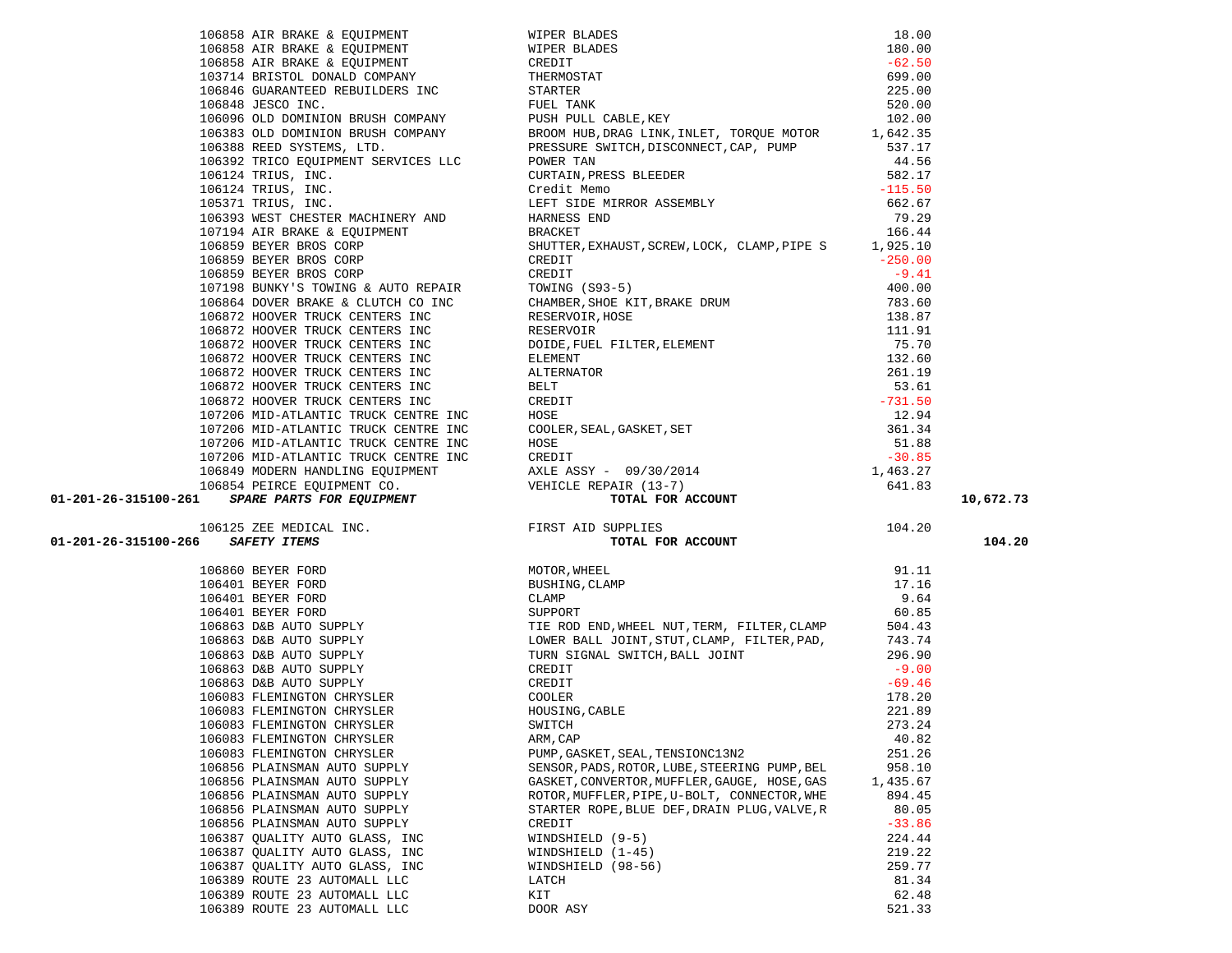| <b>Mosquito Extermination</b>                                                        |                                                               |        |        |
|--------------------------------------------------------------------------------------|---------------------------------------------------------------|--------|--------|
| 107367 ELIZABETH HAKUCSA<br>01-201-26-320100-021<br>ADMINISTRATIVE SERVICES          | Reimbursement for Notary Commission Rene<br>TOTAL FOR ACCOUNT | 30.00  | 30.00  |
| 107103 CHARLES MOORE                                                                 | Reimb. cell phone for July, August & Sep                      | 60.00  |        |
| 107044 ERROL WOLLARY                                                                 | Reimb. for Cell Phone July, August and S                      | 60.00  |        |
| 106303 JASON VIVIAN                                                                  | Reimb. for Cell Phone July, August & Sep                      | 60.00  |        |
| 107188 KRISTIAN MCMORLAND                                                            | Reimb. for Cell Phone July, August & Sep                      | 60.00  |        |
| 01-201-26-320100-031<br>CELLULAR PHONES/PAGERS                                       | TOTAL FOR ACCOUNT                                             |        | 240.00 |
| 105827 NORTHEASTERN MOSOUITO<br>01-201-26-320100-039<br>EDUCATION SCHOOLS & TRAINING | Registraion for Annual Northeastern Mosq<br>TOTAL FOR ACCOUNT | 205.00 | 205.00 |
| 106989 DAILY RECORD                                                                  | Acct #ASB-70021874 ULV Notice Insertion                       | 71.52  |        |
| 106987 NJ ADVANCE MEDIA, LLC                                                         | XMORR3200900 - ULV Spray Notice 9/17/1                        | 135.72 |        |
| 107651 NJ ADVANCE MEDIA, LLC                                                         | Acct# XMORR3200900 \$ULV Spray Notice I                       | 129.92 |        |
| $01 - 201 - 26 - 320100 - 051$<br>LEGAL                                              | TOTAL FOR ACCOUNT                                             |        | 337.16 |
| 106143 AMERICAN WEAR INC.                                                            | Clean Uniforms 9-4-14                                         | 43.40  |        |
| 106985 STAPLES ADVANTAGE                                                             | Magnifier 4" Round 2X #507079                                 | 13.37  |        |
| 106985 STAPLES ADVANTAGE                                                             | Dual Lens Magnifiers 10/set #369729                           | 21.98  |        |
| 106985 STAPLES ADVANTAGE                                                             | Copyplus 8.5X11 copy CS #122374                               | 49.08  |        |
| 107368 DEER PARK                                                                     | 8450007060 Spring Water 8/31/14 - 9/30/                       | 138.10 |        |
| $01 - 201 - 26 - 320100 - 058$<br>OFFICE SUPPLIES & STATIONERY                       | TOTAL FOR ACCOUNT                                             |        | 265.93 |
| 106143 AMERICAN WEAR INC.                                                            | Clean Uniforms 9-4-14                                         | 43.41  |        |
| 106143 AMERICAN WEAR INC.                                                            | Clean Uniforms 9-11-14                                        | 49.41  |        |
| 106143 AMERICAN WEAR INC.                                                            | Clean Uniforms 9-18-14                                        | 43.41  |        |

 ============ **TOTAL for Motor Services Center 36,846.68**

| 106389 ROUTE 23 AUTOMALL LLC      |
|-----------------------------------|
| 107183 STS TIRE & AUTO CENTERS    |
| 106870 STS TIRE & AUTO CENTERS    |
| 107200 D&B AUTO SUPPLY            |
| 107200 D&B AUTO SUPPLY            |
| 107200 D&B AUTO SUPPLY            |
| 107200 D&B AUTO SUPPLY            |
| 107200 D&B AUTO SUPPLY            |
| 107200 D&B AUTO SUPPLY            |
| 107201 FLEMINGTON BUICK CHEVROLET |
| 107202 FLEMINGTON CHRYSLER        |
| 107202 FLEMINGTON CHRYSLER        |
| 107202 FLEMINGTON CHRYSLER        |
| 107202 FLEMINGTON CHRYSLER        |
| 107202 FLEMINGTON CHRYSLER        |
| 107202 FLEMINGTON CHRYSLER        |
| 107209 PLAINSMAN AUTO SUPPLY      |
| 107209 PLAINSMAN AUTO SUPPLY      |
| 107209 PLAINSMAN AUTO SUPPLY      |
| 107209 PLAINSMAN AUTO SUPPLY      |
| 106868 RAW INC                    |
| 107214 SMITH MOTOR CO., INC.      |
| 107214 SMITH MOTOR CO., INC.      |
| 107211 RE-TRON TECHNOLOGIES INC.  |
| 106866 FLEMINGTON CHRYSLER        |
| 106866 FLEMINGTON CHRYSLER        |
| 106866 FLEMINGTON CHRYSLER        |
|                                   |

|                      | 106389 ROUTE 23 AUTOMALL LLC      | BRACKET, SLEEVE, KIT                                 | 86.07    |           |
|----------------------|-----------------------------------|------------------------------------------------------|----------|-----------|
|                      | 106389 ROUTE 23 AUTOMALL LLC      | CREDIT                                               | $-10.72$ |           |
|                      | 106389 ROUTE 23 AUTOMALL LLC      | CREDIT                                               | $-50.00$ |           |
|                      | 107183 STS TIRE & AUTO CENTERS    | ALIGNMENT (6-52)                                     | 64.15    |           |
|                      | 106870 STS TIRE & AUTO CENTERS    | ALIGNMENT (12-18)                                    | 64.15    |           |
|                      | 107200 D&B AUTO SUPPLY            | CONNECTOR, COIL, FILTER, PADS, ROTOR, DRIVE          | 526.36   |           |
|                      | 107200 D&B AUTO SUPPLY            | WORKLIGHT, RACK PINION                               | 241.52   |           |
|                      | 107200 D&B AUTO SUPPLY            | PUMP, PAD, FILTER<br>PADS, FILTER, LAMP, TUBE        | 145.62   |           |
|                      | 107200 D&B AUTO SUPPLY            |                                                      | 197.28   |           |
|                      | 107200 D&B AUTO SUPPLY            | CREDIT                                               | $-66.48$ |           |
|                      | 107200 D&B AUTO SUPPLY            | CREDIT                                               | $-59.99$ |           |
|                      | 107201 FLEMINGTON BUICK CHEVROLET | PUMP KIT                                             | 38.56    |           |
|                      | 107202 FLEMINGTON CHRYSLER        | KEY                                                  | 107.58   |           |
|                      | 107202 FLEMINGTON CHRYSLER        | TENSIONC13N2                                         | 116.82   |           |
|                      | 107202 FLEMINGTON CHRYSLER        | SHIM                                                 | 43.36    |           |
|                      | 107202 FLEMINGTON CHRYSLER        | CLKSPRIC16H4                                         | 144.54   |           |
|                      | 107202 FLEMINGTON CHRYSLER        | COOLER                                               | 149.82   |           |
|                      | 107202 FLEMINGTON CHRYSLER        | HEADLAMP, BRACKET                                    | 196.18   |           |
|                      | 107209 PLAINSMAN AUTO SUPPLY      | BLOWER MOTOR, RESISTOR, CONN, FAN WHEEL, FU 1,040.15 |          |           |
|                      | 107209 PLAINSMAN AUTO SUPPLY      | BATTERY, GAS CAP, SWITCH, CONNECTOR                  | 228.62   |           |
|                      | 107209 PLAINSMAN AUTO SUPPLY      | PADS, ROTOR, MARKER, WIPER MOTOR,                    | 366.99   |           |
|                      | 107209 PLAINSMAN AUTO SUPPLY      | CALIPER BRACKET, RUBBER, COLT, EGR VALVE, BE         | 504.44   |           |
|                      | 106868 RAW INC                    | SEAT                                                 | 100.00   |           |
|                      | 107214 SMITH MOTOR CO., INC.      | MOTOR ASY                                            | 130.55   |           |
|                      | 107214 SMITH MOTOR CO., INC.      | KIT,ROTOR                                            | 408.28   |           |
|                      | 107211 RE-TRON TECHNOLOGIES INC.  | BATTERY                                              | 319.96   |           |
|                      | 106866 FLEMINGTON CHRYSLER        | PAN, GASKET, BOLT                                    | 180.54   |           |
|                      | 106866 FLEMINGTON CHRYSLER        | FILTER                                               | 116.64   |           |
|                      | 106866 FLEMINGTON CHRYSLER        | GRILLE, HEAD LAMP, HOOD, HINGE                       | 1,030.72 |           |
| 01-201-26-315100-291 | <b>VEHICLE REPAIRS</b>            | TOTAL FOR ACCOUNT                                    |          | 13,675.48 |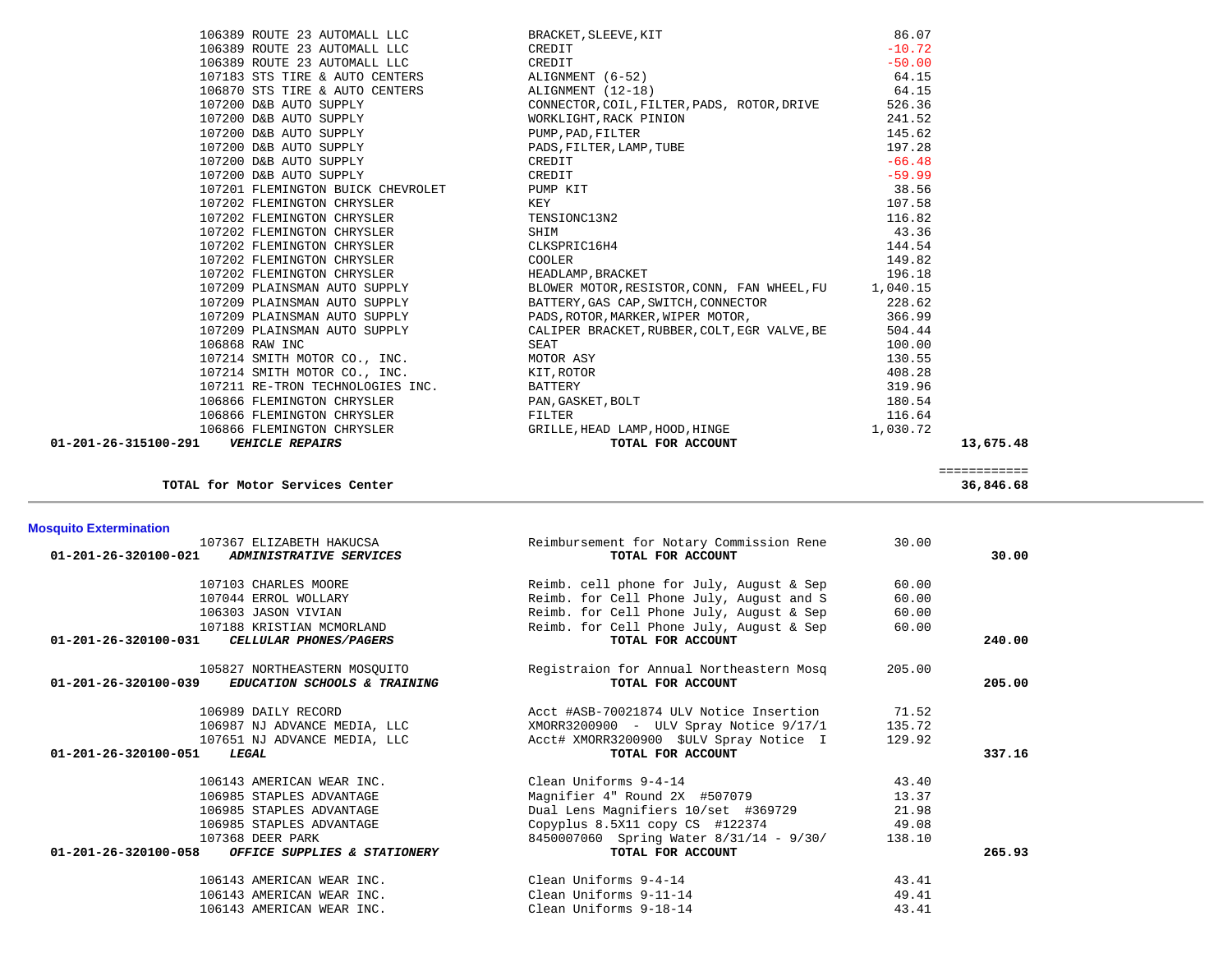| 106143 AMERICAN WEAR INC.<br>106983 SAFETY- KLEEN SYSTEMS, INC.<br>107649 JASON VIVIAN                                                                                                                                                                                   | Clean Uniforms 9-25-14<br>16G Parts Washer- Solvent<br>Reimbursement for Work Boots Coundil #6 90.00                                                                                                                                           | 43.41<br>265.97 |          |
|--------------------------------------------------------------------------------------------------------------------------------------------------------------------------------------------------------------------------------------------------------------------------|------------------------------------------------------------------------------------------------------------------------------------------------------------------------------------------------------------------------------------------------|-----------------|----------|
| OTHER OUTSIDE SERVICES<br>01-201-26-320100-084                                                                                                                                                                                                                           | TOTAL FOR ACCOUNT                                                                                                                                                                                                                              |                 | 535.61   |
| 106985 STAPLES ADVANTAGE<br>01-201-26-320100-098<br>OTHER OPERATING & REPAIR SUPPLY                                                                                                                                                                                      | Morris/Sussex/Warren County Maps #565846 59.14<br>TOTAL FOR ACCOUNT                                                                                                                                                                            |                 | 59.14    |
| 107104 TRITEC OFFICE EQUIPMENT INC<br>01-201-26-320100-163<br>OFFICE MACHINES                                                                                                                                                                                            | Color Copies $7/1/14$ - $9/30/14$<br>TOTAL FOR ACCOUNT                                                                                                                                                                                         | 368.13          | 368.13   |
| 106985 STAPLES ADVANTAGE                                                                                                                                                                                                                                                 | Towel CFold 2400/Ct WE #491292                                                                                                                                                                                                                 | 44.28           |          |
| 106985 STAPLES ADVANTAGE                                                                                                                                                                                                                                                 | Angel Soft Disp CS Bath Tissue #616044 25.19                                                                                                                                                                                                   |                 |          |
| 106985 STAPLES ADVANTAGE<br>%5 STAPLES ADVANTAGE<br><b>BLDG MAINTENANCE SUPPLIES</b><br>01-201-26-320100-249                                                                                                                                                             | SEB Bath Tissue 80/Pk #375681<br>TOTAL FOR ACCOUNT                                                                                                                                                                                             | 32.29           | 101.76   |
|                                                                                                                                                                                                                                                                          |                                                                                                                                                                                                                                                |                 |          |
| 105647 BIOQUIP<br>105647 BIOQUIP<br>104357 BIOQUIP<br>104357 BIOQUIP<br>104357 BIOQUIP<br>104357 BIOQUIP<br>104357 BIOQUIP<br>104357 BIOQUIP<br>104357 BIOQUIP<br>104357 BIOQUIP<br>106945 OTTO KRUSE<br>106945 OTTO KRUSE<br>106948 MSGAN STITT<br>106943 B.J MORE<br>1 | Gravid Mosquito Trap w/6Volt Battery 1,150.20                                                                                                                                                                                                  |                 |          |
|                                                                                                                                                                                                                                                                          | Gravid Mosquito Trap W/6Volt Battery<br>Shipping and Handling<br>Portable Air Pump #2825<br>Photoelectric Switch, AC Use # 2833A<br>190.20<br>Mosquito Breeder #1425<br>C-Cell Aspirator # 2809C<br>D-Cell Aspirator # 2809C<br>D-Cell Aspirat |                 |          |
|                                                                                                                                                                                                                                                                          |                                                                                                                                                                                                                                                |                 |          |
|                                                                                                                                                                                                                                                                          |                                                                                                                                                                                                                                                |                 |          |
|                                                                                                                                                                                                                                                                          |                                                                                                                                                                                                                                                |                 |          |
|                                                                                                                                                                                                                                                                          |                                                                                                                                                                                                                                                |                 |          |
|                                                                                                                                                                                                                                                                          |                                                                                                                                                                                                                                                |                 |          |
|                                                                                                                                                                                                                                                                          |                                                                                                                                                                                                                                                |                 |          |
|                                                                                                                                                                                                                                                                          |                                                                                                                                                                                                                                                |                 |          |
|                                                                                                                                                                                                                                                                          |                                                                                                                                                                                                                                                |                 |          |
|                                                                                                                                                                                                                                                                          | Mosquito Trap Operation $5/1/14 - 10/6/14$                                                                                                                                                                                                     | 65.00           |          |
|                                                                                                                                                                                                                                                                          | Mosquito Trap Operation $5/1/14 - 10/6/14$                                                                                                                                                                                                     | 65.00           |          |
|                                                                                                                                                                                                                                                                          | Mosquito Trap Operation $5/1/14 - 10/6/14$<br>Mosquito Trap Operation $5/1/14 - 10/6/14$                                                                                                                                                       | 65.00           |          |
|                                                                                                                                                                                                                                                                          |                                                                                                                                                                                                                                                | 65.00           |          |
| 106944 LORRAINE RINALDI                                                                                                                                                                                                                                                  | Mosquito Trap Operation $5/1/14 - 10/6/14$<br>Mosquito Trap Operation $5/1/14 - 10/6/14$                                                                                                                                                       | 65.00           |          |
| 106942 F.M.B.A LOCAL #70                                                                                                                                                                                                                                                 |                                                                                                                                                                                                                                                | 65.00           |          |
| GROUND MAINTENANCE SUPPLIES<br>01-201-26-320100-251                                                                                                                                                                                                                      | TOTAL FOR ACCOUNT                                                                                                                                                                                                                              |                 | 2,400.96 |
| 106143 AMERICAN WEAR INC.                                                                                                                                                                                                                                                |                                                                                                                                                                                                                                                | 49.40           |          |
| 106143 AMERICAN WEAR INC.                                                                                                                                                                                                                                                | Clean Uniforms 9/11/14<br>Clean Uniforms 9-18-14<br>Clean Uniforms 9-25-14                                                                                                                                                                     | 43.40           |          |
| 106143 AMERICAN WEAR INC.                                                                                                                                                                                                                                                |                                                                                                                                                                                                                                                | 43.40           |          |
| 106574 MORRISTOWN LUMBER &                                                                                                                                                                                                                                               | 4X4X08PT #1 syp. 14ca treated #4408PT                                                                                                                                                                                                          | 53.96           |          |
| 106574 MORRISTOWN LUMBER &                                                                                                                                                                                                                                               | 235495 qckite super glue2gm #6784417<br>super glue grvty 15g bottle #78050020                                                                                                                                                                  | 2.98            |          |
| 106574 MORRISTOWN LUMBER &                                                                                                                                                                                                                                               |                                                                                                                                                                                                                                                | 3.99            |          |
| 106574 MORRISTOWN LUMBER &                                                                                                                                                                                                                                               | 8265s cold weld compound #1576743                                                                                                                                                                                                              | 5.99            |          |
| 106574 MORRISTOWN LUMBER &                                                                                                                                                                                                                                               | E93BP4 ener c batteries #13999419                                                                                                                                                                                                              | 13.98           |          |
| 106374 PLAINSMAN AUTO SUPPLY<br>106374 PLAINSMAN AUTO SUPPLY                                                                                                                                                                                                             | Heavy Duty Spiral Reamer #NSTS<br>Tire Repair String Inserts #NSTA<br>Filler Quart #262                                                                                                                                                        | 20.99<br>19.89  |          |
| 106374 PLAINSMAN AUTO SUPPLY                                                                                                                                                                                                                                             |                                                                                                                                                                                                                                                | 11.62           |          |
| 106374 PLAINSMAN AUTO SUPPLY                                                                                                                                                                                                                                             | Pint Filler #261                                                                                                                                                                                                                               | 7.92            |          |
| 106374 PLAINSMAN AUTO SUPPLY                                                                                                                                                                                                                                             | Universal Cement 4oz. #765-1197                                                                                                                                                                                                                | 8.58            |          |
| 106374 PLAINSMAN AUTO SUPPLY                                                                                                                                                                                                                                             | Sticker #710-1110                                                                                                                                                                                                                              | 12.10           |          |
| 106374 PLAINSMAN AUTO SUPPLY                                                                                                                                                                                                                                             | BRN PRI #RTA9204                                                                                                                                                                                                                               | 4.76            |          |
| 106374 PLAINSMAN AUTO SUPPLY                                                                                                                                                                                                                                             | Gray SEA #DAP1699                                                                                                                                                                                                                              | 9.38            |          |
| 106985 STAPLES ADVANTAGE                                                                                                                                                                                                                                                 | Spray Insect Repllnt 6oz #670977                                                                                                                                                                                                               | 61.68           |          |
| 107125 LEVITT'S LLC                                                                                                                                                                                                                                                      | Truper 31208 LHSP Shovel Open Back # 556                                                                                                                                                                                                       | 19.95           |          |
| 107125 LEVITT'S LLC                                                                                                                                                                                                                                                      | RZBK Shovel LH SOPT Fiber Han #796174400                                                                                                                                                                                                       | 61.90           |          |
| 107125 LEVITT'S LLC                                                                                                                                                                                                                                                      | UN Fork Forged Manure 6 Tines 12 1/2" Lo                                                                                                                                                                                                       | 35.25           |          |
| 107125 LEVITT'S LLC                                                                                                                                                                                                                                                      | RZBK Hook Forged Potato Lightweightrefus                                                                                                                                                                                                       | 89.85           |          |
| 107125 LEVITT'S LLC<br>107125 LEVITT'S LLC                                                                                                                                                                                                                               | 6-LB Sledge Hammer F-Glass HDLE was 3209<br>7.5 LB Sledgehammer F-Glass HDLE #492061                                                                                                                                                           | 21.95<br>24.25  |          |
| 107085 MCMASTER-CARR SUPPLY CO                                                                                                                                                                                                                                           | PVC Work Boot, Safety Toe, 16" Height, B                                                                                                                                                                                                       | 22.38           |          |
| 107085 MCMASTER-CARR SUPPLY CO                                                                                                                                                                                                                                           | UL-Listed Gasoline and Fuel Hose, with M                                                                                                                                                                                                       | 92.00           |          |
| 107085 MCMASTER-CARR SUPPLY CO                                                                                                                                                                                                                                           | Disposable Alkaline Battery, Size C, Pac                                                                                                                                                                                                       | 6.49            |          |
| 107085 MCMASTER-CARR SUPPLY CO                                                                                                                                                                                                                                           | Cart-King Caster, Swivel, 4" X 1 1/4" Ph                                                                                                                                                                                                       | 61.12           |          |
|                                                                                                                                                                                                                                                                          |                                                                                                                                                                                                                                                |                 |          |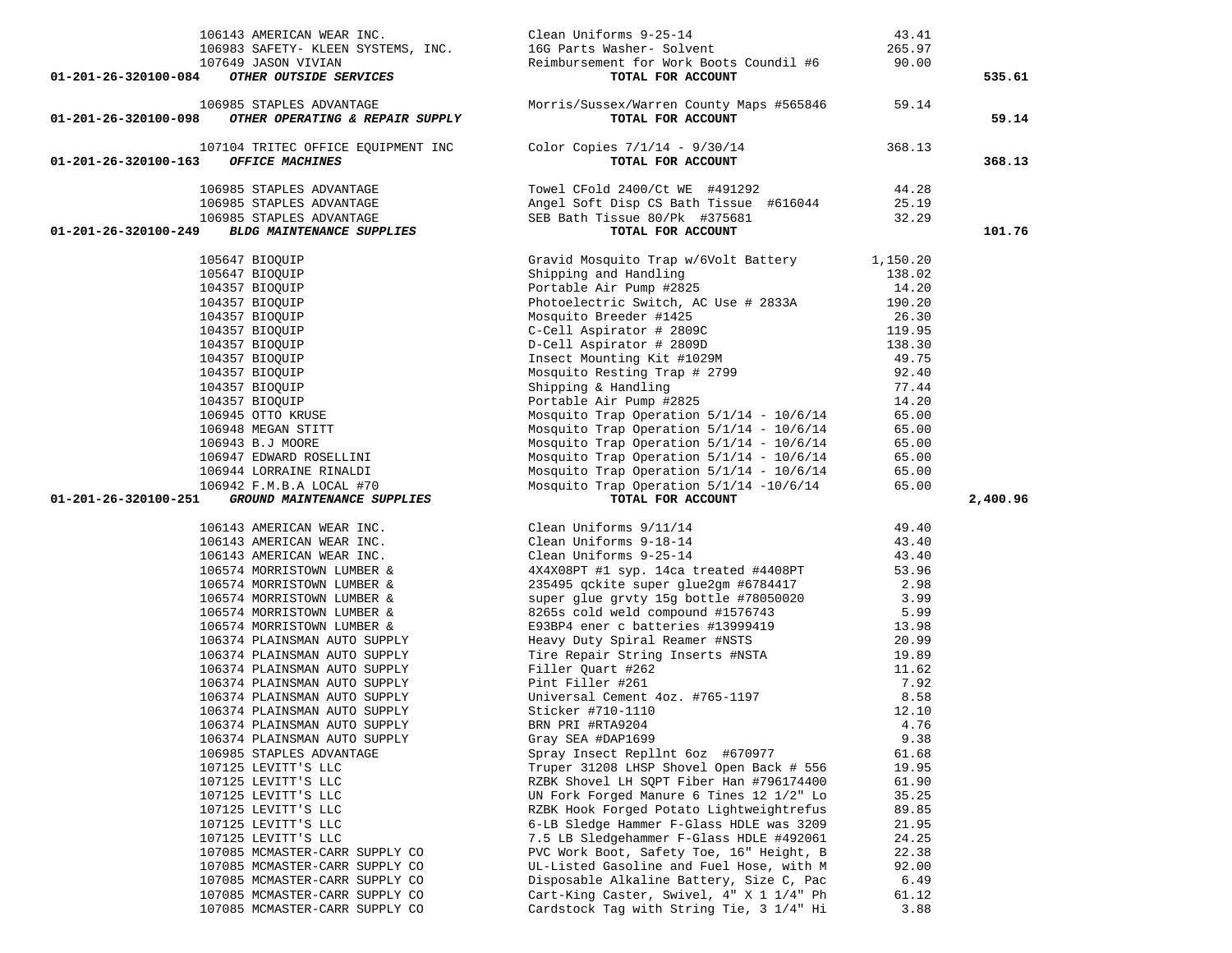| 107085 MCMASTER-CARR SUPPLY CO                       | Shipping & Handling                      | 9.66     |              |  |
|------------------------------------------------------|------------------------------------------|----------|--------------|--|
| 107115 TRICO EQUIPMENT SERVICES LLC                  | Pin #153748A1                            | 24.90    |              |  |
| 107115 TRICO EQUIPMENT SERVICES LLC                  | Ring #153749A1                           | 12.45    |              |  |
| 01-201-26-320100-258<br><i>EQUIPMENT</i>             | TOTAL FOR ACCOUNT                        |          | 860.05       |  |
| 106252 ONE SOURCE OF NEW JERSEY LLC                  | Milton S715 Female Air Coupler #MIL-S715 | 35.12    |              |  |
| 106252 ONE SOURCE OF NEW JERSEY LLC                  | Milton S728 Female Air Nipple 2Pk. #MIL- | 12.39    |              |  |
| 106252 ONE SOURCE OF NEW JERSEY LLC                  | 5/8 X 4-3/4 Hitch Pin (31-07) #05853     | 45.84    |              |  |
| 106252 ONE SOURCE OF NEW JERSEY LLC                  | 16-14 GA Butt Heat Shrink Terminals #D92 | 24.38    |              |  |
| 106252 ONE SOURCE OF NEW JERSEY LLC                  | 16-14 Blue Nylon Insulated Connector #D8 | 17.35    |              |  |
| 106252 ONE SOURCE OF NEW JERSEY LLC                  | 16-14 Blue Nylon Insulated Connector #D8 | 16.40    |              |  |
| 106252 ONE SOURCE OF NEW JERSEY LLC                  | Shipping & Handling #SHIP 2              | 12.50    |              |  |
| 106974 PLAINSMAN AUTO SUPPLY                         | Trailer Hitch #75889                     | 178.53   |              |  |
| 106974 PLAINSMAN AUTO SUPPLY                         | 2" Ball Mount #2923                      | 12.55    |              |  |
| 106974 PLAINSMAN AUTO SUPPLY                         | 2 X .75 Ball #63821                      | 6.85     |              |  |
| 106974 PLAINSMAN AUTO SUPPLY                         | Battery #7524                            | 98.05    |              |  |
| 106974 PLAINSMAN AUTO SUPPLY                         | Core Deposit #7524                       | 15.00    |              |  |
| 107095 APOLLO BATTERY & TIRE                         | 225/70R15 All Season GT-VP1              | 384.48   |              |  |
| 107122 STS TIRE & AUTO CENTERS                       | LT245/70R17 FIR Transforce AT C/6 BL 108 | 595.80   |              |  |
| 01-201-26-320100-291<br><b>VEHICLE REPAIRS</b>       | TOTAL FOR ACCOUNT                        |          | 1,455.24     |  |
|                                                      |                                          |          | ============ |  |
| TOTAL for Mosquito Extermination                     |                                          |          | 6,858.98     |  |
|                                                      |                                          |          |              |  |
| <b>Health Management</b><br>107755 STEPHANIE GORMAN  | Reimbursement-Staples planner for 2015   | 28.88    |              |  |
| 01-201-27-330100-058<br>OFFICE SUPPLIES & STATIONERY | TOTAL FOR ACCOUNT                        |          | 28.88        |  |
| 107282 ANTHONY MARRONE                               | Reimbursement for travel and tolls       | 105.57   |              |  |
| 105884 MORRISTOWN LUMBER &                           | Account # 1940 8/27/2014                 | 215.00   |              |  |
| 105884 MORRISTOWN LUMBER &                           | CREDIT MEMO 8/27/2014                    | $-13.00$ |              |  |
| 105884 MORRISTOWN LUMBER &                           | 8/28/2014                                | 103.20   |              |  |
| 105884 MORRISTOWN LUMBER &                           | 8/28/2014                                | 127.32   |              |  |
| 107281 TOM MYNES                                     | Reimbursement for travel                 | 148.75   |              |  |
| 107280 TRITEC OFFICE EQUIPMENT INC                   | color copies Machine ID# 6417            | 338.66   |              |  |

| 100001 MONULDIONN BOMBIN G                       |                                          |        |              |
|--------------------------------------------------|------------------------------------------|--------|--------------|
| 107281 TOM MYNES                                 | Reimbursement for travel                 | 148.75 |              |
| 107280 TRITEC OFFICE EQUIPMENT INC               | color copies Machine ID# 6417            | 338.66 |              |
| 107564 JAMES E DEACON                            | Reimbursement for tolls to meeting and c | 42.46  |              |
| 108284 COUNTY OF MORRIS                          | 2nd Half October 2014 Metered Mail       | 6.90   |              |
| 01-201-27-330100-210<br>ENVIRONMENTAL COMPLIANCE | TOTAL FOR ACCOUNT                        |        | 1,074.86     |
| 107278 DEER PARK                                 | 0434540191 billing period 8/15/14-9/14/1 | 52.42  |              |
| 103059 MOTOROLA SOLUTIONS INC                    | SCBA Comm Equipment - Health Operating   | 43.78  |              |
| 107566 DEER PARK                                 | 0434540191 billing period 9/15/14-10/14/ | 43.45  |              |
| 01-201-27-330100-258<br><i>EOUIPMENT</i>         | TOTAL FOR ACCOUNT                        |        | 139.65       |
|                                                  |                                          |        | ============ |
| TOTAL for Health Management                      |                                          |        | 1,243.39     |

**Human Services** 

 $\sim$ 

| 106241 STAPLES ADVANTAGE | SG TWIN POCKET RED FOLDERS ITEM # 135848 | 7.25   |
|--------------------------|------------------------------------------|--------|
| 106241 STAPLES ADVANTAGE | STAPLES COPY PAPER                       | 225.72 |
| 106241 STAPLES ADVANTAGE | LABEL WRITERS LABELS ITEM 377179         | 37.08  |
| 106241 STAPLES ADVANTAGE | TAPE ITEM mmm8106k6c38                   | 25.23  |
| 106241 STAPLES ADVANTAGE | CERTIFICATION HOLDERS ITEM 408775        | 15.87  |
| 106241 STAPLES ADVANTAGE | BINDER CLIPS ITEM 395200                 | 11.37  |
| 106241 STAPLES ADVANTAGE | MINI BINDER CLIPS ITEM 566942            | 7.32   |
| 106241 STAPLES ADVANTAGE | LARGE BINDER CLIPS ITEM 814960           | 7.28   |
| 106241 STAPLES ADVANTAGE | PENS ITEM 814960                         | 4.28   |
| 106241 STAPLES ADVANTAGE | HILIGHT MARKERS ITEM 412775              | 1.84   |
| 106241 STAPLES ADVANTAGE | OPTIFLOW PENS ITEM 486573                | 5.82   |
| 106241 STAPLES ADVANTAGE | PADS ITEM 809816                         | 16.41  |
| 106241 STAPLES ADVANTAGE | SPLS FLAGS ITEM 667002                   | 7.89   |
|                          |                                          |        |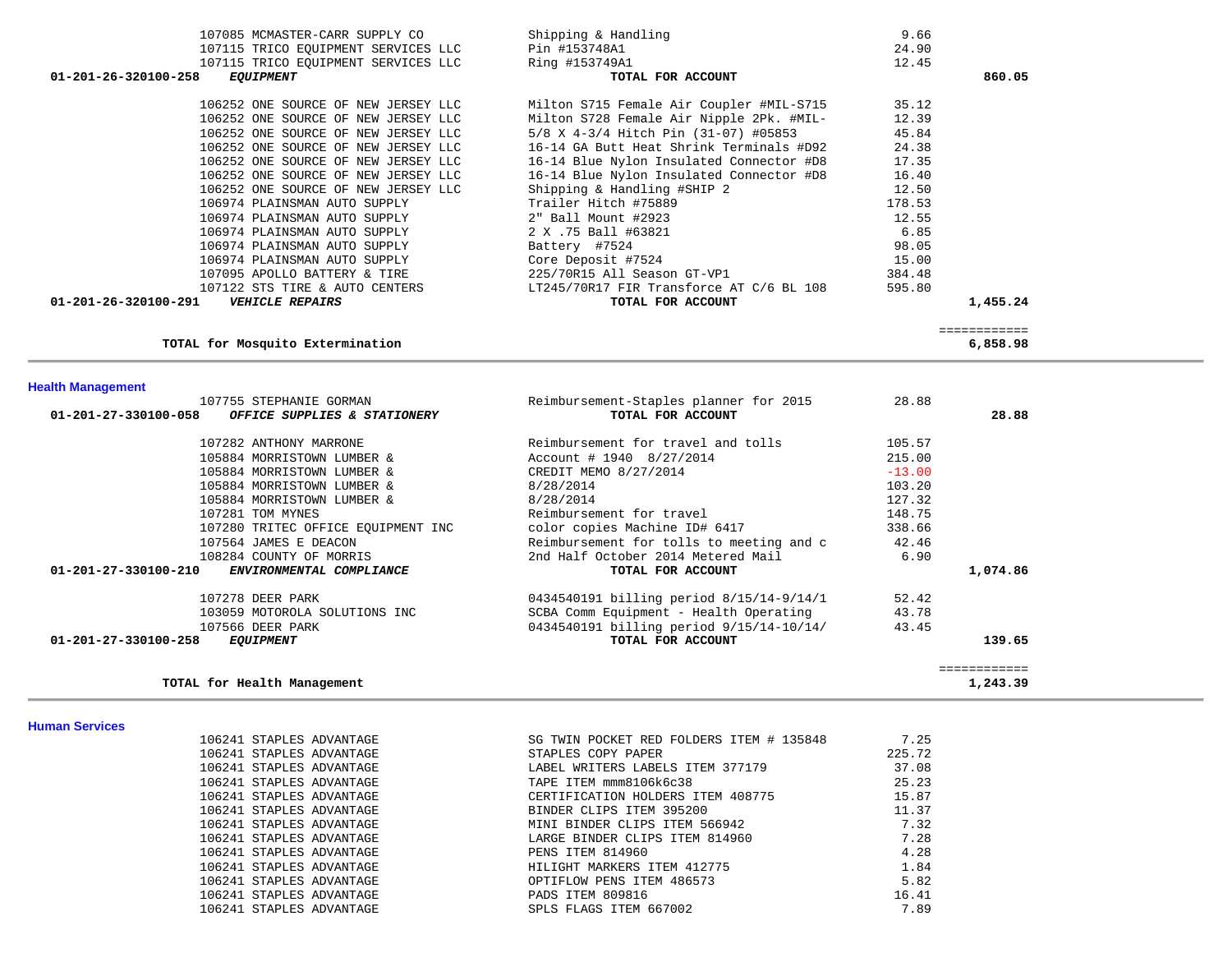| 107079 LIFESAVERS INC                                   | CPR Instructor Recertification           | 65.00    |          |
|---------------------------------------------------------|------------------------------------------|----------|----------|
| 107035 WALKER DISPLAY INC.                              | Lock on rd sleeve 10 pk                  | 45.00    |          |
| 01-201-27-331110-039<br>EDUCATION SCHOOLS & TRAINING    | TOTAL FOR ACCOUNT                        |          | 110.00   |
| 106513 ORIENTAL TRADING COMPANY INC.                    | Acct #56377682 Holiday Decorations & Cra | 169.50   |          |
| 01-201-27-331110-058<br>OFFICE SUPPLIES & STATIONERY    | TOTAL FOR ACCOUNT                        |          | 169.50   |
| 106538 AGWAY MORRISTOWN                                 | Shelter Decorating contest               | 40.42    |          |
| 106025 BOB BARKER COMPANY, INC.                         | MORNJ9 - Shampoo, Soap, Gloves, Shoes De | 485.90   |          |
| 107865 THOMAS POLLIO                                    |                                          | 355.26   |          |
| 01-201-27-331110-059<br>OTHER GENERAL EXPENSES          | TOTAL FOR ACCOUNT                        |          | 881.58   |
| 107035 WALKER DISPLAY INC.                              | Delivery Charge                          | 15.95    |          |
| 108284 COUNTY OF MORRIS                                 | 2nd Half October 2014 Metered Mail       | 13.96    |          |
| 01-201-27-331110-068<br>POSTAGE AND METERED MAIL        | TOTAL FOR ACCOUNT                        |          | 29.91    |
| 105764 PARAMOUNT                                        | Ferguson Sofa                            | 1,538.00 |          |
| 105764 PARAMOUNT                                        | 4 Seat Cluster Table                     | 775.80   |          |
| 01-201-27-331110-162<br><i>FURNITURE &amp; FIXTURES</i> | TOTAL FOR ACCOUNT                        |          | 2,313.80 |
| 107077 SODEXO INC & AFFILIATES                          | Contractual Charge                       | 2,846.32 |          |
| 107077 SODEXO INC & AFFILIATES                          | Meals                                    | 1,959.08 |          |
| 107077 SODEXO INC & AFFILIATES                          | AFI & Other                              | 1,111.84 |          |
| 01-201-27-331110-185<br><b>FOOD</b>                     | TOTAL FOR ACCOUNT                        |          | 5,917.24 |
| 107039 MONOGRAM MADNESS                                 | Navy Duffle Bag w/logo                   | 576.00   |          |
| 107039 MONOGRAM MADNESS                                 | jackets                                  | 50.00    |          |
| 105764 PARAMOUNT                                        | Balance of Table Cost                    | 3,283.20 |          |
| 01-201-27-331110-202<br>UNIFORM AND ACCESSORIES         | TOTAL FOR ACCOUNT                        |          | 3,909.20 |

**Youth Shelter** 

|        | 29.92  | LETTER MANILA FOLDERS ITEM 221689               | 106241 STAPLES ADVANTAGE                                        |
|--------|--------|-------------------------------------------------|-----------------------------------------------------------------|
|        | 27.20  | AVERY LSR LBL 300 PK ITEM 209882                | 106241 STAPLES ADVANTAGE                                        |
|        | 31.75  | CERTIFICATE AWARD FRAME ITEM 910013             | 106241 STAPLES ADVANTAGE                                        |
| 480.29 |        | TOTAL FOR ACCOUNT                               | <i>OFFICE SUPPLIES &amp; STATIONERY</i><br>01-201-27-331100-058 |
|        | 5.91   | 2nd Half October 2014 Metered Mail              | 108284 COUNTY OF MORRIS                                         |
| 5.91   |        | TOTAL FOR ACCOUNT                               | 01-201-27-331100-068<br>POSTAGE & METERED MAIL                  |
|        | 2.70   | 7/11/14 NJ TPK TOLLS (YSC Statewide)            | 107356 JESSICA MONDINO                                          |
|        | 43.75  | 7/11/14 ROUNDTRIP MILEAGE TO HAMILTON (Y        | 107356 JESSICA MONDINO                                          |
|        | 32.20  | 8/15/14 ROUNDTRIP MILEAGE TO HAMILTON (C        | 107356 JESSICA MONDINO                                          |
|        | 2.70   | 9/12/14 NJ TPK TOLLS TO HAMILTON (YSC ST        | 107356 JESSICA MONDINO                                          |
|        | 43.75  | 9/12/14 ROUNDTRIP MILEAGE TO HAMILTON (Y        | 107356 JESSICA MONDINO                                          |
|        | 32.20  | 8/15/14 ROUNDTRIP MILEAGE T HAMILTON (CI        | 107356 JESSICA MONDINO                                          |
|        | 19.00  | 6/19/14 REFRESHMENTS FOR YSAC (MARA'S CO        | 107356 JESSICA MONDINO                                          |
|        | 19.00  | 8/21/14 REFRESHMENTS FOR YSAC (MARA'S CO        | 107356 JESSICA MONDINO                                          |
|        | 19.00  | 9/18/14 REFRESHMENTS FOR YSAC (MARA'S CO        | 107356 JESSICA MONDINO                                          |
|        | 19.00  | 10/16/14 REFRESHMENTS FOR YSAC (MARA'S C        | 107356 JESSICA MONDINO                                          |
|        | 144.56 | 9/4/14 DSM BOOK FROM AMAZON (2 COPIES)          | 107356 JESSICA MONDINO                                          |
| 377.86 |        | TOTAL FOR ACCOUNT                               | TRAVEL EXPENSE<br>01-201-27-331100-082                          |
|        |        | Catering for MHSAAB Meeting held on Oct. 131.50 | 107535 SODEXO INC & AFFILIATES                                  |
| 131.50 |        | TOTAL FOR ACCOUNT                               | 01-201-27-331100-088 MEETING EXP ADVISORY BOARD ETC             |
|        | 111.58 | PAYMENT FOR RICOH MPC3002 COLOR COPIES F        | 107089 TRITEC OFFICE EQUIPMENT INC                              |
| 111.58 |        | TOTAL FOR ACCOUNT                               | 01-201-27-331100-164<br><i>OFFICE MACHINES - RENTAL</i>         |

106241 STAPLES ADVANTAGE 2 POCKET BLUE FOLDERS ITEM 907693 18.06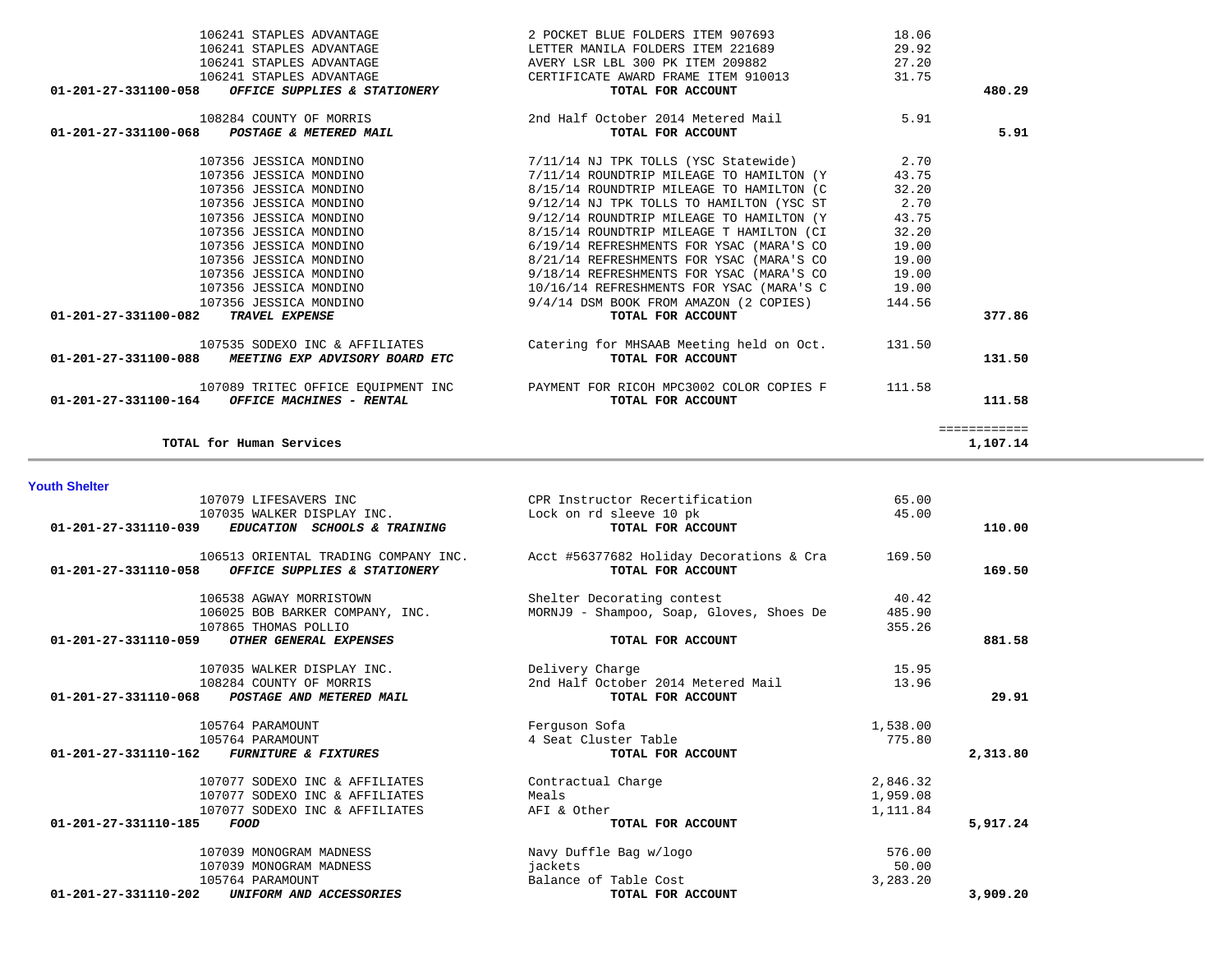| 01-201-27-331110-252   | 106024 SPRUCE INDUSTRIES, INC.<br>106024 SPRUCE INDUSTRIES, INC.<br>106024 SPRUCE INDUSTRIES, INC.<br><b>JANITORIAL SUPPLIES</b> | Joy Detergent<br>Windex<br>Bowl Cleaner<br>TOTAL FOR ACCOUNT                                                                                                                  | 114.84<br>108.75<br>15.60         | 239.19                    |
|------------------------|----------------------------------------------------------------------------------------------------------------------------------|-------------------------------------------------------------------------------------------------------------------------------------------------------------------------------|-----------------------------------|---------------------------|
|                        | 107034 COMPLETE SECURITY SYSTEMS, INC.<br>01-201-27-331110-262 MACHINERY REPAIRS & PARTS                                         | 12403 labor 10/06/2014<br>TOTAL FOR ACCOUNT                                                                                                                                   | 125.00                            | 125.00                    |
|                        | TOTAL for Youth Shelter                                                                                                          |                                                                                                                                                                               |                                   | ============<br>13,695.42 |
| <b>Office on Aging</b> |                                                                                                                                  |                                                                                                                                                                               |                                   |                           |
| 01-201-27-333100-039   | 106920 COUNTY COLLEGE OF MORRIS<br>EDUCATION SCHOOLS & TRAINING                                                                  | CCM Celebrates Seniors 2014 .September 1<br>TOTAL FOR ACCOUNT                                                                                                                 | 600.00                            | 600.00                    |
| 01-201-27-333100-048   | 106921 BETH DENMEAD<br>106901 DAVID GILLIHAM<br>INSURANCE                                                                        | Car Insurance reimbursement for Sept-201<br>Car Insurance Reimbursement for Sept-201<br>TOTAL FOR ACCOUNT                                                                     | 12.00<br>12.00                    | 24.00                     |
|                        | 106928 DAILY RECORD CIRCULATION<br>107099 TRITEC OFFICE EQUIPMENT INC<br>01-201-27-333100-059 OTHER GENERAL EXPENSES             | Acct# ASB-189456 Public Notice. Septembe<br>Color Copies, Machine ID 6056.7/1/14-9/3<br>TOTAL FOR ACCOUNT                                                                     | 68.88<br>59.01                    | 127.89                    |
|                        | 108284 COUNTY OF MORRIS<br>01-201-27-333100-068 POSTAGE & METERED MAIL                                                           | 2nd Half October 2014 Metered Mail<br>TOTAL FOR ACCOUNT                                                                                                                       | 173.94                            | 173.94                    |
| 01-201-27-333100-082   | 106921 BETH DENMEAD<br>106901 DAVID GILLIHAM<br>106901 DAVID GILLIHAM<br>107579 CARMEN N. AYALA<br>TRAVEL EXPENSE                | Miles reimbursement for Sept-2014<br>Miles reimbursement for Sept-2014<br>Toll $(.75 \text{ exit and entry } $1.50)$<br>Miles reimbursement for Sep-2014<br>TOTAL FOR ACCOUNT | 105.70<br>114.45<br>7.50<br>25.90 | 253.55                    |
| 01-201-27-333100-084   | 106903 CORTEX EDI<br>106900 GET WELL HOUSE CALLS P.C.<br>OTHER OUTSIDE SERVICES                                                  | Acct# 5019 Medicaid Billing for August-2<br>Competency Evaluation of APS client (D.P)<br>TOTAL FOR ACCOUNT                                                                    | 175.00<br>400.00                  | 575.00                    |
| 01-201-27-333100-117   | 107555 LORI E. ADAMS<br><i><b>INTERPRETOR FEES</b></i>                                                                           | Int. Serv. FOR 10/16/14 Plan/Prog. Revie<br>TOTAL FOR ACCOUNT                                                                                                                 | 175.00                            | 175.00                    |
|                        | TOTAL for Office on Aging                                                                                                        |                                                                                                                                                                               |                                   | ============<br>1,929.38  |
| <b>NJEASE Phase II</b> |                                                                                                                                  |                                                                                                                                                                               |                                   |                           |
| 01-201-27-333105-090   | 106979 CORNERSTONE FAMILY PROGRAMS<br><i>NJEASE PHASE II EXPENDITURES</i>                                                        | JACC Period 7/1/14-9/30/146 JACC units @<br>TOTAL FOR ACCOUNT                                                                                                                 | 570.00                            | 570.00                    |
|                        | TOTAL for NJEASE Phase II                                                                                                        |                                                                                                                                                                               |                                   | ============<br>570.00    |
| <b>Grant in Aid</b>    |                                                                                                                                  |                                                                                                                                                                               |                                   |                           |
| 01-201-27-342000-454   | 107534 NEW JERSEY AIDS SERVICES<br>107534 NEW JERSEY AIDS SERVICES<br>GRANT IN AID GIA: ERIC JOHNSON                             | Bed Days<br>Workshops<br>TOTAL FOR ACCOUNT                                                                                                                                    | 7,725.28<br>400.00                | 8,125.28                  |
| 01-201-27-342000-455   | 107303 DOVER HOUSING AUTHORITY<br>GRANT IN AID GIA: DOVER HOUSING AUTHORITY                                                      | CHILDCARE STEPEN FOR CLIENTS FOR THE THI<br>TOTAL FOR ACCOUNT                                                                                                                 | 5,977.00                          | 5,977.00                  |
|                        | 106883 MORRISTOWN NEIGHBORHOOD HOUSE<br>106883 MORRISTOWN NEIGHBORHOOD HOUSE<br>106883 MORRISTOWN NEIGHBORHOOD HOUSE             | 2ND OUARTER SERVICES SOCCER SESSIONS<br>BASKETBALL CLINICS<br>BASKETBALL SESSIONS                                                                                             | 2,000.00<br>3,000.00<br>5,850.00  |                           |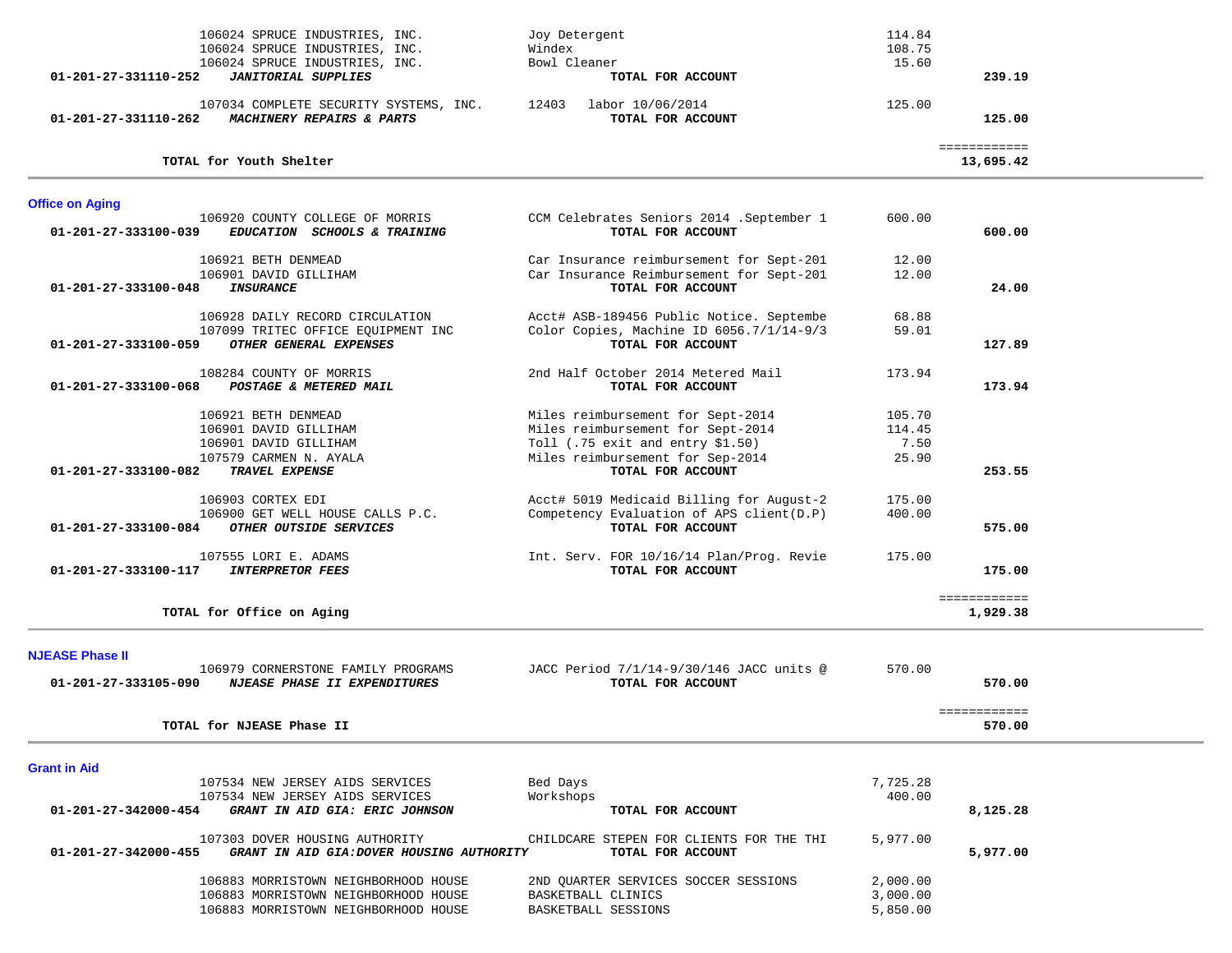|                      | 106885 MORRISTOWN NEIGHBORHOOD HOUSE                                   | SERVICES FOR THE 3RD QUARTER GIA SCHOLAR                                             | 11,146.00            |           |
|----------------------|------------------------------------------------------------------------|--------------------------------------------------------------------------------------|----------------------|-----------|
|                      | 106886 MORRISTOWN NEIGHBORHOOD HOUSE                                   | 3RD QUARTER GIA SCHOLARSHIP                                                          | 1,300.00             |           |
| 01-201-27-342000-457 | GRANT IN AID GIA: MORRISTOWN NGBHD HOUSE                               | TOTAL FOR ACCOUNT                                                                    |                      | 23,296.00 |
|                      | 106982 PUSH TO WALK A NEW JERSEY                                       | #1467 DISPeriod 7/1/14-9/30/1465.35 unit                                             | 4,789.00             |           |
| 01-201-27-342000-458 | GRANT IN AID GIA: PUSH TO WALK                                         | TOTAL FOR ACCOUNT                                                                    |                      | 4,789.00  |
|                      | 106892 EL PRIMER PASO, LTD.                                            | SEPTEMBER 2014 ESL CLASSES                                                           | 1,440.00             |           |
|                      | 106892 EL PRIMER PASO, LTD.                                            | PRESCHOOL CLASSES                                                                    | 2,772.00             |           |
|                      | 106892 EL PRIMER PASO, LTD.                                            | PRESCHOOL SCHOLARSHIPS                                                               | 1,950.00             |           |
|                      | 106892 EL PRIMER PASO, LTD.                                            | AFTERCARE PRG                                                                        | 1,200.00             |           |
|                      | 107302 MC ORGANIZATION FOR HISPANIC                                    | community outreach prg reporting period                                              | 2,023.00             |           |
|                      | 107302 MC ORGANIZATION FOR HISPANIC                                    | 1145 outreach services                                                               | 7,442.50             |           |
| 01-201-27-342000-459 | GRANT IN AID GIA: HISPANIC AFFAIRS                                     | TOTAL FOR ACCOUNT                                                                    |                      | 16,827.50 |
|                      | 107295 HOMELESS SOLUTIONS, INC.                                        |                                                                                      | 356.00               |           |
|                      |                                                                        | 12.28 bed nights family prg @ \$29<br>11.80 hours family outreach @ \$21.00          | 248.00               |           |
| 01-201-27-342000-460 | 107295 HOMELESS SOLUTIONS, INC.<br>GRANT IN AID GIA: HOUSING SOLUTIONS | TOTAL FOR ACCOUNT                                                                    |                      | 604.00    |
|                      |                                                                        |                                                                                      |                      |           |
|                      | 107329 JERSEY BATTERED WOMEN'S                                         | SERVICES FOR THE 3RD QUARTER OF 2014. PR                                             | 9,764.00             |           |
|                      | 107329 JERSEY BATTERED WOMEN'S                                         | 156 NIGHTS @ \$66.49                                                                 | 10,372.00            |           |
| 01-201-27-342000-461 | GRANT IN AID GIA: BATTERED WOMEN                                       | TOTAL FOR ACCOUNT                                                                    |                      | 20,136.00 |
|                      | 106880 CORNERSTONE FAMILY PROGRAMS                                     | COST REIMBURSEMENT FOR SOCIAL WORK SERVI                                             | 15,466.00            |           |
|                      | 106880 CORNERSTONE FAMILY PROGRAMS                                     | 1 GROUP HOUR @ \$20.54                                                               | 21.00                |           |
| 01-201-27-342000-462 | GRANT IN AID GIA: FAMILY SERVICES                                      | TOTAL FOR ACCOUNT                                                                    |                      | 15,487.00 |
|                      | 107292 EMPLOYMENT HORIZONS, INC.                                       | GIA 1424 E&T<br>Period 7/1/14-                                                       | 19,294.00            |           |
| 01-201-27-342000-463 | GRANT IN AID GIA: EMPLOYMENT HORIZONS                                  | TOTAL FOR ACCOUNT                                                                    |                      | 19,294.00 |
|                      | 107421 ATLANTIC HEALTH SERVICES/MMH                                    | 53 UNITS @ \$232.90 FOR THE 3RD QUARTER O                                            | 12,344.00            |           |
| 01-201-27-342000-464 | GRANT IN AID GIA: MORR MEMOR. HOSPITAL                                 | TOTAL FOR ACCOUNT                                                                    |                      | 12,344.00 |
|                      |                                                                        | 107298 ROXBURY DAY CARE CENTER, INC. CHILD CARE SCHOLARSHIPS FOR THE MONTH OF        | 564.00               |           |
|                      | 107298 ROXBURY DAY CARE CENTER, INC.                                   | CHILD CARE SCHOLARSHIPS FOR THE MONTH OF                                             | 564.00               |           |
|                      | 107298 ROXBURY DAY CARE CENTER, INC.                                   | CHILD CARE SCHOLARSHIPS FOR THE MONTH OF                                             | 2,465.00             |           |
| 01-201-27-342000-467 | GRANT IN AID GIA: ROXBURY DAY CARE SCHOL                               | TOTAL FOR ACCOUNT                                                                    |                      | 3,593.00  |
|                      | 106895 COMMUNITY HOPE INC.                                             | SERVICES PROVIDED FROM APRIL-JUNE 2014                                               | 16,735.29            |           |
| 01-201-27-342000-468 | GRANT IN AID GIA: COMMUNITY HOPE                                       | TOTAL FOR ACCOUNT                                                                    |                      | 16,735.29 |
|                      | 107477 MENTAL HEALTH ASSOCIATION OF                                    | 142 Step off the Street, @ \$30.22                                                   | 4,291.00             |           |
|                      | 107299 MENTAL HEALTH ASSOCIATION OF                                    | 632.5 Forensic Liaison Services for the                                              | 15,746.00            |           |
|                      | 107082 MENTAL HEALTH ASSOCIATION OF                                    | Peer Line phone hours for the 3rd quarte                                             | 4,745.00             |           |
|                      | 107097 MENTAL HEALTH ASSOCIATION OF                                    | Tenant based rental assistance program J                                             | 2,011.00             |           |
| 01-201-27-342000-470 | GRANT IN AID GIA: MC MENTAL HEALTH ASSOC                               | TOTAL FOR ACCOUNT                                                                    |                      | 26,793.00 |
|                      |                                                                        |                                                                                      |                      |           |
|                      | 106981 DAWN CENTER FOR INDEPENDENT                                     | #1458 CM<br>104 EA uni                                                               | 9,149.00             |           |
|                      | 106980 DAWN CENTER FOR INDEPENDENT                                     | Period $7/1/14$ -<br>R&S #1457                                                       | 504.00               |           |
| 01-201-27-342000-473 | GRANT IN AID GIA: DAWN INC                                             | TOTAL FOR ACCOUNT                                                                    |                      | 9,653.00  |
|                      |                                                                        |                                                                                      |                      |           |
|                      | 107147 NORWESCAP INC<br>107147 NORWESCAP INC                           | QUARTER 3 2014 BILLABLE HOURS 108.30 COO<br>BILLABLE HOURS 72.20 ONE ON ONE COUNSELI | 2,890.00<br>1,926.00 |           |
|                      |                                                                        |                                                                                      |                      |           |
| 01-201-27-342000-477 | GRANT IN AID GIA: NORWESCAP                                            | TOTAL FOR ACCOUNT                                                                    |                      | 4,816.00  |
|                      | 107137 PARSIPPANY CHILD DAY CARE CTR.                                  | SERVICES RENDERED FOR THE INFANT TODDLER                                             | 2,702.00             |           |
| 01-201-27-342000-478 | GRANT IN AID GIA: PARSIPPANY CHILD DC                                  | TOTAL FOR ACCOUNT                                                                    |                      | 2,702.00  |
|                      | 106890 CFCS - HOPE HOUSE                                               | SERVICES PROVIDED FOR THE MONTH OF JULY                                              | 735.00               |           |
|                      | 106890 CFCS - HOPE HOUSE                                               | SERVICES [ROVIDED FOR THE MONTH OF AUGUS                                             | 710.00               |           |
|                      | 106879 CFCS - HOPE HOUSE                                               | 3 Support Groups @ \$235.50                                                          | 707.00               |           |
|                      | 106879 CFCS - HOPE HOUSE                                               | 19.5 Individual Counseling Sessions @ \$5                                            | 1,148.00             |           |

106879 CFCS - HOPE HOUSE 1 Living with AIDS coping skills @ \$297. 294.00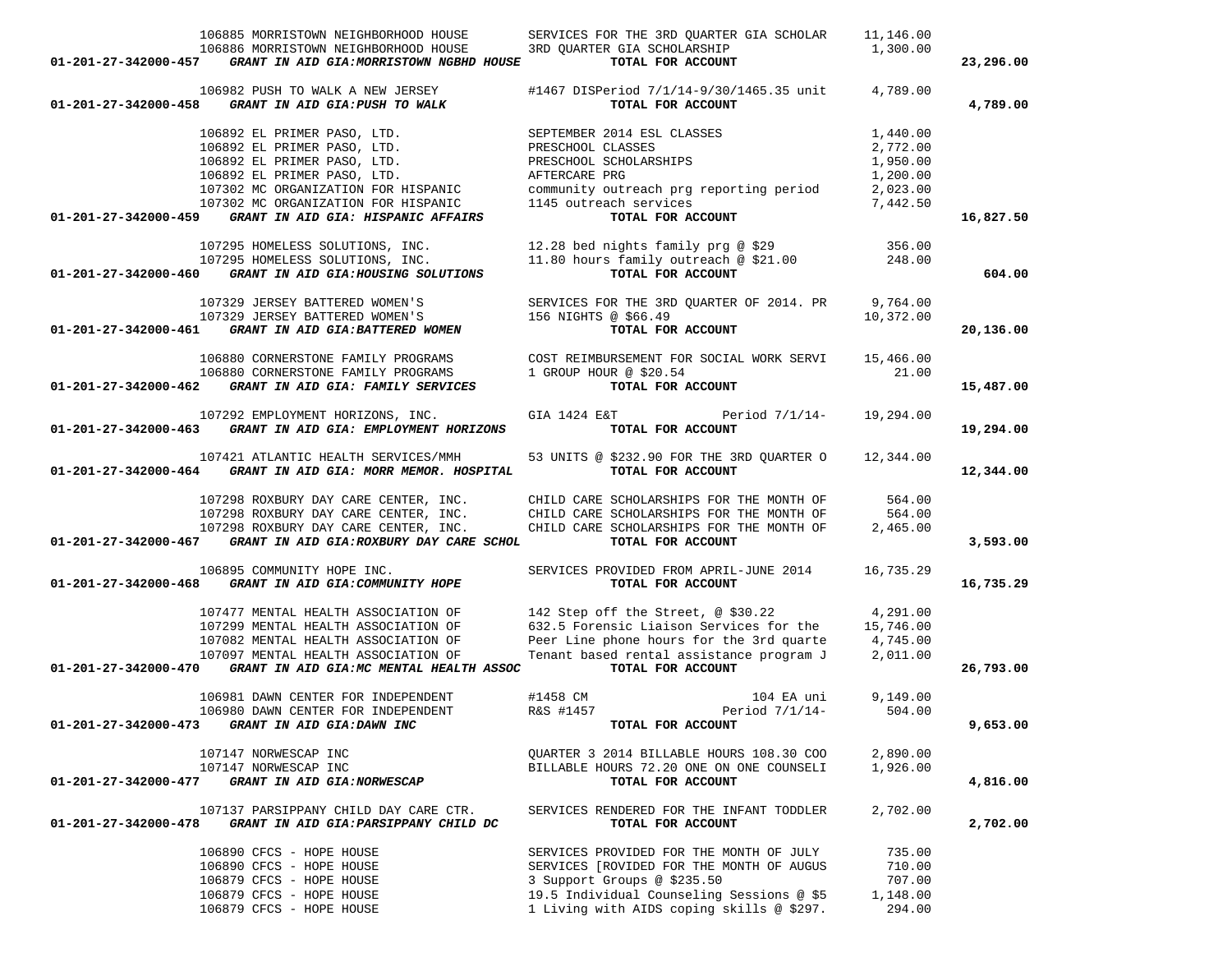| 106879 CFCS - HOPE HOUSE                                                                                                                                                                                                             | 5 AIDS Education sessions @ \$117.76                                 | 589.00               |              |
|--------------------------------------------------------------------------------------------------------------------------------------------------------------------------------------------------------------------------------------|----------------------------------------------------------------------|----------------------|--------------|
| 01-201-27-342000-480<br>GRANT IN AID GIA: HOPEHOUSEOPERTNFIXIT                                                                                                                                                                       | TOTAL FOR ACCOUNT                                                    |                      | 4,183.00     |
| 107084 NEWBRIDGE SERVICES INC                                                                                                                                                                                                        | OUTPATIENT SERVICES, PARTIAL CARE UNITS 78,216.00                    |                      |              |
| 107083 NEWBRIDGE SERVICES INC                                                                                                                                                                                                        | PROFESSIONAL TRAINING WORKSHOP                                       | 2,200.00             |              |
| 107083 NEWBRIDGE SERVICES INC                                                                                                                                                                                                        | CRISIS RESPONSE EVENT                                                | 2,640.00             |              |
| 107083 NEWBRIDGE SERVICES INC                                                                                                                                                                                                        | EMERGENCY OPS PLANNING HOURS                                         | 100.00               |              |
| 107083 NEWBRIDGE SERVICES INC                                                                                                                                                                                                        | FOLLOW UP CONTACT HOURS                                              | 50.00                |              |
| 107531 NEWBRIDGE SERVICES INC                                                                                                                                                                                                        | 226.50 Hours of Clinical Case Management 12,976.00                   |                      |              |
| GRANT IN AID AID MENT HLTH CNT-NEW BRIDG<br>01-201-27-342000-483                                                                                                                                                                     | TOTAL FOR ACCOUNT                                                    |                      | 96,182.00    |
| 107088 SAINT CLARE'S HOSPITAL                                                                                                                                                                                                        | SERVICES FOR SUPPORTED COMMUNITY LIVING                              | 15,992.00            |              |
| 107078 SAINT CLARE'S HOSPITAL                                                                                                                                                                                                        | 767 COUNSELING SERVICES \$39.94                                      | 30,634.00            |              |
| 107078 SAINT CLARE'S HOSPITAL 3770 TRANSITIONS \$14.08                                                                                                                                                                               |                                                                      | 53,082.00            |              |
| 107078 SAINT CLARE'S HOSPITAL                                                                                                                                                                                                        | 1131 SUPPORTED HOUSING \$25.67                                       | 29,033.00            |              |
| 01-201-27-342000-484 GRANT IN AID AID MENT HLTH CNT-ST CLARES                                                                                                                                                                        | TOTAL FOR ACCOUNT                                                    |                      | 128,741.00   |
| 106893 UNITED WAY OF NORTHERN                                                                                                                                                                                                        | SERVICES FOR THE HOUSING FOR ALL CONSULT                             | 2,500.00             |              |
| 01-201-27-342000-485 GRANT IN AID: UNITED WAY OF NORTHERN NJ                                                                                                                                                                         | TOTAL FOR ACCOUNT                                                    |                      | 2,500.00     |
| 107106 CHILD & FAMILY RESOURCES, INC.                                                                                                                                                                                                | Third quarter child care subsidy voucher                             | 2,758.00             |              |
| 107106 CHILD & FAMILY RESOURCES, INC.                                                                                                                                                                                                | family child care registration                                       | 4,250.00             |              |
| 107106 CHILD & FAMILY RESOURCES, INC.                                                                                                                                                                                                | resource and referral                                                | 6,370.00             |              |
| 107106 CHILD & FAMILY RESOURCES, INC.                                                                                                                                                                                                | quality and improvement consultation                                 | 4,745.00             |              |
| 107297 LEGAL SERVICES OF NORTHWEST                                                                                                                                                                                                   | 204 UNITS OF CARE From July thru Sept.                               | 19,350.00            |              |
| 01-201-27-342000-486<br>GRANT IN AID NJ BUREAU OF CHLDRN SRVCS                                                                                                                                                                       | TOTAL FOR ACCOUNT                                                    |                      | 37,473.00    |
| 107526 FAMILY INTERVENTION                                                                                                                                                                                                           | GIA 1423 CONTRACT EXPENSES FOR THE 3RD Q                             | 18,073.00            |              |
| 01-201-27-342000-489 GRANT IN AID: FAMILY INTERVENTION                                                                                                                                                                               | TOTAL FOR ACCOUNT                                                    |                      | 18,073.00    |
|                                                                                                                                                                                                                                      |                                                                      |                      |              |
|                                                                                                                                                                                                                                      | DAYS OF RESIDENTIAL SERVICES FOR 1 CLIEN                             | 1,820.00<br>1,820.00 |              |
| 106888 DAYTOP VILLAGE OF NJ, INC. DAYS OF RESIDENTIAL SERVICES FOR 1 CLIEN<br>106888 DAYTOP VILLAGE OF NJ, INC. DAYS OF RESIDENTIAL SERVICES FOR 1 CLIEN<br>106888 DAYTOP VILLAGE OF NJ, INC. DAYS OF RESIDENTIAL SERVICES FOR 1 CLI |                                                                      | 1,820.00             |              |
| 01-201-27-342000-490 GRANT IN AID: DAYTOP                                                                                                                                                                                            | TOTAL FOR ACCOUNT                                                    |                      | 5,460.00     |
|                                                                                                                                                                                                                                      |                                                                      |                      |              |
| 107533 STORY TELLING ARTS INC<br>01-201-27-342000-492 GRANT IN AID:STORYTELLING ARTS                                                                                                                                                 | Storytelling Workshop at Morris County Y 623.00<br>TOTAL FOR ACCOUNT |                      | 623.00       |
|                                                                                                                                                                                                                                      |                                                                      |                      |              |
| 107386 INTERFAITH FOOD PANTRY INC.                                                                                                                                                                                                   | #1429 HDM<br>Period 7/1/14                                           | 7,504.00             |              |
| 01-201-27-342000-493 GRANT IN AID: INTERFAITH FOOD PANTRY                                                                                                                                                                            | TOTAL FOR ACCOUNT                                                    |                      | 7,504.00     |
|                                                                                                                                                                                                                                      |                                                                      |                      | ============ |
| TOTAL for Grant in Aid                                                                                                                                                                                                               |                                                                      |                      | 491,911.07   |
|                                                                                                                                                                                                                                      |                                                                      |                      |              |
| <b>Seniors, Disabled &amp; Veterans</b><br>107100 CORNERSTONE FAMILY                                                                                                                                                                 | MVADC Period 9/1/14-9/30/141064 units @\$                            | 16,421.12            |              |
| 01-201-27-343100-036  CONTRACTED SERVICES - ADULT DAY CARE                                                                                                                                                                           | TOTAL FOR ACCOUNT                                                    |                      | 16,421.12    |
|                                                                                                                                                                                                                                      |                                                                      |                      |              |
|                                                                                                                                                                                                                                      |                                                                      |                      |              |
| TOTAL for Seniors, Disabled & Veterans                                                                                                                                                                                               |                                                                      |                      | 16,421.12    |
|                                                                                                                                                                                                                                      |                                                                      |                      |              |
| <b>Morristown MemorHosp-SCS</b><br>107556 ATLANTIC HEALTH SERVICES                                                                                                                                                                   | SCHS<br>PERIOD 7/1/14                                                | 22,283.00            |              |
| 01-201-27-343170-090<br><b>EXPENDITURES</b>                                                                                                                                                                                          | TOTAL FOR ACCOUNT                                                    |                      | 22,283.00    |
|                                                                                                                                                                                                                                      |                                                                      |                      |              |
|                                                                                                                                                                                                                                      |                                                                      |                      | ============ |
| TOTAL for Morristown MemorHosp-SCS                                                                                                                                                                                                   |                                                                      |                      | 22,283.00    |
|                                                                                                                                                                                                                                      |                                                                      |                      |              |

**County Board of Social Service**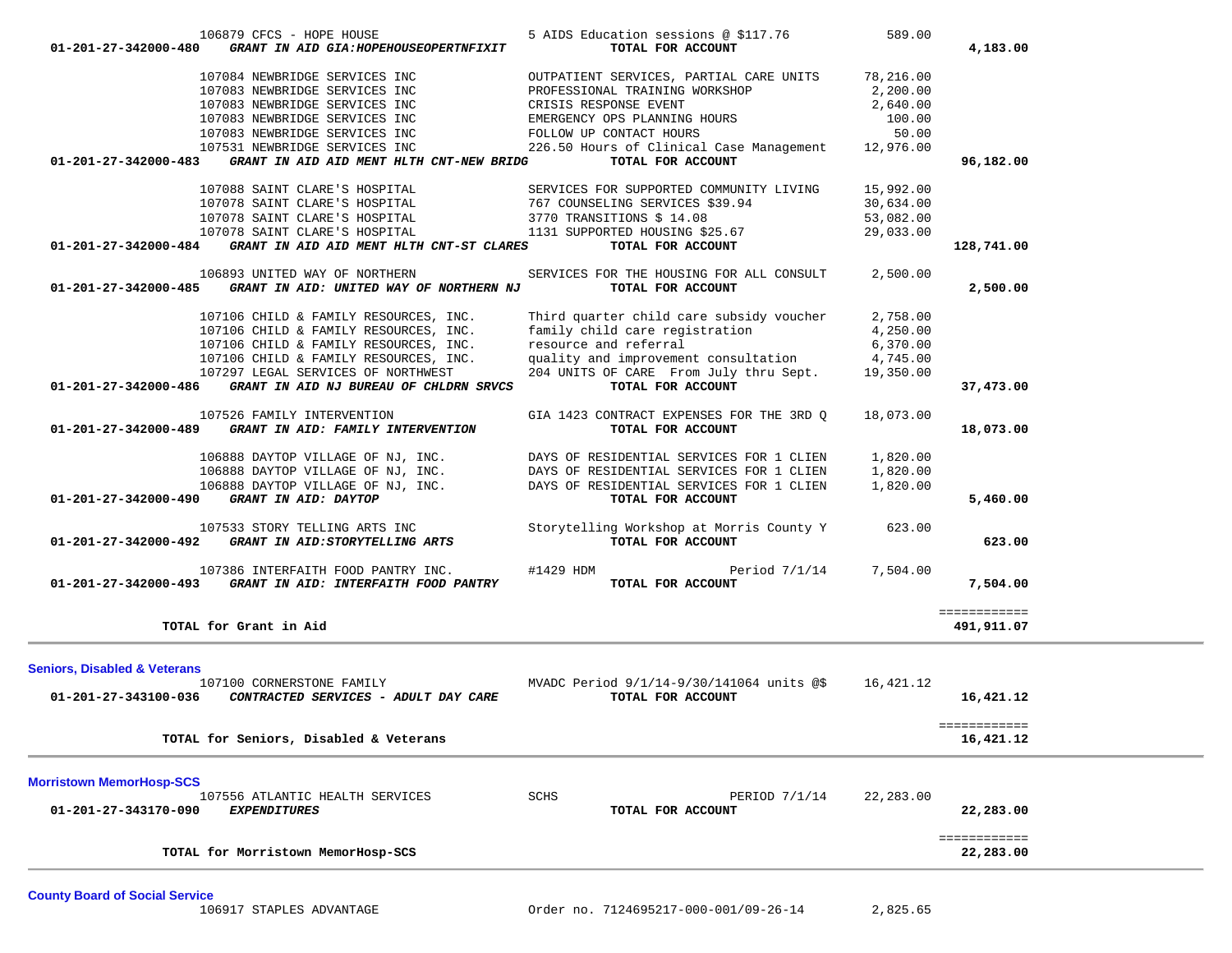| 106917 STAPLES ADVANTAGE                                                   | Order no. 7124695217-000-002/09-26-14                            | 182.91             |                           |
|----------------------------------------------------------------------------|------------------------------------------------------------------|--------------------|---------------------------|
| OFFICE SUPPLIES & STATIONERY<br>01-201-27-345100-058                       | TOTAL FOR ACCOUNT                                                |                    | 3,008.56                  |
| 107080 SAINT CLARE'S HOSPITAL                                              | COUNSELING SERVICES FOR THE 3RD QUARTER                          | 36,146.00          |                           |
| 01-201-27-345100-084<br>OTHER OUTSIDE SERVICES                             | TOTAL FOR ACCOUNT                                                |                    | 36,146.00                 |
| 106919 MUNICIPAL CAPITAL CORP                                              | Lease payment for 9240G Copier Payment 1                         | 781.20             |                           |
| 01-201-27-345100-164<br>OFFICE MACHINES - RENTAL                           | TOTAL FOR ACCOUNT                                                |                    | 781.20                    |
| 107242 TRITEC OFFICE EQUIPMENT INC                                         | Copier maintenace billing from 7/1/14 to                         | 346.36             |                           |
| 107242 TRITEC OFFICE EQUIPMENT INC                                         | SRV Billing                                                      | 4,418.56           |                           |
| 01-201-27-345100-166<br>OFFICE MACHINE- REPAIR                             | TOTAL FOR ACCOUNT                                                |                    | 4,764.92                  |
| 107256 U.S. SECURITY ASSOCIATES, INC.                                      | Payment for Security Officer -Client #57                         | 649.70             |                           |
| 107256 U.S. SECURITY ASSOCIATES, INC.<br>106671 UNITRONIX DATA SYSTEMS INC | $9/26/14 - 10/02/14$<br>Software maintenance for the month of Oc | 693.50             |                           |
| 107437 U.S. SECURITY ASSOCIATES, INC.                                      | Payment for Security Officer - 10/03/14                          | 5,412.00<br>605.90 |                           |
| 107748 JOHNSON & JOHNSON, ESQS                                             | Legal services rendered for the month of                         | 3,002.02           |                           |
| 107748 JOHNSON & JOHNSON, ESQS                                             | Child Support - Professional Services                            | 3,912.00           |                           |
| 107750 U.S. SECURITY ASSOCIATES, INC.                                      | Payment for Security Officer / Client #                          | 496.40             |                           |
| 01-201-27-345100-325<br>SPECIAL SERVICES                                   | TOTAL FOR ACCOUNT                                                |                    | 14,771.52                 |
| 107243 MIRIAM ACEVEDO                                                      | MAP - Mileage reimb. for August 2014                             | 26.60              |                           |
| 107746 DENES HEIDINGER                                                     | FSS - Mileage reimb. for July 2014                               | 25.90              |                           |
| 107749 LINDA CSENGETO                                                      | Mileage reimb. for August & September 20                         | 98.70              |                           |
| 107419 JAMES MCDANIEL                                                      | CSP - Mileage reimb. for July to October                         | 157.50             |                           |
| 01-201-27-345100-332<br><i><b>MILEAGE</b></i>                              | TOTAL FOR ACCOUNT                                                |                    | 308.70                    |
| 106925 ANSUYA JASANI                                                       | MAP - Insurance reimb. for January to De                         | 144.00             |                           |
| 107231 JAYSHREE TRIVEDI                                                    | FSS - Insurance reimb. for July to Decem                         | 90.00              |                           |
| 106924 JESSYKA THURDEKOOS                                                  | MAP - Insurance reimb. for January to Ju                         | 72.00              |                           |
| 106924 JESSYKA THURDEKOOS                                                  | Insurance reimb. for July to December 20                         | 72.00              |                           |
| 106916 LINDA CARUTH                                                        | ADM - Insurance reimb. for July to Decem                         | 72.00              |                           |
| 107243 MIRIAM ACEVEDO                                                      | Insurance reimb. for July through Decemb                         | 90.00              |                           |
| 107746 DENES HEIDINGER                                                     | Insurance reimb. for July to December 20                         | 90.00              |                           |
| 107749 LINDA CSENGETO<br>01-201-27-345100-333<br>OTHER ALLOWANCES          | Parking fees<br>TOTAL FOR ACCOUNT                                | 1.50               | 631.50                    |
|                                                                            |                                                                  |                    |                           |
| TOTAL for County Board of Social Service                                   |                                                                  |                    | ============<br>60,412.40 |
|                                                                            |                                                                  |                    |                           |
| DEPARTMENT 349110<br>107166 ESSEX COUNTY HOSPITAL                          | J.P., AUGUST 1-31, 2014                                          | 3,901.66           |                           |
| 107166 ESSEX COUNTY HOSPITAL                                               | J.P., AUGUST RECOVERIES                                          | $-32.36$           |                           |
| 107166 ESSEX COUNTY HOSPITAL                                               | D.H., AUGUST 1-31, 2014                                          | 3,901.66           |                           |
| PROGRAM EXPENDITURES<br>01-201-27-349110-090                               | TOTAL FOR ACCOUNT                                                |                    | 7,770.96                  |
|                                                                            |                                                                  |                    | ============              |
| TOTAL for DEPARTMENT 349110                                                |                                                                  |                    | 7,770.96                  |
|                                                                            |                                                                  |                    |                           |
| <b>MV: Administration</b><br>108188 ELLEN M. NOLL                          | LPN, 10-12-2014 thru 11-01-2014                                  | 1,413.75           |                           |
| 108083 DAMACINA L. OKE                                                     | LPN, 10-12-2014 thru 11-01-2014                                  | 3,934.72           |                           |
| 108084 DANILO LAPID                                                        | RN, 10-12-2014 thru 11-01-2014                                   | 2,363.19           |                           |
| 108085 DAVID JEAN-LOUIS                                                    | LPN, 10-12-2014 thru 11-01-2014                                  | 3,546.00           |                           |
| 108086 EDITHA MARQUEZ                                                      | RN, 10-12-2014 thru 11-01-2014                                   | 1,221.00           |                           |
| 108087 ELIZABETH VILLASENOR                                                | RN, 10-12-2014 thru 11-01-2014                                   | 5,519.29           |                           |
| 108088 EVELYN TOLENTINO                                                    | RN, 10-12-2014 thru 11-01-2014                                   | 2,756.50           |                           |
| 108055 GEORGINA GRAY-HORSLEY                                               | LPN, 10-12-2014 thru 11-01-2014                                  | 1,391.42           |                           |
| 108056 HARRIET VALLECER RN                                                 | RN, 10-12-2014 thru 11-01-2014                                   | 1,776.00           |                           |
| 108089 ILLIENE CHARLES, RN                                                 | RN, 10-12-2014 thru 11-01-2014                                   | 4,456.28           |                           |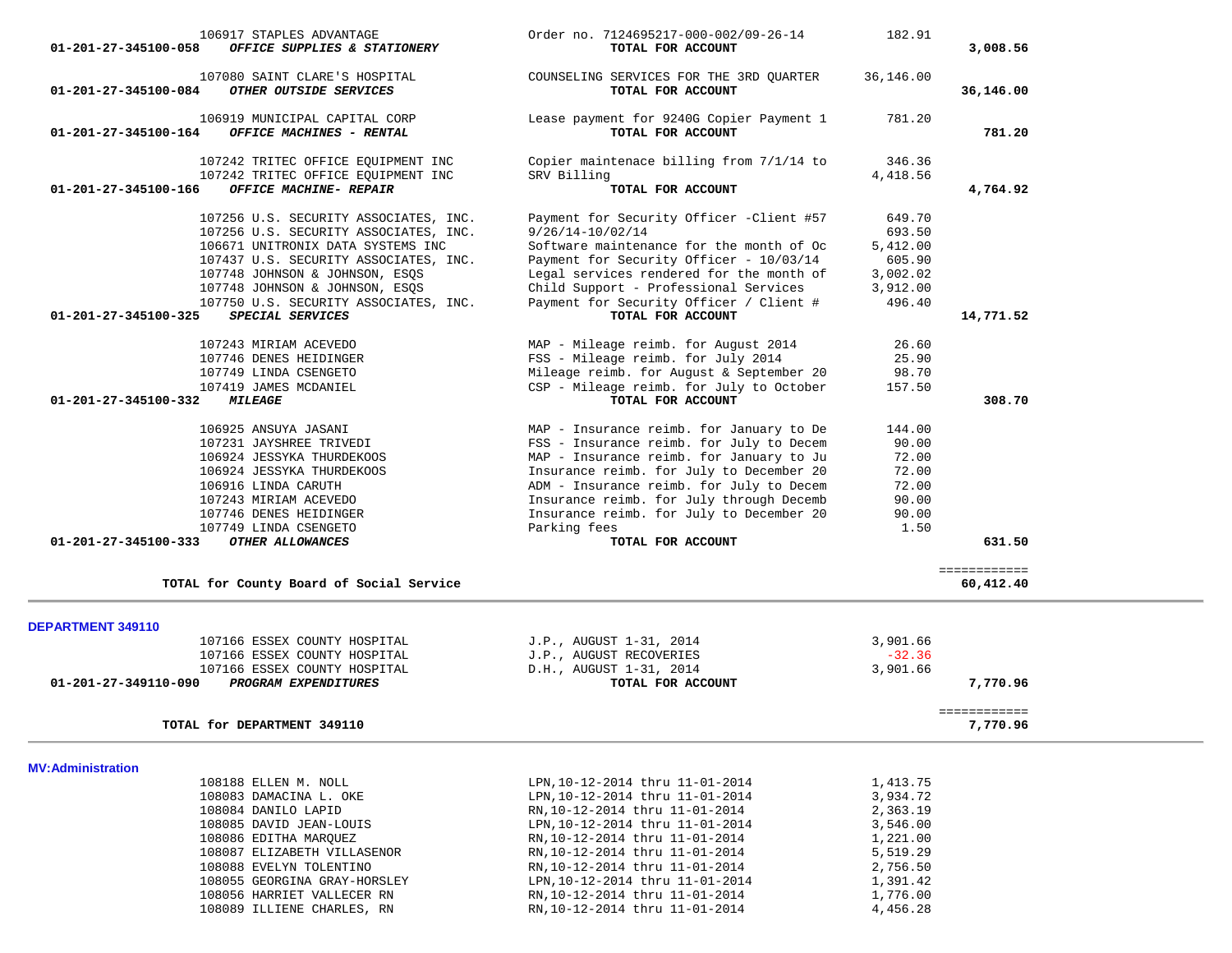| 108058 LOUISE R. MACCHIA                                                                                                                                             | RN,10-12-2014 thru 11-01-2014                                                                                                     | 3,775.85  |              |
|----------------------------------------------------------------------------------------------------------------------------------------------------------------------|-----------------------------------------------------------------------------------------------------------------------------------|-----------|--------------|
| 108059 MA. LIZA IMPERIAL                                                                                                                                             | RN,10-12-2014 thru 11-01-2014                                                                                                     | 5,628.07  |              |
| 108053 PM. LILM INDIENC, RN                                                                                                                                          | -<br>RN,10-12-2014 thru 11-01-2014<br>LPN,10-12-2014 thru 11-01-2014                                                              | 2,368.00  |              |
| 108061 MARIA CARMELITA OBLINA<br>108062 MARION ENNIS                                                                                                                 |                                                                                                                                   | 1,167.25  |              |
|                                                                                                                                                                      | LPN, 10-12-2014 thru 11-01-2014                                                                                                   | 3,327.30  |              |
| 108063 MARTHA YAGHI                                                                                                                                                  | RN,10-12-2014 thru 11-01-2014                                                                                                     | 1,478.89  |              |
|                                                                                                                                                                      | RN, 10-12-2014 thru 11-01-2014                                                                                                    | 3,626.00  |              |
|                                                                                                                                                                      | RN,10-12-2014 thru 11-01-2014                                                                                                     | 1,776.00  |              |
| 108065 MICHAEL ZINN<br>108066 MICHELLE CAPILI<br>108067 MIRLENE ESTRIPLET                                                                                            | RN, 10-12-2014 thru 11-01-2014                                                                                                    | 6,234.50  |              |
| 108078 ARNEL P GARCIA                                                                                                                                                | LPN, 10-12-2014 thru 11-01-2014<br>RN, 10-12-2014 thru 11-01-2014                                                                 | 3,712.00  |              |
| 108082 COLLETE K NYANARO                                                                                                                                             |                                                                                                                                   | 296.00    |              |
| 108081 CARRELLE L CALIXTE                                                                                                                                            | LPN,10-12-2014 thru 11-01-2014                                                                                                    | 4,175.42  |              |
| 108080 CARLO N DURAN                                                                                                                                                 | RN, 10-12-2014 thru 11-01-2014                                                                                                    | 592.00    |              |
| 108068 ROSE DUMAPIT                                                                                                                                                  | RN,10-12-2014 thru 11-01-2014                                                                                                     | 2,651.79  |              |
| 108068 ROSE DUMAPIT<br>108069 ROSEMARY BATANE COBCOBO                                                                                                                | RN, 10-12-2014 thru 11-01-2014                                                                                                    | 2,072.00  |              |
| 108070 SUZIE COLLIN                                                                                                                                                  | RN,10-12-2014 thru 11-01-2014                                                                                                     | 3,957.15  |              |
| 108090 TERESA OMWENGA                                                                                                                                                | RN, 10-12-2014 thru 11-01-2014                                                                                                    | 1,184.00  |              |
|                                                                                                                                                                      |                                                                                                                                   | 1,776.00  |              |
| 108071 TEODORA O. DELEON<br>108064 MELOJANE CELESTINO<br>108064 MELOJANE CELESTINO                                                                                   | RN, 10-12-2014 thru 11-01-2014<br>RN, 10-12-2014 thru 11-01-2014                                                                  | 2,070.89  |              |
| TEMPORARY HELP - PER DIEM NURSES<br>01-201-27-350100-013                                                                                                             | TOTAL FOR ACCOUNT                                                                                                                 |           | 81,860.71    |
|                                                                                                                                                                      |                                                                                                                                   |           |              |
| 107908 AEQUOR HEALTHCARE SERVICES, LLC                                                                                                                               | Agency Nursing for 9-28-2014 thru 10-04-                                                                                          | 8,190.81  |              |
| 107908 AEQUOR HEALTHCARE SERVICES, LLC                                                                                                                               | Agency Nursing for 10-5-2014 thru 10-11-                                                                                          | 10,985.06 |              |
| 107908 AEQUOR HEALTHCARE SERVICES, LLC                                                                                                                               | Agency Nursing for 10-12-2014 thru 10-18                                                                                          | 6,168.13  |              |
| OUTSIDE SALARIES & WAGES<br>01-201-27-350100-016                                                                                                                     | TOTAL FOR ACCOUNT                                                                                                                 |           | 25,344.00    |
|                                                                                                                                                                      |                                                                                                                                   |           |              |
| 107939 PREMIER HEALTHCARE                                                                                                                                            | Business Consulting Services for Septemb                                                                                          | 6,740.00  |              |
| 01-201-27-350100-035<br>CONSULTATION FEE                                                                                                                             | TOTAL FOR ACCOUNT                                                                                                                 |           | 6,740.00     |
|                                                                                                                                                                      |                                                                                                                                   |           |              |
|                                                                                                                                                                      | 107927 WARDS ICE CREAM CO INC.<br>106704,2014 Nursing Health Fair 710.59                                                          |           |              |
| <b>GENERAL STORES</b><br>01-201-27-350100-046                                                                                                                        | TOTAL FOR ACCOUNT                                                                                                                 |           | 710.59       |
|                                                                                                                                                                      |                                                                                                                                   |           |              |
| 108284 COUNTY OF MORRIS 2nd Half October 2014 Metered Mail 236.60<br><b>01-201-27-350100-068</b> POSTAGE & METERED MAIL 201-201-27-350100-068 POSTAGE & METERED MAIL |                                                                                                                                   |           | 236.60       |
|                                                                                                                                                                      |                                                                                                                                   |           |              |
| 107924 TRITEC OFFICE EQUIPMENT INC                                                                                                                                   | CTMORR, 3rd Qtr. 2014                                                                                                             | 332.01    |              |
| 107924 TRITEC OFFICE EQUIPMENT INC                                                                                                                                   | CTMORR, 3rd Qtr. 2014                                                                                                             | 429.10    |              |
| 107924 TRITEC OFFICE EQUIPMENT INC                                                                                                                                   | CTMORR, 3rd Qtr. 2014                                                                                                             | 382.76    |              |
| 107924 TRITEC OFFICE EQUIPMENT INC                                                                                                                                   | CTMORR, 3rd Qtr. 2014                                                                                                             | 290.57    |              |
| 01-201-27-350100-164<br>OFFICE MACHINES - RENTAL                                                                                                                     | Qtr. 2014<br>Qtr. 2014<br>Qtr. 2014<br>Qtr. 2014<br><b>TOTAL FOR ACCOUNT</b>                                                      |           | 1,434.44     |
|                                                                                                                                                                      |                                                                                                                                   |           |              |
| 107892 KURT'S LOCKSMITH SERVICE, LLC                                                                                                                                 |                                                                                                                                   | 122.50    |              |
| 107892 KURT'S LOCKSMITH SERVICE, LLC                                                                                                                                 |                                                                                                                                   | 177.50    |              |
| 107892 KURT'S LOCKSMITH SERVICE, LLC                                                                                                                                 |                                                                                                                                   | 216.94    |              |
| 107919 U.S. SECURITY ASSOCIATES, INC.                                                                                                                                | Key & Lock Repair, 9-02-2014<br>Key & Lock Repair, 9-23-2014<br>Key& Lock Repair, 10-08-2014<br>573-1134-000, 7-25 thru 7-31-2014 | 5,642.29  |              |
| 107919 U.S. SECURITY ASSOCIATES, INC.                                                                                                                                | 573-1134-000, 8-1 thru 8-07-2014                                                                                                  | 5,619.36  |              |
| 107919 U.S. SECURITY ASSOCIATES, INC.                                                                                                                                |                                                                                                                                   | 5,559.52  |              |
| 107919 U.S. SECURITY ASSOCIATES, INC.                                                                                                                                | 573-1134-000,8-08 thru 8-14-2014<br>573-1134-000,8-15 thru 8-21-2014                                                              | 5,452.64  |              |
| 107919 U.S. SECURITY ASSOCIATES, INC.                                                                                                                                |                                                                                                                                   | 5,316.40  |              |
|                                                                                                                                                                      | 573-1134-000,8-29 thru 9-04-2014                                                                                                  | 4,540.88  |              |
| 107919 U.S. SECURITY ASSOCIATES, INC.                                                                                                                                | 573-1134-000, 9-05 thru 9-11-2014                                                                                                 |           |              |
| 107919 U.S. SECURITY ASSOCIATES, INC.                                                                                                                                | 573-1134-000, 9-12 thru 9-18-2014                                                                                                 | 4,587.24  |              |
| 107919 U.S. SECURITY ASSOCIATES, INC.                                                                                                                                | 573-1134-000, 9-19 thru 9-25-2014                                                                                                 | 5,624.58  |              |
| 107919 U.S. SECURITY ASSOCIATES, INC.                                                                                                                                | 573-1134-000, 9-26 thru 10-02-2014                                                                                                | 5,356.56  |              |
| 107919 U.S. SECURITY ASSOCIATES, INC.                                                                                                                                | 573-1134-000,8-22 thru 8-28-2014                                                                                                  | 5,452.64  |              |
| 01-201-27-350100-266<br><b>SAFETY ITEMS</b>                                                                                                                          | TOTAL FOR ACCOUNT                                                                                                                 |           | 53,669.05    |
|                                                                                                                                                                      |                                                                                                                                   |           |              |
| TOTAL for MV:Administration                                                                                                                                          |                                                                                                                                   |           | ============ |
|                                                                                                                                                                      |                                                                                                                                   |           | 169,995.39   |

108057 JESSY JACOB 108057 JESSY JACOB 108054 LPN,10-12-2014 thru 11-01-2014 435.00<br>RN,10-12-2014 thru 11-01-2014 1 1,178.45

RN,10-12-2014 thru 11-01-2014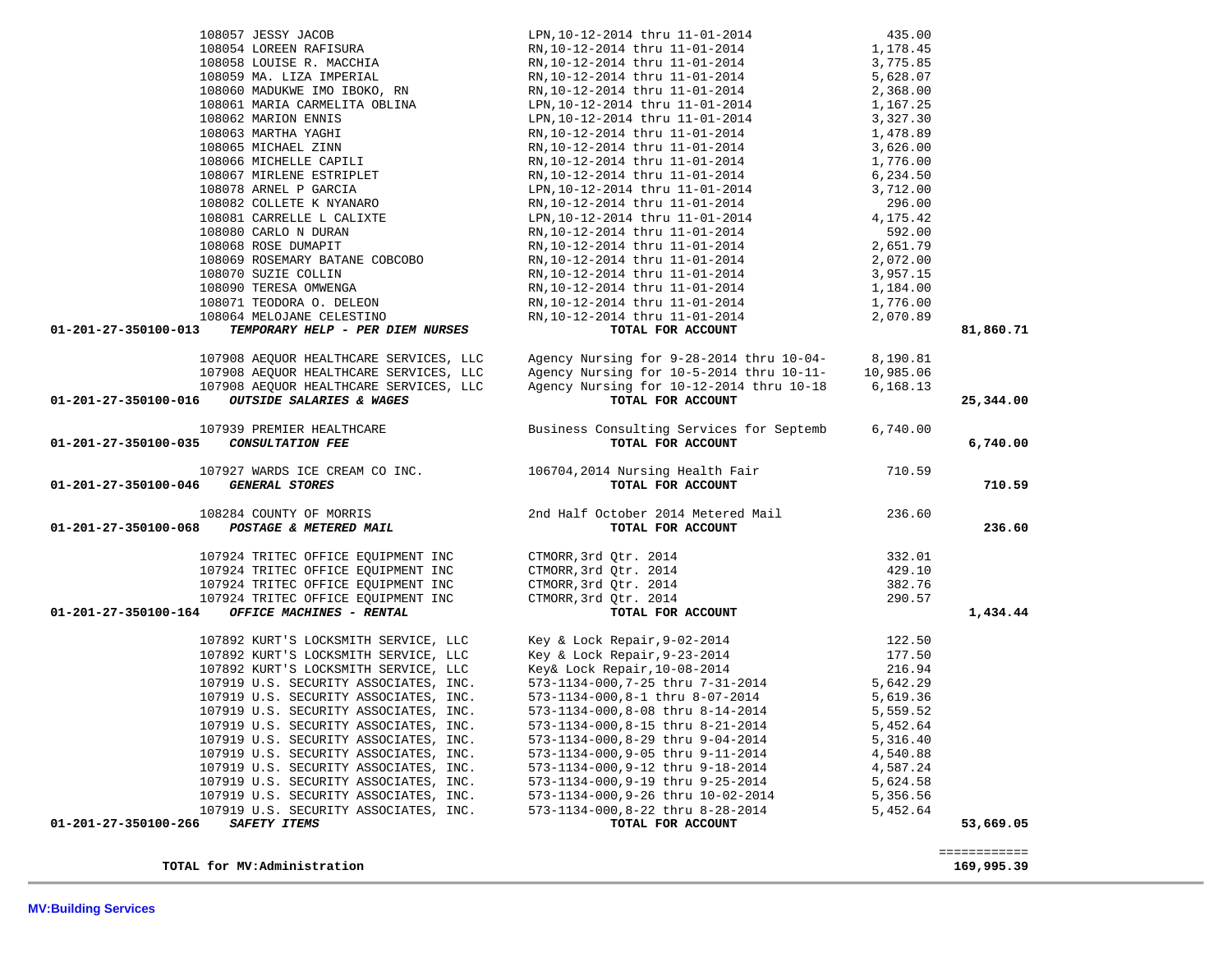**MV:Nursing** 

| 01-201-27-350110-145 | SOLID WASTE COST                      | TOTAL FOR ACCOUNT                         |          | 2,008.64               |
|----------------------|---------------------------------------|-------------------------------------------|----------|------------------------|
|                      | 107946 SOUTHEAST MORRIS COUNTY        | 2120000537.00,9-09-2014 thru 10-09-2014   | 5,365.25 |                        |
| 01-201-27-350110-147 | <b>WATER</b>                          | TOTAL FOR ACCOUNT                         |          | 5,365.25               |
|                      | 105315 DYNAMIC FAN                    | 245 SQIB Wheel, 8-19-2014                 | 553.00   |                        |
|                      | 107912 BATTERIES PLUS                 | 9732856340,10-24-2014                     | 143.96   |                        |
|                      | 106082 CARROT-TOP INDUSTRIES INC      | 0865301,6-27-2014                         | 322.57   |                        |
|                      | 106105 SHERWIN WILLIAMS               | $6776 - 8278 - 3, 9 - 9 - 2014$           | 293.68   |                        |
|                      | 106105 SHERWIN WILLIAMS               | $6776 - 8278 - 3, 9 - 9 - 2014$           | 166.79   |                        |
|                      | 106105 SHERWIN WILLIAMS               | $6776 - 8278 - 3, 9 - 11 - 2014$          | 6.99     |                        |
|                      | 107923 TRI-COUNTY SEWER & DRAIN       | Sewer/Drain Maintenance for 3rd Otr. 201  | 1,155.00 |                        |
| 01-201-27-350110-204 | PLANT OPERATION                       | TOTAL FOR ACCOUNT                         |          | 2,641.99               |
|                      | 107889 J.A. SEXAUER                   | 28002772, 10-3-2014                       | 1,173.93 |                        |
|                      | 107889 J.A. SEXAUER                   | 28002772, 10-3-2014                       | 327.00   |                        |
|                      | 107917 MILLER & CHITTY CO INC         | 0014350000,10-09-2014                     | 420.00   |                        |
|                      | 106085 COOPER ELECTRIC SUPPLY CO.     | 228382,9-4-2014                           | 432.00   |                        |
|                      | 106085 COOPER ELECTRIC SUPPLY CO.     | 228382, 9-5-2014                          | 110.88   |                        |
|                      | 106085 COOPER ELECTRIC SUPPLY CO.     | 228382,9-9-2014                           | 763.90   |                        |
|                      | 106085 COOPER ELECTRIC SUPPLY CO.     | 228382, 9-10-2014                         | 43.00    |                        |
|                      | 106085 COOPER ELECTRIC SUPPLY CO.     | 228382, 9-8-2014                          | 267.13   |                        |
|                      | 106085 COOPER ELECTRIC SUPPLY CO.     | 228382, 9-12-2014                         | 36.91    |                        |
|                      | 106085 COOPER ELECTRIC SUPPLY CO.     | 228382, 9-12-2014                         | 292.15   |                        |
|                      | 107943 RELIABLE LIFT TRUCK SERVICES   | Repaired Pallet Jack on 10-03-2014        | 719.14   |                        |
|                      | 107945 SCHINDLER ELEVATOR CORPORATION | 5000013604,10-15-2014                     | 395.90   |                        |
|                      | 107945 SCHINDLER ELEVATOR CORPORATION |                                           | 1,346.84 |                        |
|                      | 107945 SCHINDLER ELEVATOR CORPORATION | 5000013604,10-20-2014                     | 566.80   |                        |
|                      |                                       | 5000013604,10-08-2014                     |          |                        |
|                      | 107920 SPEEDWELL ELECTRIC MOTORS      | Rebuilt Hot Water Circulator Pump, 9-26-2 | 1,877.00 |                        |
|                      | 106109 WEBSTER PLUMBING &             | Pipe Cleaning on 8-8-2014                 | 2,249.90 |                        |
|                      | 107932 NATIONAL INDUSTRIES            | MVNH066,10-07-2014                        | 140.46   |                        |
| 01-201-27-350110-262 | MACHINERY REPAIRS & PARTS             | TOTAL FOR ACCOUNT                         |          | 11,162.94              |
|                      |                                       |                                           |          | ============           |
|                      | TOTAL for MV: Building Services       |                                           |          | 31,375.43              |
| <b>MV:Dietary</b>    |                                       |                                           |          |                        |
|                      | 107921 STAR LEDGER                    | 947758, w/e 10-11-2014                    | 72.51    |                        |
|                      | 107921 STAR LEDGER                    | 947758, w/e 10-18-2014                    | 98.90    |                        |
|                      | 107921 STAR LEDGER                    | 947758, w/e 10-25-2014                    | 22.82    |                        |
| 01-201-27-350115-186 | COFFEE / GIFT SHOP                    | TOTAL FOR ACCOUNT                         |          | 194.23                 |
|                      | 106076 ACME AMERICAN REPAIRS INC.     | 0118615,8-12-2014                         | 431.62   |                        |
|                      | 106076 ACME AMERICAN REPAIRS INC.     | 0118615,8-21-2014                         | 267.50   |                        |
| 01-201-27-350115-262 | MACHINERY REPAIRS & PARTS             | TOTAL FOR ACCOUNT                         |          | 699.12                 |
|                      |                                       |                                           |          |                        |
|                      | TOTAL for MV: Dietary                 |                                           |          | ============<br>893.35 |

107893 CONSOLIDATED ENVIRONMENTAL INC First of two annual cleanings of Kitchen 7,470.00<br>6 CONTRACTED SERVICES TOTAL FOR ACCOUNT  **01-201-27-350110-036** *CONTRACTED SERVICES* **TOTAL FOR ACCOUNT 7,470.00**

107940 PSE&G CO 65 858 068 08,0ctober~2014 2,121.11<br>107941 PSE&G CO 66 472 055 00,0ctober~2014 605.50

106106 STERICYCLE INC. <br>1,004.32 105327 STERICYCLE INC. <br>8074425,September~2014 1,004.32

 **01-201-27-350110-141** *NATURAL GAS* **TOTAL FOR ACCOUNT 2,726.61**

66 472 055 00, October~2014<br> **TOTAL FOR ACCOUNT** 

8074425, September~2014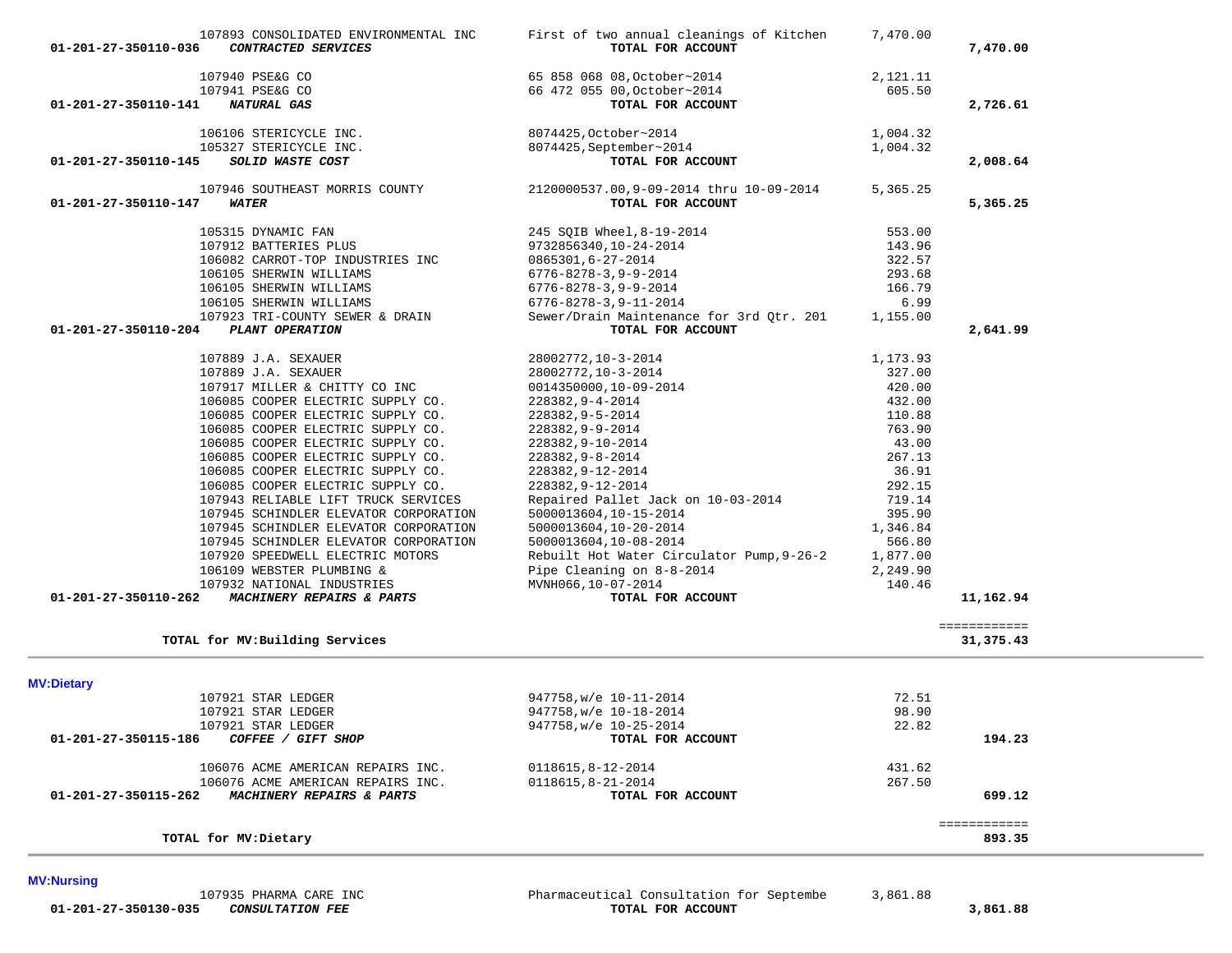| 107890 JAMES H WOLF                                                                | Medical Director for 10-9-2014 thru 10-2  | 2,080.50  |              |
|------------------------------------------------------------------------------------|-------------------------------------------|-----------|--------------|
| CONTRACTED SERVICES<br>01-201-27-350130-036                                        | TOTAL FOR ACCOUNT                         |           | 2,080.50     |
| 107891 JML MEDICAL INC.                                                            | 5MOC02, 9-30-2014                         | 16,065.18 |              |
| 107891 JML MEDICAL INC.                                                            | 5MOC02,10-02-2014                         | 1,728.75  |              |
| 107891 JML MEDICAL INC.                                                            | 5MOC02, September-2014 MorPay             | 1,787.48  |              |
| 107915 MEDLINE INDUSTRIES INC                                                      | 1183053,10-13-2014                        | 163.05    |              |
|                                                                                    |                                           |           |              |
| 106098 MEDCARE MEDICAL SUPPLY INC.                                                 | MOR, July~2014                            | 115.92    |              |
| 106098 MEDCARE MEDICAL SUPPLY INC.                                                 | MOR, August~2014                          | 100.80    |              |
| 106099 MEDCARE MEDICAL SUPPLY INC.                                                 | MOR, July~2014                            | 551.14    |              |
| 106099 MEDCARE MEDICAL SUPPLY INC.                                                 | MOR, August~2014                          | 515.77    |              |
| 106080 ASSOCIATED SALES AND BAG CO.                                                | 14232, 9-17-2014                          | 503.20    |              |
| <b>GENERAL STORES</b><br>01-201-27-350130-046                                      | TOTAL FOR ACCOUNT                         |           | 21,531.29    |
| 106778 BIO- REFERENCE LABORATORIES                                                 | M8049 EG~September, 2014                  | 2,405.97  |              |
| LABORATORY SERVICES<br>01-201-27-350130-049                                        | TOTAL FOR ACCOUNT                         |           | 2,405.97     |
| 104491 OPTUMINSIGHT, INC.                                                          | 0001638527, Encoder Pro.com, 7-16-2014    | 1,599.99  |              |
| 104491 OPTUMINSIGHT, INC.                                                          | 0001638527, ICD-9, 2014~2015, Hospitals   | 202.06    |              |
| 104491 OPTUMINSIGHT, INC.                                                          | 0001638527, ICD-9, 2014=2015, Nursing     | 95.97     |              |
| 01-201-27-350130-070<br>PUBLICATION & SUBSCRIPTIONS                                | TOTAL FOR ACCOUNT                         |           | 1,898.02     |
| 107884 DISCOVER RX                                                                 | 5438, September~2014 OTC Pharmacy House S | 6,040.51  |              |
| 01-201-27-350130-172<br>NON-LEGEND DRUGS (OTC)                                     | TOTAL FOR ACCOUNT                         |           | 6,040.51     |
| 107887 EASTERN DENTAL OF PARSIPPANY, LLC                                           | Dorothy H./DOS 9-10-2014/Treatment Code   | 1,100.00  |              |
| 105318 ATLANTIC HEALTH SYSTEM                                                      | Patient Cntl#A1414102744, DOS-May/2014    | 739.74    |              |
| 104134 ATLANTIC HEALTH SYSTEM                                                      | A1404201934, DOS~2/11/2014                | 153.90    |              |
| 01-201-27-350130-189<br><b>MEDICAL</b>                                             | TOTAL FOR ACCOUNT                         |           | 1,993.64     |
| 107907 JULIAN PEDRO                                                                | CNA Re-Certification, 10-14-2014          | 30.00     |              |
| 01-201-27-350130-191<br><i><b>NURSING</b></i>                                      | TOTAL FOR ACCOUNT                         |           | 30.00        |
| 107888 PRAXAIR DISTRIBUTION                                                        | LM714, October~2014                       | 255.26    |              |
| 107888 PRAXAIR DISTRIBUTION                                                        | LM714, October~2014                       | 255.26    |              |
| 107888 PRAXAIR DISTRIBUTION                                                        | LM714, October~2014                       | 255.26    |              |
| 107888 PRAXAIR DISTRIBUTION                                                        | LM714, October~2014                       | 1,050.49  |              |
| 107888 PRAXAIR DISTRIBUTION                                                        | LM714, October~2014                       | 255.26    |              |
| 01-201-27-350130-193<br><b>OXYGEN</b>                                              | TOTAL FOR ACCOUNT                         |           | 2,071.53     |
| 107918 MOBILEX USA                                                                 | 281776, September~2014                    | 2,143.57  |              |
| 107918 MOBILEX USA                                                                 | 281776, September~2014                    | 752.38    |              |
| 01-201-27-350130-203<br>X-RAY & MEDICAL SUPPLIES                                   | TOTAL FOR ACCOUNT                         |           | 2,895.95     |
| 107909 AGL WELDING SUPPLY CO INC                                                   | 584500,9-24-2014                          | 250.00    |              |
| 107909 AGL WELDING SUPPLY CO INC                                                   | 584500, October~2014                      | 250.00    |              |
| 107909 AGL WELDING SUPPLY CO INC                                                   | 584500, October~2014                      | 250.00    |              |
| 107909 AGL WELDING SUPPLY CO INC                                                   | 584500, October~2014                      | 200.00    |              |
|                                                                                    |                                           | 250.00    |              |
| 107909 AGL WELDING SUPPLY CO INC                                                   | 584500, November~2014                     | 2,228.90  |              |
| 107947 SPECIALTY MEDICAL PRODUCTS INC.<br>01-201-27-350130-258<br><b>EQUIPMENT</b> | MOVMN, 9-30-2014<br>TOTAL FOR ACCOUNT     |           | 3,428.90     |
|                                                                                    |                                           |           |              |
| 107934 ON TIME TRANSPORT INC.                                                      | Medical Transport on 9-16-2014            | 250.00    |              |
| 107934 ON TIME TRANSPORT INC.                                                      | Medical Transport on 10-03-2014           | 196.00    |              |
| 107934 ON TIME TRANSPORT INC.                                                      | Medical Transport on 10-13-2014           | 94.00     |              |
| TRANSPORTATION SERVICES<br>01-201-27-350130-340                                    | TOTAL FOR ACCOUNT                         |           | 540.00       |
|                                                                                    |                                           |           | ============ |
| TOTAL for MV: Nursing                                                              |                                           |           | 48,778.19    |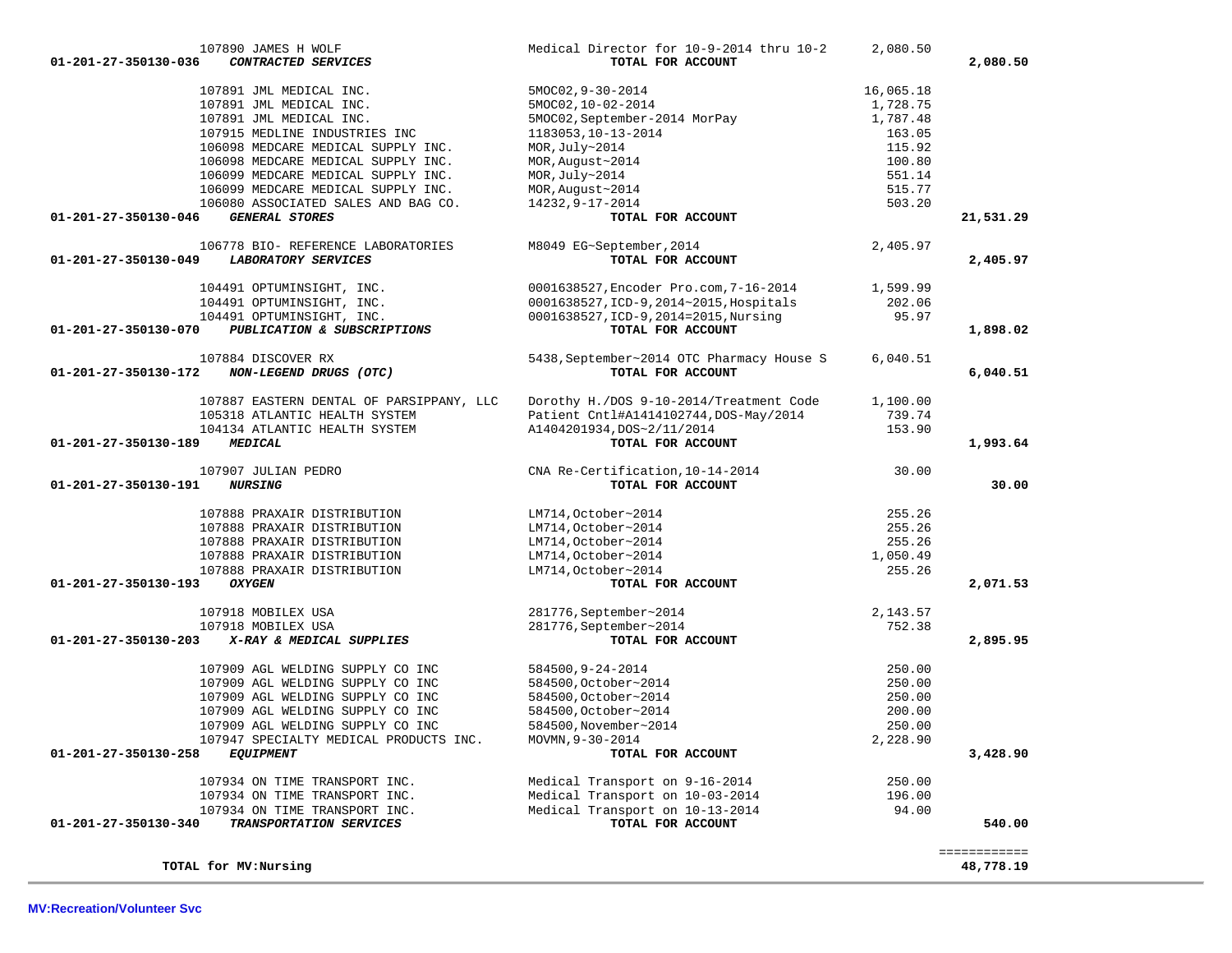| 01-201-27-350135-032           | 107942 RABBI YOSEF NEWFIELD<br><b>CLERGY SERVICES</b>            | Sukkot Jewish Services, 10-07-2014<br>TOTAL FOR ACCOUNT | 175.00             | 175.00                   |
|--------------------------------|------------------------------------------------------------------|---------------------------------------------------------|--------------------|--------------------------|
|                                |                                                                  |                                                         |                    |                          |
|                                | 107914 CABLEVISION                                               | 07876-533982-01-2,10-15-2014 thru 11-14-                | 4,651.56           |                          |
|                                | 107914 CABLEVISION                                               | 07876-533982-01-2,10-08-2014 thru 11-07-                | 142.87             |                          |
| 01-201-27-350135-036           | CONTRACTED SERVICES                                              | TOTAL FOR ACCOUNT                                       |                    | 4,794.43                 |
|                                | 107881 DENNIS GRAU                                               | Music Therapy on $2D$ , $10/14/2014$                    | 150.00             |                          |
|                                | 107930 MOONLIGHT DESIGNS                                         | Art Class in Atrium on 10-10-2014                       | 165.00             |                          |
|                                | 107931 JENNIFER CARPINTERI                                       | Resident Activities Reimbursement for 8-                | 108.50             |                          |
|                                | 107937 PRECIOUSGEMS MUSIC, LLC                                   | Music Program on 2D, 10-23-2014                         | 125.00             |                          |
|                                | 107911 ARTISTIC AQUARIA INC                                      | Aquarium Maintenance for October, 2014                  | 641.00             |                          |
|                                | 107910 ARTS! BY THE PEOPLE INC.                                  | Poetry Class on 10-6-2014                               | 75.00              |                          |
|                                | 107880 CREATING WITH CLAY LLC                                    | Clay Class on 2D on $10-15-2014$                        | 100.00             |                          |
|                                | 107913 BRUSHSTROKES                                              | Art Appreciation in Atrium on 10-22-2014                | 135.00             |                          |
|                                | 107922 STEVE AMES                                                | Musical Entertainment, 9-22-2014                        | 150.00             |                          |
| 01-201-27-350135-194           | PATIENT ACTIVITIES                                               | TOTAL FOR ACCOUNT                                       |                    | 1,649.50                 |
|                                |                                                                  |                                                         |                    | ============             |
|                                | TOTAL for MV: Recreation/Volunteer Svc                           |                                                         |                    | 6,618.93                 |
| <b>County Adjuster</b>         |                                                                  |                                                         |                    |                          |
|                                | 107343 TELESEARCH INC                                            | T.Kennedy w/e 10/12/14 Adjuster Temp                    | 682.50             |                          |
|                                | 107073 TELESEARCH INC                                            | T.Kennedy w/e 10/5 Adjuster Temp                        | 550.88             |                          |
|                                | 107068 TELESEARCH INC                                            | T.Kennedy w/e 9/28/14 Adjuster Temp                     | 672.75             |                          |
| $01 - 201 - 27 - 357100 - 016$ | OUTSIDE SALARIES & WAGES                                         | TOTAL FOR ACCOUNT                                       |                    | 1,906.13                 |
|                                | 107346 STAPLES ADVANTAGE                                         | SEB REMAN TONER HP15A                                   | 111.30             |                          |
| 01-201-27-357100-058           | OFFICE SUPPLIES & STATIONERY                                     | TOTAL FOR ACCOUNT                                       |                    | 111.30                   |
|                                | 108284 COUNTY OF MORRIS                                          | 2nd Half October 2014 Metered Mail                      | 311.73             |                          |
| 01-201-27-357100-068           | POSTAGE & METERED MAIL                                           | TOTAL FOR ACCOUNT                                       |                    | 311.73                   |
|                                |                                                                  |                                                         |                    |                          |
|                                | TOTAL for County Adjuster                                        |                                                         |                    | ============<br>2,329.16 |
| <b>Dental Clinic</b>           |                                                                  |                                                         |                    |                          |
|                                | 107312 ROBERT A. CHARMOY, DMD PA                                 | Justin Montoya-cleaning, exam, flouride                 | 60.00              |                          |
| 01-201-27-365100-095           | DENTAL CLINIC OTHER ADMINISTRATIVE SUPPL                         | TOTAL FOR ACCOUNT                                       |                    | 60.00                    |
|                                |                                                                  |                                                         |                    | ============             |
|                                | TOTAL for Dental Clinic                                          |                                                         |                    | 60.00                    |
|                                |                                                                  |                                                         |                    |                          |
| <b>County Library</b>          | 106322 CENTER POINT LARGE PRINT                                  | XCP14-9 dated 09/01/14                                  | 142.17             |                          |
|                                | 105530 GALE                                                      | 116418 dated 08/20/14                                   | 25.59              |                          |
|                                | 105530 GALE                                                      | 116418 dated 08/21/14                                   | 54.38              |                          |
|                                | 106914 INGRAM LIBRARY SERVICES                                   | 20C0083 dated 09/19/14                                  | 72.86              |                          |
|                                | 106914 INGRAM LIBRARY SERVICES                                   | 20C0083 dated 09/22/14                                  | 15.65              |                          |
|                                | 106914 INGRAM LIBRARY SERVICES                                   | 20C0083 dated 09/22/14                                  | 88.67              |                          |
|                                | 106914 INGRAM LIBRARY SERVICES                                   | 20C0083 dated 09/22/14                                  | 280.61             |                          |
|                                | 106914 INGRAM LIBRARY SERVICES                                   | 20C0083 dated 09/22/14 Split Object Code                | 10.40              |                          |
|                                | 106914 INGRAM LIBRARY SERVICES                                   | 20C0083 dated 09/22/14                                  | 22.82              |                          |
|                                | 106914 INGRAM LIBRARY SERVICES                                   | 20C0083 dated 09/22/14                                  | 21.07              |                          |
|                                | 106914 INGRAM LIBRARY SERVICES                                   | 20C0083 dated 09/22/14                                  | 419.60             |                          |
|                                | 106914 INGRAM LIBRARY SERVICES                                   | 20C0083 dated 09/22/14                                  | 101.99             |                          |
|                                | 106914 INGRAM LIBRARY SERVICES                                   | 20C0083 dated 09/22/14                                  | 779.13<br>1,004.77 |                          |
|                                | 106915 INGRAM LIBRARY SERVICES<br>106915 INGRAM LIBRARY SERVICES | 20C0083 dated 09/23/14<br>20C0083 dated 09/25/14        | 72.51              |                          |
|                                | 106915 INGRAM LIBRARY SERVICES                                   | 20C0083 dated 09/25/14                                  | 60.21              |                          |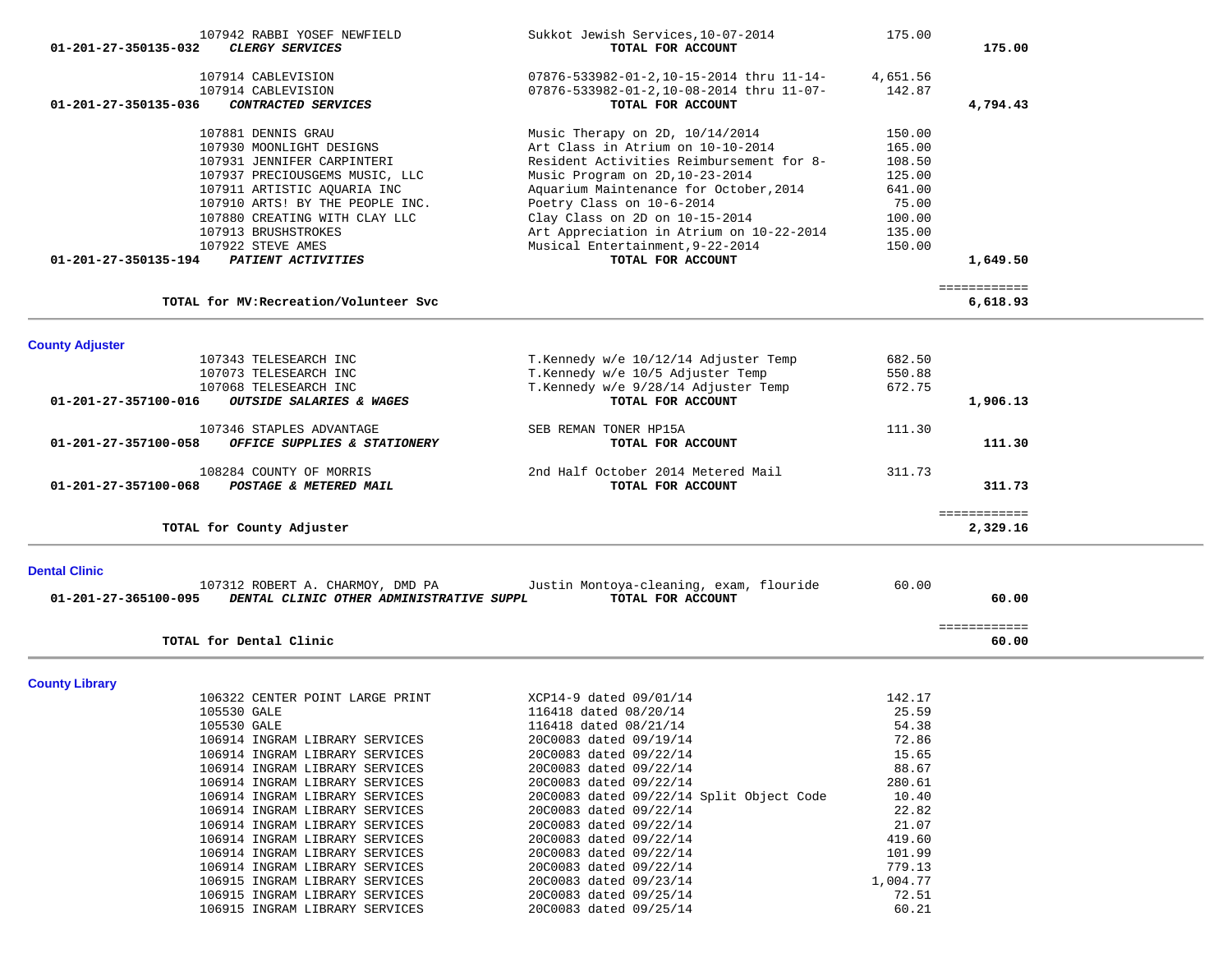**Contribution to County College**

107360 COUNTY COLLEGE OF MORRIS **1ST HALF 11/14 OPERATING BUDGET** 398,409.91<br>**707AL FOR ACCOUNT 398,409.91** 398,409.91 **IOTAL SEXPENDITURES** 

| 108284 COUNTY OF MORRIS<br>01-201-29-390100-068 POSTAGE & METERED MAIL                  | 2nd Half October 2014 Metered Mail<br>TOTAL FOR ACCOUNT | 958.41 | 958.41       |
|-----------------------------------------------------------------------------------------|---------------------------------------------------------|--------|--------------|
|                                                                                         |                                                         |        |              |
| 106910 TRITEC OFFICE EQUIPMENT INC                                                      | CTMORR dated 10/03/14                                   | 7.07   |              |
| 106910 TRITEC OFFICE EQUIPMENT INC<br>$01 - 201 - 29 - 390100 - 069$<br><b>PRINTING</b> | CTMORR dated 10/03/14<br>TOTAL FOR ACCOUNT              | 58.94  | 66.01        |
|                                                                                         |                                                         |        |              |
| 106321 ARKIV MUSIC LLC                                                                  | AM#5289284 dated 08/31/14                               | 13.94  |              |
| 106914 INGRAM LIBRARY SERVICES                                                          | 20C0083 dated 09/22/14 Split Object Code                | 15.75  |              |
| 106915 INGRAM LIBRARY SERVICES                                                          | 20C0083 dated 10/01/14 Split Object Code                | 58.48  |              |
| 106913 INGRAM LIBRARY SERVICES                                                          | 20C0083 dated 09/18/14 Split Object Code                | 25.74  |              |
| 106327 MIDWEST TAPE LLC                                                                 | 2000001148 dated 08/18/14                               | 23.99  |              |
| 106327 MIDWEST TAPE LLC                                                                 | 2000001148 dated 08/25/14                               | 15.99  |              |
| 106327 MIDWEST TAPE LLC                                                                 | 2000001148 dated 09/05/14                               | 674.51 |              |
| 106327 MIDWEST TAPE LLC                                                                 | 2000001148 dated 09/15/14                               | 606.54 |              |
| 106327 MIDWEST TAPE LLC                                                                 | 2000001148 dated 09/18/14                               | 79.95  |              |
| 01-201-29-390100-083<br>VIDEO & FILM MATERIALS                                          | TOTAL FOR ACCOUNT                                       |        | 1,514.89     |
|                                                                                         |                                                         |        |              |
|                                                                                         |                                                         |        | ============ |
| TOTAL for County Library                                                                |                                                         |        | 15,393.19    |
|                                                                                         |                                                         |        |              |
| <b>County Superintendent of Schoo</b>                                                   |                                                         |        |              |
| 106984 ROSALIE LAMONTE                                                                  | Bill Period: 08/14/14 - 9/13/14 (50% rei                | 33.49  |              |
| 01-201-29-392100-031<br>CELLULAR PHONES/PAGERS                                          | TOTAL FOR ACCOUNT                                       |        | 33.49        |
| 108284 COUNTY OF MORRIS                                                                 | 2nd Half October 2014 Metered Mail                      | 81.00  |              |
| 01-201-29-392100-068<br>POSTAGE & METERED MAIL                                          | TOTAL FOR ACCOUNT                                       |        | 81.00        |
|                                                                                         |                                                         |        | ============ |
| TOTAL for County Superintendent of Schoo                                                |                                                         |        | 114.49       |

|                                                                                                                                                                                                                                             | 106915 INGRAM LIBRARY SERVICES 2000083 dated 09/26/14 271.98<br>106915 INGRAM LIBRARY SERVICES 2000083 dated 09/30/14 847.84<br>106915 INGRAM LIBRARY SERVICES 2000083 dated 09/30/14 18<br>106915 INGRAM LIBRARY SERVICES 2000083 date      |           |
|---------------------------------------------------------------------------------------------------------------------------------------------------------------------------------------------------------------------------------------------|----------------------------------------------------------------------------------------------------------------------------------------------------------------------------------------------------------------------------------------------|-----------|
|                                                                                                                                                                                                                                             |                                                                                                                                                                                                                                              |           |
|                                                                                                                                                                                                                                             |                                                                                                                                                                                                                                              |           |
|                                                                                                                                                                                                                                             |                                                                                                                                                                                                                                              |           |
|                                                                                                                                                                                                                                             |                                                                                                                                                                                                                                              |           |
|                                                                                                                                                                                                                                             |                                                                                                                                                                                                                                              |           |
|                                                                                                                                                                                                                                             |                                                                                                                                                                                                                                              |           |
|                                                                                                                                                                                                                                             |                                                                                                                                                                                                                                              |           |
|                                                                                                                                                                                                                                             | 106915 INGRAM LIBRARY SERVICES<br>106915 INGRAM LIBRARY SERVICES<br>106915 INGRAM LIBRARY SERVICES<br>106915 INGRAM LIBRARY SERVICES<br>106915 INGRAM LIBRARY SERVICES<br>20C0083 dated 10/01/14<br>106913 INGRAM LIBRARY SERVICES<br>20C008 |           |
|                                                                                                                                                                                                                                             |                                                                                                                                                                                                                                              |           |
|                                                                                                                                                                                                                                             |                                                                                                                                                                                                                                              |           |
|                                                                                                                                                                                                                                             |                                                                                                                                                                                                                                              |           |
|                                                                                                                                                                                                                                             |                                                                                                                                                                                                                                              |           |
|                                                                                                                                                                                                                                             | 106913 INGRAM LIBRARY SERVICES 20C0083 dated 09/18/14 Split Object Code 23.37                                                                                                                                                                |           |
|                                                                                                                                                                                                                                             |                                                                                                                                                                                                                                              |           |
|                                                                                                                                                                                                                                             |                                                                                                                                                                                                                                              |           |
|                                                                                                                                                                                                                                             |                                                                                                                                                                                                                                              |           |
|                                                                                                                                                                                                                                             |                                                                                                                                                                                                                                              |           |
|                                                                                                                                                                                                                                             |                                                                                                                                                                                                                                              |           |
|                                                                                                                                                                                                                                             |                                                                                                                                                                                                                                              |           |
| 106913 INGRAM LIBRARY SERVICES<br>106913 INGRAM LIBRARY SERVICES<br>106913 INGRAM LIBRARY SERVICES<br>106913 INGRAM LIBRARY SERVICES<br>106913 INGRAM LIBRARY SERVICES<br>2000083 dated 09/18/14<br>2000083 dated 09/18/14<br>2000083 dated |                                                                                                                                                                                                                                              | 11,247.02 |
| 106325 GAYLORD BROS., INC.<br>106328 PAPER MART INC 85928 dated 09/11/14<br>1,160.00 85928 dated 09/22/14 <b>106328 PAPER MART INC</b> 85928 dated 09/22/14 <b>1,160.00</b>                                                                 |                                                                                                                                                                                                                                              |           |
|                                                                                                                                                                                                                                             |                                                                                                                                                                                                                                              |           |
|                                                                                                                                                                                                                                             |                                                                                                                                                                                                                                              | 1,606.86  |
| 108284 COUNTY OF MORRIS<br>2nd Half October 2014 Metered Mail 958.41<br><b>201-201-29-390100-068</b> POSTAGE & METERED MAIL <b>DEPERTY OF ACCOUNT</b>                                                                                       |                                                                                                                                                                                                                                              | 958.41    |
|                                                                                                                                                                                                                                             |                                                                                                                                                                                                                                              |           |
|                                                                                                                                                                                                                                             | 106910 TRITEC OFFICE EQUIPMENT INC<br>106910 TRITEC OFFICE EQUIPMENT INC CTMORR dated $10/03/14$<br>2007 POTAL FOR ACCOUNT                                                                                                                   |           |
| 01-201-29-390100-069 PRINTING                                                                                                                                                                                                               | TOTAL FOR ACCOUNT                                                                                                                                                                                                                            | 66.01     |
|                                                                                                                                                                                                                                             | 106321 ARKIV MUSIC LLC<br>106914 INGRAM LIBRARY SERVICES<br>106915 INGRAM LIBRARY SERVICES<br>106915 INGRAM LIBRARY SERVICES<br>106913 INGRAM LIBRARY SERVICES<br>20000033 dated 10/01/14 Split Object Code<br>58.48<br>106327 MIDWEST TAPE  |           |
|                                                                                                                                                                                                                                             |                                                                                                                                                                                                                                              |           |
|                                                                                                                                                                                                                                             |                                                                                                                                                                                                                                              |           |
|                                                                                                                                                                                                                                             |                                                                                                                                                                                                                                              |           |
|                                                                                                                                                                                                                                             |                                                                                                                                                                                                                                              |           |
|                                                                                                                                                                                                                                             |                                                                                                                                                                                                                                              |           |
|                                                                                                                                                                                                                                             |                                                                                                                                                                                                                                              |           |
|                                                                                                                                                                                                                                             |                                                                                                                                                                                                                                              |           |
|                                                                                                                                                                                                                                             |                                                                                                                                                                                                                                              |           |

106915 INGRAM LIBRARY SERVICES 20C0083 dated 09/26/14 27.77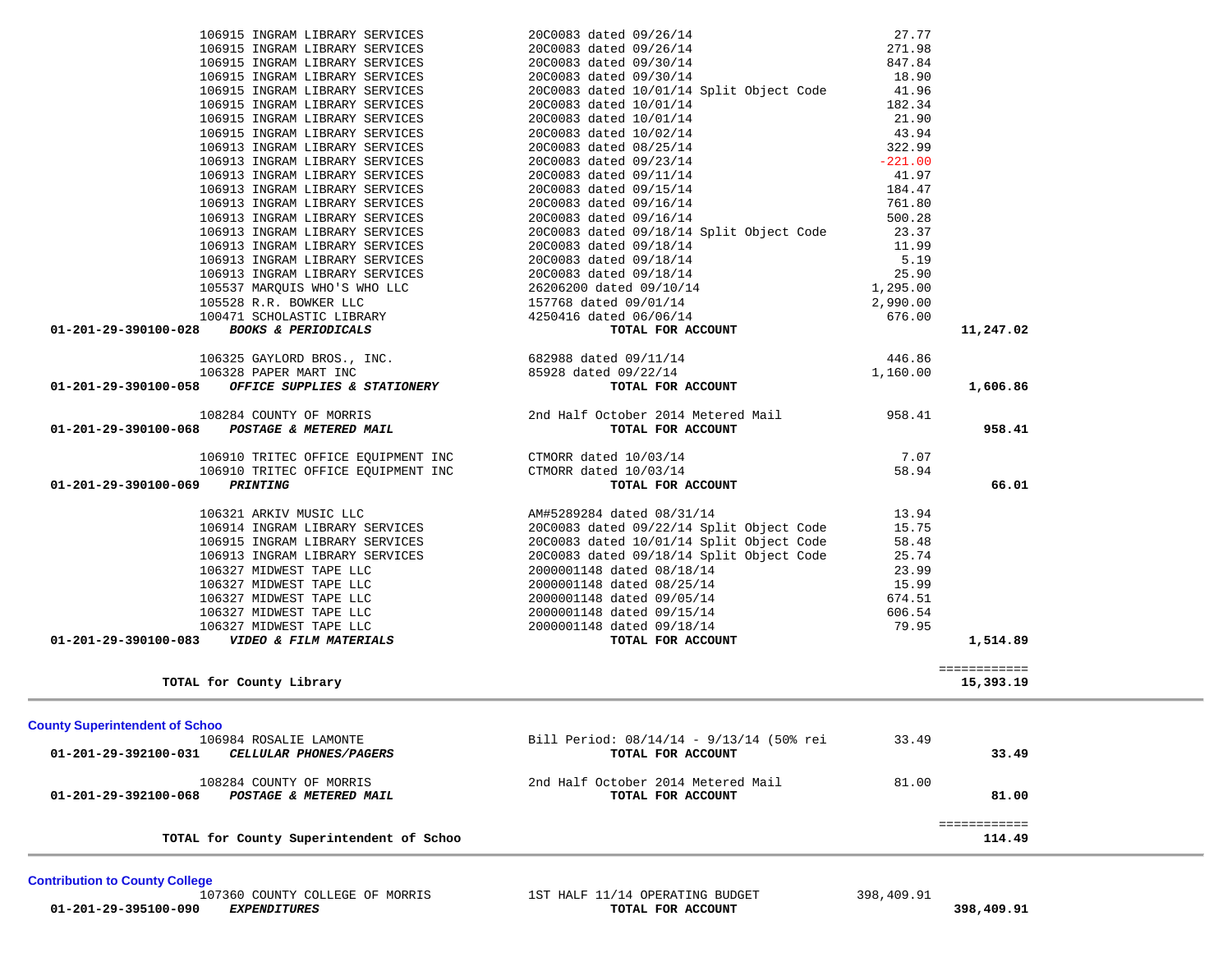| TOTAL for Contribution to County College                                                                             |                                                         |                   | ============<br>398,409.91 |  |
|----------------------------------------------------------------------------------------------------------------------|---------------------------------------------------------|-------------------|----------------------------|--|
| <b>Rutgers Extension Service</b><br>106674 STAPLES ADVANTAGE<br>01-201-29-396100-058<br>OFFICE SUPPLIES & STATIONERY | Office Supplies<br>TOTAL FOR ACCOUNT                    | 116.82            | 116.82                     |  |
| 108284 COUNTY OF MORRIS<br>POSTAGE & METERED MAIL<br>01-201-29-396100-068                                            | 2nd Half October 2014 Metered Mail<br>TOTAL FOR ACCOUNT | 24.03             | 24.03                      |  |
| TOTAL for Rutgers Extension Service                                                                                  |                                                         |                   | ============<br>140.85     |  |
| <b>Rmb Out of Cty Two Yr Coll</b>                                                                                    |                                                         |                   |                            |  |
| 107347 BERGEN COMMUNITY COLLEGE<br>107347 BERGEN COMMUNITY COLLEGE                                                   | FALL 2014 CHARGEBACKS<br>CREDITS @ 1.00 MINOR CAPITAL   | 4,299.64<br>68.00 |                            |  |
| 108040 MIDDLESEX COUNTY COLLEGE                                                                                      | Fall 2014 Chargebacks M. Ramirez & K. Sl                | 1,667.10          |                            |  |
| 01-201-29-397100-090<br>RMB OUT OF CTY TWO YR COLL EXPENDITURES                                                      | TOTAL FOR ACCOUNT                                       |                   | 6,034.74                   |  |
| TOTAL for Rmb Out of Cty Two Yr Coll                                                                                 |                                                         |                   | ============<br>6,034.74   |  |
| <b>Fire and Police Academy</b>                                                                                       |                                                         |                   |                            |  |
| 107081 STAPLES ADVANTAGE<br>01-201-29-407100-058<br>OFFICE SUPPLIES & STATIONERY                                     | 248153 Labels White 1 1/8x 3 1/2<br>TOTAL FOR ACCOUNT   | 38.25             | 38.25                      |  |
| 106129 VIATECH PUBLISHING SOLUTIONS                                                                                  | 1" Binders                                              | 357.12            |                            |  |
| 106129 VIATECH PUBLISHING SOLUTIONS                                                                                  | $1 \frac{1}{2}$ Binders                                 | 256.32            |                            |  |
| 106129 VIATECH PUBLISHING SOLUTIONS                                                                                  | Shipping                                                | 97.15             |                            |  |
| 106542 ATLANTIC TRAINING CENTER<br>OTHER GENERAL EXPENSES<br>01-201-29-407100-059                                    | CPR Card Fee<br>TOTAL FOR ACCOUNT                       | 330.00            | 1,040.59                   |  |
| 108284 COUNTY OF MORRIS<br>POSTAGE & METERED MAIL<br>01-201-29-407100-068                                            | 2nd Half October 2014 Metered Mail<br>TOTAL FOR ACCOUNT | 54.81             | 54.81                      |  |
| 106731 MORRIS COUNTY M.U.A                                                                                           | Tipping Fees                                            | 232.21            |                            |  |
| 106731 MORRIS COUNTY M.U.A                                                                                           | Tipping Fees                                            | 489.26            |                            |  |
| 01-201-29-407100-143<br>RUBBISH & TRASH REMOVAL                                                                      | TOTAL FOR ACCOUNT                                       |                   | 721.47                     |  |
| 107046 MEGGIT TRAINING SYSTEMS INC.                                                                                  | Refurnish Cas-rail relay boards                         | 86.03             |                            |  |
| 107038 MORRISTOWN LUMBER &                                                                                           | 222-885 Safety Snap                                     | 12.84             |                            |  |
| 107038 MORRISTOWN LUMBER &                                                                                           | 05 Chain                                                | 40.56             |                            |  |
| 107038 MORRISTOWN LUMBER &                                                                                           | 12SR 1/2" 4x8 Sheetrock                                 | 268.75            |                            |  |
| 107038 MORRISTOWN LUMBER &<br>01-201-29-407100-223 BUILDING REPAIRS                                                  | 7160SB 7/16" OSB 4x8<br>TOTAL FOR ACCOUNT               | 80.70             | 488.88                     |  |
| 106214 VEOLIA ES TECHNICAL SOLUTIONS, LLC Hazardous Waste Removal                                                    |                                                         | 8,351.06          |                            |  |
| 106128 COOPER TANK & WELDING CORP                                                                                    | Container Quote # 09252014                              | 3,950.00          |                            |  |
| 01-201-29-407100-231 HAZARDOUS MATERIAL DISPOSAL                                                                     | TOTAL FOR ACCOUNT                                       |                   | 12,301.06                  |  |
| 106583 FF1 PROFESSIONAL SAFETY SERVICES                                                                              | Carbide Tip Saw Blade                                   | 51.84             |                            |  |
| 106583 FF1 PROFESSIONAL SAFETY SERVICES                                                                              | Steel Cutting Blade                                     | 93.70             |                            |  |
| 01-201-29-407100-239<br>SMALL TOOLS                                                                                  | TOTAL FOR ACCOUNT                                       |                   | 145.54                     |  |
| 106213 FF1 PROFESSIONAL SAFETY SERVICES                                                                              | 23951050 Ruth Lee General Purpose Rescue                | 1,370.00          |                            |  |
| 106213 FF1 PROFESSIONAL SAFETY SERVICES                                                                              | Shipping                                                | 313.81            |                            |  |
| 106541 MORRISTOWN LUMBER &                                                                                           | B14HN Hex nuts 100 pcs                                  | 3.79              |                            |  |
| 106541 MORRISTOWN LUMBER &<br>01-201-29-407100-258<br><b>EQUIPMENT</b>                                               | 5939 12x1/4 Slt hx .w.hd<br>TOTAL FOR ACCOUNT           | 22.98             | 1,710.58                   |  |
|                                                                                                                      |                                                         |                   |                            |  |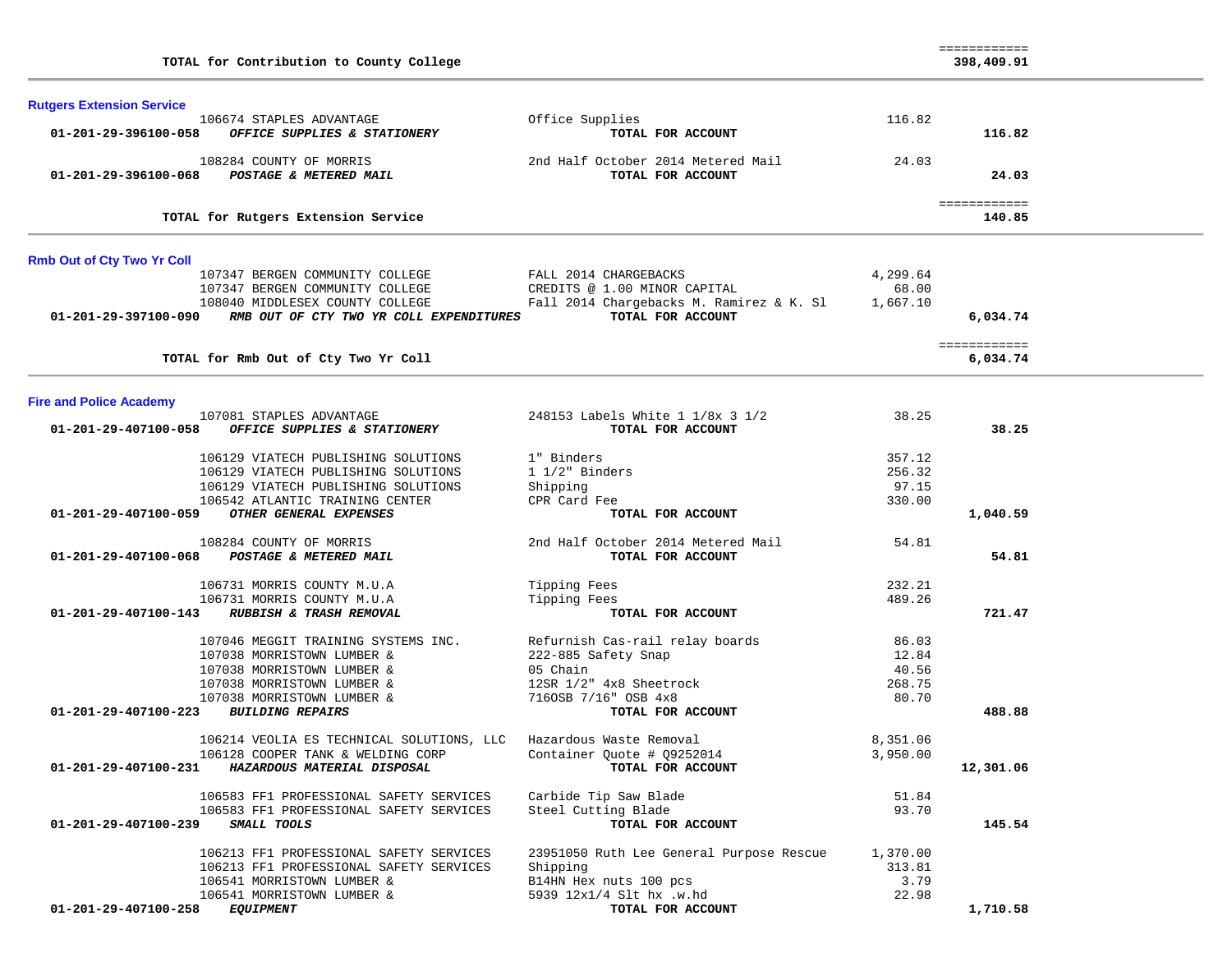**Utilities** 

| 01-201-31-430100-136             | DIESEL FUEL | 106092 NATIONAL FUEL OIL INC.<br>106092 NATIONAL FUEL OIL INC. 4275.0 GAL. DIESEL FUEL FOR THE HILL 12,751.65<br>5. DIESEL FUEL TOR DIESEL FUEL FOR THE HILL 12,751.65<br>DIESEL FUEL FOR ACTES                                              | 25,239.78  |
|----------------------------------|-------------|----------------------------------------------------------------------------------------------------------------------------------------------------------------------------------------------------------------------------------------------|------------|
|                                  |             |                                                                                                                                                                                                                                              |            |
|                                  |             |                                                                                                                                                                                                                                              |            |
|                                  |             |                                                                                                                                                                                                                                              |            |
|                                  |             |                                                                                                                                                                                                                                              |            |
|                                  |             |                                                                                                                                                                                                                                              |            |
|                                  |             |                                                                                                                                                                                                                                              |            |
|                                  |             |                                                                                                                                                                                                                                              |            |
|                                  |             |                                                                                                                                                                                                                                              |            |
|                                  |             |                                                                                                                                                                                                                                              |            |
|                                  |             |                                                                                                                                                                                                                                              |            |
|                                  |             |                                                                                                                                                                                                                                              |            |
|                                  |             |                                                                                                                                                                                                                                              |            |
|                                  |             |                                                                                                                                                                                                                                              |            |
|                                  |             |                                                                                                                                                                                                                                              |            |
|                                  |             |                                                                                                                                                                                                                                              |            |
|                                  |             |                                                                                                                                                                                                                                              |            |
|                                  |             |                                                                                                                                                                                                                                              |            |
|                                  |             |                                                                                                                                                                                                                                              |            |
|                                  |             |                                                                                                                                                                                                                                              |            |
|                                  |             |                                                                                                                                                                                                                                              |            |
|                                  |             |                                                                                                                                                                                                                                              |            |
|                                  |             |                                                                                                                                                                                                                                              |            |
|                                  |             |                                                                                                                                                                                                                                              |            |
|                                  |             |                                                                                                                                                                                                                                              |            |
|                                  |             |                                                                                                                                                                                                                                              |            |
|                                  |             |                                                                                                                                                                                                                                              |            |
|                                  |             |                                                                                                                                                                                                                                              |            |
| 01-201-31-430100-137             |             |                                                                                                                                                                                                                                              | 277,470.25 |
|                                  |             |                                                                                                                                                                                                                                              |            |
|                                  |             | 106224 SUBURBAN PROPANE -2347 Propane (1,329.7 gallons @ 1.5509/gallon 2,062.23                                                                                                                                                              |            |
|                                  |             | $\frac{1}{2}$                                                                                                                                                                                                                                |            |
|                                  |             |                                                                                                                                                                                                                                              |            |
|                                  |             |                                                                                                                                                                                                                                              |            |
|                                  |             |                                                                                                                                                                                                                                              |            |
|                                  |             |                                                                                                                                                                                                                                              |            |
|                                  |             |                                                                                                                                                                                                                                              |            |
|                                  |             | 106224 SUBURBAN PROPANE -2347<br>106224 SUBURBAN PROPANE -2347<br>107040 SUBURBAN PROPANE -2347<br>107040 SUBURBAN PROPANE -2347<br>107040 SUBURBAN PROPANE -2347<br>107040 SUBURBAN PROPANE -2347<br>107040 SUBURBAN PROPANE -2347<br>10704 |            |
|                                  |             |                                                                                                                                                                                                                                              |            |
|                                  |             |                                                                                                                                                                                                                                              |            |
|                                  |             |                                                                                                                                                                                                                                              |            |
|                                  |             |                                                                                                                                                                                                                                              |            |
|                                  |             |                                                                                                                                                                                                                                              |            |
|                                  |             |                                                                                                                                                                                                                                              |            |
|                                  |             |                                                                                                                                                                                                                                              |            |
|                                  |             |                                                                                                                                                                                                                                              |            |
| 01-201-31-430100-141 NATURAL GAS |             |                                                                                                                                                                                                                                              | 5,872.36   |
|                                  |             |                                                                                                                                                                                                                                              |            |
|                                  |             |                                                                                                                                                                                                                                              |            |
|                                  |             |                                                                                                                                                                                                                                              |            |
|                                  |             |                                                                                                                                                                                                                                              |            |
|                                  |             |                                                                                                                                                                                                                                              |            |

973 267-2255 164 81Y 09/19/14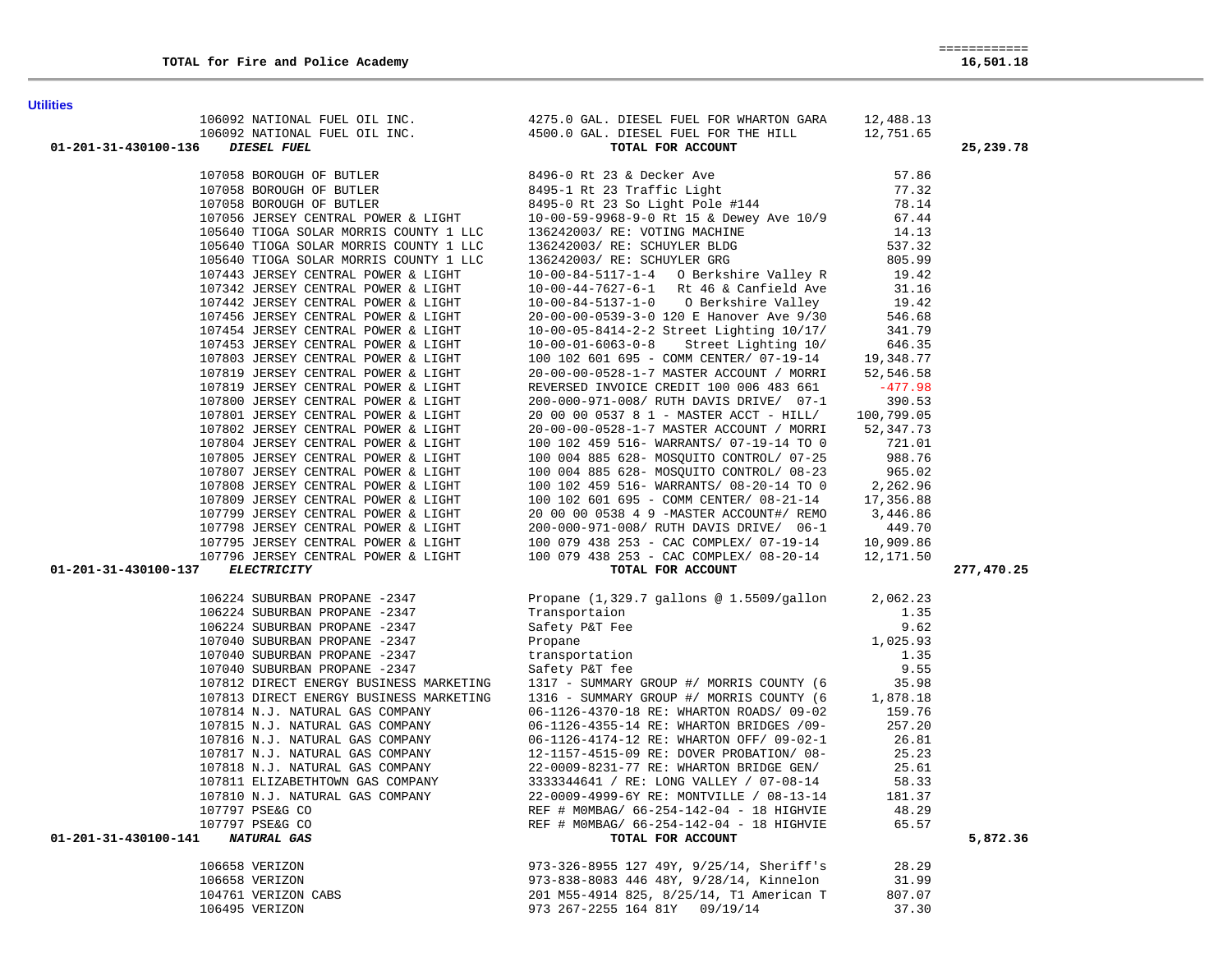|                                   | 197116 value<br>and the state of the state of the material of the state of the state of the state of the state of the state of the state of the state of the state of the state of the state of the state of the state of the st |              |
|-----------------------------------|----------------------------------------------------------------------------------------------------------------------------------------------------------------------------------------------------------------------------------|--------------|
|                                   |                                                                                                                                                                                                                                  |              |
|                                   |                                                                                                                                                                                                                                  |              |
|                                   |                                                                                                                                                                                                                                  |              |
|                                   |                                                                                                                                                                                                                                  |              |
| 01-201-31-430100-146 TELEPHONE    |                                                                                                                                                                                                                                  | 1,352.14     |
|                                   |                                                                                                                                                                                                                                  |              |
|                                   |                                                                                                                                                                                                                                  |              |
|                                   |                                                                                                                                                                                                                                  |              |
|                                   |                                                                                                                                                                                                                                  |              |
|                                   |                                                                                                                                                                                                                                  |              |
|                                   |                                                                                                                                                                                                                                  |              |
|                                   |                                                                                                                                                                                                                                  |              |
|                                   |                                                                                                                                                                                                                                  |              |
|                                   |                                                                                                                                                                                                                                  |              |
|                                   |                                                                                                                                                                                                                                  |              |
|                                   |                                                                                                                                                                                                                                  |              |
|                                   |                                                                                                                                                                                                                                  |              |
|                                   |                                                                                                                                                                                                                                  |              |
|                                   |                                                                                                                                                                                                                                  |              |
|                                   |                                                                                                                                                                                                                                  |              |
|                                   |                                                                                                                                                                                                                                  |              |
|                                   |                                                                                                                                                                                                                                  |              |
|                                   |                                                                                                                                                                                                                                  |              |
|                                   |                                                                                                                                                                                                                                  |              |
|                                   |                                                                                                                                                                                                                                  |              |
|                                   |                                                                                                                                                                                                                                  |              |
|                                   |                                                                                                                                                                                                                                  |              |
|                                   |                                                                                                                                                                                                                                  |              |
|                                   |                                                                                                                                                                                                                                  |              |
|                                   |                                                                                                                                                                                                                                  |              |
|                                   |                                                                                                                                                                                                                                  |              |
|                                   |                                                                                                                                                                                                                                  |              |
|                                   |                                                                                                                                                                                                                                  |              |
| 01-201-31-430100-147 WATER        |                                                                                                                                                                                                                                  | 15,054.82    |
|                                   |                                                                                                                                                                                                                                  |              |
| 01-203-31-430100-144 (2013) SEWER |                                                                                                                                                                                                                                  | 277.35       |
|                                   |                                                                                                                                                                                                                                  |              |
|                                   |                                                                                                                                                                                                                                  |              |
|                                   |                                                                                                                                                                                                                                  |              |
|                                   |                                                                                                                                                                                                                                  |              |
|                                   |                                                                                                                                                                                                                                  |              |
| 01-203-31-430100-147 (2013) WATER |                                                                                                                                                                                                                                  | 303.39       |
|                                   |                                                                                                                                                                                                                                  | ============ |
| TOTAL for Utilities               |                                                                                                                                                                                                                                  | 325,570.09   |

## **Nutrition**

|                      | 107285 ALLEN PAPER & SUPPLY CO | Cases Lysol Antibac all purpose cleaner. | 257.00 |        |
|----------------------|--------------------------------|------------------------------------------|--------|--------|
|                      | 107285 ALLEN PAPER & SUPPLY CO | Case softsoap antibacterial liquid.      | 74.38  |        |
|                      | 107285 ALLEN PAPER & SUPPLY CO | Case Mr. Clean magic eraser              | 26.95  |        |
|                      | 107283 KATHLEEN WHITE          | Rockaway Site Picnic.9/17/14             | 62.94  |        |
|                      | 107286 M & J FRANK INC         | Bouncer Pitchers.                        | 86.10  |        |
| 01-201-41-716100-059 | OTHER GENERAL EXPENSES         | TOTAL FOR ACCOUNT                        |        | 507.37 |
|                      |                                |                                          |        |        |
|                      | 106926 PATRICIA W. GIBBONS     | hours Nutrition Support Services         | 397.75 |        |
|                      | 106926 PATRICIA W. GIBBONS     | Mileage (185) miles)                     | 64.75  |        |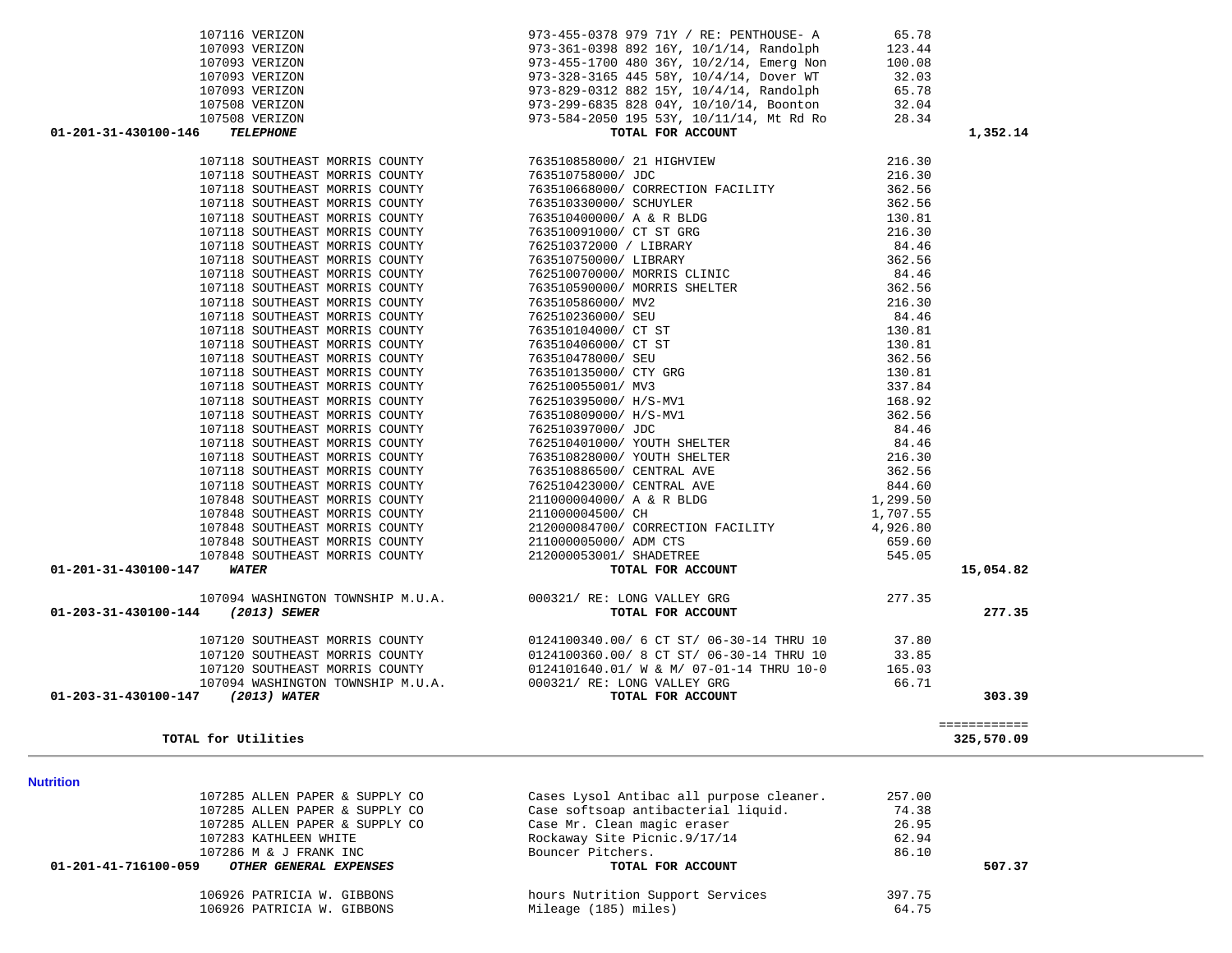| 01-201-41-716100-098                      | 107581 GRAINGER<br>OTHER OPERATING&REPAIR SUPPLY                                                                                                                                                                                                                                                    | Pks Coffee filters<br>TOTAL FOR ACCOUNT                                                                                                                                                                                                                                                                                            | 49.92                                                                                 | 512.42                     |  |
|-------------------------------------------|-----------------------------------------------------------------------------------------------------------------------------------------------------------------------------------------------------------------------------------------------------------------------------------------------------|------------------------------------------------------------------------------------------------------------------------------------------------------------------------------------------------------------------------------------------------------------------------------------------------------------------------------------|---------------------------------------------------------------------------------------|----------------------------|--|
| 01-201-41-716100-146                      | 106399 CENTURYLINK<br>107582 VERIZON<br><b>TELEPHONE</b>                                                                                                                                                                                                                                            | Monthly Service Charge. Sep-2014Acct#309<br>Monthly Service Charge. October 01, 2014<br>TOTAL FOR ACCOUNT                                                                                                                                                                                                                          | 42.91<br>817.24                                                                       | 860.15                     |  |
| 01-201-41-716100-185                      | 107580 SODEXO INC & AFFILIATES<br>FOOD                                                                                                                                                                                                                                                              | 23,848 Daily Meals, 2,000 Weekend Meals, 1<br>TOTAL FOR ACCOUNT                                                                                                                                                                                                                                                                    | 168, 133. 32                                                                          | 168,133.32                 |  |
| 01-203-41-716100-185                      | 107580 SODEXO INC & AFFILIATES<br><i>(2013) FOOD</i>                                                                                                                                                                                                                                                | 10,530 Daily Meals. Services for 8/30/14-<br>TOTAL FOR ACCOUNT                                                                                                                                                                                                                                                                     | 57,177.00                                                                             | 57,177.00                  |  |
|                                           | TOTAL for Nutrition                                                                                                                                                                                                                                                                                 |                                                                                                                                                                                                                                                                                                                                    |                                                                                       | ============<br>227,190.26 |  |
| <b>Area Plan Grant</b>                    | 106772 VISITING NURSE ASSOC. OF                                                                                                                                                                                                                                                                     | RC 14-14-076 OAA CGIPeriod 7/1/14-9/30/1                                                                                                                                                                                                                                                                                           | 16,871.00                                                                             |                            |  |
| 01-201-41-716110-090                      | <b>EXPENDITURES</b>                                                                                                                                                                                                                                                                                 | TOTAL FOR ACCOUNT                                                                                                                                                                                                                                                                                                                  |                                                                                       | 16,871.00<br>============  |  |
|                                           | TOTAL for Area Plan Grant                                                                                                                                                                                                                                                                           |                                                                                                                                                                                                                                                                                                                                    |                                                                                       | 16,871.00                  |  |
| <b>ALPN</b><br>01-201-41-759000-063       | 107353 DAWN CENTER FOR INDEPENDENT<br>107291 EMPLOYMENT HORIZONS, INC.<br>107300 LEGAL SERVICES OF NORTHWEST<br>ALPN PEER GROUPING                                                                                                                                                                  | #1420 CM<br>Period $7/1/14$<br>PG1404 SE<br>Period $7/1/14-$<br>PS #1412<br>Period $7/1/14$<br>TOTAL FOR ACCOUNT                                                                                                                                                                                                                   | 11,155.00<br>19,252.00<br>12,276.00                                                   | 42,683.00                  |  |
|                                           | TOTAL for ALPN                                                                                                                                                                                                                                                                                      |                                                                                                                                                                                                                                                                                                                                    |                                                                                       | ============<br>42,683.00  |  |
|                                           |                                                                                                                                                                                                                                                                                                     | <b>Grant Fund</b>                                                                                                                                                                                                                                                                                                                  |                                                                                       |                            |  |
| <b>Bio-Terrorism Grant</b>                |                                                                                                                                                                                                                                                                                                     |                                                                                                                                                                                                                                                                                                                                    |                                                                                       |                            |  |
| 02-213-41-718505-391                      | 103913 EXEMPLIS CORP.<br>107277 CABLEVISION<br>105130 CABLEVISION<br>105132 NEW JERSEY ASSOCIATION OF<br>105883 STAPLES ADVANTAGE<br>105883 STAPLES ADVANTAGE<br>107279 TRITEC OFFICE EQUIPMENT INC<br>107509 ARLENE STOLLER<br>108105 COUNTY OF MORRIS<br>PUBLIC HEALTH EMER GRANT(7/1/14-6/30/15) | WIT CHAIRS Quote #227564 dated 8/13/2014<br>07876 616465 01 8 Billing period 10/1/20<br>07876 616465 01 8 Billing period 9/1/201<br>Prevent Promote Protect Learning Session<br>Customer NYC 1054187 Supplies<br>color copies Machine ID# 6028<br>Mileage Reimbursement<br>2nd Half October 2014 Metered Mail<br>TOTAL FOR ACCOUNT | 1,108.80<br>233.10<br>222.69<br>50.00<br>49.00<br>36.10<br>319.76<br>178.63<br>119.13 | 2,317.21                   |  |
|                                           | TOTAL for Bio-Terrorism Grant                                                                                                                                                                                                                                                                       |                                                                                                                                                                                                                                                                                                                                    |                                                                                       | ============<br>2,317.21   |  |
|                                           |                                                                                                                                                                                                                                                                                                     |                                                                                                                                                                                                                                                                                                                                    |                                                                                       |                            |  |
| DEPARTMENT 720510<br>02-213-41-720510-391 | 107155 MONARCH HOUSING ASSOCIATES, INC.<br>2012 COC PLANNING GRANT (4/21/14-4/20/15)                                                                                                                                                                                                                | CoC planning Services 4/20/2104-9/20/201<br>TOTAL FOR ACCOUNT                                                                                                                                                                                                                                                                      | 6,000.00                                                                              | 6,000.00                   |  |
|                                           | TOTAL for DEPARTMENT 720510                                                                                                                                                                                                                                                                         |                                                                                                                                                                                                                                                                                                                                    |                                                                                       | ============<br>6,000.00   |  |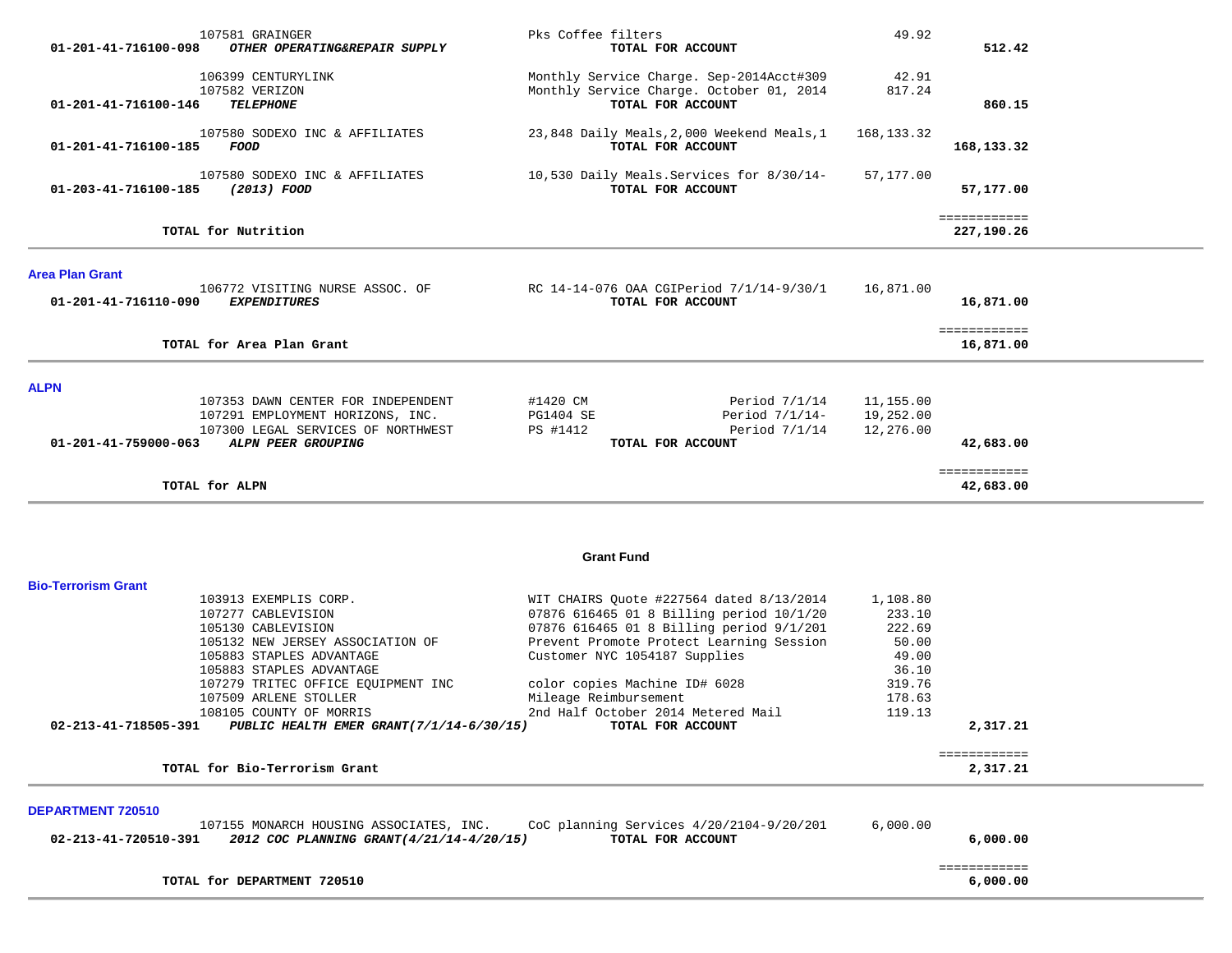| <b>DEPARTMENT 741415</b> |                                                                  |            |                                         |                 |                           |
|--------------------------|------------------------------------------------------------------|------------|-----------------------------------------|-----------------|---------------------------|
|                          | 99859 OFFICE MASTER INC.<br>107827 WARREN COUNTY COMMUNITY COLL. | Kristal C. |                                         | 34.68<br>648.00 |                           |
|                          | 02-213-41-741415-392 WFNJ-TANF (7/1/13-6/30/14)                  |            | TOTAL FOR ACCOUNT                       |                 | 682.68                    |
|                          | TOTAL for DEPARTMENT 741415                                      |            |                                         |                 | ============<br>682.68    |
| DEPARTMENT 741420        |                                                                  |            |                                         |                 |                           |
|                          | 99859 OFFICE MASTER INC.<br>107159 WARREN COUNTY COMMUNITY COLL. | Irena K.   |                                         | 27.75<br>800.00 |                           |
| 02-213-41-741420-392     | WFNJ-GENERAL ASSISTANCE(7/1/13-6/30/14)                          |            | TOTAL FOR ACCOUNT                       |                 | 827.75                    |
|                          | TOTAL for DEPARTMENT 741420                                      |            |                                         |                 | ============<br>827.75    |
| <b>DEPARTMENT 741435</b> |                                                                  |            |                                         |                 |                           |
|                          | 107488 RUTGERS SCHOOL OF BUSINESS                                | Juan G.    |                                         | 800.00          |                           |
|                          | 02-213-41-741435-392 WDP DW $(7/1/13-6/30/14)$                   |            | TOTAL FOR ACCOUNT                       |                 | 800.00                    |
|                          | TOTAL for DEPARTMENT 741435                                      |            |                                         |                 | ============<br>800.00    |
| <b>DEPARTMENT 741515</b> |                                                                  |            |                                         |                 |                           |
|                          | 106365 CENTURYLINK                                               |            |                                         | 12.09           |                           |
|                          | 107462 EDWARDS LEARNING CENTER                                   |            | Sept. monthly reimbursable expenses.    | 3,863.01        |                           |
|                          | 106349 NCX, INC.<br>106797 TELESEARCH INC                        |            | 10/1/2014-1/1/2015 WIB Web hosting      | 2.24<br>27.65   |                           |
|                          | 106797 TELESEARCH INC                                            |            |                                         | 25.01           |                           |
|                          | 106797 TELESEARCH INC                                            |            |                                         | 27.51           |                           |
|                          | 106791 TELESEARCH INC                                            |            | Phyllis E.M.; W/E 9/28/14.              | 1,052.28        |                           |
|                          | 106791 TELESEARCH INC                                            |            | Brad S.; W/E 9/28/14.                   | 920.75          |                           |
|                          | 107492 EDWARDS LEARNING CENTER                                   |            | 60 days for Job placement (3 students). | 612.00          |                           |
|                          | 107493 EDWARDS LEARNING CENTER                                   |            | Job placement; 30-day.                  | 2,220.00        |                           |
|                          | 107495 EDWARDS LEARNING CENTER                                   |            | Placement - 3 students.                 | 1,332.00        |                           |
|                          | 107138 TELESEARCH INC<br>107138 TELESEARCH INC                   |            |                                         | 27.65<br>27.51  |                           |
|                          | 107138 TELESEARCH INC                                            |            |                                         | 27.51           |                           |
|                          | 107136 TELESEARCH INC                                            |            | Brad S., W/E 10/05/2014.                | 1,023.05        |                           |
|                          | 107157 TRITEC OFFICE EQUIPMENT INC                               |            |                                         | 6.54            |                           |
|                          | 106789 AT&T                                                      |            |                                         | 1.83            |                           |
|                          | 103552 JASPER SEATING CO.                                        |            |                                         | 54.93           |                           |
|                          | 107781 JOY SULLIVAN                                              |            | Travel from 5/19/14 to 10/10/14.        | 74.44           |                           |
|                          | 107441 TELESEARCH INC                                            |            | Phyllis E.; W/E 10/12/14.               | 409.22          |                           |
|                          | 107441 TELESEARCH INC                                            |            | Brad S., W/E 10/12/14.                  | 1,023.05        |                           |
|                          | 107473 VERIZON<br>107447 DONNA BUCHANAN                          |            |                                         | 10.88<br>22.37  |                           |
| 02-213-41-741515-392     | WFNJ-TANF (7/1/14-12/31/15)                                      |            | TOTAL FOR ACCOUNT                       |                 | 12,803.52                 |
|                          | TOTAL for DEPARTMENT 741515                                      |            |                                         |                 | ============<br>12,803.52 |

9.67<br>9.22.107462 EDWARDS LEARNING CENTER Sept. monthly reimbursable expenses. 429.22 107462 Sept. monthly reimbursable expenses. 429.22<br>Ana R. 1,050.00 107173 INFORMATION & TECHNOLOGY <br>106524 MANPOWER 106524 MANPOWER 107.20 106524 MANPOWER Sarah D., W/E 9/28/14. 907.20 106022 MANPOWER Sarah D.; W/E 9/21/14. 907.20 Komi A., W/E 9/28/14.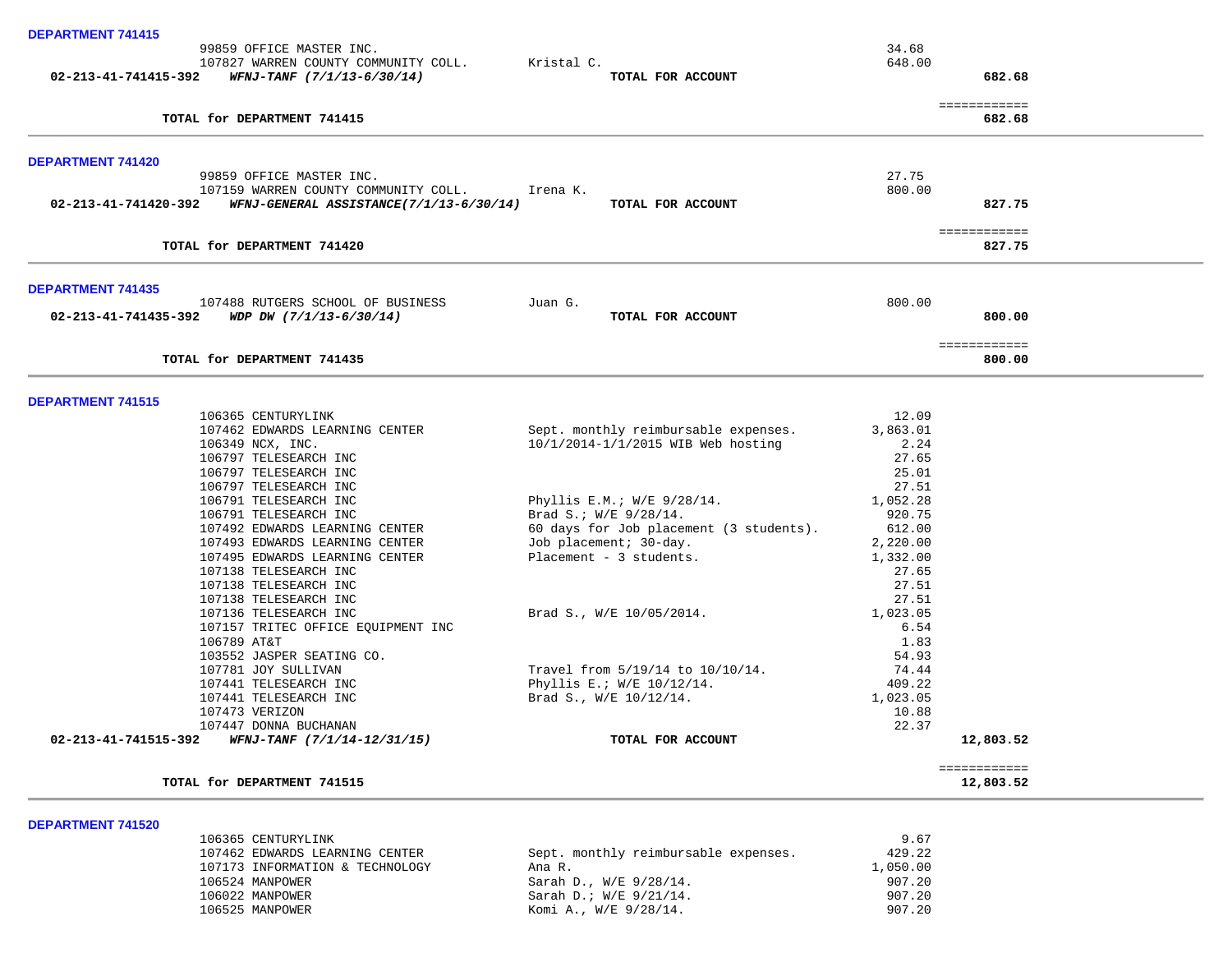| 106814 MANPOWER                                                  | Komi A., W/E 10/5/14.              | 894.24   |              |  |
|------------------------------------------------------------------|------------------------------------|----------|--------------|--|
| 106029 MANPOWER                                                  | Komi A., W/E 9/21/14.              | 868.32   |              |  |
|                                                                  |                                    |          |              |  |
| 106349 NCX, INC.                                                 | 10/1/2014-1/1/2015 WIB Web hosting | 1.80     |              |  |
| 106797 TELESEARCH INC                                            |                                    | 13.83    |              |  |
| 106797 TELESEARCH INC                                            |                                    | 12.50    |              |  |
|                                                                  |                                    |          |              |  |
| 106797 TELESEARCH INC                                            |                                    | 13.76    |              |  |
| 106792 TELESEARCH INC                                            | Abigail P, W/E 9/28/14.            | 1,001.00 |              |  |
| 107138 TELESEARCH INC                                            |                                    | 13.83    |              |  |
| 107138 TELESEARCH INC                                            |                                    | 13.76    |              |  |
|                                                                  |                                    |          |              |  |
| 107138 TELESEARCH INC                                            |                                    | 13.76    |              |  |
| 107134 TELESEARCH INC                                            | Abigail P., W/E 10/05/14.          | 1,001.00 |              |  |
| 107157 TRITEC OFFICE EQUIPMENT INC                               |                                    | 3.27     |              |  |
| 106789 AT&T                                                      |                                    | 0.90     |              |  |
|                                                                  |                                    |          |              |  |
| 103552 JASPER SEATING CO.                                        |                                    | 43.94    |              |  |
| 106813 MANPOWER                                                  | Sarah D., W/E 10/8/14.             | 725.76   |              |  |
| 107473 VERIZON                                                   |                                    | 5.44     |              |  |
| 107447 DONNA BUCHANAN                                            |                                    | 11.18    |              |  |
|                                                                  |                                    |          |              |  |
| 107133 INFORMATION & TECHNOLOGY                                  | Libia M.                           | 1,170.00 |              |  |
| 02-213-41-741520-392<br>WFNJ-GENERAL ASSISTANCE(7/1/14-12/31/15) | TOTAL FOR ACCOUNT                  |          | 10,018.78    |  |
|                                                                  |                                    |          |              |  |
|                                                                  |                                    |          | ============ |  |
| TOTAL for DEPARTMENT 741520                                      |                                    |          | 10,018.78    |  |
|                                                                  |                                    |          |              |  |
|                                                                  |                                    |          |              |  |
|                                                                  |                                    |          |              |  |
| <b>WIA: Disclocated Worker</b>                                   |                                    |          |              |  |
| 107469 NORTHAMPTON COMMUNITY COLLEGE                             | Jared P.                           | 800.00   |              |  |
| 02-213-41-742010-391<br>WIA: DISLOCATED WORKER FEDERAL SHARE     | TOTAL FOR ACCOUNT                  |          | 800.00       |  |
|                                                                  |                                    |          |              |  |
|                                                                  |                                    |          |              |  |
|                                                                  |                                    |          | ============ |  |
| TOTAL for WIA: Disclocated Worker                                |                                    |          | 800.00       |  |
|                                                                  |                                    |          |              |  |
|                                                                  |                                    |          |              |  |
| <b>DEPARTMENT 742505</b>                                         |                                    |          |              |  |
|                                                                  |                                    |          |              |  |
| 105926 COTTRELL GRAPHICS, LLC                                    |                                    | 46.80    |              |  |
| 106365 CENTURYLINK                                               |                                    | 53.20    |              |  |
| 107156 JERSEY TRACTOR-TRAILER                                    | William P.                         | 800.00   |              |  |
|                                                                  |                                    |          |              |  |
| 106349 NCX, INC.                                                 | 10/1/2014-1/1/2015 WIB Web hosting | 9.87     |              |  |
| 99859 OFFICE MASTER INC.                                         |                                    | 131.78   |              |  |
| 107414 RUTGERS CENTER FOR CONTINUING                             | Vivian C.                          | 519.00   |              |  |
| 107177 SUSSEX COUNTY COMMUNITY COLLEGE                           | Dawn Q.                            | 3,200.00 |              |  |
| 106797 TELESEARCH INC                                            |                                    | 207.38   |              |  |
|                                                                  |                                    |          |              |  |
| 106797 TELESEARCH INC                                            |                                    | 376.74   |              |  |
| 106797 TELESEARCH INC                                            |                                    | 187.56   |              |  |
| 106797 TELESEARCH INC                                            |                                    | 206.33   |              |  |
| 107491 WILLIAM PATERSON UNIVERSITY                               | Gina V.                            | 1,636.84 |              |  |
|                                                                  |                                    |          |              |  |
| 107467 JERSEY TRACTOR-TRAILER                                    | Manuel R.                          | 800.00   |              |  |
| 107138 TELESEARCH INC                                            |                                    | 207.38   |              |  |
| 107138 TELESEARCH INC                                            |                                    | 376.74   |              |  |
| 107138 TELESEARCH INC                                            |                                    | 206.33   |              |  |
| 107138 TELESEARCH INC                                            |                                    | 206.33   |              |  |
|                                                                  |                                    |          |              |  |
| 107157 TRITEC OFFICE EQUIPMENT INC                               |                                    | 49.06    |              |  |
| 107843 DENTAL & MEDICAL CAREER                                   | Christine S.                       | 3,140.00 |              |  |
| 106789 AT&T                                                      |                                    | 13.71    |              |  |
| 107171 MORRIS COUNTY CHAMBER OF                                  |                                    | 117.80   |              |  |
|                                                                  |                                    | 1,493.00 |              |  |
| 107835 AVTECH INSTITUTE                                          | Tiffany N.                         |          |              |  |
| 107473 VERIZON                                                   |                                    | 81.58    |              |  |
| 107484 RUTGERS CENTER FOR CONTINUING                             | Tamara W.                          | 2,132.00 |              |  |
| 02-213-41-742505-391<br>WIA ADULT (7/1/13-6/30/15)               | TOTAL FOR ACCOUNT                  |          | 16,199.43    |  |
|                                                                  |                                    |          |              |  |
|                                                                  |                                    |          |              |  |
|                                                                  |                                    |          | ============ |  |

**TOTAL for DEPARTMENT 742505 16,199.43**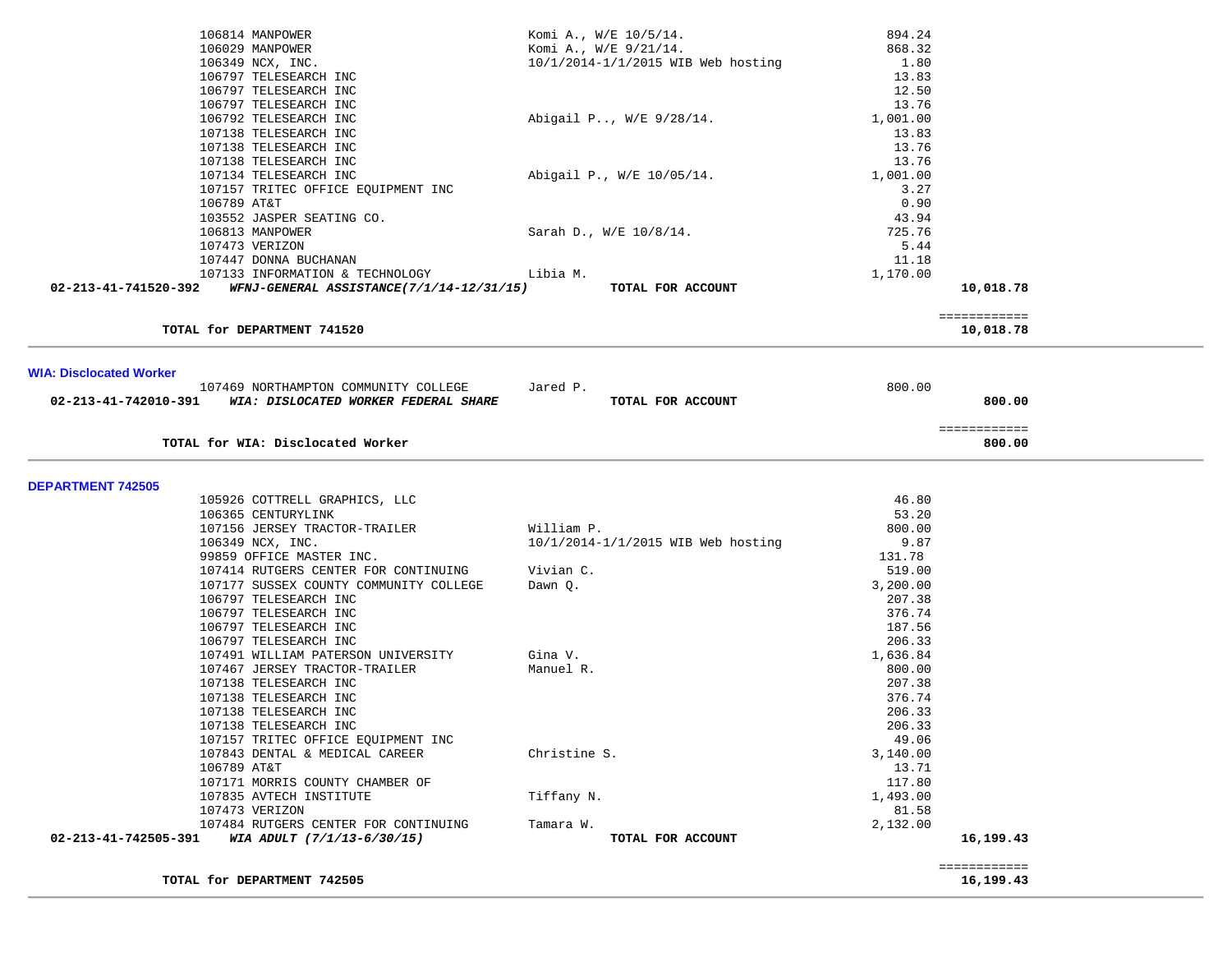## **DEPARTMENT 742510**

| 105926 COTTRELL GRAPHICS, LLC<br>106365 CENTURYLINK                                                                                                                                                                                                                                                         | 10 Booklets, bound, hard back/front plas                                                                                                                                                                                                                                    | 111.15               |           |
|-------------------------------------------------------------------------------------------------------------------------------------------------------------------------------------------------------------------------------------------------------------------------------------------------------------|-----------------------------------------------------------------------------------------------------------------------------------------------------------------------------------------------------------------------------------------------------------------------------|----------------------|-----------|
|                                                                                                                                                                                                                                                                                                             | 310372742 Sept.22,2014 bill for 973-3                                                                                                                                                                                                                                       | 125.74               |           |
|                                                                                                                                                                                                                                                                                                             |                                                                                                                                                                                                                                                                             | 810.92               |           |
|                                                                                                                                                                                                                                                                                                             |                                                                                                                                                                                                                                                                             | 326.58               |           |
| $[0714 \mbox{ K.1872}, 0014 \mbox{ L.19744} \mbox{ L.10745} \mbox{ } 10745 \mbox{ } 10745 \mbox{ } 10745 \mbox{ } 10745 \mbox{ } 10745 \mbox{ } 10745 \mbox{ } 10745 \mbox{ } 10745 \mbox{ } 10745 \mbox{ } 10745 \mbox{ } 10745 \mbox{ } 10745 \mbox{ } 10745 \mbox{ } 10745 \mbox{ } 10745 \mbox{ } 1074$ |                                                                                                                                                                                                                                                                             | 326.58               |           |
|                                                                                                                                                                                                                                                                                                             |                                                                                                                                                                                                                                                                             | 341.44               |           |
|                                                                                                                                                                                                                                                                                                             |                                                                                                                                                                                                                                                                             | 800.00               |           |
|                                                                                                                                                                                                                                                                                                             |                                                                                                                                                                                                                                                                             | 800.00               |           |
|                                                                                                                                                                                                                                                                                                             |                                                                                                                                                                                                                                                                             | 800.00               |           |
|                                                                                                                                                                                                                                                                                                             |                                                                                                                                                                                                                                                                             | 800.00               |           |
|                                                                                                                                                                                                                                                                                                             |                                                                                                                                                                                                                                                                             | 585.00               |           |
|                                                                                                                                                                                                                                                                                                             |                                                                                                                                                                                                                                                                             | 1,632.66             |           |
|                                                                                                                                                                                                                                                                                                             |                                                                                                                                                                                                                                                                             | 800.00               |           |
|                                                                                                                                                                                                                                                                                                             |                                                                                                                                                                                                                                                                             | 23.32                |           |
|                                                                                                                                                                                                                                                                                                             | 3 Hi-back executive chairs, Grade 1 fabr                                                                                                                                                                                                                                    | 381.48               |           |
|                                                                                                                                                                                                                                                                                                             |                                                                                                                                                                                                                                                                             | 800.00               |           |
|                                                                                                                                                                                                                                                                                                             |                                                                                                                                                                                                                                                                             | 366.35               |           |
|                                                                                                                                                                                                                                                                                                             |                                                                                                                                                                                                                                                                             | 669.76               |           |
|                                                                                                                                                                                                                                                                                                             |                                                                                                                                                                                                                                                                             | 331.36               |           |
| 106797 TELESEARCH INC<br>106797 TELESEARCH INC<br>106797 TELESEARCH INC                                                                                                                                                                                                                                     |                                                                                                                                                                                                                                                                             | 364.50               |           |
|                                                                                                                                                                                                                                                                                                             |                                                                                                                                                                                                                                                                             | 770.00               |           |
| 107489 SUSSEX COUNTY COMMUNITY COLLEGE JOANN C.<br>107161 WARREN COUNTY COMMUNITY COLL. Vita B.                                                                                                                                                                                                             |                                                                                                                                                                                                                                                                             | 810.17               |           |
| 107163 WILLIAM PATERSON UNIVERSITY                                                                                                                                                                                                                                                                          |                                                                                                                                                                                                                                                                             | 426.80               |           |
| 107427 WILLIAM PATERSON UNIVERSITY                                                                                                                                                                                                                                                                          |                                                                                                                                                                                                                                                                             | 800.00               |           |
|                                                                                                                                                                                                                                                                                                             |                                                                                                                                                                                                                                                                             | 783.24               |           |
| 107433 WILLIAM PATERSON UNIVERSITY<br>107432 WILLIAM PATERSON UNIVERSITY                                                                                                                                                                                                                                    |                                                                                                                                                                                                                                                                             | 692.55               |           |
|                                                                                                                                                                                                                                                                                                             |                                                                                                                                                                                                                                                                             |                      |           |
| 107426 WILLIAM PATERSON UNIVERSITY<br>107457 LASCOMP INSTITUTE<br>107457 LASCOMP INSTITUTE                                                                                                                                                                                                                  |                                                                                                                                                                                                                                                                             | $800.00$<br>3,975.00 |           |
|                                                                                                                                                                                                                                                                                                             |                                                                                                                                                                                                                                                                             | 4,000.00             |           |
| 107430 NEW HORIZONS COMPUTER LEARNING<br>108105 COUNTY OF MORRIS                                                                                                                                                                                                                                            | 3 Hi-back executive chairs, wrote -<br>Jennifer K.<br>Linda B., W/E 9/28/14.<br>Shaun G., W/E 9/28/14.<br>Lilly H., W/E 9/28/14.<br>Lina M.: W/E 9/28/14.<br>Joann C.<br>Vita B.<br>Efran M.<br>Laura P.<br>Beth M.<br>Laura P.<br>Susan R.<br>Susan R.<br>Dominick L.<br>A | 439.51               |           |
| 107486 RUTGERS CENTER FOR CONTINUING                                                                                                                                                                                                                                                                        |                                                                                                                                                                                                                                                                             | 779.00               |           |
| 107485 RUTGERS CENTER FOR CONTINUING                                                                                                                                                                                                                                                                        |                                                                                                                                                                                                                                                                             | 533.00               |           |
| 107487 RUTGERS CENTER FOR CONTINUING                                                                                                                                                                                                                                                                        |                                                                                                                                                                                                                                                                             | 481.00               |           |
| 107459 RUTGERS, THE STATE UNIVERSITY                                                                                                                                                                                                                                                                        |                                                                                                                                                                                                                                                                             | 799.00               |           |
|                                                                                                                                                                                                                                                                                                             |                                                                                                                                                                                                                                                                             | 800.00               |           |
| 107460 RUTGERS, THE STATE UNIVERSITY<br>107465 RARITAN VALLEY COMMUNITY                                                                                                                                                                                                                                     |                                                                                                                                                                                                                                                                             | 1,115.00             |           |
| 107138 TELESEARCH INC                                                                                                                                                                                                                                                                                       |                                                                                                                                                                                                                                                                             | 366.35               |           |
| 107138 TELESEARCH INC                                                                                                                                                                                                                                                                                       |                                                                                                                                                                                                                                                                             | 669.76               |           |
| 107138 TELESEARCH INC<br>107138 TELESEARCH INC                                                                                                                                                                                                                                                              |                                                                                                                                                                                                                                                                             |                      |           |
|                                                                                                                                                                                                                                                                                                             |                                                                                                                                                                                                                                                                             | 364.50<br>364.50     |           |
|                                                                                                                                                                                                                                                                                                             | Imina S.<br>Irina S.<br>Aimee C.<br>Michael S.<br>Ligia W.<br>Jose R.<br>John M.<br>Linda B., W/E 10/5/14.<br>Shaun G., W/E 10/5/14.<br>Lilly H., W/E 10/5/14.<br>Lilly H., W/E 10/5/14.<br>Linda M., W/E 10/5/14.<br>Linda M., W/E 10/5/14.                                |                      |           |
|                                                                                                                                                                                                                                                                                                             | 107157 TRITEC OFFICE EQUIPMENT INC<br>106789 AT&T<br>106789 AT&T<br>24.22<br>24.22                                                                                                                                                                                          |                      |           |
|                                                                                                                                                                                                                                                                                                             |                                                                                                                                                                                                                                                                             | 396.00               |           |
| 107847 AVTECH INSTITUTE                                                                                                                                                                                                                                                                                     |                                                                                                                                                                                                                                                                             |                      |           |
| 107825 AVTECH INSTITUTE Jigna J.<br>107834 AVTECH INSTITUTE Jigna J.<br>107834 AVTECH INSTITUTE Carla C.<br>107846 JERSEY TRACTOR-TRAILER Domenick S.<br>107845 JERSEY TRACTOR-TRAILER Lacey J.<br>107412 KAIZEN TECHNOLOGIES INC Elio F                                                                    |                                                                                                                                                                                                                                                                             | 1,706.67<br>1,000.00 |           |
|                                                                                                                                                                                                                                                                                                             |                                                                                                                                                                                                                                                                             | 800.00               |           |
|                                                                                                                                                                                                                                                                                                             |                                                                                                                                                                                                                                                                             |                      |           |
|                                                                                                                                                                                                                                                                                                             |                                                                                                                                                                                                                                                                             | 213.34               |           |
|                                                                                                                                                                                                                                                                                                             |                                                                                                                                                                                                                                                                             | 800.00               |           |
|                                                                                                                                                                                                                                                                                                             |                                                                                                                                                                                                                                                                             | 800.00               |           |
| 107171 MORRIS COUNTY CHAMBER OF                                                                                                                                                                                                                                                                             | Workforce Investment Board annual dues.                                                                                                                                                                                                                                     | 212.80               |           |
| 107830 AVTECH INSTITUTE                                                                                                                                                                                                                                                                                     | Sveltana S.                                                                                                                                                                                                                                                                 | 1,257.78             |           |
| 107826 AVTECH INSTITUTE                                                                                                                                                                                                                                                                                     | Anjana D.                                                                                                                                                                                                                                                                   | 1,184.00             |           |
| 107829 AVTECH INSTITUTE                                                                                                                                                                                                                                                                                     | Sakinah K.                                                                                                                                                                                                                                                                  | 2,090.67             |           |
| 107831 AVTECH INSTITUTE                                                                                                                                                                                                                                                                                     | Milagros L.                                                                                                                                                                                                                                                                 | 663.78               |           |
| 107833 AVTECH INSTITUTE                                                                                                                                                                                                                                                                                     | Allyson L.                                                                                                                                                                                                                                                                  | 391.12               |           |
| 107841 AVTECH INSTITUTE                                                                                                                                                                                                                                                                                     | Yesenia L.                                                                                                                                                                                                                                                                  | 1,120.00             |           |
| 107473 VERIZON                                                                                                                                                                                                                                                                                              | Phillipsburg; Oct. $04,2014$ bill - 908-85                                                                                                                                                                                                                                  | 144.13               |           |
| 107428 NEW HORIZONS COMPUTER LEARNING                                                                                                                                                                                                                                                                       | Kimberly V.                                                                                                                                                                                                                                                                 | 3,200.00             |           |
| 02-213-41-742510-391<br>WIA DISLOCATED WORKER (7/1/13-6/30/15)                                                                                                                                                                                                                                              | TOTAL FOR ACCOUNT                                                                                                                                                                                                                                                           |                      | 47,057.39 |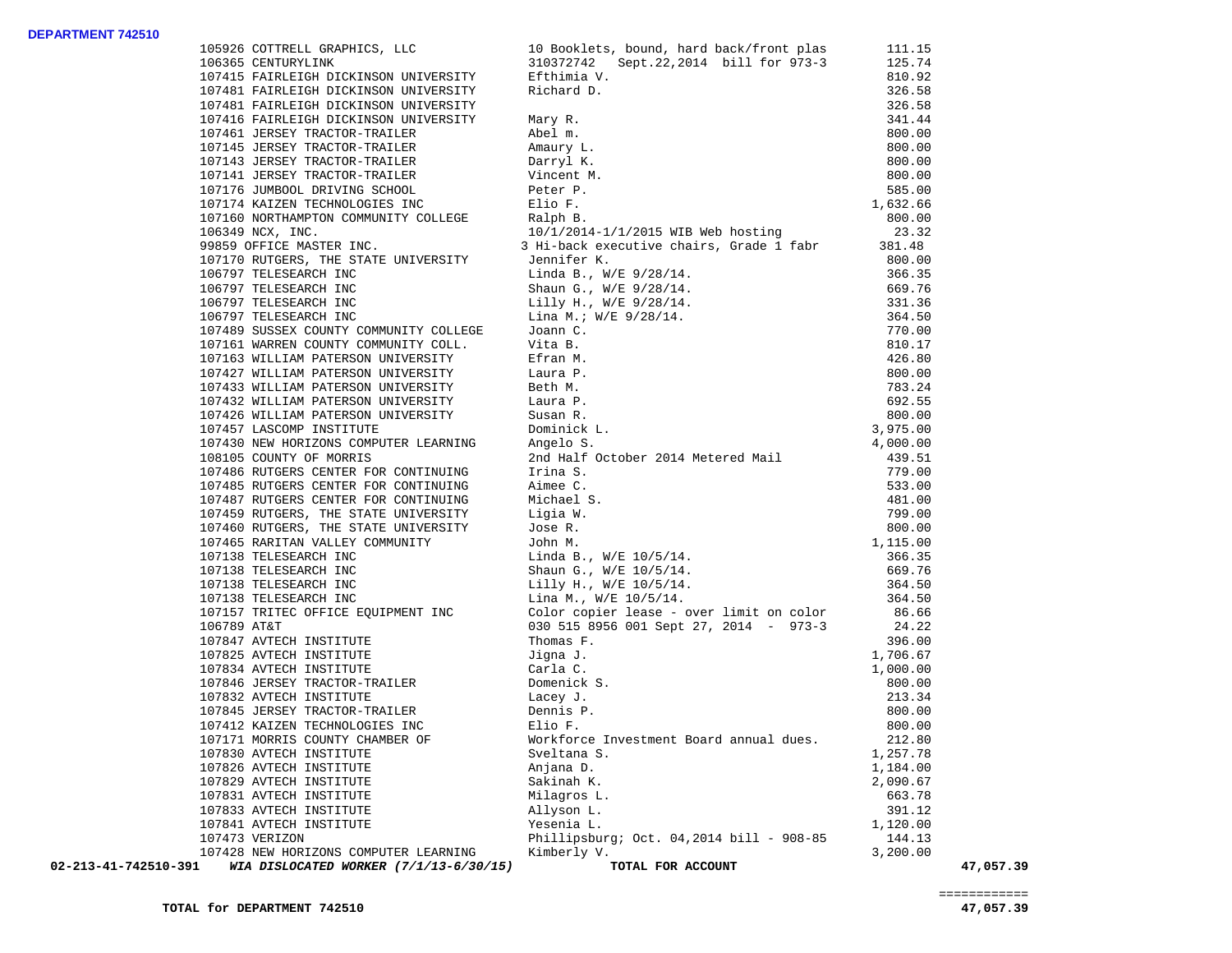| <b>DEPARTMENT 742520</b>                                       |                                          |          |                          |
|----------------------------------------------------------------|------------------------------------------|----------|--------------------------|
| 105926 COTTRELL GRAPHICS, LLC                                  |                                          | 37.05    |                          |
| 106365 CENTURYLINK                                             |                                          | 41.11    |                          |
| 106349 NCX, INC.                                               | 10/1/2014-1/1/2015 WIB Web hosting       | 7.62     |                          |
| 99859 OFFICE MASTER INC.                                       |                                          | 117.91   |                          |
| 106797 TELESEARCH INC                                          |                                          | 76.04    |                          |
| 106797 TELESEARCH INC                                          |                                          | 68.77    |                          |
| 106797 TELESEARCH INC                                          |                                          | 75.65    |                          |
| 107138 TELESEARCH INC                                          |                                          | 76.04    |                          |
| 107138 TELESEARCH INC                                          |                                          | 75.65    |                          |
| 107138 TELESEARCH INC                                          |                                          | 75.65    |                          |
| 107157 TRITEC OFFICE EQUIPMENT INC                             |                                          | 17.99    |                          |
| 106789 AT&T                                                    |                                          | 5.03     |                          |
| 107171 MORRIS COUNTY CHAMBER OF                                |                                          | 49.40    |                          |
| 107824 NEWBRIDGE SERVICES INC                                  | Michael M.                               | 770.00   |                          |
| 107473 VERIZON                                                 |                                          | 29.91    |                          |
| 02-213-41-742520-391<br>WIA YOUTH (7/1/13-6/30/15)             | TOTAL FOR ACCOUNT                        |          | 1,523.82                 |
|                                                                |                                          |          | ============             |
| TOTAL for DEPARTMENT 742520                                    |                                          |          | 1,523.82                 |
|                                                                |                                          |          |                          |
| <b>DEPARTMENT 742605</b>                                       |                                          |          |                          |
| 107179 INFORMATION & TECHNOLOGY                                | Juana R.                                 | 1,170.00 |                          |
| 107131 INFORMATION & TECHNOLOGY                                | Wilson D.                                | 1,170.00 |                          |
| 107164 INFORMATION & TECHNOLOGY                                | Martha H.                                | 420.00   |                          |
| 107429 JERSEY TRACTOR-TRAILER                                  | Abdelali R.                              | 3,200.00 |                          |
| 107838 AVTECH INSTITUTE                                        | Natalie P.                               | 1,048.00 |                          |
| 107836 AVTECH INSTITUTE                                        | Peining G.                               | 746.00   |                          |
| 103552 JASPER SEATING CO.                                      | also: 20" linking center table. Legacy   | 241.68   |                          |
| 107474 MAGGIE FLEMING                                          |                                          | 14.76    |                          |
| 107447 DONNA BUCHANAN                                          |                                          | 167.76   |                          |
| 02-213-41-742605-391<br>WIA ADULT (7/1/14-6/30/16)             | TOTAL FOR ACCOUNT                        |          | 8,178.20                 |
| TOTAL for DEPARTMENT 742605                                    |                                          |          | ============<br>8,178.20 |
|                                                                |                                          |          |                          |
| DEPARTMENT 742610                                              |                                          |          |                          |
| 107129 INFORMATION & TECHNOLOGY                                | Elizabeth C.                             | 1,170.00 |                          |
| 107128 INFORMATION & TECHNOLOGY                                | Altagracia S.                            | 1,170.00 |                          |
| 107180 INFORMATION & TECHNOLOGY                                | Nataly P.                                | 1,170.00 |                          |
| 107178 INFORMATION & TECHNOLOGY                                | Erika R.                                 | 1,170.00 |                          |
| 107175 INFORMATION & TECHNOLOGY                                | Santa V.                                 | 1,170.00 |                          |
| 107162 INFORMATION & TECHNOLOGY                                | Viviana H.                               | 510.00   |                          |
| 107490 E-TEK COMPUTER TRAINING                                 | Joseph C.                                | 443.16   |                          |
| 107483 RUTGERS, THE STATE UNIVERSITY                           | Stephen N.                               | 3,200.00 |                          |
| 107482 RUTGERS, THE STATE UNIVERSITY                           | Debra B.                                 | 3,200.00 |                          |
| 107842 DENTAL & MEDICAL CAREER                                 | Eileen D.                                | 2,820.00 |                          |
| 107840 AVTECH INSTITUTE                                        | Kenneth C.                               | 1,578.00 |                          |
| 107844 JERSEY TRACTOR-TRAILER                                  | Javier D.                                | 3,200.00 |                          |
| 103552 JASPER SEATING CO.                                      | (2) Guest chairs, w/upholstered seat.    | 571.22   |                          |
| 107474 MAGGIE FLEMING                                          | Travel reimbursement for 9/24 and 9/25/1 | 26.24    |                          |
| 107837 AVTECH INSTITUTE                                        | Roberta S.                               | 1,946.00 |                          |
| 107839 AVTECH INSTITUTE                                        | Thomas G.                                | 1,440.00 |                          |
| 107765 CANINE TRAINERS ACADEMY, LLC                            | Kurt D. OCT 16, 2014                     | 990.00   |                          |
| 107447 DONNA BUCHANAN                                          | travel & related incurred expenses from  | 294.64   |                          |
| 02-213-41-742610-391<br>WIA DISLOCATED WORKER (7/1/14-6/30/16) | TOTAL FOR ACCOUNT                        |          | 26,069.26                |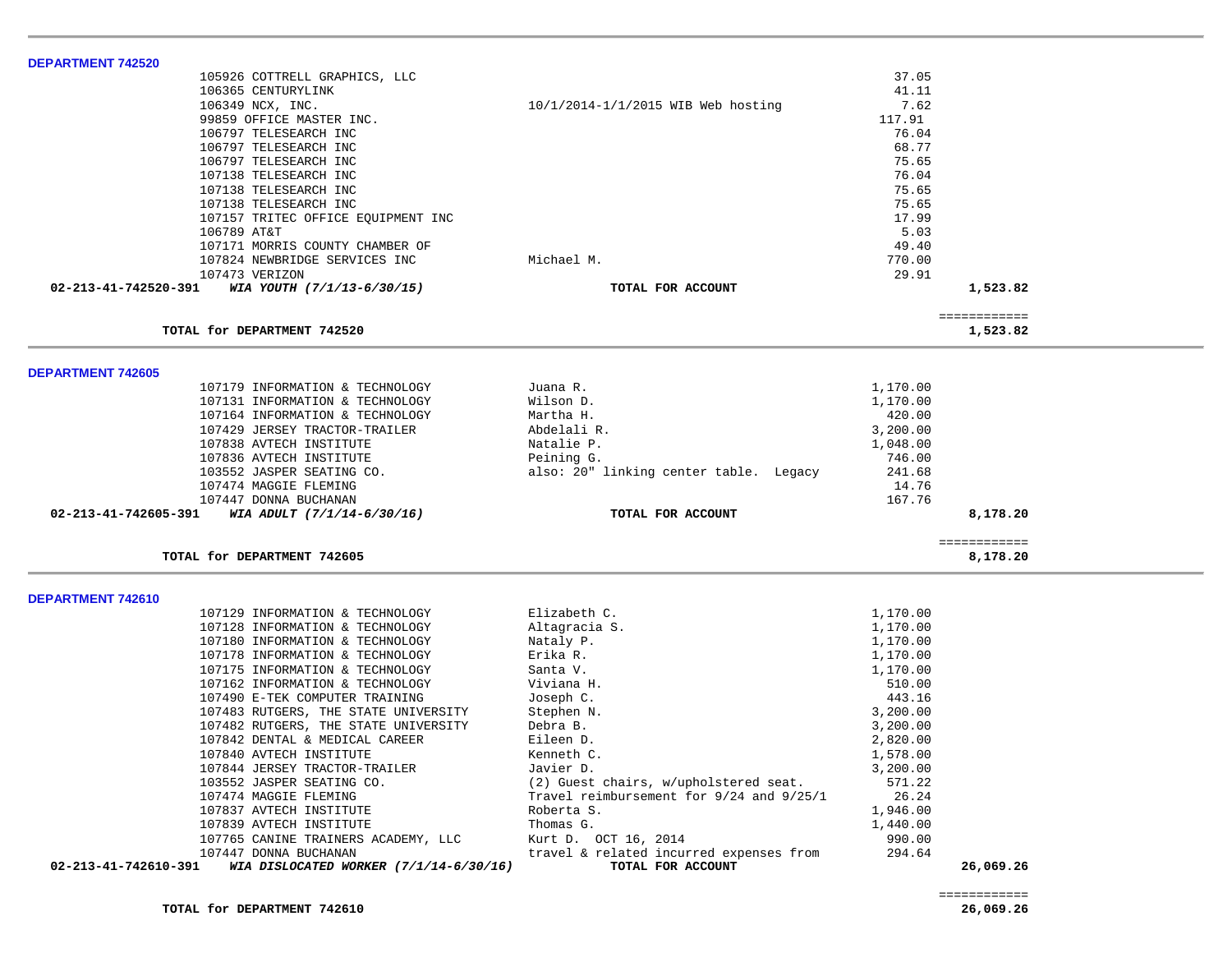| DEPARTMENT 742620                                                                                                                                                                                                                                                                                                                                                                                                                                  |                                                                                                                                                                                                                                                                                                                                                                                                                                                                                                              |                                                                                                                       |                           |  |
|----------------------------------------------------------------------------------------------------------------------------------------------------------------------------------------------------------------------------------------------------------------------------------------------------------------------------------------------------------------------------------------------------------------------------------------------------|--------------------------------------------------------------------------------------------------------------------------------------------------------------------------------------------------------------------------------------------------------------------------------------------------------------------------------------------------------------------------------------------------------------------------------------------------------------------------------------------------------------|-----------------------------------------------------------------------------------------------------------------------|---------------------------|--|
| 103552 JASPER SEATING CO.                                                                                                                                                                                                                                                                                                                                                                                                                          |                                                                                                                                                                                                                                                                                                                                                                                                                                                                                                              | 186.75                                                                                                                |                           |  |
| 107447 DONNA BUCHANAN<br>02-213-41-742620-391<br>WIA YOUTH (7/1/14-6/30/16)                                                                                                                                                                                                                                                                                                                                                                        | TOTAL FOR ACCOUNT                                                                                                                                                                                                                                                                                                                                                                                                                                                                                            | 61.51                                                                                                                 | 248.26                    |  |
| TOTAL for DEPARTMENT 742620                                                                                                                                                                                                                                                                                                                                                                                                                        |                                                                                                                                                                                                                                                                                                                                                                                                                                                                                                              |                                                                                                                       | ============<br>248.26    |  |
| <b>Reach-FIPZ4N</b>                                                                                                                                                                                                                                                                                                                                                                                                                                |                                                                                                                                                                                                                                                                                                                                                                                                                                                                                                              |                                                                                                                       |                           |  |
| 107169 AEROFUND FINANCIAL INC.<br>107823 AEROFUND FINANCIAL INC.<br>02-213-41-751505-392<br>REACH PROGRAM (7/1/14-6/30/15)                                                                                                                                                                                                                                                                                                                         | Transportation from 9/22/14 to 9/25/14.<br>Transportation from 10/13/14 to 10/19/14<br>TOTAL FOR ACCOUNT                                                                                                                                                                                                                                                                                                                                                                                                     | 3,742.20<br>3,407.46                                                                                                  | 7,149.66                  |  |
| TOTAL for Reach-FIPZ4N                                                                                                                                                                                                                                                                                                                                                                                                                             |                                                                                                                                                                                                                                                                                                                                                                                                                                                                                                              |                                                                                                                       | ============<br>7,149.66  |  |
| <b>SCP: Family Court</b>                                                                                                                                                                                                                                                                                                                                                                                                                           |                                                                                                                                                                                                                                                                                                                                                                                                                                                                                                              |                                                                                                                       |                           |  |
| 107154 FAMILY INTERVENTION<br>107519 FAMILY INTERVENTION<br>107519 FAMILY INTERVENTION<br>107519 FAMILY INTERVENTION<br>02-213-41-752415-392<br>$SCP - FAMILY COURT(1/1/14-12/31/14)$                                                                                                                                                                                                                                                              | TOTAL FCIU CONTRACT FOR FEDERAL FY MONTH<br>Total FCIU Contract expenses for the Fed<br>Total Stabilization contract services fo<br>Total Adolescent group contract services<br>TOTAL FOR ACCOUNT                                                                                                                                                                                                                                                                                                            | 14,512.00<br>10,649.56<br>1,556.61<br>150.00                                                                          | 26,868.17                 |  |
| TOTAL for SCP: Family Court                                                                                                                                                                                                                                                                                                                                                                                                                        |                                                                                                                                                                                                                                                                                                                                                                                                                                                                                                              |                                                                                                                       | ============<br>26,868.17 |  |
| <b>DEPARTMENT 752420</b>                                                                                                                                                                                                                                                                                                                                                                                                                           |                                                                                                                                                                                                                                                                                                                                                                                                                                                                                                              |                                                                                                                       |                           |  |
| 107172 LONGFELLOWS SANDWICH DELI<br>107172 LONGFELLOWS SANDWICH DELI<br>107172 LONGFELLOWS SANDWICH DELI<br>107172 LONGFELLOWS SANDWICH DELI<br>106894 THE EDUCATIONAL CENTER<br>107523 MORRIS ARTS<br>107523 MORRIS ARTS<br>107517 MORRISTOWN NEIGHBORHOOD HOUSE<br>107539 MORRISTOWN NEIGHBORHOOD HOUSE<br>107538 NEWBRIDGE SERVICES INC<br>107552 JERSEY BATTERED WOMEN'S<br>02-213-41-752420-392<br>$SCP-PROGRAM$ SERVICES $(1/1/14-12/31/14)$ | coffee and Tea for 10 people JUNE 2014 Y<br>coffee and Tea for 10 people for the Aug<br>Bagels and drinks for 10 people for the<br>coffee and tea for 10 people for the Sep<br>TEC has provided 14 students with 26 com<br>Frelinghuysen Middle School Main stream<br>Frelinghuysen Middle School ELL workshop<br>3RD QUARTER PAYMENT FOR 1 YOUTH @ \$533.0<br>3rd quarter 24 youth @ $$16.06$<br>453.75 hours of Employment Services @ \$4<br>Hour of services provided for the 3rd qu<br>TOTAL FOR ACCOUNT | 30.00<br>30.00<br>140.00<br>30.00<br>13,860.00<br>1,800.00<br>1,800.00<br>533.00<br>3,870.00<br>17,806.65<br>2,480.00 | 42,379.65                 |  |
| TOTAL for DEPARTMENT 752420                                                                                                                                                                                                                                                                                                                                                                                                                        |                                                                                                                                                                                                                                                                                                                                                                                                                                                                                                              |                                                                                                                       | ============<br>42,379.65 |  |
| <b>DEPARTMENT 752425</b>                                                                                                                                                                                                                                                                                                                                                                                                                           |                                                                                                                                                                                                                                                                                                                                                                                                                                                                                                              |                                                                                                                       |                           |  |
| 107114 STAPLES ADVANTAGE<br>107114 STAPLES ADVANTAGE<br>107114 STAPLES ADVANTAGE<br>02-213-41-752425-392 SCP-PROGRAM MANAGEMENT (1/1/14-12/31/14)                                                                                                                                                                                                                                                                                                  | ITEM 748260 UTILITY TABLE<br>ITEM 870402 HIRH LATERAL CABINET<br>ITEM 793612 METAL BOOKCASE<br>TOTAL FOR ACCOUNT                                                                                                                                                                                                                                                                                                                                                                                             | 198.54<br>435.43<br>97.37                                                                                             | 731.34                    |  |
| TOTAL for DEPARTMENT 752425                                                                                                                                                                                                                                                                                                                                                                                                                        |                                                                                                                                                                                                                                                                                                                                                                                                                                                                                                              |                                                                                                                       | ============<br>731.34    |  |
| <b>DEPARTMENT 754410</b>                                                                                                                                                                                                                                                                                                                                                                                                                           |                                                                                                                                                                                                                                                                                                                                                                                                                                                                                                              |                                                                                                                       |                           |  |
| 107150 HOMELESS SOLUTIONS, INC.<br>107150 HOMELESS SOLUTIONS, INC.<br>107150 HOMELESS SOLUTIONS, INC.                                                                                                                                                                                                                                                                                                                                              | FAMILY PROGRAM STATE, 1ST QUARTER<br>SINGLE INDIVIDUAL STATE, 1ST QUARTER<br>FAMILY PROGRAM TANF, 1ST QUARTER                                                                                                                                                                                                                                                                                                                                                                                                | 6,325.00<br>7,023.00<br>9,625.00                                                                                      |                           |  |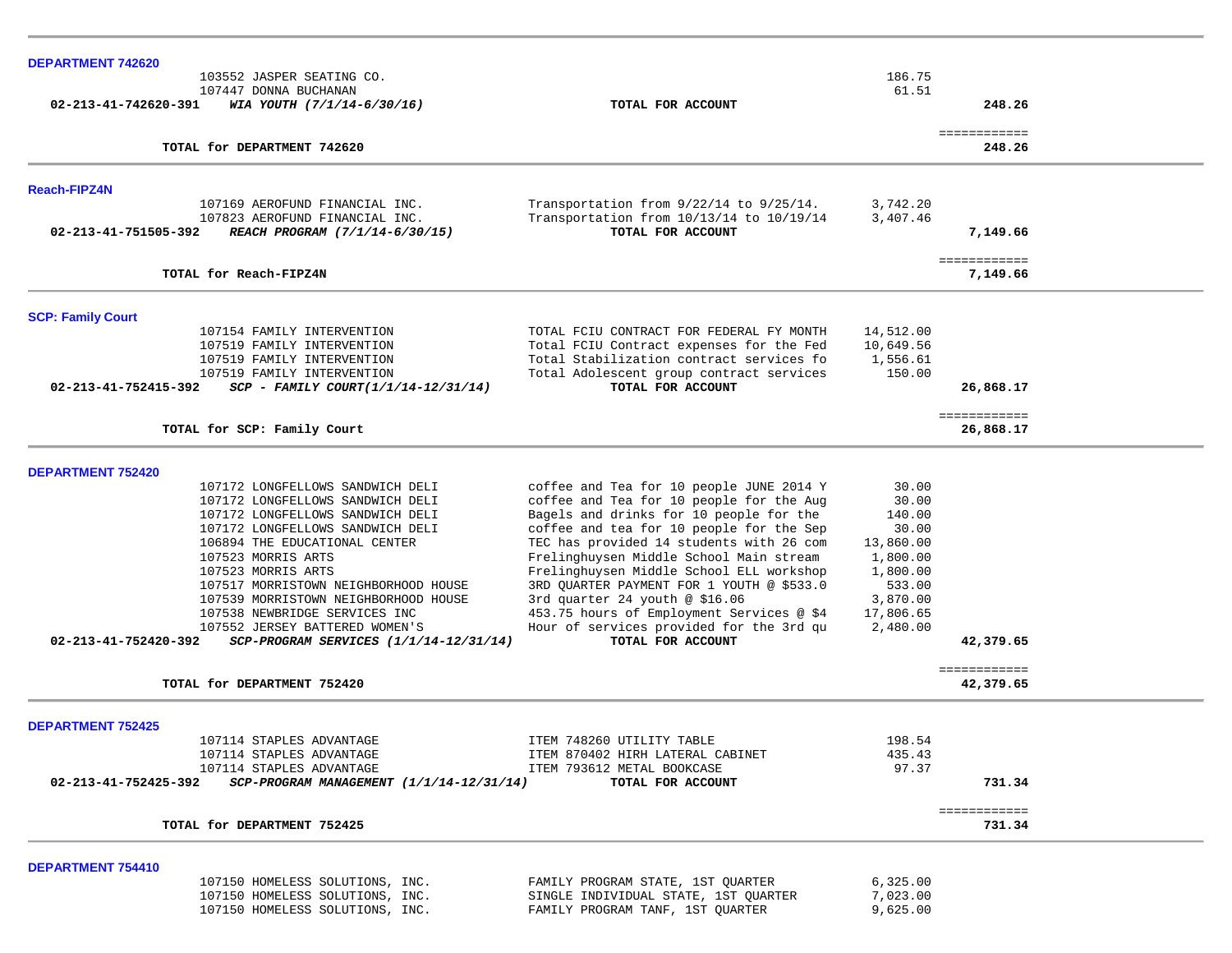| 02-213-41-754410-392           | 107151 HOMELESS SOLUTIONS, INC.<br>107151 HOMELESS SOLUTIONS, INC.<br>SOCIAL SRVCS FOR HMLSS $(1/1/14-6/30/14)$ | FAMILY PROGRAM STATE 2ND QUARTER<br>FAMILY PROGRAM TANF 2ND QUARTER<br>TOTAL FOR ACCOUNT                                      | 8,050.00<br>3,743.00               | 34,766.00                 |  |
|--------------------------------|-----------------------------------------------------------------------------------------------------------------|-------------------------------------------------------------------------------------------------------------------------------|------------------------------------|---------------------------|--|
|                                | TOTAL for DEPARTMENT 754410                                                                                     |                                                                                                                               |                                    | ============<br>34,766.00 |  |
| <b>DEPARTMENT 754510</b>       |                                                                                                                 |                                                                                                                               |                                    |                           |  |
|                                | 107301 HOMELESS SOLUTIONS, INC.<br>107301 HOMELESS SOLUTIONS, INC.<br>107420 FAMILY PROMISE OF                  | 396 bed nights single individual, State<br>938.88 bed nights family prg. TANF, @ \$2<br>NIGHTS OF SHELTER FROM JULY-SEPT 2014 | 9,744.00<br>23,472.00<br>22,462.00 |                           |  |
| 02-213-41-754510-392           | SOCIAL SRVCS FOR HMLSS (7/1/14-6/30/15)                                                                         | TOTAL FOR ACCOUNT                                                                                                             |                                    | 55,678.00                 |  |
|                                | TOTAL for DEPARTMENT 754510                                                                                     |                                                                                                                               |                                    | ============<br>55,678.00 |  |
| <b>Juvenile Accountability</b> |                                                                                                                 |                                                                                                                               |                                    |                           |  |
| 02-213-41-756405-391           | 107153 PARSIPPANY-TROY HILLS POLICE<br>JUVENILE ACCOUNTABILITY (1/1/14-12/31/14)                                | 6 weeks per youth to attend the summer c<br>TOTAL FOR ACCOUNT                                                                 | 5,005.00                           | 5,005.00                  |  |
|                                | TOTAL for Juvenile Accountability                                                                               |                                                                                                                               |                                    | ============<br>5,005.00  |  |
| <b>Chapter 51</b>              |                                                                                                                 |                                                                                                                               |                                    |                           |  |
|                                | 107165 MORRISTOWN MEMORIAL HOSPITAL                                                                             | Payment for Services rendered in the mon                                                                                      | 5,247.00                           |                           |  |
|                                | 106891 CFCS - HOPE HOUSE                                                                                        | Adolescent Services Individual Session f                                                                                      | 900.00                             |                           |  |
|                                | 106891 CFCS - HOPE HOUSE                                                                                        | Group sessions July                                                                                                           | 850.00                             |                           |  |
|                                | 106891 CFCS - HOPE HOUSE                                                                                        | Urine screens July                                                                                                            | 275.00                             |                           |  |
|                                | 106891 CFCS - HOPE HOUSE                                                                                        | Urine Screens July                                                                                                            | 400.00                             |                           |  |
|                                | 106891 CFCS - HOPE HOUSE                                                                                        | Evaluations July                                                                                                              | 400.00                             |                           |  |
|                                | 106891 CFCS - HOPE HOUSE                                                                                        | Individual sessions in August                                                                                                 | 1,080.00                           |                           |  |
|                                | 106891 CFCS - HOPE HOUSE                                                                                        | Group Sessions August                                                                                                         | 255.00                             |                           |  |
|                                | 106891 CFCS - HOPE HOUSE                                                                                        | Urine Screens August                                                                                                          | 275.00                             |                           |  |
|                                | 106891 CFCS - HOPE HOUSE                                                                                        | Urine Screens August                                                                                                          | 200.00                             |                           |  |
|                                | 106887 CURA INC.                                                                                                | REIMBURSEMENT FOR 28 DAYS ADULT RESIDENT                                                                                      | 2,340.00                           |                           |  |
|                                | 106889 DAYTOP VILLAGE OF NJ, INC.                                                                               | ADOLESCENT SERVICES PROVIDED FOR THE MON                                                                                      | 2,976.00                           |                           |  |
|                                | 106878 FREEDOM HOUSE INC.                                                                                       | Halfway House Services provided for clie                                                                                      | 9,802.00                           |                           |  |
|                                | 106875 MORRISTOWN MEMORIAL HOSPITAL                                                                             | Services for August 2014                                                                                                      | 2,430.00                           |                           |  |
|                                | 106876 NEW HOPE FOUNDATION INC.                                                                                 | client bed days (3 clients) in August 20                                                                                      | 4,725.00                           |                           |  |
|                                | 106877 NEW HOPE FOUNDATION INC.                                                                                 | Client Bed days (2 clients) for the mont                                                                                      | 3,410.00                           |                           |  |
| 02-213-41-757405-392           | CHAPTER 51 (1/1/14-12/31/14)                                                                                    | TOTAL FOR ACCOUNT                                                                                                             |                                    | 35,565.00                 |  |
|                                | TOTAL for Chapter 51                                                                                            |                                                                                                                               |                                    | ============<br>35,565.00 |  |
| DEPARTMENT 758310              |                                                                                                                 |                                                                                                                               |                                    |                           |  |
|                                | 107537 TOWNSHIP OF MORRIS                                                                                       | 2013 Morristown/Morris Township Municipa                                                                                      | 14,836.50                          |                           |  |
| 02-213-41-758310-392           | MUNICIPAL ALLIANCE (1/1/13-6/30/14)                                                                             | TOTAL FOR ACCOUNT                                                                                                             |                                    | 14,836.50                 |  |
|                                | TOTAL for DEPARTMENT 758310                                                                                     |                                                                                                                               |                                    | ============<br>14,836.50 |  |
| <b>DEPARTMENT 774405</b>       |                                                                                                                 |                                                                                                                               |                                    |                           |  |
|                                | 105555 JOSEPH ABRUSCI                                                                                           | DRE Conference Reimbursement for: Regist                                                                                      | 245.00                             |                           |  |
|                                | 105555 JOSEPH ABRUSCI                                                                                           | Airfare                                                                                                                       | 529.00                             |                           |  |
|                                | 105555 JOSEPH ABRUSCI                                                                                           | Meals $(571.00 \times 4)$                                                                                                     | 284.00                             |                           |  |
|                                | 105555 JOSEPH ABRUSCI                                                                                           | Hotel                                                                                                                         | 359.18                             |                           |  |
|                                | 105555 JOSEPH ABRUSCI                                                                                           | Transportation                                                                                                                | 70.00                              |                           |  |
|                                |                                                                                                                 |                                                                                                                               |                                    |                           |  |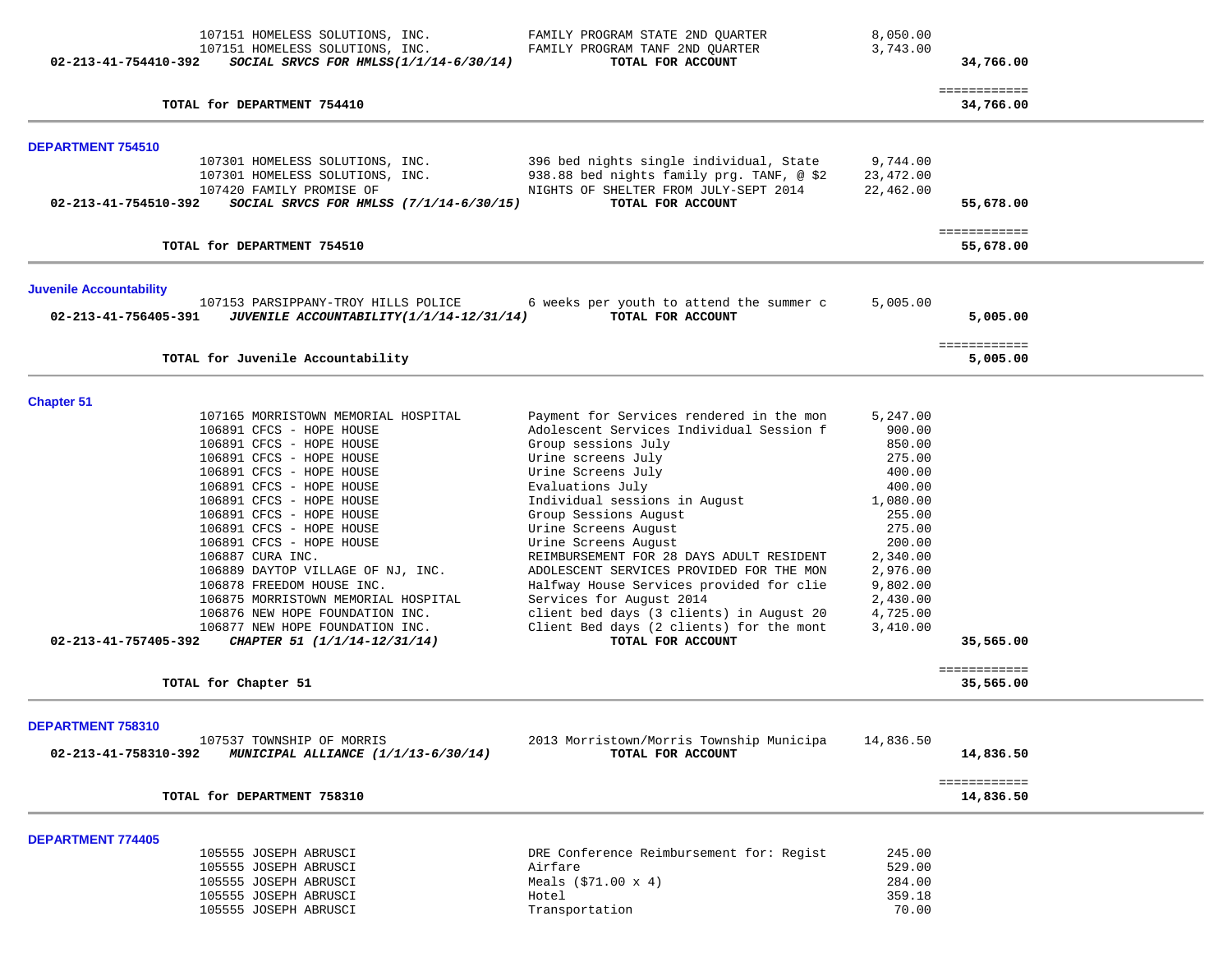|                                                                                              | Parking                                                       | 78.00      |                           |  |
|----------------------------------------------------------------------------------------------|---------------------------------------------------------------|------------|---------------------------|--|
| 107246 MENDHAM BOROUGH                                                                       | Callout 7/17/14                                               | 220.00     |                           |  |
| 107246 MENDHAM BOROUGH                                                                       | Callout 7/18/14                                               | 220.00     |                           |  |
| 107246 MENDHAM BOROUGH                                                                       | Callout 7/24/14                                               | 220.00     |                           |  |
| 107246 MENDHAM BOROUGH                                                                       | TRAINING 7/31/14                                              | 440.00     |                           |  |
| 107246 MENDHAM BOROUGH                                                                       | Callout 9/12/14                                               | 220.00     |                           |  |
| 107246 MENDHAM BOROUGH                                                                       | Callout $9/17/14$                                             | 220.00     |                           |  |
| 107254 MENDHAM TOWNSHIP POLICE DEPT.                                                         | Checkpoint 9/12/14                                            | 330.00     |                           |  |
| 107253 TOWN OF BOONTON                                                                       | Callout $8/21/14$                                             | 220.00     |                           |  |
| 107249 HANOVER TOWNSHIP                                                                      | Callout 7/21/14                                               | 220.00     |                           |  |
| 107249 HANOVER TOWNSHIP                                                                      | Callout 8/21/14                                               | 165.00     |                           |  |
| 02-213-41-774405-391<br>DRE CALL OUT (10/1/13-9/30/14)                                       | TOTAL FOR ACCOUNT                                             |            | 4,040.18                  |  |
| TOTAL for DEPARTMENT 774405                                                                  |                                                               |            | ============<br>4,040.18  |  |
|                                                                                              |                                                               |            |                           |  |
| <b>DEPARTMENT 774410</b>                                                                     |                                                               |            |                           |  |
| 106009 ROXBURY TWP POLICE DEPT<br>02-213-41-774410-391<br>COUNTY DWI GRANT (10/1/13-9/30/14) | DWI Checkpoint 8/29-8/30/14 6 Hours each<br>TOTAL FOR ACCOUNT | 1,500.00   | 1,500.00                  |  |
| TOTAL for DEPARTMENT 774410                                                                  |                                                               |            | ============              |  |
|                                                                                              |                                                               |            | 1,500.00                  |  |
| DEPARTMENT 783410                                                                            |                                                               |            |                           |  |
| 105572 B & H PHOTO-VIDEO INC.                                                                | 16 Memory Stick Pro-Duo                                       | 276.00     |                           |  |
| 105572 B & H PHOTO-VIDEO INC.                                                                | Shipping & Handling                                           | 6.43       |                           |  |
| 106236 SHI INTERNATIONAL CORP                                                                | Adobe Acrobat XI Pro license 1 user - Q                       | 260.65     |                           |  |
| 106231 ARROWHEAD FORENSICS                                                                   | ITEM #A-FSH1 FORENSIC SWAB HOLDER                             | 300.00     |                           |  |
| 106231 ARROWHEAD FORENSICS                                                                   | SHIPPING                                                      | 23.67      |                           |  |
| 02-213-41-783410-391<br>SART/SANE PROGRAM(10/1/13-9/30/14)                                   | TOTAL FOR ACCOUNT                                             |            | 866.75                    |  |
|                                                                                              |                                                               |            | ============              |  |
|                                                                                              |                                                               |            |                           |  |
| TOTAL for DEPARTMENT 783410                                                                  |                                                               |            | 866.75                    |  |
| <b>DEPARTMENT 784505</b>                                                                     |                                                               |            |                           |  |
| 103159 FF1 PROFESSIONAL SAFETY SERVICES                                                      | Item #10101955 Supreme Tactical PTT for                       | 16,181.50  |                           |  |
| 02-213-41-784505-391 FFY13 HOMELAND SECURITY (9/1/13-8/31/15)                                | TOTAL FOR ACCOUNT                                             |            | 16,181.50                 |  |
|                                                                                              |                                                               |            |                           |  |
| TOTAL for DEPARTMENT 784505                                                                  |                                                               |            | ============<br>16,181.50 |  |
|                                                                                              |                                                               |            |                           |  |
| <b>Urban Areas Security Initiativ</b>                                                        |                                                               |            |                           |  |
| 93768 HARRIS CORPORATION,                                                                    | Training services per attached Harris Qu                      | 16,000.00  |                           |  |
| 02-213-41-784530-391<br>FFY13 UASI (9/1/13-8/31/15)                                          | TOTAL FOR ACCOUNT                                             |            | 16,000.00                 |  |
|                                                                                              |                                                               |            |                           |  |
| TOTAL for Urban Areas Security Initiativ                                                     |                                                               |            | ============<br>16,000.00 |  |
|                                                                                              |                                                               |            |                           |  |
| <b>MAPS</b>                                                                                  |                                                               |            |                           |  |
| 107269 MUNICIPAL CAPITAL CORP                                                                | Office Machine Rental/Contract# T-2075/1                      | 465.80     |                           |  |
| 107127 SENIOR SERVICES CENTER OF                                                             | SC001, Jul, Aug, Sep 2014 Trips.                              | 1,350.00   |                           |  |
| 107598 FIVE TOWN REGIONAL DIAL-A-RIDE                                                        | Subgrant #SC002 (SCADRTAP) Five town Dial                     | 24, 414.51 |                           |  |
| 107599 TOWNSHIP OF ROXBURY                                                                   | Q3 payment request. Dial a rideSCDRTAP.                       | 1,527.75   |                           |  |
| 02-213-41-786405-394<br>MAPS (1/1/14-12/31/14)                                               | TOTAL FOR ACCOUNT                                             |            | 27,758.06                 |  |
|                                                                                              |                                                               |            |                           |  |
| TOTAL for MAPS                                                                               |                                                               |            | ============              |  |
|                                                                                              |                                                               |            | 27,758.06                 |  |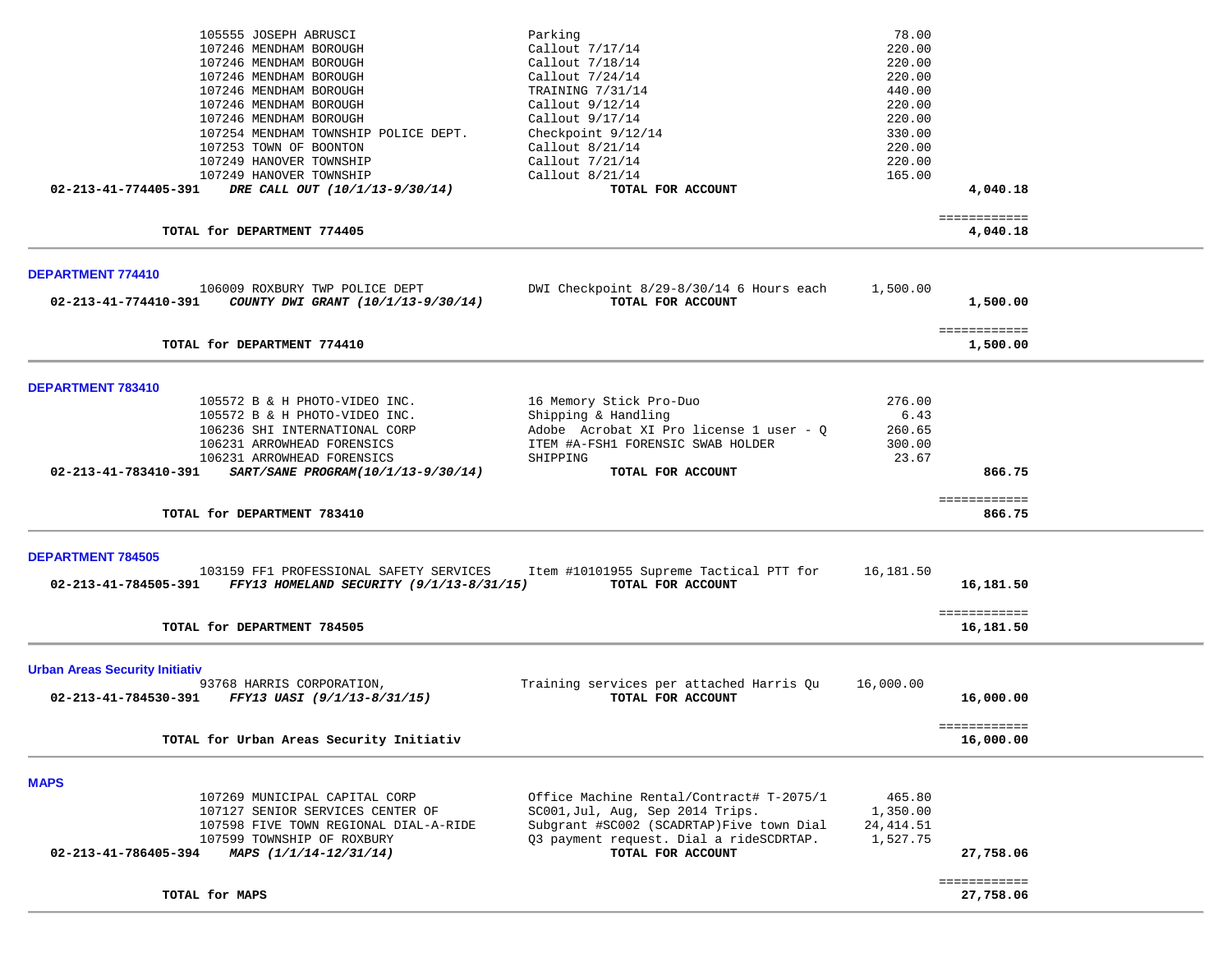**Police & Fire Training** 

| 83rd Basic Police Recruit Class Drug tes<br>2,565.00                                                                                                                    | 2,565.00   |                                                                                                              |
|-------------------------------------------------------------------------------------------------------------------------------------------------------------------------|------------|--------------------------------------------------------------------------------------------------------------|
|                                                                                                                                                                         | 2,565.00   |                                                                                                              |
| 787.00<br>2014 Re-Grant Final Pymt (20% of total a                                                                                                                      | 787.00     |                                                                                                              |
|                                                                                                                                                                         | 787.00     |                                                                                                              |
| 546.75<br>1,090.53                                                                                                                                                      | 1,637.28   |                                                                                                              |
|                                                                                                                                                                         | 1,637.28   |                                                                                                              |
| Milling & Resurfacing of West Hanover in<br>30,635.46<br>Milling & Resurfacing of Green Pond Road<br>13,015.21<br>Milling & Resurfacing of Southern Boulev<br>36,905.55 | 80,556.22  |                                                                                                              |
|                                                                                                                                                                         | 80,556.22  |                                                                                                              |
| Replacement of Newburgh Road Br 1401-196<br>277,915.81                                                                                                                  | 277,915.81 |                                                                                                              |
| Construction Inspection/Resident Enginee<br>21,314.50                                                                                                                   | 21,314.50  |                                                                                                              |
|                                                                                                                                                                         | 299,230.31 |                                                                                                              |
| Construction Inspection Resident Enginee<br>20,286.00                                                                                                                   | 20,286.00  |                                                                                                              |
|                                                                                                                                                                         | 20,286.00  |                                                                                                              |
| Replacement of Union Schoolhouse Road br<br>488,259.13                                                                                                                  | 488,259.13 |                                                                                                              |
|                                                                                                                                                                         | 488,259.13 |                                                                                                              |
|                                                                                                                                                                         |            | ============<br>============<br>============<br>============<br>============<br>============<br>============ |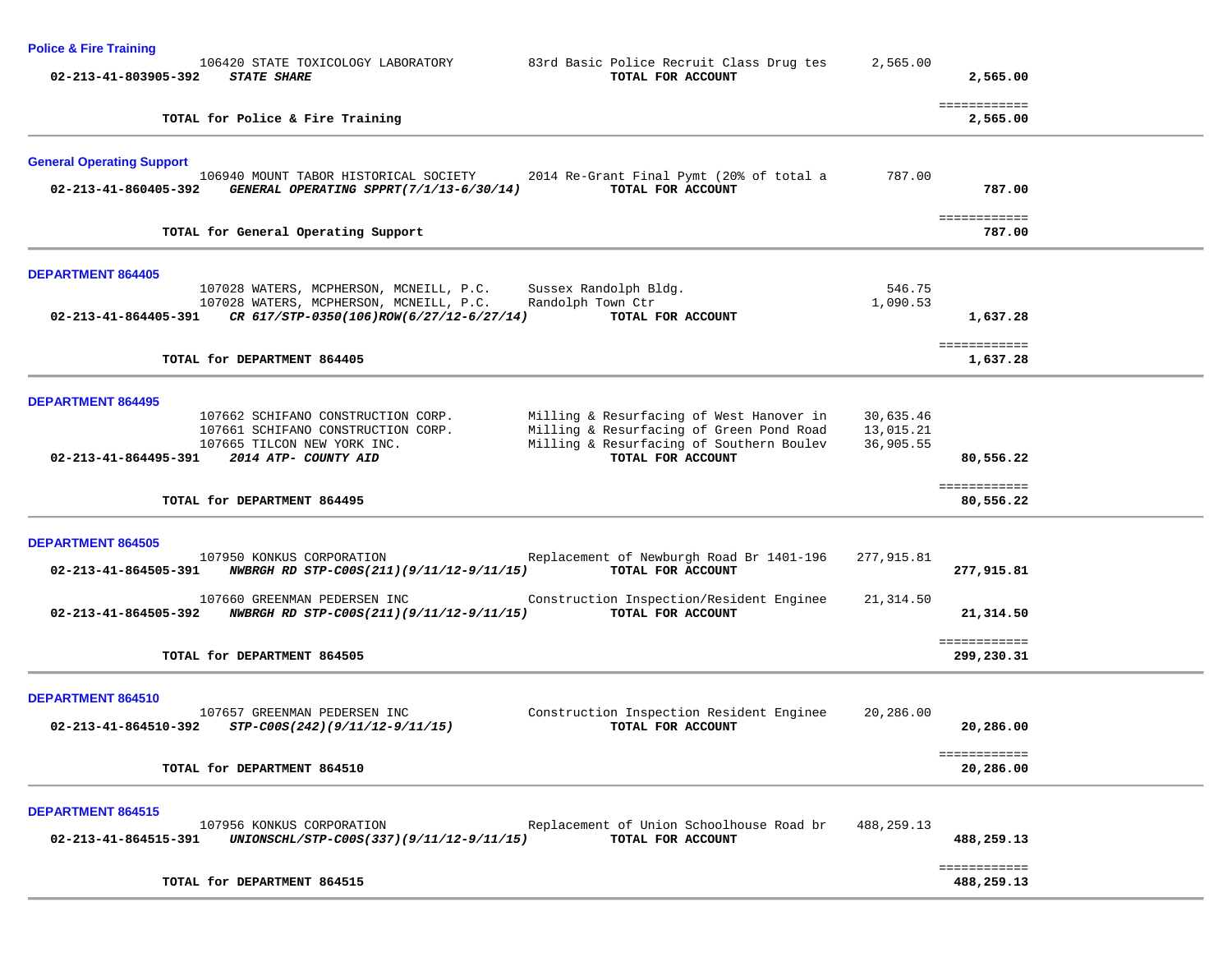## **County Capital**

| TOTAL FOR ACCOUNT                                                                                      | 513.00                                              |                                                        |
|--------------------------------------------------------------------------------------------------------|-----------------------------------------------------|--------------------------------------------------------|
| Emergency Repair work done on a Culvert<br>TOTAL FOR ACCOUNT                                           | 2,680.00<br>2,680.00                                |                                                        |
|                                                                                                        | ============<br>3,193.00                            |                                                        |
| TOTAL FOR ACCOUNT                                                                                      | 1,344.95<br>1,344.95                                |                                                        |
|                                                                                                        | 1,344.95                                            |                                                        |
| Final Design and Construction Documents<br>TOTAL FOR ACCOUNT                                           | 4,900.00<br>4,900.00                                |                                                        |
|                                                                                                        | 4,900.00                                            |                                                        |
| Rehabilitation of Leddell's Pond Dam<br>TOTAL FOR ACCOUNT                                              | 67,865.00<br>67,865.00<br>============<br>67,865.00 |                                                        |
| legal services<br>TOTAL FOR ACCOUNT                                                                    | 48.00<br>48.00<br>============<br>48.00             |                                                        |
| Replacement of Bridge No. 1000on Canal S<br>TOTAL FOR ACCOUNT                                          | 171,144.49<br>171,144.49                            |                                                        |
|                                                                                                        | 171,144.49                                          |                                                        |
| PARKING AUTHORITY OBLIGATION - STRUCTURA<br>RENOV 30 SCHUYLER PL FOR CCM PROGRAMS<br>TOTAL FOR ACCOUNT | 2,256.40<br>2,256.40                                |                                                        |
|                                                                                                        | ============<br>2,256.40                            |                                                        |
|                                                                                                        |                                                     | 513.00<br>============<br>============<br>============ |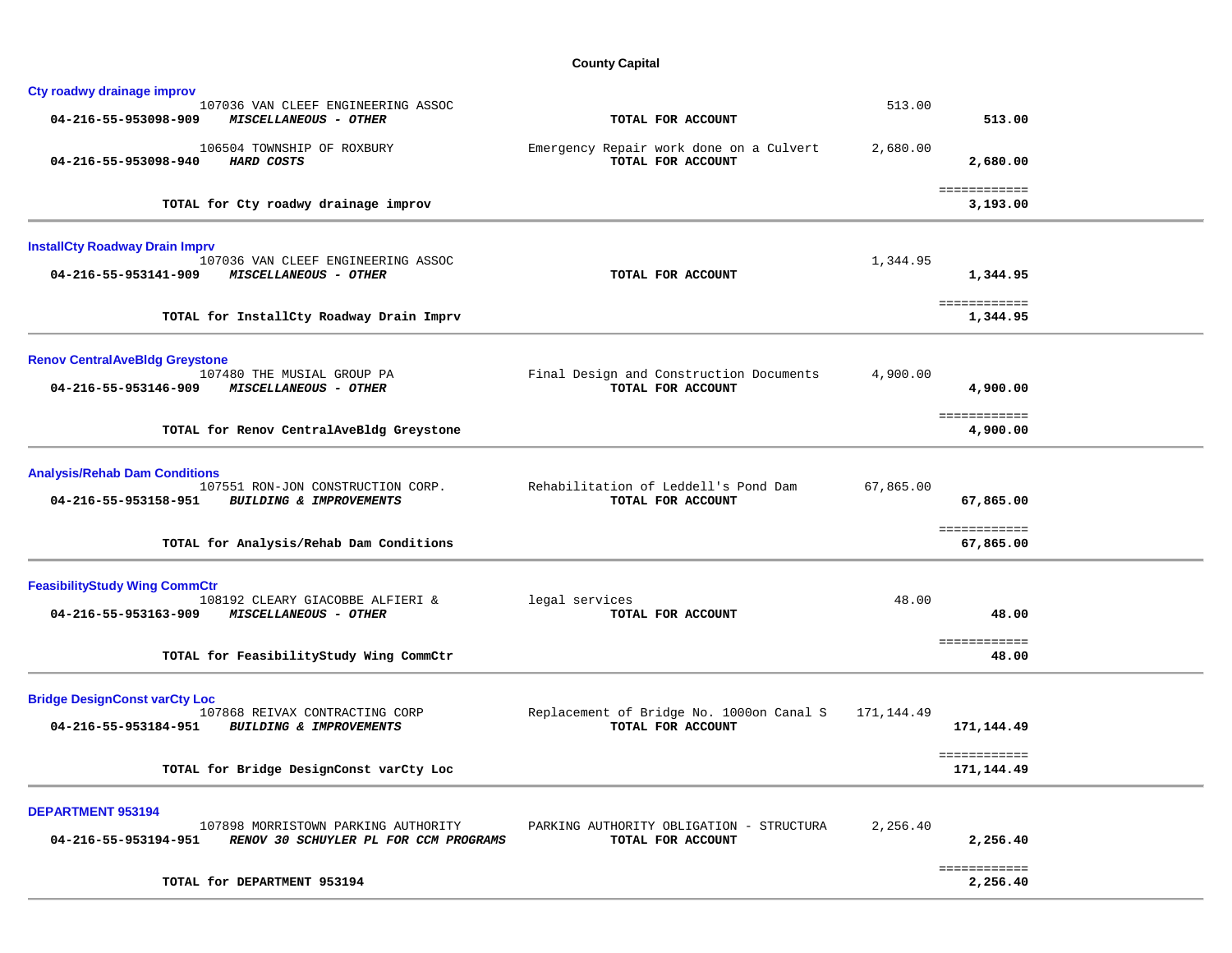| DEPARTMENT 953202        |                                                                                                        |                                          |                    |              |  |
|--------------------------|--------------------------------------------------------------------------------------------------------|------------------------------------------|--------------------|--------------|--|
|                          | 106999 DIFRANCESCO, BATEMAN, COLEY, YOSPIN LE Carpenter. Polyone                                       |                                          | 72.00              |              |  |
|                          | 107393 KELLER & KIRKPATRICK                                                                            | Morris County Milling & Resurfacing Proj | 4,525.20           |              |  |
|                          | 107029 WATERS, MCPHERSON, MCNEILL, P.C.                                                                | Balantrae Condos, Florham Pk.            | 708.00             |              |  |
|                          | 107663 KEY-TECH                                                                                        | Diamond Spring RoadTownship of DenvilleC | 1,200.00           |              |  |
|                          | 107663 KEY-TECH                                                                                        | Diamond Spring RoadTownship of DenvilleC | 500.00             |              |  |
|                          | 107663 KEY-TECH                                                                                        | Schooleys Mtn RoadWashington Twp.Cores:  | 1,200.00           |              |  |
|                          | 107902 KEY-TECH                                                                                        | Lake Denmark RoadTownship of RockawayCor | 1,800.00           |              |  |
|                          | 107902 KEY-TECH                                                                                        | Millbrook AvenueTownship of RandolphTown | 1,100.00           |              |  |
| 04-216-55-953202-909     | ROAD RESURFACING/CONSTRUCTION/IMPRVMENTS                                                               | TOTAL FOR ACCOUNT                        |                    | 11,105.20    |  |
|                          |                                                                                                        |                                          |                    |              |  |
|                          | 107659 TOP LINE CONSTRUCTION CORP                                                                      | Emergency Repair work for Schooley's Mou | 11,115.00          |              |  |
| 04-216-55-953202-951     | ROAD RESURFACING/CONSTRUCTION/IMPRVMENTS                                                               | TOTAL FOR ACCOUNT                        |                    | 11,115.00    |  |
|                          |                                                                                                        |                                          |                    |              |  |
|                          |                                                                                                        |                                          |                    | ============ |  |
|                          | TOTAL for DEPARTMENT 953202                                                                            |                                          |                    | 22,220.20    |  |
|                          |                                                                                                        |                                          |                    |              |  |
| <b>DEPARTMENT 953225</b> |                                                                                                        |                                          |                    |              |  |
|                          | 107187 WATERS, MCPHERSON, MCNEILL, P.C. legal services                                                 |                                          | 324.00             |              |  |
| 04-216-55-953225-909     | BRIDGE DESIGN, RENOV, CONSTRUC - VAR LOC                                                               | TOTAL FOR ACCOUNT                        |                    | 324.00       |  |
|                          |                                                                                                        |                                          |                    |              |  |
|                          |                                                                                                        |                                          |                    | ============ |  |
|                          | TOTAL for DEPARTMENT 953225                                                                            |                                          |                    | 324.00       |  |
|                          |                                                                                                        |                                          |                    |              |  |
|                          |                                                                                                        |                                          |                    |              |  |
| <b>DEPARTMENT 953264</b> |                                                                                                        |                                          |                    |              |  |
|                          | 107494 KELLER & KIRKPATRICK                                                                            | Central Park of Morris CountyPhase III C | 1,320.00           |              |  |
| 04-216-55-953264-909     | DESIGN/CONSTR CENTRALAVEFIELDS-CENTRALPK                                                               | TOTAL FOR ACCOUNT                        |                    | 1,320.00     |  |
|                          |                                                                                                        |                                          |                    |              |  |
|                          |                                                                                                        |                                          |                    | ============ |  |
|                          | TOTAL for DEPARTMENT 953264                                                                            |                                          |                    | 1,320.00     |  |
|                          |                                                                                                        |                                          |                    |              |  |
| <b>DEPARTMENT 953269</b> |                                                                                                        |                                          |                    |              |  |
|                          | 107031 WATERS, MCPHERSON, MCNEILL, P.C.                                                                | NJMVC                                    | 60.00              |              |  |
|                          | 107031 WATERS, MCPHERSON, MCNEILL, P.C.                                                                | John Drake                               | 300.00             |              |  |
|                          | 107030 WATERS, MCPHERSON, MCNEILL, P.C.                                                                | Beirne                                   | 745.54             |              |  |
|                          | 107030 WATERS, MCPHERSON, MCNEILL, P.C.                                                                | Logan                                    | 168.00             |              |  |
|                          | 107030 WATERS, MCPHERSON, MCNEILL, P.C.                                                                | McCarthy                                 | 223.47             |              |  |
|                          | 107379 KELLER & KIRKPATRICK                                                                            | Construction Inspection - Clerk of the W | 13,130.00          |              |  |
| 04-216-55-953269-909     | BRIDGE DESIGN/CONSTR - VAR LOCATIONS                                                                   | TOTAL FOR ACCOUNT                        |                    | 14,627.01    |  |
|                          |                                                                                                        |                                          |                    |              |  |
|                          |                                                                                                        |                                          |                    | ============ |  |
|                          | TOTAL for DEPARTMENT 953269                                                                            |                                          |                    | 14,627.01    |  |
|                          |                                                                                                        |                                          |                    |              |  |
| <b>DEPARTMENT 953270</b> |                                                                                                        |                                          |                    |              |  |
|                          | 107032 WATERS, MCPHERSON, MCNEILL, P.C.                                                                | Kahl Enterprises                         | 192.00             |              |  |
|                          |                                                                                                        |                                          |                    |              |  |
|                          | 107032 WATERS, MCPHERSON, MCNEILL, P.C. Montville Petroleum<br>107032 WATERS, MCPHERSON, MCNEILL, P.C. | Freedom Group                            | 1,213.10<br>758.30 |              |  |
|                          |                                                                                                        |                                          |                    |              |  |
| 04-216-55-953270-909     | ROAD DESIGN/CONSTRUC - VAR LOCATIONS                                                                   | TOTAL FOR ACCOUNT                        |                    | 2,163.40     |  |
|                          | 107403 EARTH-TEC ASSOCIATES, INC.                                                                      | Sight Distance Improvements for Powervil | 128,004.82         |              |  |
| 04-216-55-953270-951     | ROAD DESIGN/CONSTRUC - VAR LOCATIONS                                                                   | TOTAL FOR ACCOUNT                        |                    | 128,004.82   |  |
|                          |                                                                                                        |                                          |                    |              |  |
|                          |                                                                                                        |                                          |                    | ============ |  |
|                          | TOTAL for DEPARTMENT 953270                                                                            |                                          |                    | 130,168.22   |  |
|                          |                                                                                                        |                                          |                    |              |  |
| <b>DEPARTMENT 953289</b> |                                                                                                        |                                          |                    |              |  |
|                          | 106467 GRAINGER                                                                                        | WO72786/ RE: PSAT/ 07-08-14              | 2,229.42           |              |  |
|                          | 106467 GRAINGER                                                                                        | WO72786/ RE: PSAT/ 07-17-14              | 1,454.91           |              |  |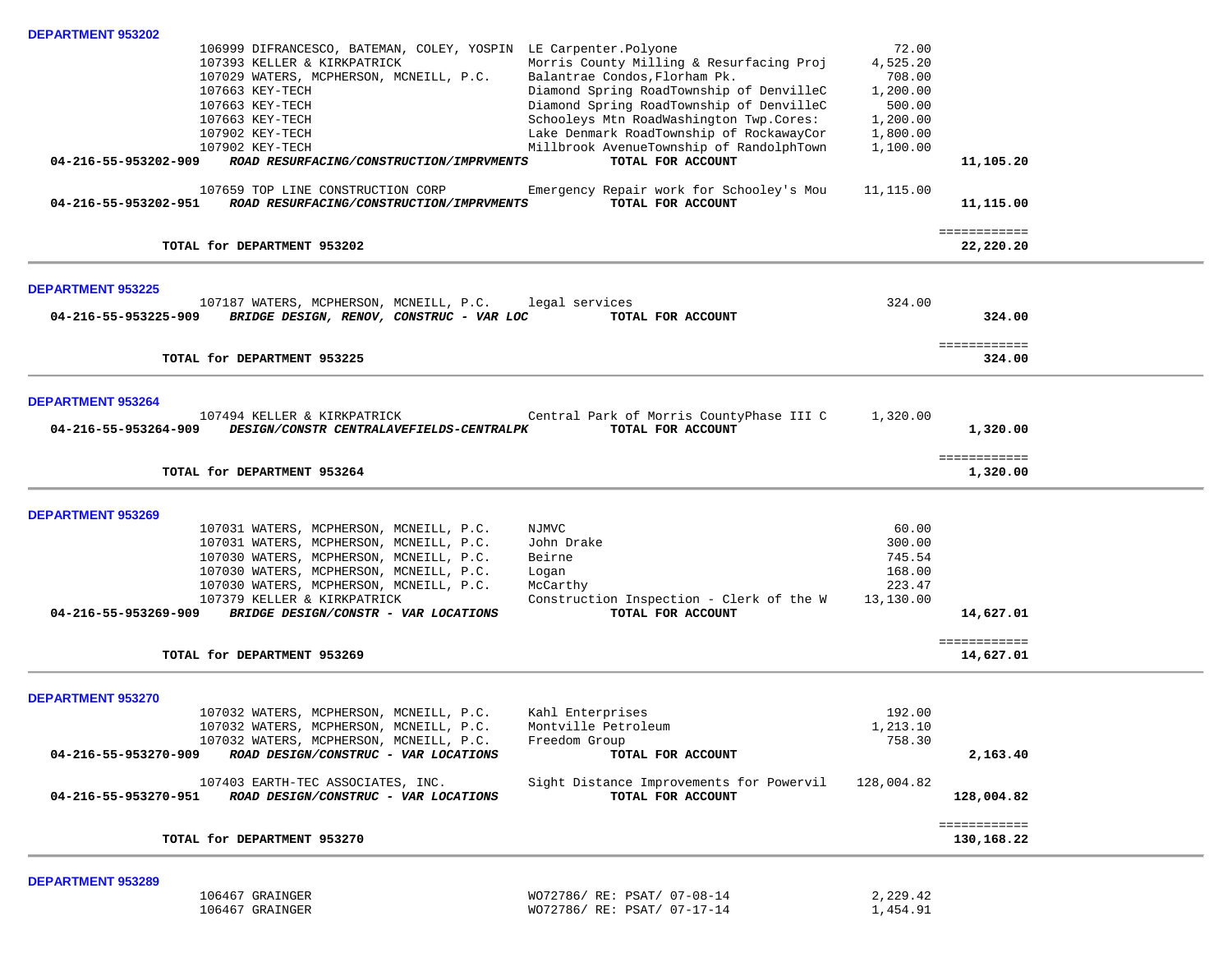| 04-216-55-953289-951                      | REPLACE MOTORS, FANS, PUMPS-BLDGSGRNDS                                                                                                                                                                                        | TOTAL FOR ACCOUNT                                                                                                                                                                                                    |                                                             | 3,684.33                         |  |
|-------------------------------------------|-------------------------------------------------------------------------------------------------------------------------------------------------------------------------------------------------------------------------------|----------------------------------------------------------------------------------------------------------------------------------------------------------------------------------------------------------------------|-------------------------------------------------------------|----------------------------------|--|
|                                           | TOTAL for DEPARTMENT 953289                                                                                                                                                                                                   |                                                                                                                                                                                                                      |                                                             | ============<br>3,684.33         |  |
| <b>DEPARTMENT 953291</b>                  | 107388 BOSWELL ENGINEERING INC<br>107404 D.R. JOHNSON & ASSOCIATES, LLC<br>04-216-55-953291-909    VAR ROADWAY DRAINAGE PROJ - PUBLIC WORKS                                                                                   | MC-101/Sussex Tpke/W Hanover Dranage Imp<br>General Engineering Servicesfor the peri<br>TOTAL FOR ACCOUNT                                                                                                            | 1,452.50<br>5,260.44                                        | 6,712.94                         |  |
|                                           | TOTAL for DEPARTMENT 953291                                                                                                                                                                                                   |                                                                                                                                                                                                                      |                                                             | ============<br>6,712.94         |  |
| <b>DEPARTMENT 953294</b>                  | 106723 CONSOLIDATED STEEL<br>04-216-55-953294-951 REPLACE LIGHTING/CEILINGS/ETC-BLDG&GRNDS                                                                                                                                    | RE: LONG VALLEY GARAGE/ 09-30-14<br>TOTAL FOR ACCOUNT                                                                                                                                                                | 4,900.00                                                    | 4,900.00                         |  |
|                                           | TOTAL for DEPARTMENT 953294                                                                                                                                                                                                   |                                                                                                                                                                                                                      |                                                             | ============<br>4,900.00         |  |
| <b>DEPARTMENT 953311</b>                  | 106596 GRAINGER<br>106467 GRAINGER<br>106467 GRAINGER<br>106719 GENERAL PLUMBING SUPPLY INC.<br>04-216-55-953311-951 RPLC MOTORS/PUMPS/FANS - BLDGSGRNDS                                                                      | WO73467/ RE: CTY LIBRARY/ 10-01-14<br>WO72786/ RE: PSAT/ 07-17-14<br>WO72786/ RE: PSAT/ 07-02-14<br>WO73454/ RE: MAIL ROOM/ 09-30-14<br>TOTAL FOR ACCOUNT                                                            | 199.72<br>774.51<br>295.58<br>850.00                        | 2,119.81                         |  |
|                                           | TOTAL for DEPARTMENT 953311                                                                                                                                                                                                   |                                                                                                                                                                                                                      |                                                             | ============<br>2,119.81         |  |
| DEPARTMENT 953312                         | 107328 CAPOZZI OVERHEAD DOORS, INC. RE: PSTA/ 09-26-14<br>04-216-55-953312-951 RPLC PEDESTRIAN/OVERHD DOORS-BLDGSGRNDS<br>TOTAL for DEPARTMENT 953312                                                                         | TOTAL FOR ACCOUNT                                                                                                                                                                                                    | 210.00                                                      | 210.00<br>============<br>210.00 |  |
|                                           |                                                                                                                                                                                                                               |                                                                                                                                                                                                                      |                                                             |                                  |  |
| DEPARTMENT 953314<br>04-216-55-953314-909 | 107361 LS ENGINEERING ASSOCIATES CORP.<br>107859 REMINGTON & VERNICK ENGINEERS INC<br>107860 REMINGTON & VERNICK ENGINEERS INC<br>REPAIR/RPLCMENT/UPGRD VAREQUIP-BLDGGRNDS                                                    | Construction Adminstration for Asbestos<br>RE: PSTA- BOILER REPLACEMENT PROJECT / 1<br>RE: OTA GENERATOR PROJECT / 10-09-14<br>TOTAL FOR ACCOUNT                                                                     | 19,039.06<br>376.33<br>1,619.39                             | 21,034.78                        |  |
| 04-216-55-953314-951                      | 106636 BAYWAY LUMBER<br>107828 TOTAL VIDEO PRODUCTS, INC.<br>107158 COMPLETE SECURITY SYSTEMS, INC.<br>107898 MORRISTOWN PARKING AUTHORITY<br>107971 DESESA ENGINEERING CO., INC.<br>REPAIR/RPLCMENT/UPGRD VAREQUIP-BLDGGRNDS | WO73460/ RE: EMP & TRNG/ 10-01-14<br>AUDIO VIDEO SYSTEM/THRU 10-15-14<br>RE: ENGINEERING OFFICE ACCESS CONTROL/ 0<br>REPAIR (3) SECTIONS OF FENCING<br>BOILER REPLACEMENT AT PSTA - PERIOD TO 1<br>TOTAL FOR ACCOUNT | 199.49<br>23, 135.83<br>8,675.00<br>10,332.60<br>157,950.00 | 200,292.92                       |  |
|                                           |                                                                                                                                                                                                                               |                                                                                                                                                                                                                      |                                                             | ============                     |  |

107479 DESMAN, INC. The Annexe of Prof. Svcs. for the Annex Street Garage in 4,932.00  **04-216-55-953335-909** *DEMO DES, DEMO&FEASIBILITY DES-ANNSTGAR* **TOTAL FOR ACCOUNT 4,932.00**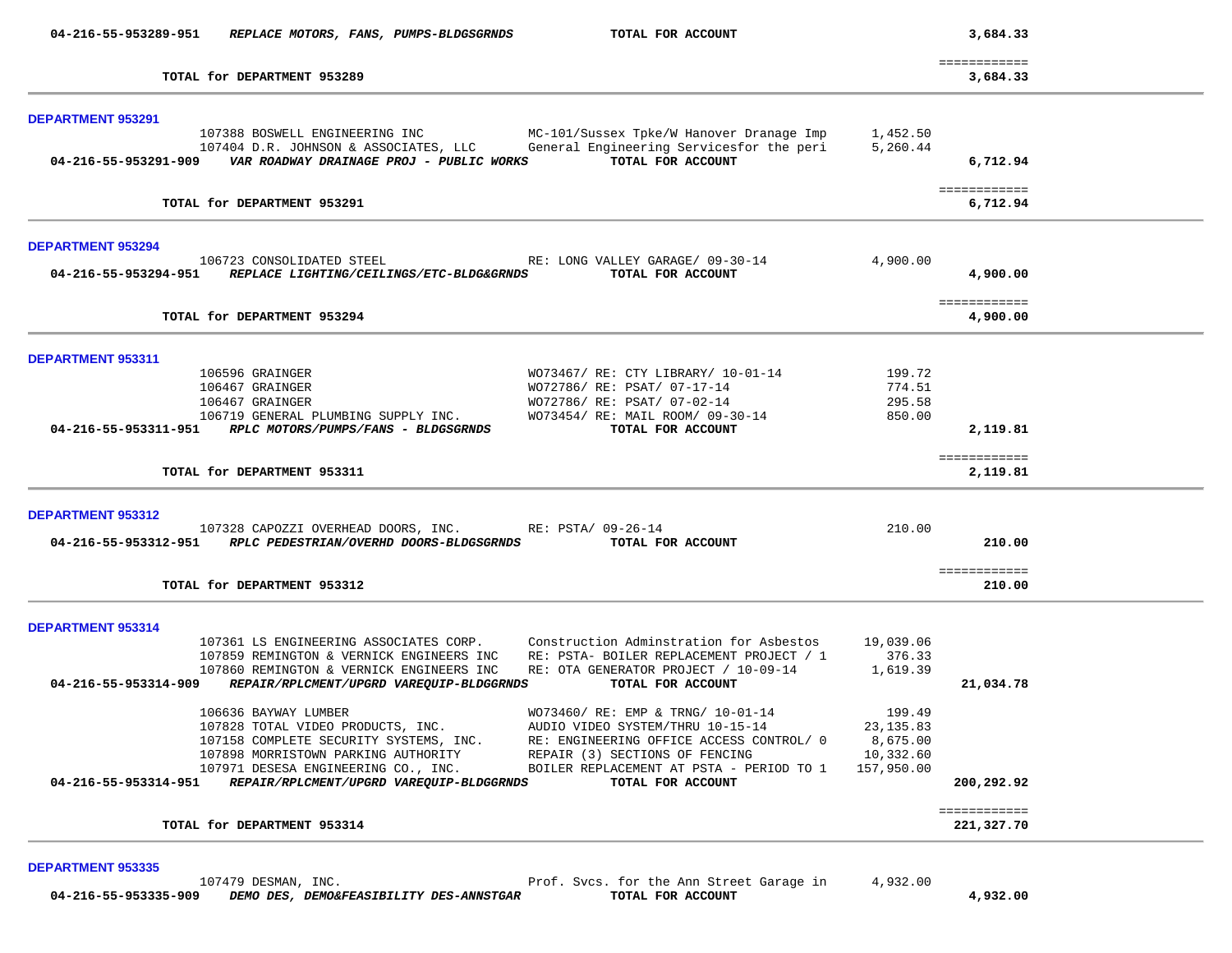|                                                                   |                                          |           | ============             |
|-------------------------------------------------------------------|------------------------------------------|-----------|--------------------------|
| TOTAL for DEPARTMENT 953335                                       |                                          |           | 4,932.00                 |
| <b>DEPARTMENT 953347</b>                                          |                                          |           |                          |
| 107191 BINSKY & SNYDER SERVICES LLC                               | RE: CTY GARAGE/ 09-17-14                 | 570.00    |                          |
| 107191 BINSKY & SNYDER SERVICES LLC                               | RE: SCHEUYLER/ 09-19-14                  | 736.00    |                          |
| 107307 BINSKY & SNYDER SERVICES LLC                               | RE: MAILROOM/ 10-06-14                   | 760.00    |                          |
| 04-216-55-953347-951<br>HVAC-REPLACE OR REPAIR VARIOUS BLDGS      | TOTAL FOR ACCOUNT                        |           | 2,066.00                 |
|                                                                   |                                          |           |                          |
| TOTAL for DEPARTMENT 953347                                       |                                          |           | ============<br>2,066.00 |
| <b>DEPARTMENT 953353</b>                                          |                                          |           |                          |
| 107821 LS ENGINEERING ASSOCIATES CORP.                            | RE: Construction Adminstration for Asbes | 7,200.00  |                          |
| VARIOUS IMPROVEMENTS AT COURTHOUSE<br>04-216-55-953353-909        | TOTAL FOR ACCOUNT                        |           | 7,200.00                 |
|                                                                   |                                          |           |                          |
| TOTAL for DEPARTMENT 953353                                       |                                          |           | ============<br>7,200.00 |
|                                                                   |                                          |           |                          |
| <b>DEPARTMENT 953356</b>                                          |                                          |           |                          |
| 107662 SCHIFANO CONSTRUCTION CORP.                                |                                          | 13,658.00 |                          |
| 107661 SCHIFANO CONSTRUCTION CORP.                                |                                          | 10,583.26 |                          |
| 107665 TILCON NEW YORK INC.                                       |                                          | 240.00    |                          |
| 04-216-55-953356-940<br>VARIOUS ROAD-DESIGNS & CONSTRUCTION       | TOTAL FOR ACCOUNT                        |           | 24,481.26                |
|                                                                   |                                          |           | ============             |
| TOTAL for DEPARTMENT 953356                                       |                                          |           | 24,481.26                |
| <b>DEPARTMENT 953365</b>                                          |                                          |           |                          |
| 104750 ARGO NORTH                                                 | AVENGER 750 HDI - RED                    | 20,995.00 |                          |
| 104750 ARGO NORTH                                                 | TRACKS                                   | 3,355.22  |                          |
| 104750 ARGO NORTH                                                 | WINDSHIELD                               | 645.40    |                          |
| 104750 ARGO NORTH                                                 | WINCH                                    | 1,071.00  |                          |
| 104750 ARGO NORTH                                                 | CARGO BED LINER                          | 266.57    |                          |
| 104750 ARGO NORTH                                                 | ROLL BAR                                 | 1,302.59  |                          |
| 104750 ARGO NORTH                                                 | <b>BRUSHGUARD</b>                        | 234.08    |                          |
| 104750 ARGO NORTH                                                 | REAR RECEIVER WINCH                      | 158.99    |                          |
| 104750 ARGO NORTH                                                 | SPARE TIRE/RIM                           | 304.39    |                          |
| 104750 ARGO NORTH                                                 | TRAILER 6.4 X 12 FT.                     | 1,700.00  |                          |
| 104750 ARGO NORTH                                                 | INSTALLATION                             | 1,090.00  |                          |
| 104750 ARGO NORTH                                                 | PREP MACHINE                             | 150.00    |                          |
| 104750 ARGO NORTH                                                 | REG./WARRANTY                            | 100.00    |                          |
| 104750 ARGO NORTH                                                 | SHIPPING FROM CANADA                     | 950.00    |                          |
| 04-216-55-953365-957<br>PURCHASE OF ARGO ALL TERRAIN VEHICLE      | TOTAL FOR ACCOUNT                        |           | 32,323.24                |
|                                                                   |                                          |           | ===========              |
| TOTAL for DEPARTMENT 953365                                       |                                          |           | 32,323.24                |
|                                                                   |                                          |           |                          |
| <b>Bridge Improvements</b><br>107448 PARSONS TRANSPORTATION GROUP | Professional Engineering Services render | 1,406.62  |                          |
| HARD COSTS<br>04-216-55-953604-940                                | TOTAL FOR ACCOUNT                        |           | 1,406.62                 |
|                                                                   |                                          |           | ============             |
| TOTAL for Bridge Improvements                                     |                                          |           | 1,406.62                 |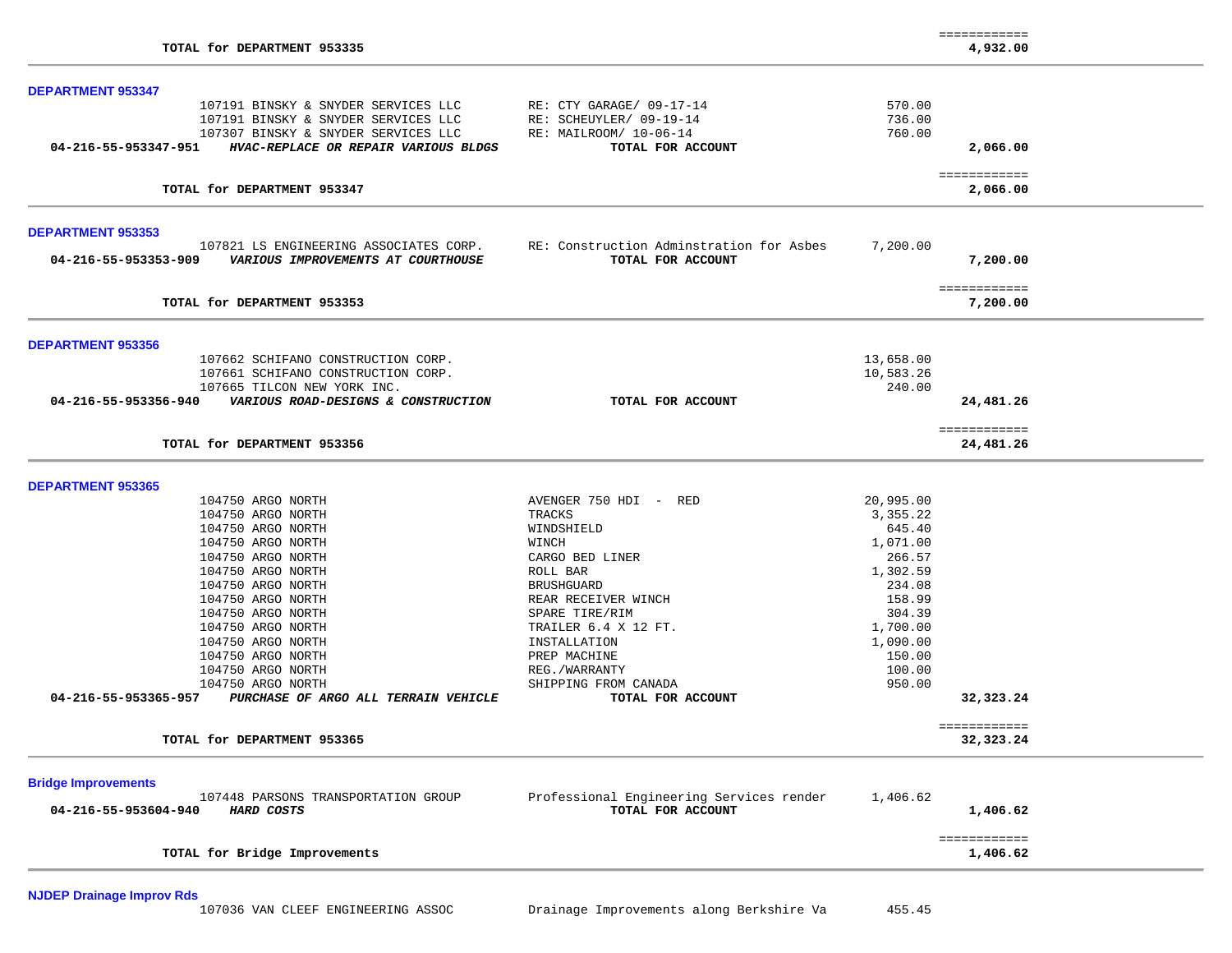| 04-216-55-953876-909                      | MISCELLANEOUS - OTHER                                   | TOTAL FOR ACCOUNT                                             |           | 455.45                    |
|-------------------------------------------|---------------------------------------------------------|---------------------------------------------------------------|-----------|---------------------------|
|                                           |                                                         |                                                               |           | ============              |
|                                           | TOTAL for NJDEP Drainage Improv Rds                     |                                                               |           | 455.45                    |
| <b>Cty Bridge Design&amp;Construction</b> |                                                         |                                                               |           |                           |
|                                           | 107753 DIAMOND CONSTRUCTION                             | Concrete Floor Construction and Under Dr                      | 5,231.30  |                           |
| 04-216-55-953908-940                      | <b>HARD COSTS</b>                                       | TOTAL FOR ACCOUNT                                             |           | 5,231.30                  |
|                                           | TOTAL for Cty Bridge Design&Construction                |                                                               |           | ============<br>5,231.30  |
|                                           |                                                         |                                                               |           |                           |
| DEPARTMENT 954361                         |                                                         |                                                               |           |                           |
|                                           | 105452 COMMUNICATIONS SERVICE                           | Labor - Installing lighting on (3) "2014                      | 3,600.00  |                           |
| 04-216-55-954361-957                      | PURCHASE VEHICLE CRIMINAL INVEST/SHERIFF                | TOTAL FOR ACCOUNT                                             |           | 3,600.00                  |
|                                           | TOTAL for DEPARTMENT 954361                             |                                                               |           | ============<br>3,600.00  |
|                                           |                                                         |                                                               |           |                           |
| <b>DEPARTMENT 955345</b>                  |                                                         |                                                               |           |                           |
|                                           | 106763 NATIONAL INDUSTRIES                              | MVNH065,9-23-2014                                             | 1,848.00  |                           |
|                                           | 106763 NATIONAL INDUSTRIES                              | MVNH065,7-30-2014                                             | 1,339.29  |                           |
|                                           | 107883 DIRECT SUPPLY INC                                | 29406, 9-11-2014                                              | 7,965.15  |                           |
|                                           | 107883 DIRECT SUPPLY INC                                | 29406,8-22-2014                                               | 12,542.96 |                           |
|                                           | 107883 DIRECT SUPPLY INC                                | 29406, 8-25-2014                                              | 130.00    |                           |
|                                           | 107883 DIRECT SUPPLY INC                                | 29406,8-29-2014                                               | 21.60     |                           |
|                                           | 107883 DIRECT SUPPLY INC                                | 29406, 9-1-2014                                               | 177.70    |                           |
|                                           | 107883 DIRECT SUPPLY INC                                | 29406, 9-24-2014                                              | 76.60     |                           |
| 04-216-55-955345-940                      | 106003 CULINARY DEPOT<br>VARIOUS PROJECTS - MORRIS VIEW | Convection Ovens per Quote#RC241969,9-2-<br>TOTAL FOR ACCOUNT | 12,996.00 | 37,097.30                 |
|                                           |                                                         |                                                               |           | ============              |
|                                           | TOTAL for DEPARTMENT 955345                             |                                                               |           | 37,097.30                 |
| DEPARTMENT 962317                         |                                                         |                                                               |           |                           |
|                                           | 102491 EXTEL COMMUNICATIONS                             | Newtwork wiring as per quotes                                 | 53,887.00 |                           |
| 04-216-55-962317-955                      | VAR IT EQUIP, UPGRADES & REPLACEMENTS-IT                | TOTAL FOR ACCOUNT                                             |           | 53,887.00                 |
|                                           | TOTAL for DEPARTMENT 962317                             |                                                               |           | ============<br>53,887.00 |
|                                           |                                                         |                                                               |           |                           |
| <b>DEPARTMENT 962343</b>                  |                                                         |                                                               |           |                           |
|                                           | 105802 EXTEL COMMUNICATIONS                             | MORRIS COUNTY PUNCH LIST - PROSECUTOR                         | 2,900.00  |                           |
|                                           | 105802 EXTEL COMMUNICATIONS                             | MORRIS COUNTY PAGING FOR IP SYSTEMS                           | 3,142.00  |                           |
|                                           | 105802 EXTEL COMMUNICATIONS                             | MORRIS COUNTY PUNCH LIST - MULTI SITE                         | 2,675.00  |                           |
|                                           | 106331 STATEWIDE COMMUNICATIONS INC                     | Network Wiring as per Estimate 155-14                         | 1,325.00  |                           |
|                                           | 106331 STATEWIDE COMMUNICATIONS INC                     | Network Wiring as per Estimate 154-14                         | 1,185.00  |                           |
|                                           | 102493 MILLENNIUM COMMUNICATIONS                        | Helios IP door phones as per quote Dated                      | 6,355.00  |                           |
|                                           | 104630 CDW GOVERNMENT LLC                               | HP EliteBook 850                                              | 2,004.25  |                           |
|                                           | 104630 CDW GOVERNMENT LLC                               | HP OfficeJet 150 Mobile AIO Printer                           | 895.09    |                           |
|                                           | 104630 CDW GOVERNMENT LLC                               | HP EliteDisplay S230TM                                        | 1,008.00  |                           |
|                                           | 104630 CDW GOVERNMENT LLC                               | HP USB EXTERNAL DVDRW DRIV                                    | 80.19     |                           |
|                                           | 104630 CDW GOVERNMENT LLC                               | HP ElitePad 1000 G2                                           | 1,549.88  |                           |
|                                           | 106320 HEWLETT-PACKARD COMPANY                          | HP Color LaserJet Pro MFP M177fw                              | 341.73    |                           |
|                                           | 106320 HEWLETT-PACKARD COMPANY                          | New!HP LaserJet Enterprise 500 color - M                      | 617.00    |                           |
|                                           | 104631 DELL MARKETING L.P.                              | Dell Optiplex 380                                             | 76,841.60 |                           |
|                                           | 104631 DELL MARKETING L.P.                              | Dell Latitude 15 5000                                         | 22,998.14 |                           |
|                                           | 104631 DELL MARKETING L.P.                              | Dell E-View Notebook Stnad                                    | 1,532.30  |                           |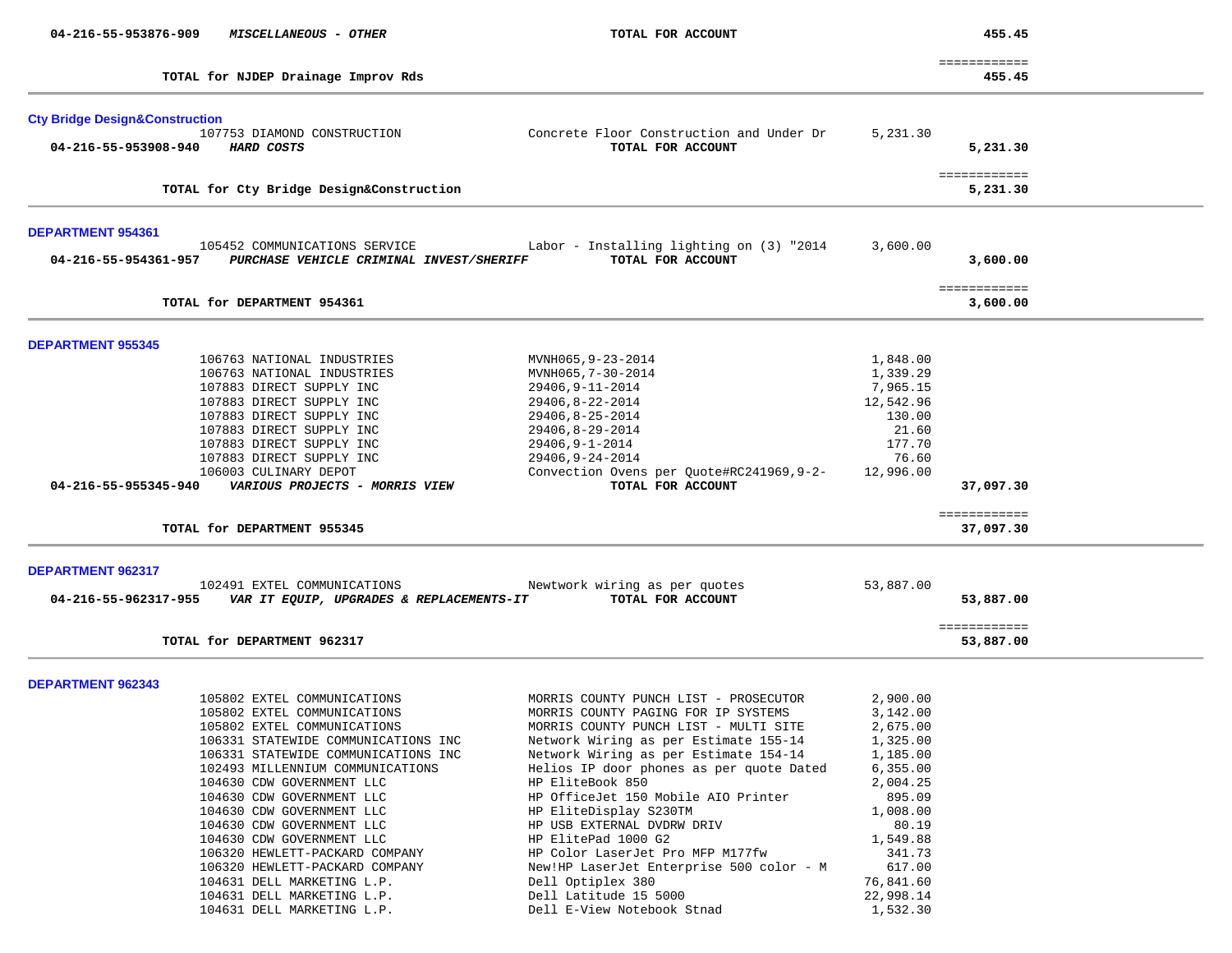|                                                     | 105801 DELL MARKETING L.P.<br>105801 DELL MARKETING L.P.<br>04-216-55-962343-955 PURCHASE VARIOUS EQUIP FOR IT                                                                                                       | Dell EqualLogic Equipment as per quote<br>Del Services as per quote<br>TOTAL FOR ACCOUNT                                                                                            | 33,472.90<br>4,209.00                          | 163,132.08                           |
|-----------------------------------------------------|----------------------------------------------------------------------------------------------------------------------------------------------------------------------------------------------------------------------|-------------------------------------------------------------------------------------------------------------------------------------------------------------------------------------|------------------------------------------------|--------------------------------------|
|                                                     | TOTAL for DEPARTMENT 962343                                                                                                                                                                                          |                                                                                                                                                                                     |                                                | ============<br>163,132.08           |
| DEPARTMENT 963248<br>04-216-55-963248-952           | 96050 TRAIN'S TOWERS INC.<br>REPLACE TRUNKED RADIO SYS-LAW&PUBSAFTEY                                                                                                                                                 | Equipment and Labor - Antenna work per a<br>TOTAL FOR ACCOUNT                                                                                                                       | 3,112.77                                       | 3,112.77                             |
|                                                     | TOTAL for DEPARTMENT 963248                                                                                                                                                                                          |                                                                                                                                                                                     |                                                | ============<br>3,112.77             |
| DEPARTMENT 963327                                   | 100573 MOTOROLA SOLUTIONS INC<br>100573 MOTOROLA SOLUTIONS INC<br>106037 TESSCO INC.<br>106037 TESSCO INC.<br>106492 NORTHEAST COMMUNICATIONS, INC.<br>04-216-55-963327-952 ACQ OF RADIOS & ACCESOR-LAW&PUBLICSAFETY | Model H1853<br>Model H1847<br>373175, *406-512 4" Cavity Duplexr 66-40<br>56485, *Filter Tuning Svc Fee, Tuning Se<br>Radio equipment / accessories for Law En<br>TOTAL FOR ACCOUNT | 260.00<br>868.80<br>1,269.44<br>0.01<br>424.00 | 2,822.25                             |
|                                                     | TOTAL for DEPARTMENT 963327                                                                                                                                                                                          |                                                                                                                                                                                     |                                                | ============<br>2,822.25             |
| DEPARTMENT 963342                                   | 103059 MOTOROLA SOLUTIONS INC<br>04-216-55-963342-956 HAZMAT BREATHING APPARATUSSES<br>TOTAL for DEPARTMENT 963342                                                                                                   | SCBA Comm Equipment - Capital<br>TOTAL FOR ACCOUNT                                                                                                                                  | 4,808.22                                       | 4,808.22<br>============<br>4,808.22 |
| DEPARTMENT 964206<br>04-216-55-964206-953           | 101000 BFI<br>100999 BFI<br>REPLACEMENT OF WORKSTATIONS - PROSECUTOR<br>TOTAL for DEPARTMENT 964206                                                                                                                  | Prosecutor's Office Remodel- Quote #0000<br>SEU Building- IT Department remodel- Quo<br>TOTAL FOR ACCOUNT                                                                           | 216.49<br>3,187.08                             | 3,403.57<br>============<br>3,403.57 |
| DEPARTMENT 964281<br>$04 - 216 - 55 - 964281 - 953$ | 101000 BFI<br>OFFICEFURNITURE/FILING/STORAGE-PROSECUTR<br>TOTAL for DEPARTMENT 964281                                                                                                                                | TOTAL FOR ACCOUNT                                                                                                                                                                   | 693.65                                         | 693.65<br>============<br>693.65     |
| <b>Motor Vehicle Fines</b>                          |                                                                                                                                                                                                                      | <b>Dedicated Trust</b>                                                                                                                                                              |                                                |                                      |

107359 COUNTY OF MORRIS TRANSFER FUNDS FOR DEDICATED MOTOR VEHIC 34,704.14<br>**B** MOTOR VEHICLE FINES  **13-290-56-575701-888** *MOTOR VEHICLE FINES* **TOTAL FOR ACCOUNT 34,704.14**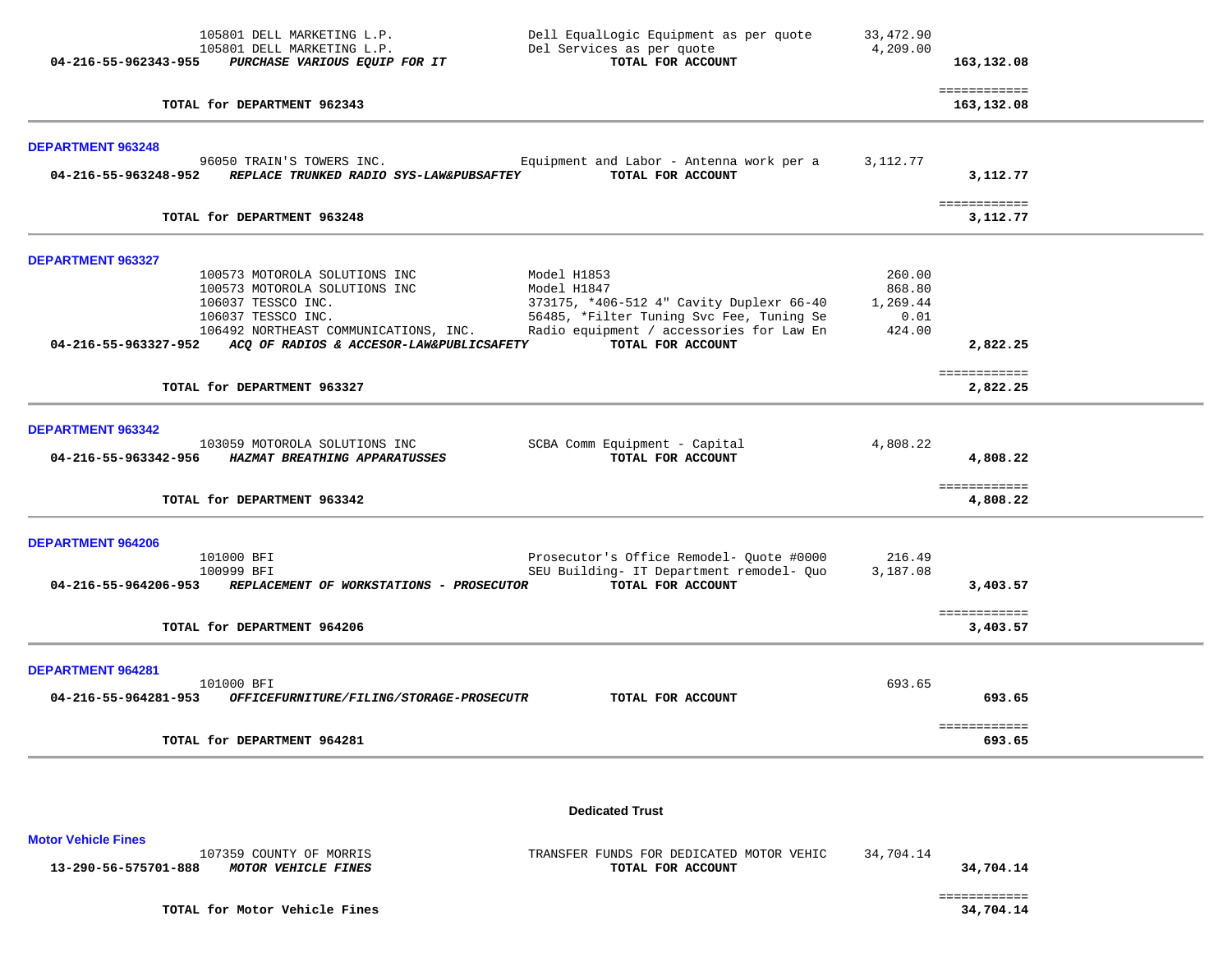| <b>Weights &amp; Measures</b>                                         |                                                                                      |           |                          |  |
|-----------------------------------------------------------------------|--------------------------------------------------------------------------------------|-----------|--------------------------|--|
| 107358 COUNTY OF MORRIS                                               | TRANSFER FUNDS FOR DEDICATED WEIGHTS & M                                             | 96,779.17 |                          |  |
| 105931 CYBERTECH SYSTEMS INC                                          | W&M ANNUAL SOFTWARE CONTRACT 11/1/14 - 1                                             | 15,000.00 |                          |  |
| 13-290-56-575801-888<br><b>WEIGHTS &amp; MEASURES</b>                 | TOTAL FOR ACCOUNT                                                                    |           | 111,779.17               |  |
|                                                                       |                                                                                      |           | ============             |  |
| TOTAL for Weights & Measures                                          |                                                                                      |           | 111,779.17               |  |
|                                                                       |                                                                                      |           |                          |  |
| <b>Tax Board</b><br>104811 BALLY'S PARK PLACE CASINO                  |                                                                                      | 556.00    |                          |  |
| 104811 BALLY'S PARK PLACE CASINO                                      | Ralph Meloro, Adm. check in 11/17, check<br>Kim Roggenkamp, Asst. Adm. check in 11/1 | 556.00    |                          |  |
| 104811 BALLY'S PARK PLACE CASINO                                      | Patricia Marsh, Staff check in 11/17 che                                             | 556.00    |                          |  |
| 105100 OFFICE TEAM                                                    | professional services w/e 8/29/14                                                    | 723.60    |                          |  |
| 105707 OFFICE TEAM                                                    | Professional services w/e 9/5/14                                                     | 379.89    |                          |  |
| 105099 OFFICE TEAM                                                    | professional services w/e 7/25/14                                                    | 633.15    |                          |  |
| 106114 TOWNSHIP OF MONTVILLE                                          | Conference registration                                                              | 435.00    |                          |  |
| 106114 TOWNSHIP OF MONTVILLE                                          | The Grand Hotel-2 nights                                                             | 369.00    |                          |  |
| 105089 TOWNSHIP OF DENVILLE                                           | Conference Registration                                                              | 435.00    |                          |  |
| 105089 TOWNSHIP OF DENVILLE                                           | Hotel 4 nights                                                                       | 738.00    |                          |  |
| 105149 TOWNSHIP OF MORRIS                                             | Conference Registration Sue Aceto                                                    | 435.00    |                          |  |
| 105149 TOWNSHIP OF MORRIS                                             | Conference Registration Kathy Viarengo                                               | 435.00    |                          |  |
| 105149 TOWNSHIP OF MORRIS                                             | Hotel, Sue Aceto                                                                     | 738.00    |                          |  |
| 105149 TOWNSHIP OF MORRIS                                             | Hotel, Kathy Viarengo                                                                | 553.50    |                          |  |
| 105708 TOWNSHIP OF WASHINGTON                                         | The Grand Hotel-4nights                                                              | 738.00    |                          |  |
| 104718 BORGATA RESORT & SPA                                           | check in 11/17/14 check out 11/21/14                                                 | 620.00    |                          |  |
| 107528 BERNARD TYSON                                                  | Mileage to and from Cape May                                                         | 126.00    |                          |  |
| 107528 BERNARD TYSON                                                  | Tolls                                                                                | 13.00     |                          |  |
| 13-290-56-577101-888<br>TAX BOARD                                     | TOTAL FOR ACCOUNT                                                                    |           | 9,040.14                 |  |
|                                                                       |                                                                                      |           | ============             |  |
| TOTAL for Tax Board                                                   |                                                                                      |           | 9,040.14                 |  |
|                                                                       |                                                                                      |           |                          |  |
| <b>County Clerk \$1.00 Fund</b><br>102614 AFFORDABLE INTERIOR SYSTEMS | Model #Item # E-mx8w4ptpc21p-m23c50 p-m2                                             | 507.36    |                          |  |
| 103224 AFFORDABLE INTERIOR SYSTEMS                                    | top tile retainer bar bottom tile retain                                             | 203.28    |                          |  |
| 106000 IMAGE ACCESS CORP                                              | Fujitsu scanner 7160 60ppm includes 1 yr                                             | 8,451.00  |                          |  |
| 13-290-56-578401-888<br>COUNTY CLERK \$1.00 FUND                      | TOTAL FOR ACCOUNT                                                                    |           | 9,161.64                 |  |
|                                                                       |                                                                                      |           |                          |  |
| TOTAL for County Clerk \$1.00 Fund                                    |                                                                                      |           | ============<br>9,161.64 |  |
|                                                                       |                                                                                      |           |                          |  |
| <b>Attorney Id Card Program</b>                                       |                                                                                      |           |                          |  |
| 106575 GILL ASSOCIATES IDENTIFICATION                                 | Polaroid Series Ribbon, Inv dtd 9/17/14                                              | 507.00    |                          |  |
| 13-290-56-578601-888<br>ATTORNEY ID CARD PROGRAM                      | TOTAL FOR ACCOUNT                                                                    |           | 507.00                   |  |
|                                                                       |                                                                                      |           | ============             |  |
| TOTAL for Attorney Id Card Program                                    |                                                                                      |           | 507.00                   |  |
|                                                                       |                                                                                      |           |                          |  |
| <b>Environ Quality &amp; Enforcement</b>                              |                                                                                      |           |                          |  |
| 107693 LUM, DRASCO & POSITAN LLC                                      | Legal Services for period ending 9/30/14                                             | 33.86     |                          |  |
| 107693 LUM, DRASCO & POSITAN LLC                                      | MCOHM v Blue Diamond Disposal                                                        | 396.00    |                          |  |
| 107693 LUM, DRASCO & POSITAN LLC                                      | MCOHM v Feretti                                                                      | 493.03    |                          |  |
| 107693 LUM, DRASCO & POSITAN LLC                                      | MCOHM v Allegro Sanitation Corp                                                      | 132.00    |                          |  |
| 107693 LUM, DRASCO & POSITAN LLC                                      | MCOHM v Cipollini Carting, Inc.                                                      | 132.00    |                          |  |
| 107693 LUM, DRASCO & POSITAN LLC                                      | MCOHM v Pinto Service, Inc.                                                          | 120.00    |                          |  |

 $\overline{\phantom{a}}$ 

107693 LUM, DRASCO & POSITAN LLC MCOHM v. Gantert Paving & Contracting Co 24.00

107693 LUM, DRASCO & POSITAN LLC MCOHM v Global Safety Contrtc Corp 1,056.00